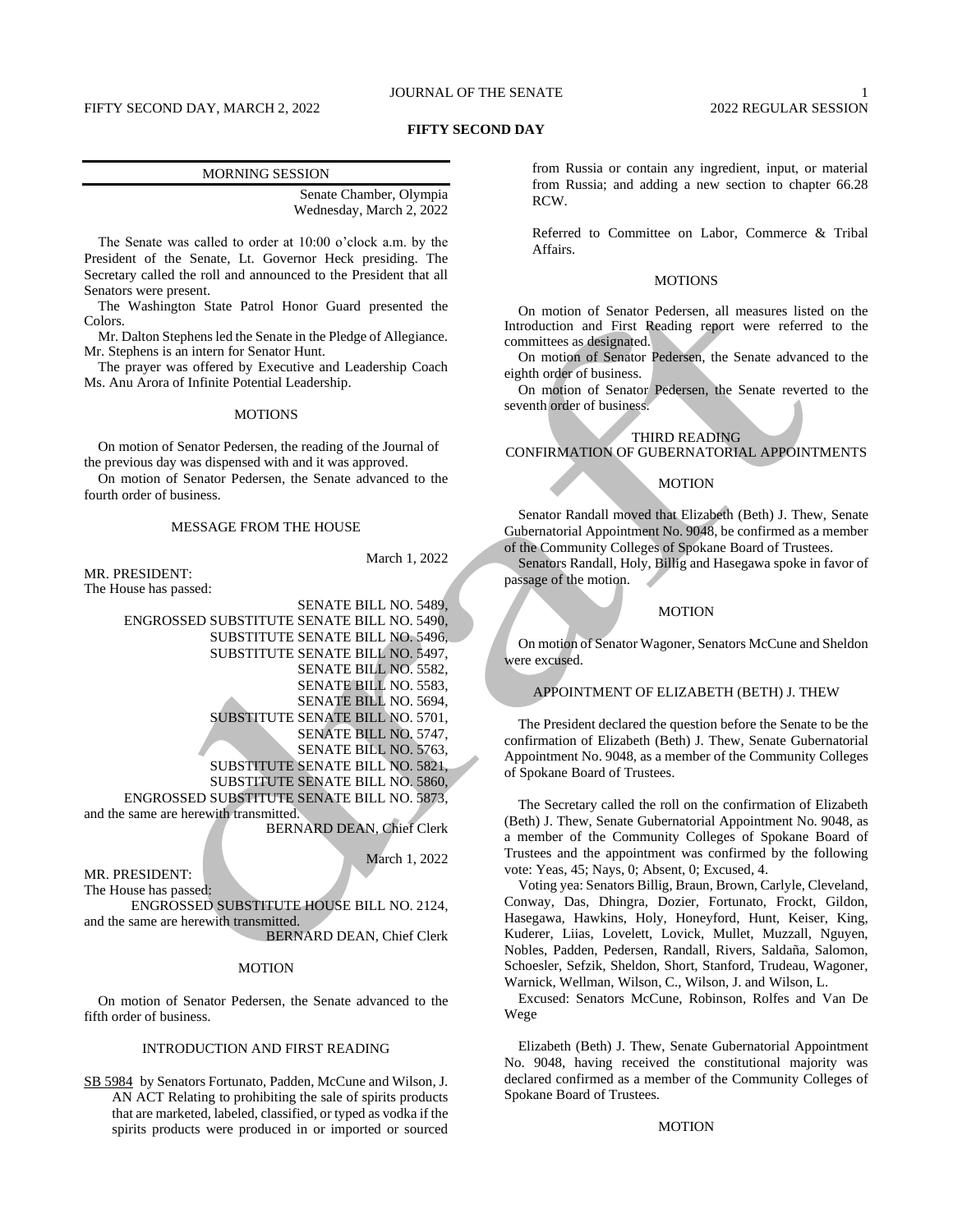On motion of Senator Pedersen, the Senate advanced to the eighth order of business.

Senator Pedersen moved adoption of the following resolution:

# SENATE RESOLUTION 8662

By Senators Pedersen, Billig, Braun, Brown, Carlyle, Cleveland, Conway, Das, Dhingra, Dozier, Fortunato, Frockt, Gildon, Hasegawa, Hawkins, Holy, Honeyford, Hunt, Keiser, King, Kuderer, Liias, Lovelett, Lovick, McCune, Mullet, Muzzall, Nguyen, Nobles, Padden, Randall, Rivers, Robinson, Rolfes, Saldaña, Salomon, Schoesler, Sefzik, Sheldon, Short, Stanford, Trudeau, Van De Wege, Wagoner, Warnick, Wellman, C. Wilson, J. Wilson, and L. Wilson

WHEREAS, The people of Washington State and the people of Ukraine share a commitment to democracy, human rights, and the rule of law; and

WHEREAS, Washington State is home to over 70,000 people with Ukrainian heritage and one of the largest populations of Ukrainian immigrants among the 50 states; and

WHEREAS, Many Ukrainians immigrated to Washington State fleeing Soviet persecution for their beliefs and seeking personal and religious freedoms in the United States; and

WHEREAS, Ukrainians and Ukrainian Americans in Washington State have enriched our communities through their leadership and contributions in agriculture, business, academia, government, and the arts; and

WHEREAS, Ukraine is a diverse nation, home to Ukrainians, Russians, Crimean Tatars, Jews, Poles, and many other ethnic groups; and

WHEREAS, Ukraine is the second largest country in Europe; and

WHEREAS, Between 2014 and 2022, more than 14,000 Ukrainian servicemembers and civilians have been killed in armed conflict; and

WHEREAS, On February 24, 2022, Russian President Vladimir Putin abandoned diplomacy and international pleas for peace and launched an unprovoked military invasion of Ukraine; and

WHEREAS, This attack on Ukraine has already killed hundreds of Ukrainian servicemembers and civilians and caused an urgent international humanitarian crisis; and

WHEREAS, President Putin has denied the existence of Ukraine and apparently seeks to overthrow the democratically elected government of Ukraine; and

WHEREAS, The people of Ukraine are now engaged in an armed conflict to defend their independence and democratic way of life;

NOW, THEREFORE, BE IT RESOLVED, That the Washington State Senate recognize the democratic values shared by the people of Washington State and the people of Ukraine; and

BE IT FURTHER RESOLVED, That the Washington State Senate express its deepest sympathies for all Ukrainian Americans, especially those with loved ones in harm's way; and

BE IT FURTHER RESOLVED, That the Washington State Senate condemn the unprovoked Russian invasion of Ukraine and reiterate its support for peace, diplomacy, and an immediate end to the invasion; and

BE IT FURTHER RESOLVED, That the Washington State Senate encourage the people of Washington State to support Ukrainian Americans and the people of Ukraine in their urgent time of need.

# INTRODUCTION OF SPECIAL GUESTS

The President welcomed and introduced an extremely distinguished delegation of Ukrainians and Ukrainian-Americans led by Honorary Consul Mr. Valeriy Goloborodko who were seated in the gallery.

Senators Pedersen, Fortunato, Dozier, Schoesler, Carlyle, Salomon, Braun, Liias, Wilson, L., Wilson, J., Sefzik, Warnick and Sheldon spoke in favor of adoption of the resolution.

The President declared the question before the Senate to be the adoption of Senate Resolution No. 8662.

The motion by Senator Pedersen carried and the resolution was adopted by voice vote.

# REMARKS BY THE PRESIDENT

President Heck: "And by your vote, you have all declared that at this hour on this day and this time we are all Ukrainians."

## MOTION

Senator Pedersen moved that all members names be added to Senate Resolution No. 8662.

On motion of Senator Pedersen, the Senate reverted to the seventh order of business.

# THIRD READING

# CONFIRMATION OF GUBERNATORIAL APPOINTMENTS

# **MOTION**

Senator Randall moved that Michael S. Maxwell, Senate Gubernatorial Appointment No. 9018, be confirmed as a member of the Peninsula College Board of Trustees.

Senators Randall and Holy spoke in favor of passage of the motion.

#### APPOINTMENT OF MICHAEL S. MAXWELL

The President declared the question before the Senate to be the confirmation of Michael S. Maxwell, Senate Gubernatorial Appointment No. 9018, as a member of the Peninsula College Board of Trustees.

The Secretary called the roll on the confirmation of Michael S. Maxwell, Senate Gubernatorial Appointment No. 9018, as a member of the Peninsula College Board of Trustees and the appointment was confirmed by the following vote: Yeas, 45; Nays, 0; Absent, 2; Excused, 2.

Voting yea: Senators Billig, Braun, Brown, Carlyle, Cleveland, Conway, Das, Dhingra, Dozier, Fortunato, Frockt, Gildon, Hasegawa, Hawkins, Holy, Honeyford, Hunt, Keiser, King, Kuderer, Liias, Lovelett, Lovick, McCune, Mullet, Muzzall, Nguyen, Nobles, Padden, Randall, Rivers, Rolfes, Saldaña, Salomon, Schoesler, Sheldon, Short, Stanford, Trudeau, Wagoner, Warnick, Wellman, Wilson, C., Wilson, J. and Wilson,  $L$ .

Absent: Senators Pedersen and Sefzik

Excused: Senators Robinson and Van De Wege

Michael S. Maxwell, Senate Gubernatorial Appointment No. 9018, having received the constitutional majority was declared confirmed as a member of the Peninsula College Board of Trustees.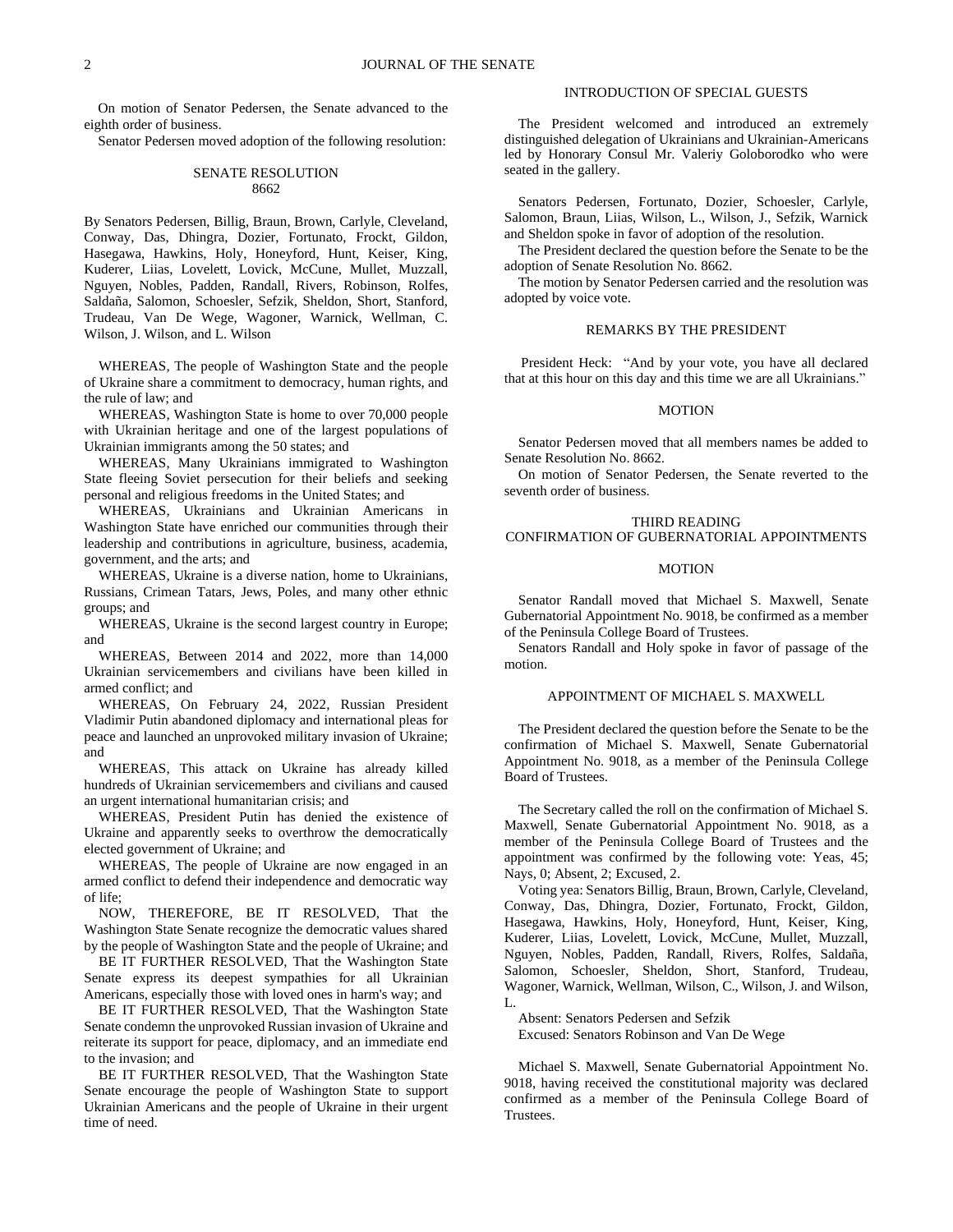#### MOTION

On motion of Senator Nguyen, the Senate reverted to the sixth order of business.

## SECOND READING

SUBSTITUTE HOUSE BILL NO. 1052, by House Committee on Health Care & Wellness (originally sponsored by Bateman, Cody, Kloba and Macri)

Concerning group insurance contract performance standards.

The measure was read the second time.

#### MOTION

On motion of Senator Cleveland, the rules were suspended, Substitute House Bill No. 1052 was advanced to third reading, the second reading considered the third and the bill was placed on final passage.

Senators Cleveland and Muzzall spoke in favor of passage of the bill.

The President declared the question before the Senate to be the final passage of Substitute House Bill No. 1052.

#### ROLL CALL

The Secretary called the roll on the final passage of Substitute House Bill No. 1052 and the bill passed the Senate by the following vote: Yeas, 47; Nays, 0; Absent, 0; Excused, 2.

Voting yea: Senators Billig, Braun, Brown, Carlyle, Cleveland, Conway, Das, Dhingra, Dozier, Fortunato, Frockt, Gildon, Hasegawa, Hawkins, Holy, Honeyford, Hunt, Keiser, King, Kuderer, Liias, Lovelett, Lovick, McCune, Mullet, Muzzall, Nguyen, Nobles, Padden, Pedersen, Randall, Rivers, Rolfes, Saldaña, Salomon, Schoesler, Sefzik, Sheldon, Short, Stanford, Trudeau, Wagoner, Warnick, Wellman, Wilson, C., Wilson, J. and Wilson, L.

Excused: Senators Robinson and Van De Wege

SUBSTITUTE HOUSE BILL NO. 1052, having received the constitutional majority, was declared passed. There being no objection, the title of the bill was ordered to stand as the title of the act.

## SECOND READING

SUBSTITUTE HOUSE BILL NO. 1124, by House Committee on Health Care & Wellness (originally sponsored by Cody)

Concerning nurse delegation of glucose monitoring, glucose testing, and insulin injections.

The measure was read the second time.

#### MOTION

On motion of Senator Cleveland, the rules were suspended, Substitute House Bill No. 1124 was advanced to third reading, the second reading considered the third and the bill was placed on final passage.

Senators Cleveland and Muzzall spoke in favor of passage of the bill.

# ROLL CALL

The Secretary called the roll on the final passage of Substitute House Bill No. 1124 and the bill passed the Senate by the following vote: Yeas, 47; Nays, 0; Absent, 0; Excused, 2.

Voting yea: Senators Billig, Braun, Brown, Carlyle, Cleveland, Conway, Das, Dhingra, Dozier, Fortunato, Frockt, Gildon, Hasegawa, Hawkins, Holy, Honeyford, Hunt, Keiser, King, Kuderer, Liias, Lovelett, Lovick, McCune, Mullet, Muzzall, Nguyen, Nobles, Padden, Pedersen, Randall, Rivers, Rolfes, Saldaña, Salomon, Schoesler, Sefzik, Sheldon, Short, Stanford, Trudeau, Wagoner, Warnick, Wellman, Wilson, C., Wilson, J. and Wilson, L.

Excused: Senators Robinson and Van De Wege

SUBSTITUTE HOUSE BILL NO. 1124, having received the constitutional majority, was declared passed. There being no objection, the title of the bill was ordered to stand as the title of the act.

#### SECOND READING

SUBSTITUTE HOUSE BILL NO. 1626, by House Committee on Rural Development, Agriculture & Natural Resources (originally sponsored by Chapman, Shewmake, Ryu, Leavitt, Bronoske, Rule and Tharinger)

Updating the authority for the fish and wildlife commission to adopt rules implementing electronic licensing practices.

The measure was read the second time.

## **MOTION**

On motion of Senator Pedersen, the rules were suspended, Substitute House Bill No. 1626 was advanced to third reading, the second reading considered the third and the bill was placed on final passage.

Senators Pedersen and Warnick spoke in favor of passage of the bill.

The President declared the question before the Senate to be the final passage of Substitute House Bill No. 1626.

#### ROLL CALL

The Secretary called the roll on the final passage of Substitute House Bill No. 1626 and the bill passed the Senate by the following vote: Yeas, 47; Nays, 0; Absent, 0; Excused, 2.

Voting yea: Senators Billig, Braun, Brown, Carlyle, Cleveland, Conway, Das, Dhingra, Dozier, Fortunato, Frockt, Gildon, Hasegawa, Hawkins, Holy, Honeyford, Hunt, Keiser, King, Kuderer, Liias, Lovelett, Lovick, McCune, Mullet, Muzzall, Nguyen, Nobles, Padden, Pedersen, Randall, Rivers, Rolfes, Saldaña, Salomon, Schoesler, Sefzik, Sheldon, Short, Stanford, Trudeau, Wagoner, Warnick, Wellman, Wilson, C., Wilson, J. and Wilson, L.

Excused: Senators Robinson and Van De Wege

SUBSTITUTE HOUSE BILL NO. 1626, having received the constitutional majority, was declared passed. There being no objection, the title of the bill was ordered to stand as the title of the act.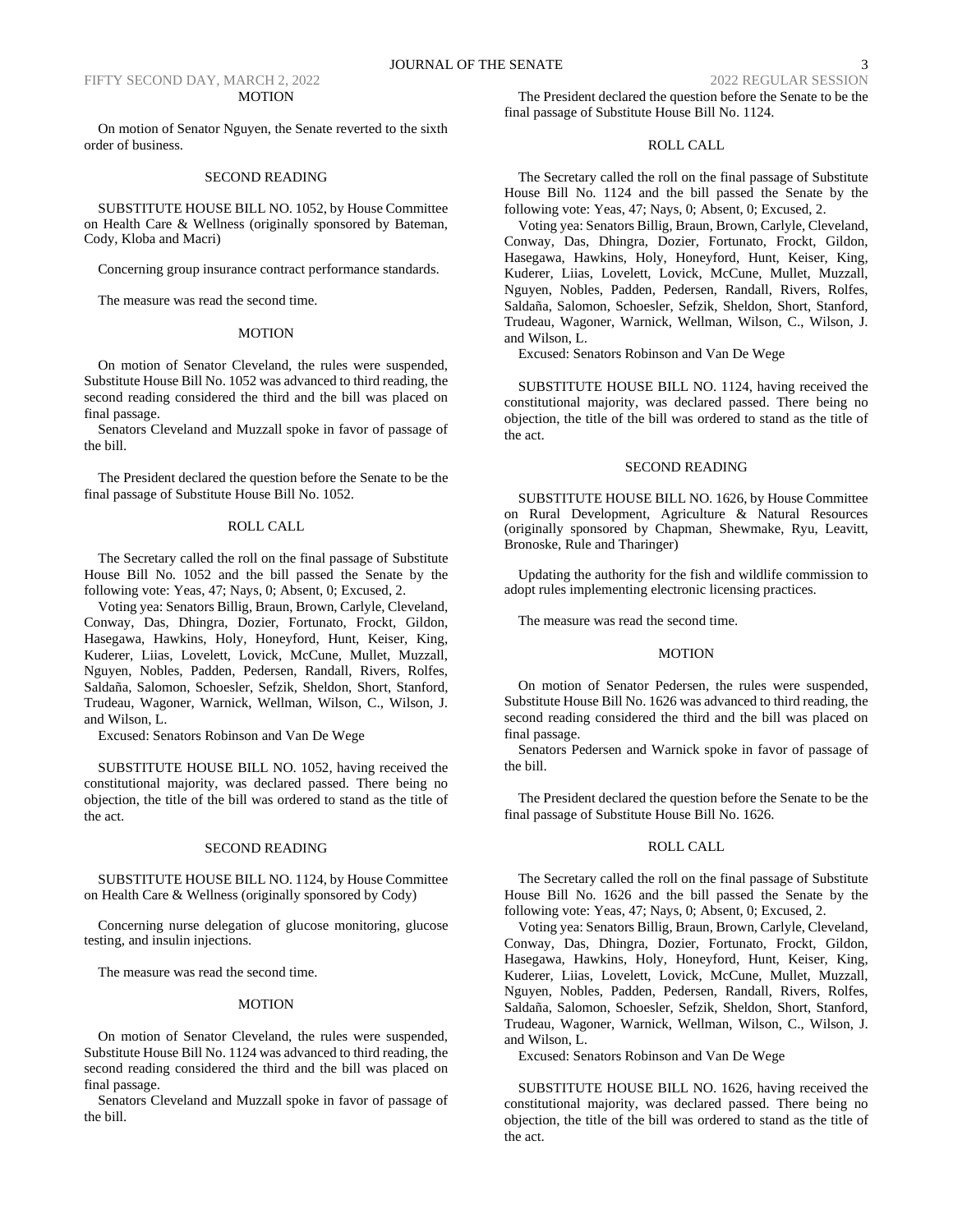#### SECOND READING

SUBSTITUTE HOUSE BILL NO. 1649, by House Committee on Rural Development, Agriculture & Natural Resources (originally sponsored by Shewmake and Taylor)

Concerning the advisory committee on hunters and fishers with disabilities.

The measure was read the second time.

## MOTION

On motion of Senator Salomon, the rules were suspended, Substitute House Bill No. 1649 was advanced to third reading, the second reading considered the third and the bill was placed on final passage.

Senators Salomon and Warnick spoke in favor of passage of the bill.

The President declared the question before the Senate to be the final passage of Substitute House Bill No. 1649.

# ROLL CALL

The Secretary called the roll on the final passage of Substitute House Bill No. 1649 and the bill passed the Senate by the following vote: Yeas, 48; Nays, 0; Absent, 0; Excused, 1.

Voting yea: Senators Billig, Braun, Brown, Carlyle, Cleveland, Conway, Das, Dhingra, Dozier, Fortunato, Frockt, Gildon, Hasegawa, Hawkins, Holy, Honeyford, Hunt, Keiser, King, Kuderer, Liias, Lovelett, Lovick, McCune, Mullet, Muzzall, Nguyen, Nobles, Padden, Pedersen, Randall, Rivers, Rolfes, Saldaña, Salomon, Schoesler, Sefzik, Sheldon, Short, Stanford, Trudeau, Van De Wege, Wagoner, Warnick, Wellman, Wilson, C., Wilson, J. and Wilson, L.

Excused: Senator Robinson

SUBSTITUTE HOUSE BILL NO. 1649, having received the constitutional majority, was declared passed. There being no objection, the title of the bill was ordered to stand as the title of the act.

#### SECOND READING

SUBSTITUTE HOUSE BILL NO. 1655, by House Committee on Transportation (originally sponsored by Griffey, Shewmake, Barkis, Eslick, Chase, Graham, Paul, Dent, Gilday, Jacobsen, Pollet, Riccelli, Frame, Young and Taylor)

Encouraging the opening of safety rest areas to the public.

The measure was read the second time.

#### MOTION

Senator Liias moved that the following committee striking amendment by the Committee on Transportation be adopted:

Strike everything after the enacting clause and insert the following:

"NEW SECTION. **Sec. 1.** Commercial motor vehicle parking shortages are a national safety concern. Washington state has exacerbated the problem in the fall of 2021 by the closure of many state-owned and operated safety rest areas. All vehicle drivers need safe places to stop when they are tired to prevent serious and fatal injuries. Washington's target zero plan reports that drowsy driving was a factor in 44 deaths and 236 serious injuries from 2015-2017. One of the ways Washington's target zero plan addresses this issue is having available rest areas. The closure of state-owned safety rest areas is contrary to state policy to have zero deaths on the roadways.

In addition, commercial truck drivers are required to take federally mandated rest breaks that leads to the need for there to be parking available in many locations throughout the highway system. Safety rest areas are important for supply line integrity and the use by the traveling public. The legislature believes it is essential for this public service to be restored and maintained in the future as quickly as possible.

NEW SECTION. **Sec. 2.** A new section is added to chapter 47.38 RCW to read as follows:

(1) Subject to the availability of amounts appropriated for this specific purpose, the department is directed to reconfigure its maintenance operations to assure that its owned and operated safety rest areas are open for use except for seasonal closures or cleaning, maintenance, and repairs.

(2) The department may initiate a strategic planning process that addresses the maintenance, operation, and safety of its owned and operated safety rest areas. At a minimum, this plan shall evaluate operations, maintenance, safety, and commercial motor vehicle parking at safety rest areas. The department must engage members from the freight community and other stakeholders for recommendations and solutions. The department must also coordinate with the office of intergovernmental coordination on public right-of-way homeless encampments established in Engrossed Second Substitute Senate Bill No. 5662 (right-of-way camping/housing). The plan must identify strategies that the department can employ to ensure commercial motor vehicle parking is available at state-owned and operated safety rest areas. The department shall prioritize the planning effort to conclude by the end of the 2021-2023 biennium.

(3) The department must report to the transportation committees of the legislature the changes that have been made to or are planned to be made to operation of the safety rest areas by January 15, 2023, including recommendations related to commercial vehicle parking."

On page 1, line 2 of the title, after "possible;" strike the remainder of the title and insert "adding a new section to chapter 47.38 RCW; and creating a new section."

The President declared the question before the Senate to be the adoption of the committee striking amendment by the Committee on Transportation to Substitute House Bill No. 1655.

The motion by Senator Liias carried and the committee striking amendment was adopted by voice vote.

# MOTION

On motion of Senator Liias, the rules were suspended, Substitute House Bill No. 1655 was advanced to third reading, the second reading considered the third and the bill was placed on final passage.

Senator Liias spoke in favor of passage of the bill.

The President declared the question before the Senate to be the final passage of Substitute House Bill No. 1655.

#### ROLL CALL

The Secretary called the roll on the final passage of Substitute House Bill No. 1655 and the bill passed the Senate by the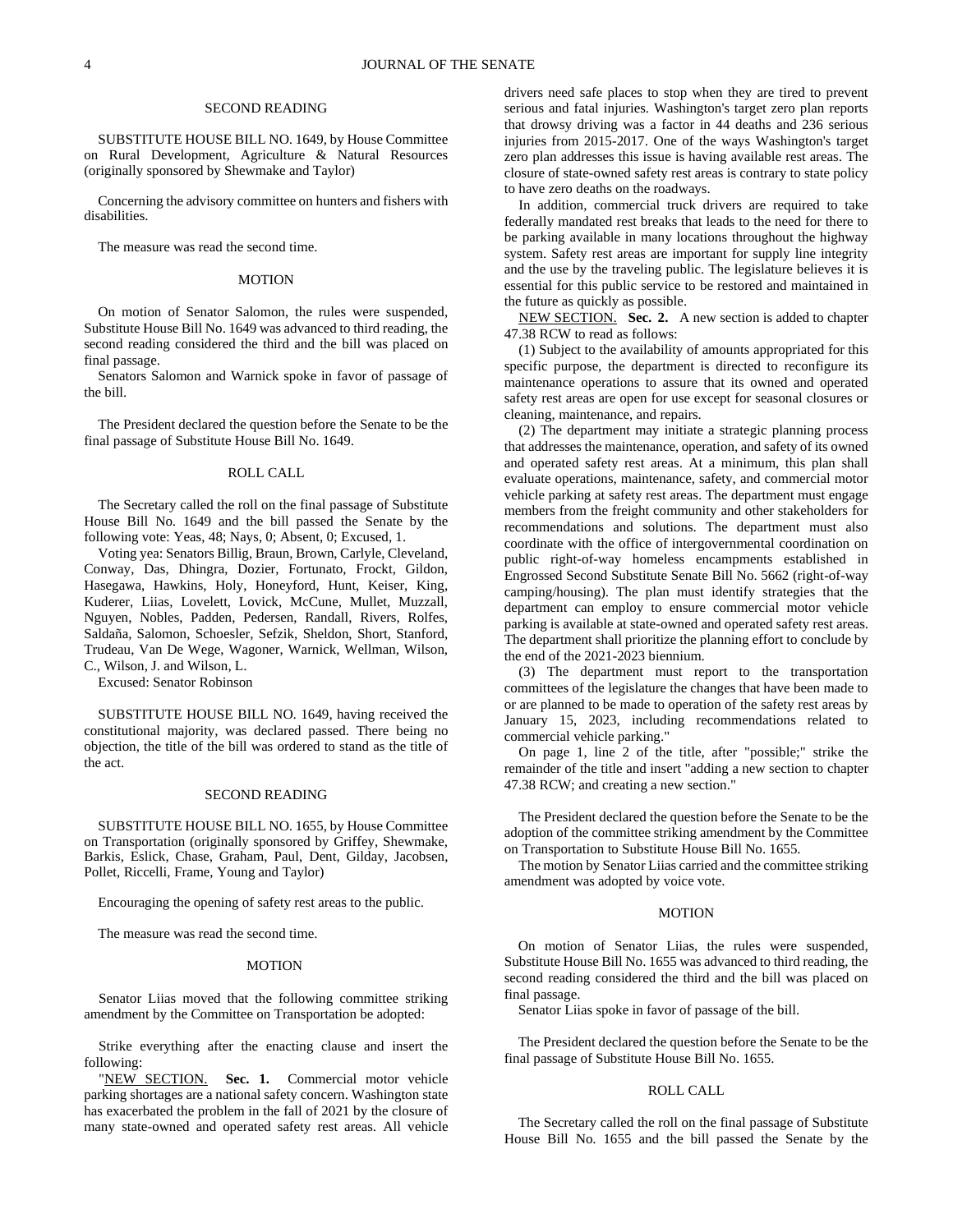following vote: Yeas, 48; Nays, 0; Absent, 0; Excused, 1.

Voting yea: Senators Billig, Braun, Brown, Carlyle, Cleveland, Conway, Das, Dhingra, Dozier, Fortunato, Frockt, Gildon, Hasegawa, Hawkins, Holy, Honeyford, Hunt, Keiser, King, Kuderer, Liias, Lovelett, Lovick, McCune, Mullet, Muzzall, Nguyen, Nobles, Padden, Pedersen, Randall, Rivers, Rolfes, Saldaña, Salomon, Schoesler, Sefzik, Sheldon, Short, Stanford, Trudeau, Van De Wege, Wagoner, Warnick, Wellman, Wilson, C., Wilson, J. and Wilson, L.

Excused: Senator Robinson

SUBSTITUTE HOUSE BILL NO. 1655, having received the constitutional majority, was declared passed. There being no objection, the title of the bill was ordered to stand as the title of the act.

#### MOTION

At 11:28 a.m., on motion of Senator Pedersen, the Senate was declared to be at ease subject to the call of the President.

# AFTERNOON SESSION

The Senate was called to order at 1:33 p.m. by President Heck.

#### MOTION

On motion of Senator Pedersen, the Senate advanced to the seventh order of business.

#### THIRD READING CONFIRMATION OF GUBERNATORIAL APPOINTMENTS

## MOTION

Senator Pedersen moved that Jack S. Eng, Senate Gubernatorial Appointment No. 9030, be confirmed as a member of the Board of Industrial Insurance Appeals.

Senator Conway spoke in favor of the motion.

## MOTION

On motion of Senator Randall, Senator Liias was excused.

# APPOINTMENT OF JACK S. ENG

The President declared the question before the Senate to be the confirmation of Jack S. Eng, Senate Gubernatorial Appointment No. 9030, as a member of the Board of Industrial Insurance Appeals.

The Secretary called the roll on the confirmation of Jack S. Eng, Senate Gubernatorial Appointment No. 9030, as a member of the Board of Industrial Insurance Appeals and the appointment was confirmed by the following vote: Yeas, 45; Nays, 0; Absent, 2; Excused, 2.

Voting yea: Senators Billig, Braun, Brown, Carlyle, Cleveland, Conway, Das, Dhingra, Dozier, Fortunato, Gildon, Hasegawa, Hawkins, Holy, Honeyford, Hunt, Keiser, King, Kuderer, Lovelett, Lovick, McCune, Mullet, Muzzall, Nguyen, Nobles, Padden, Pedersen, Randall, Rivers, Rolfes, Salomon, Schoesler, Sefzik, Sheldon, Short, Stanford, Trudeau, Van De Wege, Wagoner, Warnick, Wellman, Wilson, C., Wilson, J. and Wilson, L.

Absent: Senators Frockt and Saldaña

Excused: Senators Liias and Robinson

Jack S. Eng, Senate Gubernatorial Appointment No. 9030, having received the constitutional majority was declared confirmed as a member of the Board of Industrial Insurance Appeals.

# THIRD READING

# CONFIRMATION OF GUBERNATORIAL APPOINTMENTS

# MOTION

Senator Keiser moved that Alicia R. Levy, Senate Gubernatorial Appointment No. 9032, be confirmed as a member of the Gambling Commission.

Senators Keiser and Holy spoke in favor of passage of the motion.

# APPOINTMENT OF ALICIA R. LEVY

The President declared the question before the Senate to be the confirmation of Alicia R. Levy, Senate Gubernatorial Appointment No. 9032, as a member of the Gambling Commission.

The Secretary called the roll on the confirmation of Alicia R. Levy, Senate Gubernatorial Appointment No. 9032, as a member of the Gambling Commission and the appointment was confirmed by the following vote: Yeas, 48; Nays, 0; Absent, 0; Excused, 1.

Voting yea: Senators Billig, Braun, Brown, Carlyle, Cleveland, Conway, Das, Dhingra, Dozier, Fortunato, Frockt, Gildon, Hasegawa, Hawkins, Holy, Honeyford, Hunt, Keiser, King, Kuderer, Liias, Lovelett, Lovick, McCune, Mullet, Muzzall, Nguyen, Nobles, Padden, Pedersen, Randall, Rivers, Rolfes, Saldaña, Salomon, Schoesler, Sefzik, Sheldon, Short, Stanford, Trudeau, Van De Wege, Wagoner, Warnick, Wellman, Wilson, C., Wilson, J. and Wilson, L.

Excused: Senator Robinson

Alicia R. Levy, Senate Gubernatorial Appointment No. 9032, having received the constitutional majority was declared confirmed as a member of the Gambling Commission.

## MOTION

On motion of Senator Pedersen, the Senate reverted to the fourth order of business.

## MESSAGE FROM THE HOUSE

February 26, 2022

MR. PRESIDENT:

The House passed ENGROSSED SUBSTITUTE SENATE BILL NO. 5689 with the following amendment(s): 5689-S.E AMH ENGR H2872.E

Strike everything after the enacting clause and insert the following:

#### **"2021-2023 FISCAL BIENNIUM**

**GENERAL GOVERNMENT AGENCIES—OPERATING Sec. 101.** 2021 c 333 s 101 (uncodified) is amended to read as follows:

**FOR THE DEPARTMENT OF ARCHAEOLOGY AND HISTORIC PRESERVATION**

Motor Vehicle Account—State Appropriation..... ((\$546,000)) \$554,000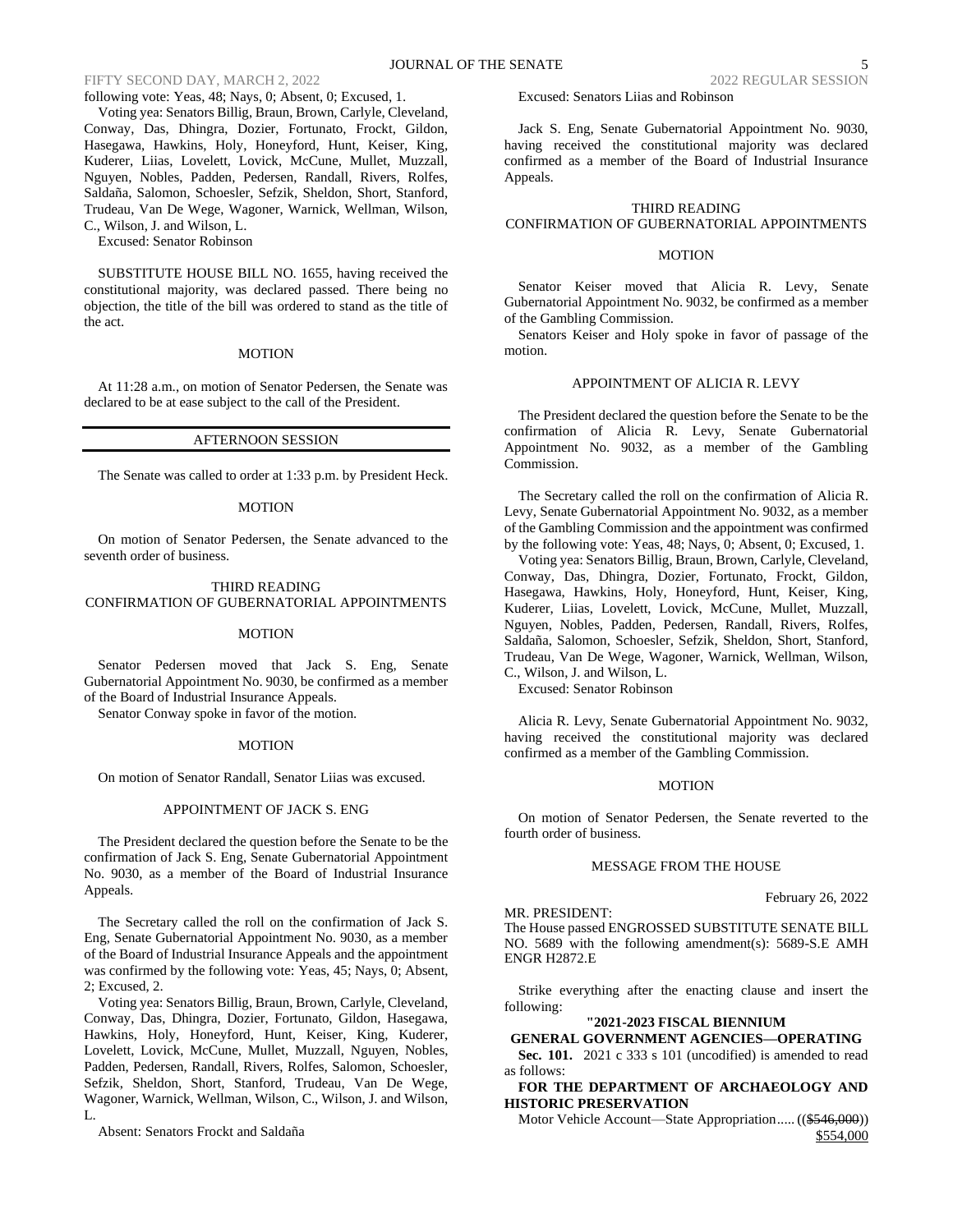**Sec. 102.** 2021 c 333 s 103 (uncodified) is amended to read as follows:

| FOR THE OFFICE OF FINANCIAL MANAGEMENT                     |  |
|------------------------------------------------------------|--|
| Motor Vehicle Account—State Appropriation ((\$1,441,0000)) |  |
| \$1,034,000                                                |  |

|                                                   | 41.031.000  |
|---------------------------------------------------|-------------|
| <b>Puget Sound Ferry Operations Account—State</b> |             |
|                                                   |             |
| Multimodal Transportation Account—State           |             |
|                                                   |             |
|                                                   |             |
|                                                   | \$1,410,000 |

The appropriations in this section are subject to the following conditions and limitations:

\$250,000 of the multimodal transportation account—state appropriation is provided solely for the office of financial management, in collaboration with the Washington department of transportation and the office of the chief information officer, to conduct an evaluation of short term and long term facility and information technology needs. In conducting the evaluation, the office of financial management may contract with an entity with direct expertise in this area. The office of financial management must submit a final report of their evaluation by October 1, 2022. The evaluation must be coordinated with any legislatively directed study regarding leased space. The evaluation must include, but is not limited to:

(1) Development of a status quo scenario based on current policy and projections and two alternative scenarios of the number of people and percentage of staff in telework status on a permanent basis with one alternative being the minimum feasible level of teleworking and one alternative being the maximum feasible level of teleworking;

(2) Current and projected facility needs by location and function for the scenarios in subsection (1) of this section;

(3) The specific number of employees and percentage of the workforce expected to be teleworking by location and function and the anticipated impact on facility space needs for the scenarios in subsection (1) of this section;

(4) Analysis of opportunities to colocate with other state, local, and other public agencies to reduce costs and improve costefficiency;

(5) Detailed information on any increased costs, such as enduser devices, software, technology infrastructure, and other types of assistance needed to meet the teleworking levels in each of the scenarios in subsection (1) of this section;

(6) Detailed information on any reduced costs, such as leases, facility maintenance, and utilities, resulting from the projected teleworking levels for the scenarios in subsection (1) of this section; and

(7) Cost-benefit analysis detailing the net impact of teleworking on facility and total costs for the scenarios in subsection (1) of this section.

**Sec. 103.** 2021 c 333 s 105 (uncodified) is amended to read as follows:

#### **FOR THE DEPARTMENT OF AGRICULTURE**

Motor Vehicle Account—State Appropriation ..((\$1,346,000)) \$1,369,000

**Sec. 104.** 2021 c 333 s 106 (uncodified) is amended to read as follows:

# **FOR THE LEGISLATIVE EVALUATION AND ACCOUNTABILITY PROGRAM COMMITTEE**

Motor Vehicle Account—State Appropriation .....((\$668,000)) \$674,000

**Sec. 105.** 2021 c 333 s 107 (uncodified) is amended to read as follows:

### **FOR THE EVERGREEN STATE COLLEGE**

Motor Vehicle Account—State Appropriation .......... \$150,000

The appropriation in this section is subject to the following conditions and limitations: The total appropriation in this section is provided solely for the Washington state institute for public policy to conduct a cost-benefit analysis for an exclusive or partial American steel requirement for future transportation contracts and subcontracts authorized in the transportation budget. This cost-benefit analysis must, to the extent feasible: (1) Compare existing types and uses of steel to made in America steel alternatives including evaluation of quality; (2) examine benefits to Washington workers and the Washington economy; (3) examine lifecycle and embodied carbon greenhouse gas emissions; (4) identify requirements for purchasing American steel that minimize costs and maximize benefits; and (5) evaluate American steel requirements or preferences in other states. The Washington state institute for public policy may solicit input for the analysis from representatives of interested parties to include, but not be limited to, the construction and manufacturing sectors, organized labor in the construction and manufacturing sectors, cities, counties, American steel manufacturing companies, environmental advocacy organizations, and appropriate state agencies. A final report is due to the legislature by December 1,  $((2021))$  2022.

**Sec. 106.** 2021 c 333 s 109 (uncodified) is amended to read as follows:

#### **FOR THE BOARD OF PILOTAGE COMMISSIONERS**

Pilotage Account—State Appropriation............ ((\$5,777,000)) \$6,268,000

The appropriation in this section is subject to the following conditions and limitations:

(1) \$2,926,000 of the pilotage account—state appropriation is provided solely for self-insurance liability premium expenditures; however, this appropriation is contingent upon the board:

(a) Annually depositing the first \$150,000 collected through Puget Sound pilotage district pilotage tariffs into the pilotage account; and

(b) Assessing a self-insurance premium surcharge of \$16 per pilotage assignment on vessels requiring pilotage in the Puget Sound pilotage district.

(2) The board of pilotage commissioners shall file the annual report to the governor and chairs of the transportation committees required under RCW 88.16.035(1)(f) by September 1, 2021, and annually thereafter. The report must include the continuation of policies and procedures necessary to increase the diversity of pilots, trainees, and applicants, including a diversity action plan. The diversity action plan must articulate a comprehensive vision of the board's diversity goals and the steps it will take to reach those goals.

**Sec. 107.** 2021 c 333 s 110 (uncodified) is amended to read as follows:

#### **FOR THE HOUSE OF REPRESENTATIVES**

Motor Vehicle Account—State Appropriation.. ((\$3,210,000)) \$1,577,000

**Sec. 108.** 2021 c 333 s 111 (uncodified) is amended to read as follows:

#### **FOR THE SENATE**

Motor Vehicle Account—State Appropriation.. ((\$3,085,000)) \$1,518,000

**Sec. 109.** 2021 c 333 s 113 (uncodified) is amended to read as follows:

# **FOR THE JOINT LEGISLATIVE AUDIT AND REVIEW COMMITTEE**

Puget Sound ((Ferry)) Capital Construction Account

(([Puget Sound Capital Construction

| Multimodal Transportation Account-State |  |
|-----------------------------------------|--|
|                                         |  |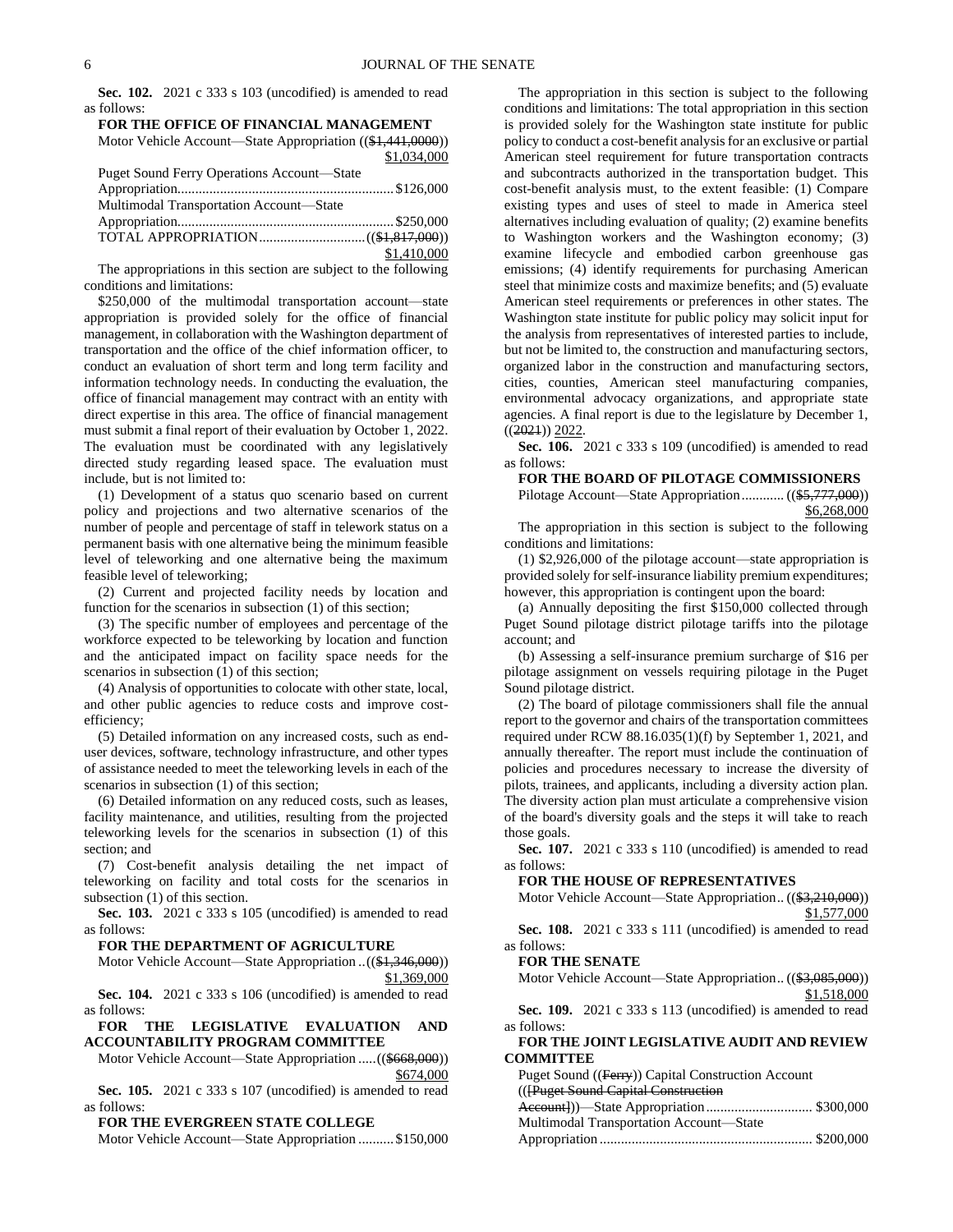# FIFTY SECOND DAY, MARCH 2, 2022 2022 2022 2022 REGULAR SESSION

TOTAL APPROPRIATION...................................... \$500,000 The appropriations in this section are subject to the following conditions and limitations:

(1) \$300,000 of the Puget Sound ((ferry)) capital construction account (([Puget Sound capital construction account]))—state is provided solely for an independent review of the design-build contracting process for the hybrid-electric Olympic class vessels. The review must evaluate, at minimum, the department's cost estimation and cost management practices relating to the design and construction of the first hybrid-electric vessel. The review must include recommendations to benefit the full program for the design and construction of five hybrid-electric vessels. The joint legislative audit and review committee must report to the legislature with the findings by October 1, 2022.

(2) \$200,000 of the multimodal transportation account—state appropriation is provided solely for the joint legislative audit and review committee to conduct a review of the method used to determine the rates for leasing state-owned lands and air space to a regional transit authority. As part of this review, the committee must examine and evaluate the accounting and valuation methodology for debits and credits used in the land bank accounting program utilized by the department of transportation and a regional transit authority. The review must also provide an evaluation of the specific type of lease agreements used for air space leasing by the department of transportation with a regional transit authority and the valuation methodology used to determine the lease rate for the property and the cost and benefits of longterm leases based on the periodic land value appraisals under the terms of the land bank agreement. The committee must identify the full cost to the state transportation system if the entire plan for land and air rights leases by a regional transit authority is undertaken at full economic rent, and the difference in costs to the regional transit authority if the leases were to be issued at less than economic rent, including a scenario in which the value of the land and air rights are discounted by the federal share of the funds that were used to acquire or improve the property originally. The committee shall complete the review and provide a report to the transportation committees of the legislature by December 1, 2022.

**TRANSPORTATION AGENCIES—OPERATING**

**Sec. 201.** 2021 c 333 s 201 (uncodified) is amended to read as follows:

**FOR THE WASHINGTON TRAFFIC SAFETY COMMISSION**

Highway Safety Account—State Appropriation ((\$4,625,000)) \$4,634,000

| Highway | Safety | Account-Federal                                          | Appropriation |
|---------|--------|----------------------------------------------------------|---------------|
|         |        |                                                          |               |
|         |        |                                                          | \$27,270,000  |
|         |        | Highway Safety Account—Private/Local Appropriation       |               |
|         |        |                                                          |               |
|         |        | School Zone Safety Account—State Appropriation \$850,000 |               |
|         |        |                                                          |               |

\$32,814,000

The appropriations in this section are subject to the following conditions and limitations:

(1) The Washington traffic safety commission may oversee a demonstration project in one county, coordinating with a public transportation benefit area (PTBA) and the department of transportation, to test the feasibility and accuracy of the use of automated enforcement technology for high occupancy vehicle (HOV) lane passenger compliance. All costs associated with the demonstration project must be borne by the participating public transportation benefit area. Any photograph, microphotograph, or electronic images of a driver or passengers are for the exclusive use of the PTBA in the determination of whether an HOV passenger violation has occurred to test the feasibility and accuracy of automated enforcement under this subsection and are not open to the public and may not be used in a court in a pending action or proceeding. All photographs, microphotographs, and electronic images must be destroyed after determining a passenger count and no later than the completion of the demonstration project. No warnings or notices of infraction may be issued under the demonstration project.

For purposes of the demonstration project, an automated enforcement technology device may record an image of a driver and passenger of a motor vehicle. The county and PTBA must erect signs marking the locations where the automated enforcement for HOV passenger requirements is occurring.

The PTBA, in consultation with the Washington traffic safety commission, must provide a report to the transportation committees of the legislature with the number of violations detected during the demonstration project, whether the technology used was accurate and any recommendations for future use of automated enforcement technology for HOV lane enforcement by June 30, ((2022)) 2023.

(2) The Washington traffic safety commission may oversee a pilot program in up to three cities implementing the use of automated vehicle noise enforcement cameras in zones that have been designated by ordinance as "Stay Out of Areas of Racing."

(a) Any programs authorized by the commission must be authorized by December 31, 2022.

(b) If a city has established an authorized automated vehicle noise enforcement camera pilot program under this section, the compensation paid to the manufacturer or vendor of the equipment used must be based upon the value of the equipment and services provided or rendered in support of the system.

(c) Any city administering a pilot program overseen by the traffic safety commission shall use the following guidelines to administer the program:

(i) Automated vehicle noise enforcement camera may record photographs or audio of the vehicle and vehicle license plate only while a violation is occurring. The picture must not reveal the face of the driver or of passengers in the vehicle;

(ii) The law enforcement agency of the city or county government shall install two signs facing opposite directions within 200 feet, or otherwise consistent with the uniform manual on traffic control devices, where the automated vehicle noise enforcement camera is used that state "Street Racing Noise Pilot Program in Progress";

(iii) Cities testing the use of automated vehicle noise enforcement cameras must post information on the city website and notify local media outlets indicating the zones in which the automated vehicle noise enforcement cameras will be used;

(iv) A city may only issue a warning notice with no penalty for a violation detected by automated vehicle noise enforcement cameras in a Stay Out of Areas of Racing zone. Warning notices must be mailed to the registered owner of a vehicle within fourteen days of the detected violation;

(v) A violation detected through the use of automated vehicle noise enforcement cameras is not part of the registered owner's driving record under RCW 46.52.101 and 46.52.120;

(vi) Notwithstanding any other provision of law, all photographs, videos, microphotographs, audio recordings, or electronic images prepared under this section are for the exclusive use of law enforcement in the discharge of duties under this section and are not open to the public and may not be used in a court in a pending action or proceeding. No photograph, microphotograph, audio recording, or electronic image may be used for any purpose other than the issuance of warnings for violations under this section or retained longer than necessary to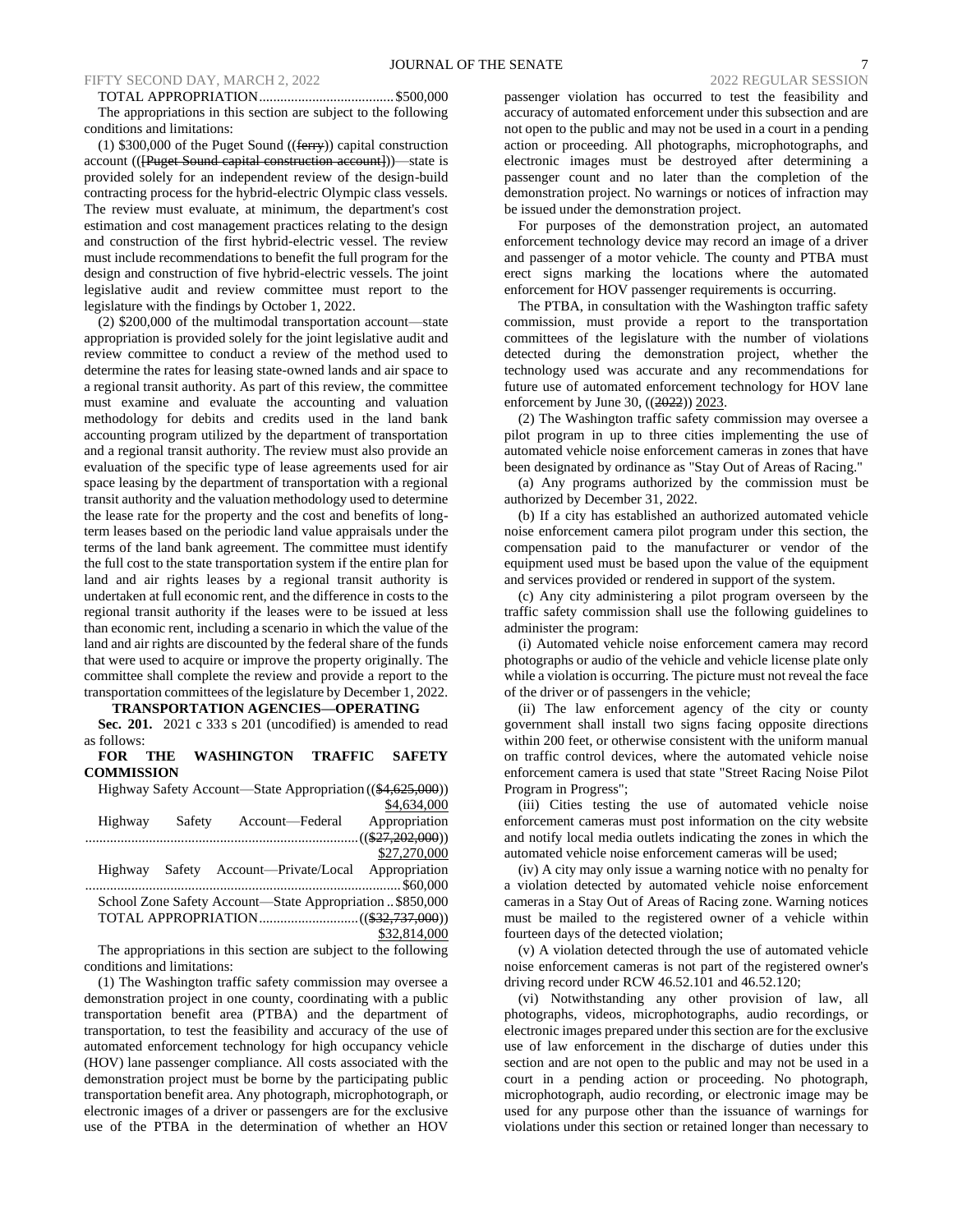issue a warning notice as required under this subsection (2); and

(vii) By June 30, 2023, the participating cities shall provide a report to the commission and appropriate committees of the legislature regarding the use, public acceptance, outcomes, warnings issued, data retention and use, and other relevant issues regarding automated vehicle noise enforcement cameras demonstrated by the pilot projects.

(3) The Washington traffic safety commission shall coordinate with each city that implements a pilot program as authorized in RCW 46.63.170, chapter 224, Laws of 2020 to provide the transportation committees of the legislature with the following information by June 30, 2023:

(a) The number of warnings and infractions issued to first-time violators under the pilot program;

(b) The number of warnings and infractions issued to the registered owners of vehicles that are not registered with an address located in the city conducting the pilot program; and

(c) The frequency with which warnings and infractions are issued on weekdays versus weekend days.

**Sec. 202.** 2021 c 333 s 202 (uncodified) is amended to read as follows:

# **FOR THE COUNTY ROAD ADMINISTRATION BOARD**

|  | Rural Arterial Trust Account-State Appropriation         |              |
|--|----------------------------------------------------------|--------------|
|  |                                                          |              |
|  |                                                          | \$1,155,000  |
|  | Motor Vehicle Account—State Appropriation((\$4,760,000)) |              |
|  |                                                          | \$17,300,000 |
|  | County Arterial Preservation Account-State               |              |
|  |                                                          |              |
|  |                                                          | \$1,693,000  |
|  |                                                          |              |

\$20,148,000 The appropriations in this section are subject to the following

conditions and limitations: (1) \$2,000,000 of the motor vehicle account—state appropriation is provided solely for deposit into the county road administration board emergency loan account—state account.

(2) \$12,500,000 of the motor vehicle account—state appropriation is provided solely for preservation purposes.

**Sec. 203.** 2021 c 333 s 203 (uncodified) is amended to read as follows:

# **FOR THE TRANSPORTATION IMPROVEMENT BOARD**

Transportation Improvement Account—State

|                                                                 | \$4,564,000 |
|-----------------------------------------------------------------|-------------|
| Motor Vehicle Account-State Appropriation  \$6,250,000          |             |
| Climate Emissions Reduction Account-State                       |             |
|                                                                 |             |
|                                                                 |             |
| The appropriations in this section are subject to the following |             |
| conditions and limitations:                                     |             |

(1) The motor vehicle account—state appropriation is provided solely for preservation purposes.

(2) The entire climate emissions reduction account—state appropriation is provided solely for newly selected complete streets grants.

**Sec. 204.** 2021 c 333 s 204 (uncodified) is amended to read as follows:

**FOR THE JOINT TRANSPORTATION COMMITTEE** Motor Vehicle Account—State Appropriation ..((\$2,679,000)) \$3,301,000

Multimodal Transportation Account—State

| \$1,620,000 |
|-------------|

| \$4,921,000 |
|-------------|

The appropriations in this section are subject to the following conditions and limitations:

(1)(a) \$250,000 of the motor vehicle account—state appropriation is for the joint transportation committee to convene a vehicle registration payment work group to study and recommend new options for payment of vehicle fees or taxes due at the time of application for vehicle registration.

(b) The work group must consist of, but is not limited to, the following members: A representative of the department of licensing, a representative of county auditors, a representative of subagents, a representative of local taxing authorities imposing a fee or tax due at the time of application for vehicle registration, a representative of a city offering or considering a rebate program for vehicle fees or taxes due at the time of application for vehicle registration, a representative of vehicle owners subject to a motor vehicle excise tax, a representative of vehicle owners subject to an electric car or transportation electrification fee, and an advocate for multimodal transportation options. Work group members are eligible for reimbursement or allowance for expenses pursuant to RCW 43.03.220.

(c) The work group must engage with members of the public who are interested in new options for payment of fees or taxes due at the time of application for vehicle registration, including persons from communities of color, low-income households, vulnerable populations, and displaced communities. Input from members of the public must inform the work group's recommendations. The work group must notify members of the public of opportunities to engage through a variety of communication channels including, but not limited to, the following: Outreach through community organizations, print and broadcast media, and social media.

(d) The work group's recommendations must include, but are not limited to, the following:

(i) Options to provide or encourage rebates to vehicle owners who pay taxes and fees due at the time of application for vehicle registration;

(ii) An agreed upon service fee structure for vehicle registration payment plans;

(iii) An agreed upon service fee revenue allocation method;

(iv) A process to allow agents and subagents to determine if a vehicle owner has paid all taxes and fees due prior to renewal of a vehicle registration;

(v) Options for reducing revenue loss due to missed payments, transfer of the certificate of title, or registration of a vehicle out of state; and

(vi) Options to reduce impacts to communities of color, lowincome households, vulnerable populations, and displaced communities.

(e) A report of the work group's findings and recommendations is due to the transportation committees of the legislature by September 30, 2022.

(2) \$50,000 of the motor vehicle account—state appropriation is for the joint transportation committee to contract for a legal consultant to analyze and recommend options for the formation of a bistate bridge authority for the purpose of constructing, financing, operating and maintaining a new replacement bridge over the Columbia River near Hood River connecting Klickitat county in Washington to Hood River county in Oregon. The consultant may confer with the Hood River Bistate Working Group to understand the work and analysis that has been completed.

The Washington interlocal cooperation act, chapter 39.34 RCW, authorizes public agencies to contract with other public agencies via interlocal agreements that enable cooperation among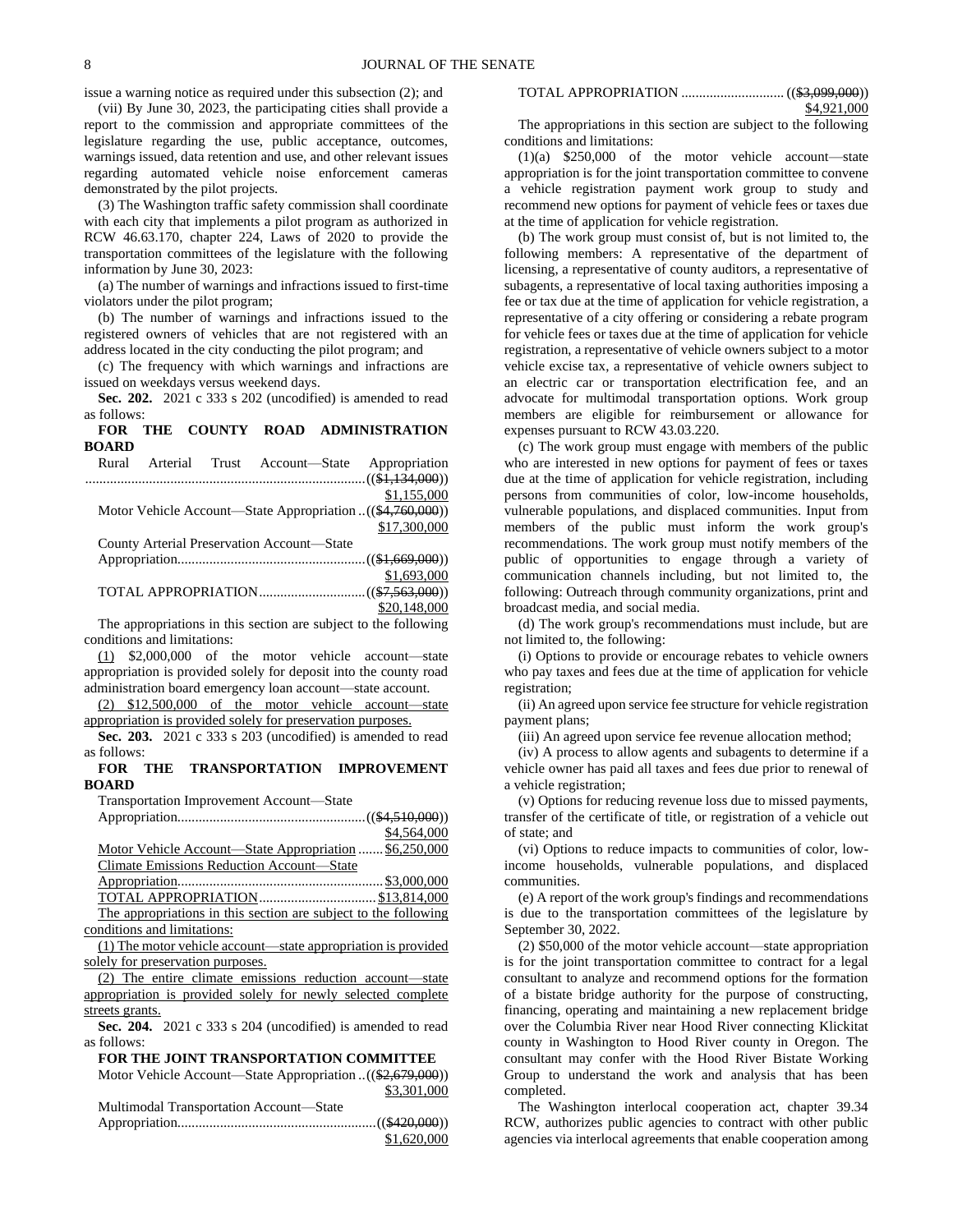# FIFTY SECOND DAY, MARCH 2, 2022

the agencies to perform governmental activities and deliver public services, including agreements with public entities in other states. Such interstate agreements are deemed interstate compacts. The legal analysis must identify and recommend alternative and/or additional statutory authority that would be necessary to allow for the formation of a local government bistate bridge authority or governance structure for the Hood River Bridge replacement that at a minimum may:

(a) Issue bonds for bridge construction;

(b) Collect tolls; and

(c) Secure and administer state or federal grants and loans.

The legal analysis must be presented to the transportation committees of the legislature by September 30, 2021.

(3) \$220,000 of the multimodal transportation account—state appropriation is for overseeing a consultant study to provide recommendations related to the Washington state department of transportation's role in broadband service expansion efforts as directed in chapter 258, Laws of 2021 (broadband along state highways). If chapter 258, Laws of 2021 (broadband along state highways) is not enacted by June 30, 2021, the amount provided in this subsection lapses.

(4) \$215,000 of the motor vehicle account—state appropriation is provided solely for the joint transportation committee, from amounts set aside out of statewide fuel taxes distributed to cities according to RCW 46.68.110(2), to convene a study on the impacts of current and historical city transportation investments on designated populations, including communities of color, lowincome households, vulnerable populations, and displaced communities. The study must identify and measure the true costs of underinvestment of accessible transportation for designated populations, including the secondary impacts to public health, economic opportunity, educational access, and environmental risk factors. The assessment must include specific approaches to addressing existing inequities within cities, as well as recommendations to develop best practices to improve, diversify, and expand city transportation investments. A report must be provided to the office of financial management and the transportation committees of the legislature by December 20, 2022.

(5) \$400,000 of the motor vehicle account—state appropriation is for the development of a workforce plan for the Washington state ferries which addresses recruitment, retention, diversity, training needs, leadership development, succession planning and other elements needed to ensure sufficient and cost-effective crewing and staffing of the ferry system. In developing the scope of work for the plan and throughout plan development, the joint transportation committee must solicit input from representatives of the Washington state ferries division and the human resources division of the Washington state department of transportation. Represented employee groups must also be consulted as part of plan development. The plan must include a roadmap for Washington state ferries to comprehensively address persistent staffing challenges and strategically position itself for its future workforce needs. The joint transportation committee must issue an interim report identifying short-term strategies to reduce reliance on overtime for staffing day-to-day ferry service. The interim report is due to the transportation committees of the legislature by January 1, 2022. The final report is due to the transportation committees of the legislature by December 20, 2022.

(6) \$200,000 of the multimodal transportation account—state appropriation is for the joint transportation committee to update the Washington State Short Line Rail Inventory and Needs Assessment, prepared in 2015, and to facilitate a stakeholder process to assess the effectiveness of state support for short line

rail infrastructure based on current and future short line rail infrastructure needs. This assessment must include consideration of current state grant and loan programs, including state investment in nonstate owned short lines, the state's role and investments in the Palouse River and Coulee City (PCC) rail system, and any other ongoing state activities related to short line rail infrastructure. The joint transportation committee must solicit input from all regions of the state from representatives of: Short line rail infrastructure owners, short line rail operators, short line rail customers from representative industries, ports served by short line rail infrastructure, the Washington state department of transportation, the utilities and transportation commission, and other relevant stakeholders as identified by the joint transportation committee. A report with recommendations to enhance the state's support for short line rail infrastructure is due to the transportation committees of the legislature by January 1, 2022.

(7)(a) \$200,000 of the motor vehicle account—state appropriation is for the joint transportation committee to develop a truck parking action plan with recommendations for immediate next steps for near-term and lasting change in the availability of truck parking for short-haul and long-distance commercial vehicle drivers who require reasonable accommodations for parking commercial motor vehicles, obtaining adequate services, and complying with federal rest requirements. For each opportunity identified, the action plan must:

(i) Assess the magnitude of potential impact;

(ii) Assess the potential difficulty level of implementation; and (iii) Explain barriers to success and specific steps required to

overcome them. (b) The action plan must focus on approaches that would be

most impactful and feasible and may include, but not be limited to:

(i) Specific cooperative private sector and government actions;

(ii) Legal and regulatory frameworks at the state level to drive private and/or public-sector action;

(iii) Incentive-based government programs to spur private sector innovation and investment; and

(iv) Direct government action at the state, regional, and/or local level.

(c) The action plan must identify specific, promising projects and approaches, and provide a clear roadmap to what is needed to drive real, substantial improvements in truck parking.

(d) Outreach for action plan input, including on the feasibility of each opportunity evaluated, must include outreach to representatives of: The trucking industry; truck labor organizations; the shipping industry; truck stop owners; commercial freight delivery recipients, including warehouse and retail recipients; the association of Washington cities; the Washington state association of counties; the Washington state department of transportation; the Washington state patrol; and an academic or research institution that can provide input on technical components of the plan.

(e) A concise action plan with specific recommended next steps is due to the transportation committees of the legislature by January 1, 2022.

(8) \$250,000 of the multimodal transportation account—state appropriation is for evaluating the benefits and costs of the following options for the Pullman, Albion, and Colfax corridor on the Palouse River and Coulee City shortline rail system owned by the department: Rail banking of inactive state-owned rail corridors for use as trails; the department retaining ownership and maintenance responsibility for the corridor; and disposing of the right-of-way and returning the land to private ownership. The joint transportation committee must develop a report and submit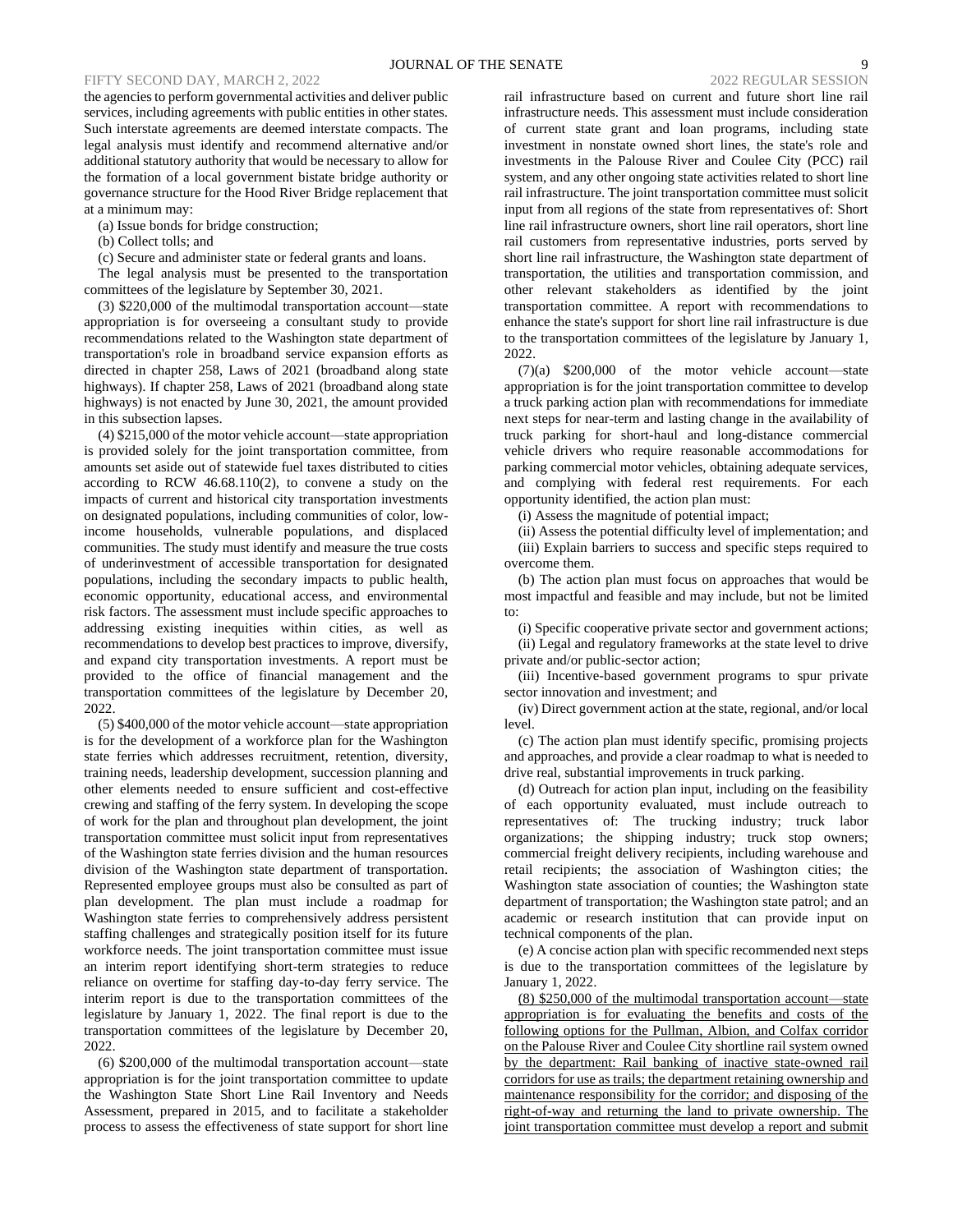it to the governor and transportation committees of the legislature by June 30, 2023. The report must include:

(a) All costs associated with the department's retaining ownership and maintenance responsibility of this corridor, including but not limited to, the costs of upkeep, fencing, decking, and railing on bridges, and annual inspections;

(b) An inventory of portions of the state-owned Palouse River and Coulee City railroad that may be eligible for rail banking, including the current status of those portions;

(c) The current costs and liabilities of the portions inventoried in (a) of this subsection if they are not railbanked;

(d) The costs and benefits of removing rails identified in (a) of this subsection for use in other parts of state-owned railway;

(e) The estimated department costs and liabilities associated with rail banking;

(f) A preliminary cost estimate for trail development;

(g) Identification of interested trail sponsors, including the known underlying ownership interests;

(h) Identification of access rights of landowners to cross the right-of-way; and

(i) The surface transportation board process for abandonment and rail banking.

(9) \$400,000 of the multimodal transportation account—state appropriation is for the joint transportation committee to conduct an independent review of an ultra high-speed ground transportation corridor between Portland, Oregon and Vancouver, British Columbia. The review should include an assessment of the assumptions included in the studies overseen by the Washington state department of transportation: A 2017 to 2018 feasibility study; a 2019 business case analysis; and a 2020 report with recommendations for a governance framework, strategic engagement plan, and financial strategy. The review should also provide additional analysis of the distribution of projected benefits and costs for communities of color, low-income households, and other disadvantaged communities. The joint transportation committee shall provide a report with its findings to the transportation committees of the legislature by June 30, 2023.

(10) \$400,000 of the multimodal transportation account—state appropriation is for the joint transportation committee to conduct a study to determine how many nondrivers are in Washington state and the demographics of this population. The joint transportation committee is directed to conduct a survey, conduct research, develop a dataset, and conduct analysis on the nondriving population of Washington state. The analysis must include, but is not limited to: (a) Reasons for not driving; (b) demographics of who is not driving to include age, disability status, rural or urban residence, and other available demographic information; and (c) availability of transportation options for nondrivers and the impact those options have on their access to services, economic opportunity, recreation, education, and other aspects of community life. The joint transportation committee shall provide a report to the transportation committees of the legislature by February 1, 2023.

(11)(a) \$300,000 of the motor vehicle account—state appropriation is for the joint transportation committee to oversee a consultant study to identify and recommend cost-effective strategies to maximize walk-on passenger ridership of the Anacortes – San Juan ferry routes. The study must also identify available public funding sources to support these strategies. Reducing the need for passengers to bring their cars on the ferries will increase the capacity of each ferry run to transport more people.

(b) The evaluated options may include, but not be limited to:

(i) Increased public funding or other support for transit or shuttle service between ferry landings on Orcas, Lopez, San Juan, and Anacortes and nearby major town centers or connecting transit hubs;

(ii) Options to increase availability of taxi and rideshare services at each of the landings;

(iii) Short-term electric vehicle rentals at ferry landings, including electric bicycles and scooters;

(iv) Public funding or other support to increase the available locations for additional parking and reduce the cost for short-term parking near each landing;

(v) Marketing of the availability of options through the Washington state ferries reservation system website, on ferries and at ferry landings and ticketing facilities.

(c) Outreach for the study, including on the feasibility and effectiveness of each strategy evaluated, must include outreach to representatives of:

(i) Washington state ferries;

(ii) San Juan county council;

(iii) Anacortes and San Juan Islands ferry advisory committee members;

(iv) San Juan economic development council;

(v) City of Anacortes;

(vi) City of Friday Harbor;

(vii) Skagit transit;

(viii) Skagit RTPO;

(ix) Eastsound;

(x) Lopez Village;

(xi) Transit dependent populations; and

(xii) Others as deemed appropriate by the committee.

(d) A report with recommendations on the most feasible and cost-effective strategies to maximize walk-on passenger ridership of the Anacortes – San Juan and Anacortes - Sidney ferry routes is due to the transportation committees of the legislature by January 6, 2023.

(12) \$150,000 of the multimodal transportation account—state appropriation is for the joint transportation committee to examine options and provide recommendations for a state program to assist with the establishment of powered micromobility device lending libraries. The purpose of the powered micromobility device lending libraries is to provide low-cost or no-cost, reliable, and healthier modes of transportation to vulnerable communities. It is anticipated that the powered micromobility device lending libraries would be managed by community nonprofit organizations, local governments, higher education institutions, school districts, or federally recognized tribal governments. The options that should be examined include, but are not limited to: A state-funded grant program for the purchase of powered micromobility devices to be used in powered micromobility device lending libraries, direct technical assistance for establishing community-based powered micromobility device lending libraries, and direct-to-consumer incentives to applicants to purchase powered micromobility. Recommendations must specify how to prioritize program benefits for vulnerable populations and overburdened communities, including tribes, seniors, low-income populations, and communities with high environmental burdens. Powered micromobility devices to be examined by this study are devices that do not exceed product speed of 30 miles per hour or product weight of 100 pounds and include electric bicycles, electric cargo bikes, electric standing scooters, and other mobility devices under 50 pounds in weight that do not use fossil fuels. The joint transportation committee shall provide a report with its findings to the transportation committees of the legislature by June 30, 2023.

(13)(a) Within existing resources the joint transportation committee must convene a work group to advise the committee on the distribution of transportation funds from the infrastructure investment and jobs act between state and local government in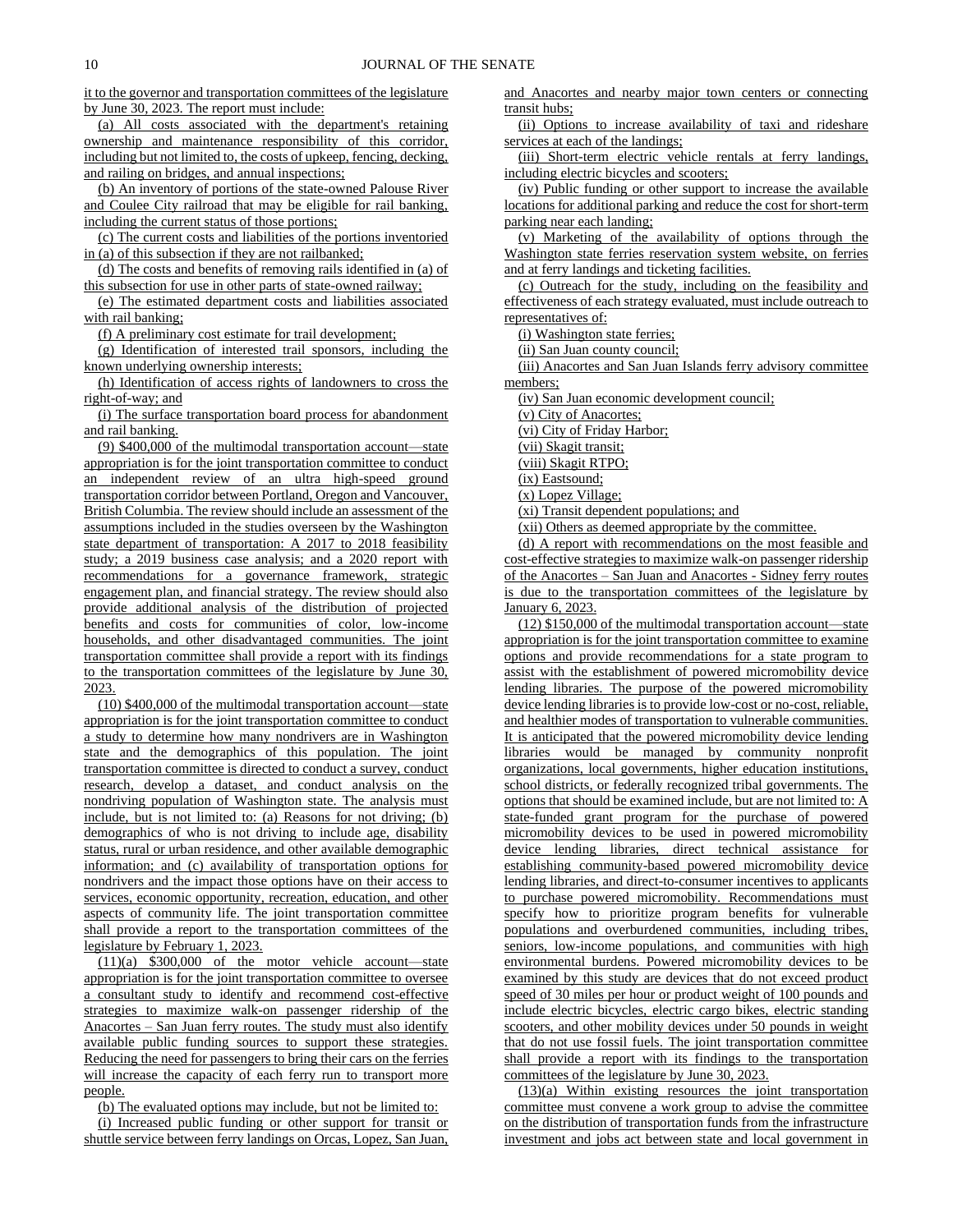# FIFTY SECOND DAY, MARCH 2, 2022

future biennia. In addition to the executive committee of the joint transportation committee the work group, to the extent practicable, shall include governor's staff from the office of financial management as well as one representative of each of the following:

(i) The Washington state association of counties;

(ii) Metropolitan planning organizations;

(iii) Regional transportation planning organizations;

(iv) The association of Washington cities;

(v) Tribal transportation planning organizations;

(vi) The Washington state department of transportation;

(vii) The Washington public ports association; and

(viii) The Washington state transit association.

(b) The joint transportation committee will consider the advice of the work group and, with recognition of the state's history of collaboration and open discussion, determine the allocation of the infrastructure investment and jobs act funding by November 15, 2022.

(14) \$300,000 of the motor vehicle account—state appropriation is provided solely for the implementation of Engrossed Second Substitute House Bill No. 1815, (deterring catalytic converter theft). If Engrossed Second Substitute House Bill No. 1815 is not enacted by June 30, 2022, the amount provided in this subsection lapses.

**Sec. 205.** 2021 c 333 s 205 (uncodified) is amended to read as follows:

**FOR THE TRANSPORTATION COMMISSION**

Motor Vehicle Account—State Appropriation ..((\$2,438,000)) \$4,200,000

| Interstate 405 and State Route Number 167 Express |
|---------------------------------------------------|
| Toll Lanes Account—State Appropriation \$127,000  |
| State Route Number 520 Corridor Account—State     |
|                                                   |
| Tacoma Narrows Toll Bridge Account—State          |
|                                                   |
| Alaskan Way Viaduct Replacement Project Account-  |
|                                                   |
|                                                   |
| \$4,955,000                                       |

The appropriations in this section are subject to the following conditions and limitations:

(1) The commission shall reconvene the road usage charge steering committee, with the same membership described in chapter 297, Laws of 2018, and shall periodically report to the steering committee with updates on activities undertaken in accordance with the federal grant awarded July 2020 ("Forward Drive"). A year-end update on the status of any federally-funded project for which federal funding is secured must be provided to the governor's office and the transportation committees of the legislature by January 1, 2022, and by January 1, 2023. Any legislative vacancies on the steering committee must be appointed by the speaker of the house of representatives for a house of representatives member vacancy, and by the president of the senate for a senate member vacancy.

 $((3))$  (2) \$127,000 of the Interstate 405 and state route number 167 express toll lanes account—state appropriation, \$276,000 of the state route number 520 corridor account—state appropriation, \$180,000 of the Tacoma Narrows toll bridge account—state appropriation, and \$172,000 of the Alaskan Way viaduct replacement project account—state appropriation are provided solely for the transportation commission's proportional share of time spent supporting tolling operations for the respective tolling facilities.

(3) \$1,500,000 of the motor vehicle account—state appropriation is provided solely for the commission to conduct a full planning-level traffic and revenue study of the Hood River Bridge to determine the viability of toll revenues to support future financing of improvements and possible replacement of the bridge, considering prior work and studies conducted. The commission will coordinate this work with the department of transportation, the Port of Hood River, the Oregon department of transportation, and other entities as needed. The results of the assessment must be submitted to the house and senate transportation committees by January 5, 2024.

**Sec. 206.** 2021 c 333 s 206 (uncodified) is amended to read as follows:

# **FOR THE FREIGHT MOBILITY STRATEGIC INVESTMENT BOARD**

| Freight Mobility Investment Account—State                  |
|------------------------------------------------------------|
|                                                            |
| \$840,000                                                  |
| Sec. 207. 2021 c 333 s 207 (uncodified) is amended to read |
| as follows:                                                |
| <b>FOR THE WASHINGTON STATE PATROL</b>                     |
| State Patrol Highway Account-State Appropriation           |
|                                                            |
| \$521,896,000                                              |
| State Patrol Highway Account-Federal Appropriation         |
|                                                            |
| \$16,112,000                                               |
| State Patrol Highway Account—Private/Local                 |
|                                                            |
| \$4,314,000                                                |
| Highway Safety Account-State Appropriation ((\$1,214,000)) |
| \$1,282,000                                                |
| Ignition Interlock Device Revolving Account-State          |
|                                                            |
| \$2,243,000                                                |
| Multimodal Transportation Account-State                    |
|                                                            |
| \$293,000                                                  |
| State Route Number 520 Corridor Account-State              |
|                                                            |
| Tacoma Narrows Toll Bridge Account-State                   |
|                                                            |
| I-405 and SR 167 Express Toll Lanes Account-State          |
|                                                            |
|                                                            |
| \$547,998,000                                              |

The appropriations in this section are subject to the following conditions and limitations:

(1) Washington state patrol officers engaged in off-duty uniformed employment providing traffic control services to the department of transportation or other state agencies may use state patrol vehicles for the purpose of that employment, subject to guidelines adopted by the chief of the Washington state patrol. The Washington state patrol must be reimbursed for the use of the vehicle at the prevailing state employee rate for mileage and hours of usage, subject to guidelines developed by the chief of the Washington state patrol.

(2) \$580,000 of the state patrol highway account—state appropriation is provided solely for the operation of and administrative support to the license investigation unit to enforce vehicle registration laws in southwestern Washington. The Washington state patrol, in consultation with the department of revenue, shall maintain a running estimate of the additional vehicle registration fees, sales and use taxes, and local vehicle fees remitted to the state pursuant to activity conducted by the license investigation unit. Beginning October 1, 2021, and quarterly thereafter, the Washington state patrol shall submit a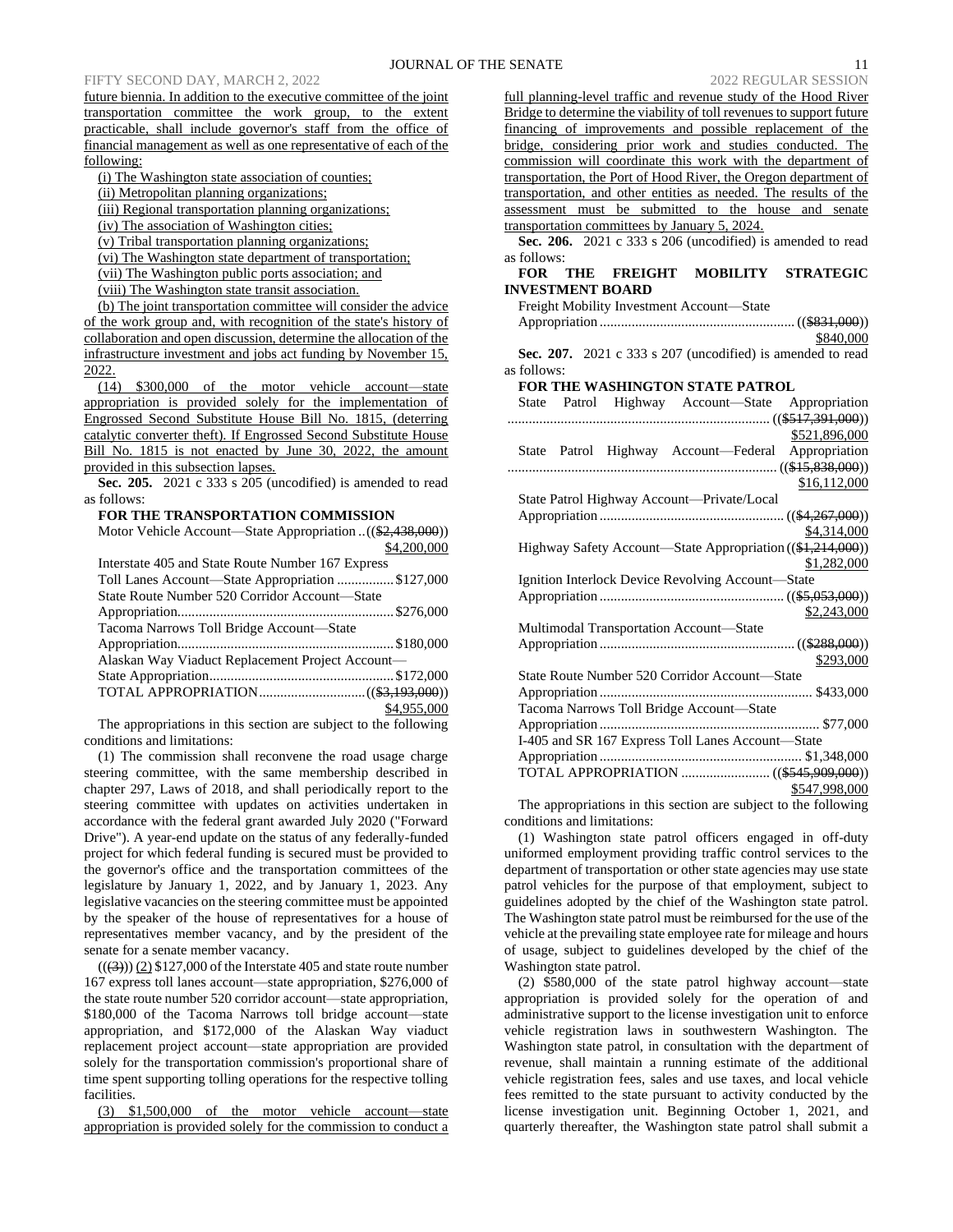report detailing the additional revenue amounts generated since January 1, 2021, to the director of the office of financial management and the transportation committees of the legislature. At the end of the calendar quarter in which it is estimated that more than \$625,000 in state sales and use taxes have been remitted to the state since January 1, 2021, the Washington state patrol shall notify the state treasurer and the state treasurer shall transfer funds pursuant to section 406 (( $ef$  this act)), chapter 333, Laws of 2021.

(3) \$4,000,000 of the state patrol highway account—state appropriation is provided solely for a third arming and a third trooper basic training class. The cadet class is expected to graduate in June 2023.

(4) By December 1st of each year during the 2021-2023 biennium**,** the Washington state patrol must report to the house and senate transportation committees on the status of recruitment and retention activities as follows:

(a) A summary of recruitment and retention strategies;

(b) The number of transportation funded staff vacancies by major category;

(c) The number of applicants for each of the positions by these categories;

(d) The composition of workforce;

(e) Other relevant outcome measures with comparative information with recent comparable months in prior years; and

(f) Activities related to the implementation of the agency's workforce diversity plan, including short-term and long-term, specific comprehensive outreach and recruitment strategies to increase populations underrepresented within both commissioned and noncommissioned employee groups.

(5) \$493,000 of the state patrol highway account—state appropriation is provided solely for aerial criminal investigation tools, including software licensing and maintenance, and annual certification, and is subject to the conditions, limitations, and review requirements of section 701 (( $\theta$ f this aet)), chapter 333, Laws of 2021.

(6) ((\$7,962,000)) \$6,422,000 of the state patrol highway account—state appropriation is provided solely for the land mobile radio system replacement, upgrade, and other related activities. Beginning January 1, 2022, the Washington state patrol must report semiannually to the office of the state chief information officer on the progress related to the projects and activities associated with the land mobile radio system, including the governance structure, outcomes achieved in the prior six month time period, and how the activities are being managed holistically as recommended by the office of the chief information officer. At the time of submittal to the office of the state chief information officer, this report shall be transmitted to the office of financial management and the house and senate transportation committees.

(7) \$510,000 of the ignition interlock device revolving account—state appropriation is provided solely for the ignition interlock program at the Washington state patrol to provide funding for two staff to work and provide support for the program in working with manufacturers, service centers, technicians, and participants in the program.

(8) \$1,348,000 of the Interstate 405 and state route number 167 express toll lanes account—state appropriation, \$433,000 of the state route number 520 corridor account—state appropriation, and \$77,000 of the Tacoma Narrows toll bridge account—state appropriation are provided solely for the Washington state patrol's proportional share of time spent supporting tolling operations and enforcement for the respective tolling facilities.

(9) \$289,000 of the state patrol highway account—state appropriation is provided solely for the replacement of 911 workstations.

(10) \$35,000 of the state patrol highway account—state appropriation is provided solely for the replacement of bomb response equipment.

(11) \$713,000 of the state patrol highway account—state appropriation is provided solely for information technology infrastructure maintenance.

(12) The Washington state patrol must provide a report to the office of financial management and the house and senate transportation committees on its plan for implementing a transition to cloud computing and storage with its 2023-2025 budget submittal.

(13) \$945,000 of the state patrol highway account—state appropriation is provided solely for implementation of chapter 329, Laws of 2021 (custodial interrogations). If chapter 329, Laws of 2021 (custodial interrogations) is not enacted by June 30, 2021, the amount provided in this subsection lapses.

(14) \$46,000 of the state patrol highway account—state appropriation is provided solely for implementation of chapter 320, Laws of 2021 (peace officer tactics). If chapter 320, Laws of 2021 (peace officer tactics) is not enacted by June 30, 2021, the amount provided in this subsection lapses.

(15) \$46,000 of the state patrol highway account—state appropriation is provided solely for implementation of chapter 324, Laws of 2021 (use of force by officers). If chapter 324, Laws of 2021 (use of force by officers) is not enacted by June 30, 2021, the amount provided in this subsection lapses.

(16)(a) The legislature finds that the water connection extension constructed by the Washington state patrol from the city of Shelton's water facilities to the Washington state patrol academy was necessary to meet the water supply needs of the academy. The legislature also finds that the water connection provides an ongoing water supply that is necessary to the operation of the training facility, that the state is making use of the water connection for these public activities, and that any future incidental use of the municipal infrastructure put in place to support these activities will not impede the Washington state patrol's ongoing use of the water connection extension.

(b) \$2,220,000 of the transfer from the waste tire removal account to the motor vehicle fund, as required under RCW 70A.205.425, reimburses the motor vehicle fund for the portion of the water project costs assigned by the agreement to properties, other than the Washington state patrol academy, that make use of the water connection while the agreement remains in effect. This reimbursement to the motor vehicle fund is intended to address any possibility that the termination of this agreement could be determined to result in the unconstitutional use of 18th amendment designated funds for nonhighway purposes under the constitution of the state of Washington; however, this transfer is not intended to indicate that the incidental use of this infrastructure by these properties necessarily requires such reimbursement under the state Constitution. Immediately following the transfer of funds, Washington state patrol and the city of Shelton shall meet to formally update the terms of their "Agreement for Utility Connection and Reimbursement of Water Extension Expenses" executed on June 12, 2017, to reflect the intent of the proviso.

(17) The appropriations in this section provide sufficient funding for state patrol staffing assuming vacancy savings which may change over time. Funding for staffing will be monitored and adjusted in the  $((2022))$  2023 supplemental budget to restore funding as authorized staffing levels are achieved.

(18) \$554,000 of the state patrol highway account—state is provided solely for a feasibility study of an integrated solution for data collection and reporting of operational performance data that will no longer be collected with the implementation of the one Washington time leave and attendance system. The study must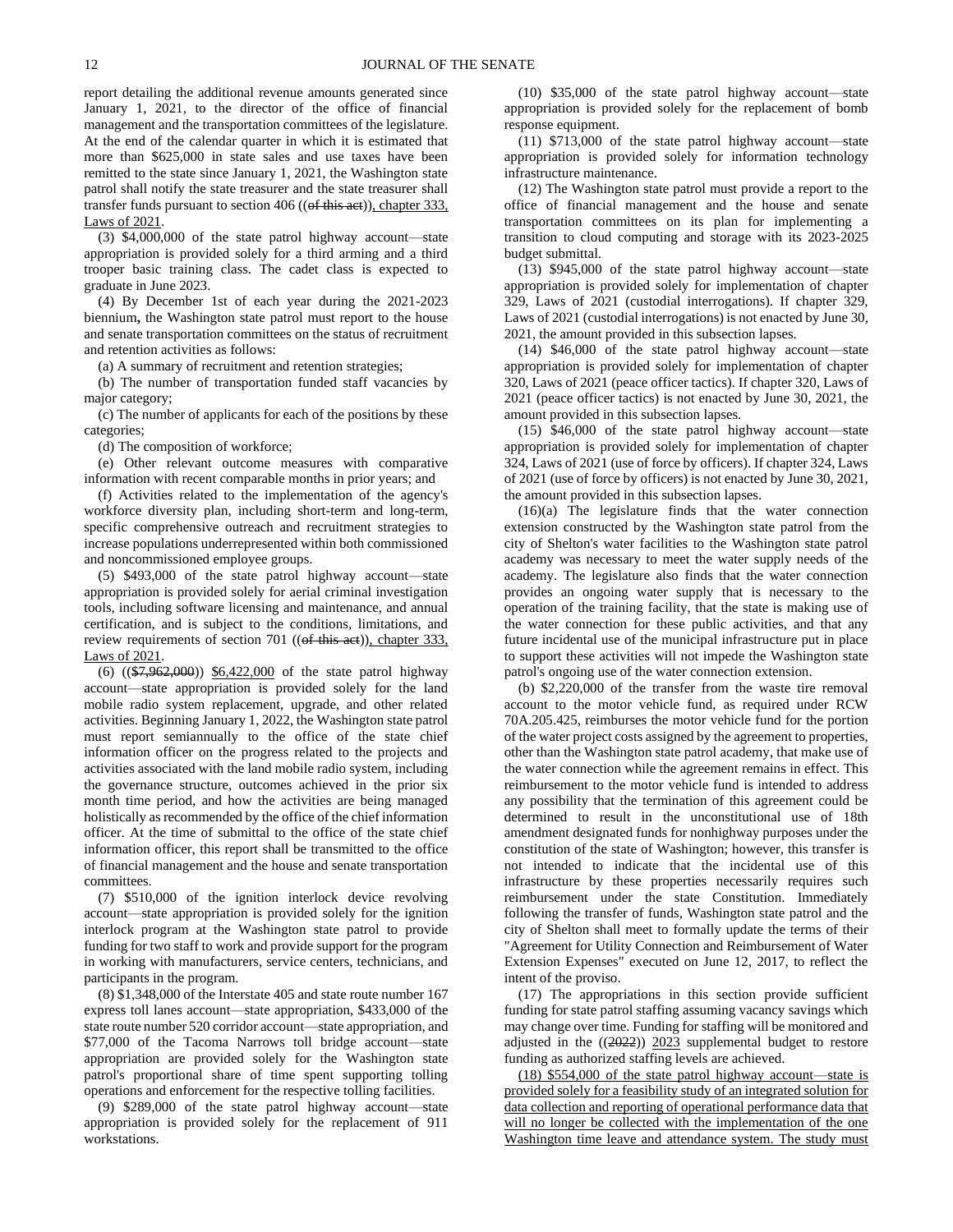include a review of best practices for collecting the operational performance data and coordinating with other law enforcement agencies on the collection of data.

(19) \$250,000 of the state patrol highway account—state appropriation is provided solely for implementation of Engrossed Substitute House Bill No. 2037 (peace officers/use of force). If Engrossed Substitute House Bill No. 2037 (peace officers/use of force) is not enacted by June 30, 2022, the amount provided in this subsection lapses.

(20) \$14,788,000 of the state patrol highway account—state appropriation is provided solely for contingency funding to address emergent issues related to mitigating negative impacts of the high level of commissioned and noncommissioned staff vacancies. Potential uses of the funding include, but are not limited to, the following: Operating a miniacademy and training opportunities for lateral transfers from other agencies; increased overtime, travel, and other related costs; increased contracting to maintain adequate service levels; and unanticipated facility and equipment needs. By January 1, 2023, the state patrol must submit a report to the governor and the transportation committees of the legislature detailing the specific expenditures made from the contingency funding provided in this subsection. The report must also include a description of the mini-academy training, including the number of lateral transfers that entered the training, the number which completed training, the cost of the miniacademy, and a comparison of how the training was different from a conventional academy class.

**Sec. 208.** 2021 c 333 s 208 (uncodified) is amended to read as follows:

## **FOR THE DEPARTMENT OF LICENSING**

| Marine Fuel Tax Refund Account-State<br>Appropriation       |
|-------------------------------------------------------------|
| Motorcycle Safety Education Account-State                   |
|                                                             |
| \$4,958,000                                                 |
| Limited Fish and Wildlife Account-State                     |
|                                                             |
| \$919,000                                                   |
| Highway Safety Account-State Appropriation                  |
|                                                             |
| \$237,228,000                                               |
| Highway Safety Account-Federal Appropriation. \$1,294,000   |
| Motor Vehicle Account-State Appropriation ((\$73,327,000))  |
| \$72,387,000                                                |
| Motor Vehicle Account—Federal Appropriation . ((\$150,000)) |
| \$400,000                                                   |
| Motor Vehicle Account—Private/Local Appropriation           |
|                                                             |
| Ignition Interlock Device Revolving Account-State           |
|                                                             |
| \$6,095,000                                                 |
| Department of Licensing Services Account-State              |
|                                                             |
| \$8,188,000                                                 |
| License Plate Technology Account-State Appropriation        |
|                                                             |
| Abandoned Recreational Vehicle Account-State                |
|                                                             |
| \$3,070,000                                                 |
| Limousine Carriers Account-State Appropriation \$110,000    |
| Electric Vehicle Account—State Appropriation((\$405,000))   |
| \$413,000                                                   |
| DOL Technology Improvement & Data Management                |
|                                                             |
| \$806,000                                                   |

| Agency Financial Transaction Account-State          |               |
|-----------------------------------------------------|---------------|
|                                                     |               |
|                                                     | \$19,757,000  |
| ((Driver Licensing Technology Support Account State |               |
|                                                     |               |
|                                                     |               |
|                                                     | \$366,509,000 |

The appropriations in this section are subject to the following conditions and limitations:

(1) \$1,100,000 of the highway safety account—state appropriation is provided solely for the department to provide an interagency transfer to the department of social and health services, children's administration division for the purpose of providing driver's license support to a larger population of foster youth than is already served within existing resources. Support services include reimbursement of driver's license issuance costs, fees for driver training education, and motor vehicle liability insurance costs.

(2) The appropriations in this section assume implementation by the department of cost recovery mechanisms to recoup at least \$21,257,000 during the 2021-2023 biennium in credit card and other financial transaction costs as part of charges imposed for driver and vehicle fee transactions. During the 2021-2023 fiscal biennium, the department must report any amounts recovered to the office of financial management and appropriate committees of the legislature on a quarterly basis.

(3)(a) For the 2021-2023 biennium, the department shall charge \$6,600,000 for the administration and collection of a motor vehicle excise tax on behalf of a regional transit authority, as authorized under RCW 82.44.135. The amount in this subsection must be deducted before distributing any revenues to a regional transit authority.

(b) \$100,000 of the motor vehicle account—state appropriation is provided solely for the department to work with the regional transit authority imposing a motor vehicle excise tax pursuant to RCW 81.104.160 and transportation benefit districts imposing vehicle fees pursuant to RCW 82.80.140, and other relevant parties, to determine cost recovery options for the administration and collection of the taxes and fees. The options must include:

(i) Full cost recovery for the direct and indirect expenses by the department of licensing, subagents, and counties;

(ii) Marginal cost recovery for the direct and indirect expenses by the department of licensing, subagents, and counties;

(iii) The estimated costs if the regional transit authority or transportation benefit districts had to contract out the entire collection and administrative activity with a nongovernmental entity.

(4) \$12,000 of the motorcycle safety education account—state appropriation, \$2,000 of the limited fish and wildlife account state appropriation, \$728,000 of the highway safety account state appropriation, \$238,000 of the motor vehicle account—state appropriation, \$10,000 of the ignition interlock device revolving account—state appropriation, and \$10,000 of the department of licensing services account—state appropriation are provided solely for the department to redesign and improve its online services and website, and are subject to the conditions, limitations, and review requirements of section 701 ((of this act)), chapter 333, Laws of 2021.

(5) \$28,636,000 of the highway safety account—state appropriation is provided solely for costs necessary to accommodate increased demand for enhanced drivers' licenses and enhanced identicards. The department shall report on a quarterly basis on the use of these funds, associated workload, and information with comparative information with recent comparable months in prior years. The report must include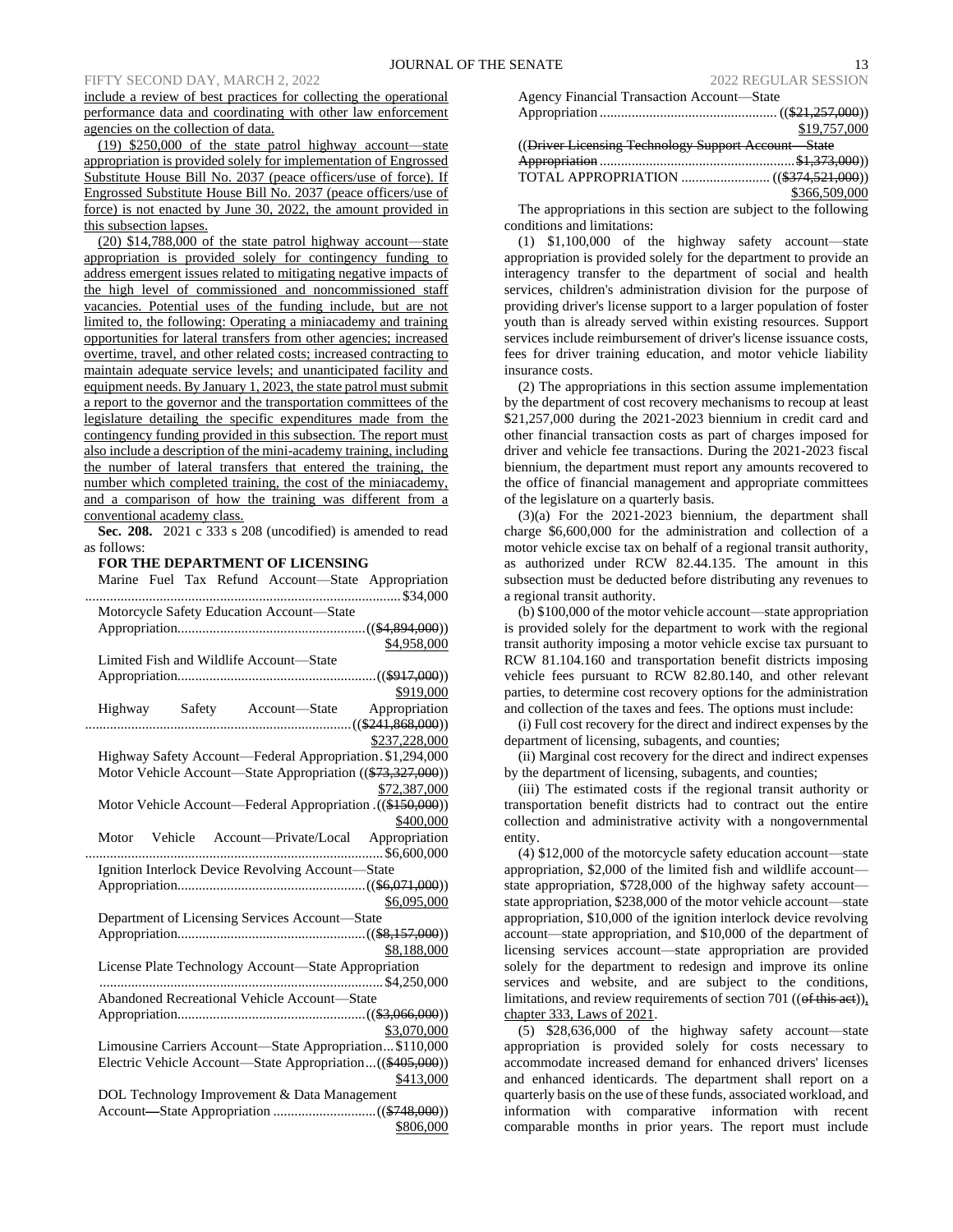detailed statewide and by licensing service office information on staffing levels, average monthly wait times, the number of enhanced drivers' licenses and enhanced identicards issued/renewed, and the number of primary drivers' licenses and identicards issued/renewed. Within the amounts provided in this subsection, the department shall implement efficiency measures to reduce the time for licensing transactions and wait times including, but not limited to, the installation of additional cameras at licensing service offices that reduce bottlenecks and align with the "keep your customer" initiative.

(6) \$500,000 of the highway safety account—state appropriation is provided solely for communication and outreach activities necessary to inform the public of federally acceptable identification options including, but not limited to, enhanced drivers' licenses and enhanced identicards. The department shall continue the outreach plan that includes informational material that can be effectively communicated to all communities and populations in Washington. To accomplish this work, the department shall contract with an external vendor with demonstrated experience and expertise in outreach and marketing to underrepresented communities in a culturally responsive fashion.

(7) \$523,000 of the highway safety account—state appropriation is provided solely for the implementation of chapter 158, Laws of 2021 (DOL issued documents). If chapter 158, Laws of 2021 is not enacted by June 30, 2021, the amount provided in this subsection lapses.

(8)  $((\frac{1}{373}, \frac{1}{900}))$   $\frac{$929,000}{1000}$  of the  $((\frac{1}{91})$ technology support)) highway safety account—state appropriation is provided solely for the implementation of chapter 240, Laws of 2021 (suspension of licenses for traffic infractions). If chapter 240, Laws of 2021 is not enacted by June 30, 2021, the amount provided in this subsection lapses.

(9) \$434,000 of the highway safety account—state appropriation is for the implementation of the Thurston county superior court order in *Pierce et al. v. Department of Licensing*.

(10) \$23,000 of the highway safety account—state appropriation is provided solely for the implementation of chapter 10 (((Engrossed Substitute House Bill No. 1078))), Laws of 2021 (restoring voter eligibility after felony conviction).

 $((\langle 10 \rangle)(11)$  \$3,074,000 of the abandoned recreational vehicle disposal account—state appropriation is provided solely for providing reimbursements in accordance with the department's abandoned recreational vehicle disposal reimbursement program. It is the intent of the legislature that the department prioritize this funding for allowable and approved reimbursements and not to build a reserve of funds within the account. During the 2021-2023 fiscal biennium, the department must report any amounts recovered to the office of financial management and appropriate committees of the legislature on a quarterly basis.

 $((\langle 11 \rangle) \langle 12 \rangle)$  (12)(a) \$54,000 of the motor vehicle account—state appropriation is provided solely for the issuance of nonemergency medical transportation vehicle decals to implement the high occupancy vehicle lane access pilot program established in section 216 ((of this aet)), chapter 333, Laws of 2021. A for hire nonemergency medical transportation vehicle is a vehicle that is a "for hire vehicle" under RCW 46.04.190 that provides nonemergency medical transportation, including for lifesustaining transportation purposes, to meet the medical transportation needs of individuals traveling to medical practices and clinics, cancer centers, dialysis facilities, hospitals, and other care providers.

(b) As part of this pilot program, the owner of a for hire nonemergency medical transportation vehicle may apply to the department, county auditor or other agent, or subagent appointed by the director, for a high occupancy vehicle exempt decal for a for hire nonemergency medical transportation vehicle. The high occupancy vehicle exempt decal allows the for hire nonemergency medical transportation vehicle to use a high occupancy vehicle lane as specified in RCW 46.61.165 and 47.52.025 during the 2021-2023 fiscal biennium.

(c) For the exemption in this subsection to apply to a for hire nonemergency medical transportation vehicle, the decal:

(i) Must be displayed on the vehicle so that it is clearly visible from outside the vehicle;

(ii) Must identify that the vehicle is exempt from the high occupancy vehicle requirements; and

(iii) Must be visible from the rear of the vehicle.

(d) The owner of a for hire nonemergency medical transportation vehicle or the owner's representative must apply for a high occupancy vehicle exempt decal on a form provided or approved by the department. The application must include:

(i) The name and address of the person who is the owner of the vehicle;

(ii) A full description of the vehicle, including its make, model, year, and the vehicle identification number;

(iii) The purpose for which the vehicle is principally used;

(iv) An attestation signed by the vehicle's owner or the owner's representative that the vehicle's owner has a minimum of one contract or service agreement to provide for hire transportation services for medical purposes with one or more of the following entities: A health insurance company; a hospital, clinic, dialysis center, or other medical institution; a day care center, retirement home, or group home; a federal, state, or local agency or jurisdiction; or a broker who negotiates these services on behalf of one or more of these entities; and

(v) Other information as required by the department upon application.

(e) The department, county auditor or other agent, or subagent appointed by the director shall collect the fee required under (f) of this subsection when issuing a high occupancy vehicle exempt decal.

(f) The department, county auditor or other agent, or subagent, is required to collect a \$5 fee when issuing a decal under this subsection, in addition to any other fees and taxes required by law.

(g) A high occupancy vehicle exempt decal expires June 30, 2023, and must be marked to indicate its expiration date. The decal may be renewed if the pilot program is continued past the date of a decal's expiration. The status as an exempt vehicle continues until the high occupancy vehicle exempt decal is suspended or revoked for misuse, the vehicle is no longer used as a for hire nonemergency medical transportation vehicle, or the pilot program established in section 216 ((of this act)), chapter 333, Laws of 2021 is terminated.

(h) The department may adopt rules to implement this subsection.

(13) \$4,378,000 of the highway safety account—state appropriation and \$1,539,000 of the motor vehicle account—state appropriation are provided solely for contingency funding for the department to respond to the COVID-19 pandemic by paying for: The replacement of end-of-life information technology equipment, increased information technology software license costs, other information technology changes, printing and postage, supplies and equipment for COVID-19 safety, and accounting overtime to eliminate backlogs. By January 1, 2023, the department shall submit a report to the governor and the legislative transportation committees detailing the specific expenditures made from the contingency funding provided in this subsection.

(14) \$100,000 of the highway safety account—state appropriation is provided solely for the department to contract for a study on the potential impacts that current licensing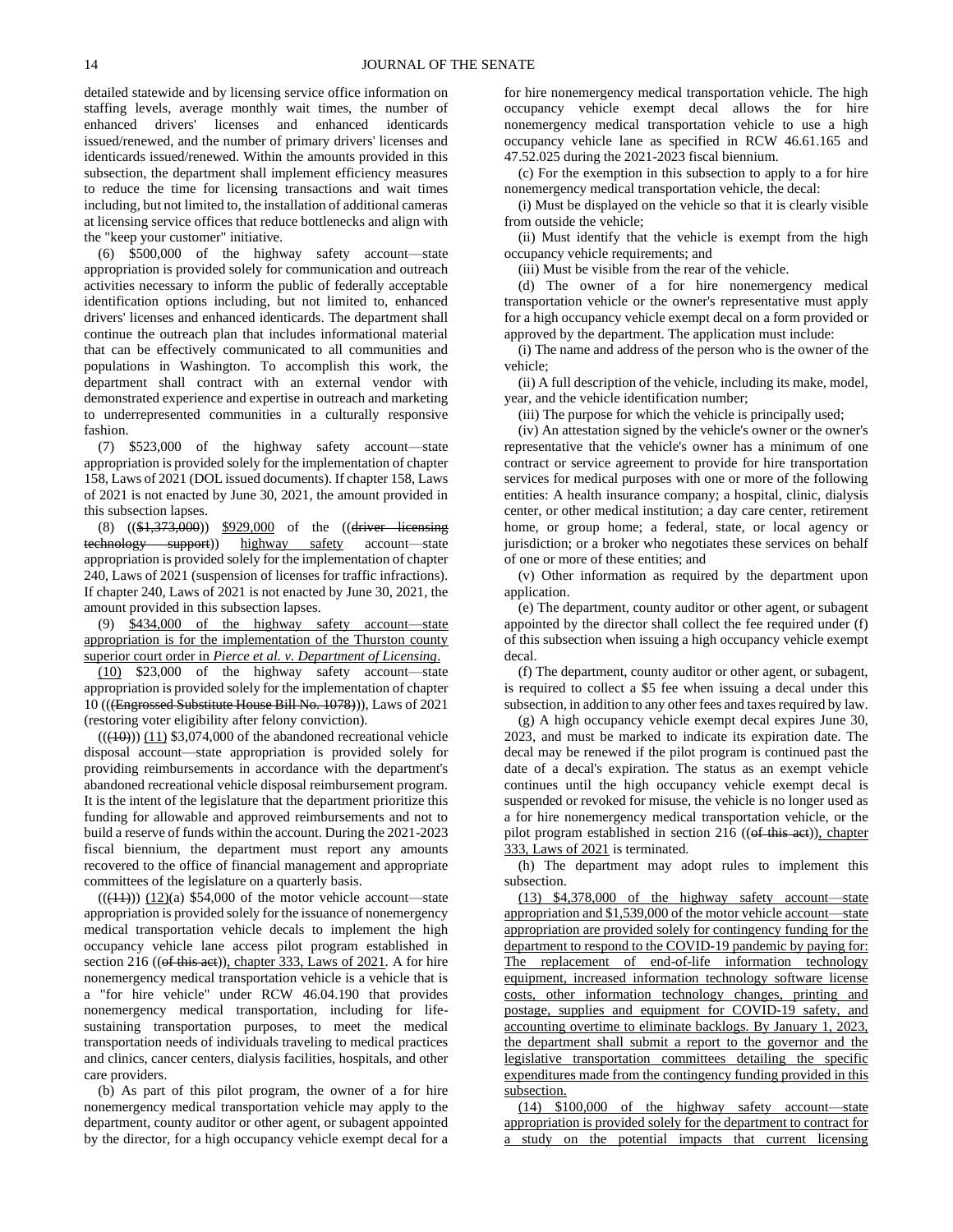requirements, including required training hours, and testing requirements may have on the shortage of commercial drivers, and whether adjustments to these requirements may be warranted to help alleviate the shortage. In completing the study, the department must consult with the workforce training board, state board for community and technical colleges, federal motor carrier safety officials, organizations representing veterans, organizations representing commercial drivers, and organizations representing businesses or government entities that rely on commercial drivers.

(15) The department must consult with the department of corrections and state board for community and technical colleges to develop a pilot program that allows incarcerated individuals who are not prohibited by state or federal law from receiving a commercial driver's license upon release to participate in a prerelease commercial driver training program. The department must submit a report to the legislature by June 30, 2023, detailing the status of the program.

(16) \$28,000 of the motor vehicle account—state appropriation is provided solely for the implementation of Engrossed Second Substitute House Bill No. 1181 (veterans and military suicide). If Engrossed Second Substitute House Bill No. 1181 is not enacted by June 30, 2022, the amount provided in this subsection lapses.

(17) \$83,000 of the motor vehicle account—state appropriation is provided solely for the implementation of Substitute House Bill No. 1984 (vehicle registration certificate addresses). If Substitute House Bill No. 1984 is not enacted by June 30, 2022, the amount provided in this subsection lapses.

(18) \$57,000 of the motor vehicle account—state appropriation is provided solely for the implementation of House Bill No. 2074 (off-road vehicles fees). If House Bill No. 2074 is not enacted by June 30, 2022, the amount provided in this subsection lapses.

(19) \$350,000 of the highway safety account—state appropriation is provided solely to expand driver's license assistance and support services in King county with an existing provider that is already providing these services to low-income immigrant and refugee women.

**Sec. 209.** 2021 c 333 s 209 (uncodified) is amended to read as follows:

# **FOR THE DEPARTMENT OF TRANSPORTATION—<br>OLL OPERATIONS AND MAINTENANCE— TOLL OPERATIONS AND MAINTENANCE— PROGRAM B**

State Route Number 520 Corridor Account—State Appropriation...................................................((\$53,689,000)) \$58,255,000 State Route Number 520 Civil Penalties Account—State Appropriation.....................................................((\$4,122,000)) \$4,135,000 Tacoma Narrows Toll Bridge Account—State Appropriation...................................................((\$29,809,000)) \$31,080,000 Alaskan Way Viaduct Replacement Project Account— State Appropriation..........................................((\$20,840,000)) \$21,693,000 Interstate 405 and State Route Number 167 Express Toll Lanes Account—State Appropriation ......((\$23,910,000)) \$24,562,000 TOTAL APPROPRIATION..........................((\$132,370,000)) \$139,725,000

The appropriations in this section are subject to the following conditions and limitations:

(1) \$1,300,000 of the Tacoma Narrows toll bridge account state appropriation and \$12,484,000 of the state route number 520 corridor account—state appropriation are provided solely for the purposes of addressing unforeseen operations and maintenance costs on the Tacoma Narrows bridge and the state route number 520 bridge, respectively. The office of financial management shall place the amounts provided in this subsection, which represent a portion of the required minimum fund balance under the policy of the state treasurer, in unallotted status. The office may release the funds only when it determines that all other funds designated for operations and maintenance purposes have been exhausted.

(2) As long as the facility is tolled, the department must provide annual reports to the transportation committees of the legislature on the Interstate 405 express toll lane project performance measures listed in RCW 47.56.880(4). These reports must include:

(a) Information on the travel times and travel time reliability (at a minimum, average and 90th percentile travel times) maintained during peak and nonpeak periods in the express toll lanes and general purpose lanes for both the entire corridor and commonly made trips in the corridor including, but not limited to, northbound from Bellevue to Rose Hill, state route number 520 at NE 148th to Interstate 405 at state route number 522, Bellevue to Bothell (both NE 8th to state route number 522 and NE 8th to state route number 527), and a trip internal to the corridor (such as NE 85th to NE 160th) and similar southbound trips;

(b) A month-to-month comparison of travel times and travel time reliability for the entire corridor and commonly made trips in the corridor as specified in (a) of this subsection since implementation of the express toll lanes and, to the extent available, a comparison to the travel times and travel time reliability prior to implementation of the express toll lanes;

(c) Total express toll lane and total general purpose lane traffic volumes, as well as per lane traffic volumes for each type of lane (i) compared to total express toll lane and total general purpose lane traffic volumes, as well as per lane traffic volumes for each type of lane, on this segment of Interstate 405 prior to implementation of the express toll lanes and (ii) compared to total express toll lane and total general purpose lane traffic volumes, as well as per lane traffic volumes for each type of lane, from month to month since implementation of the express toll lanes; and

(d) Underlying congestion measurements, that is, speeds, that are being used to generate the summary graphs provided, to be made available in a digital file format.

 $(3)(a)$   $((\$708,000))$  \$481,000 of the Interstate 405 and state route number 167 express toll lanes account—state appropriation, ((\$1,651,000)) \$1,132,000 of the state route number 520 corridor account—state appropriation,  $((\$709,000)$   $\$509,000$  of the Tacoma Narrows toll bridge account—state appropriation, and  $((\$932,000))$  \$636,000 of the Alaskan Way viaduct replacement project account—state appropriation are provided solely for the reappropriation of unspent funds on the new tolling back office system from the  $2019-2021$  biennium( $\left(-\right)$  and are subject to the conditions, limitations, and review provided in section 701 of this act.

(b) The department shall continue to work with the office of financial management, office of the chief information officer, and the transportation committees of the legislature on the project management plan that includes a provision for independent verification and validation of contract deliverables from the successful bidder and a provision for quality assurance that includes reporting independently to the office of the chief information officer on an ongoing basis during system implementation)).

 $(((e)))$  (b) The office of financial management shall place the amounts provided in this subsection in unallotted status until the department submits a detailed progress report on the progress of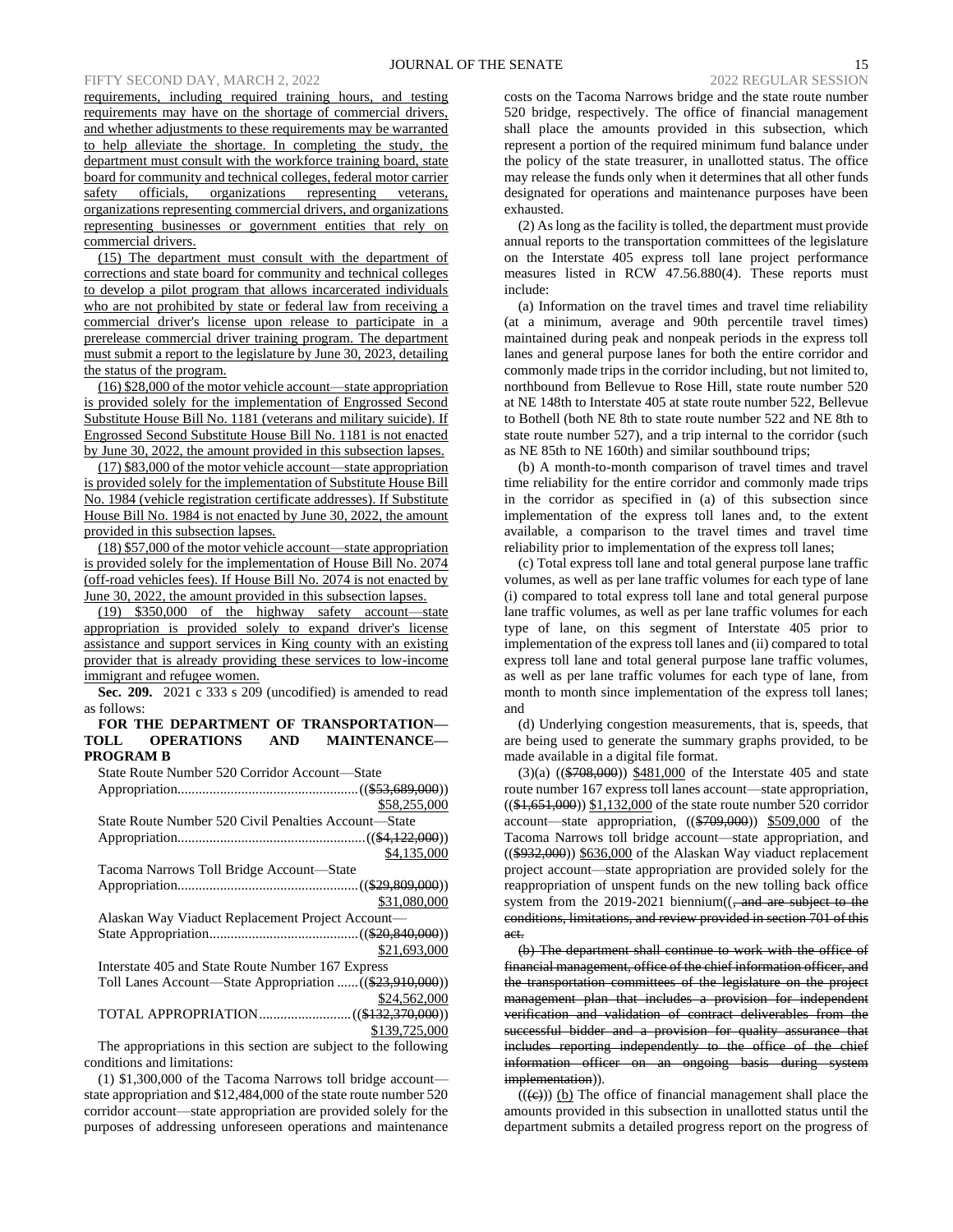the new tolling back office system. The director of the office of financial management or their designee shall consult with the chairs and ranking members of the transportation committees of the legislature prior to making a decision to allot these funds.

(4) ((Out of funding appropriated in this section,)) \$121,000 of the Interstate 405 and state route number 167 express toll lanes account—state appropriation, \$288,000 of the state route number 520 corridor account—state appropriation, \$128,000 of the Tacoma Narrows toll bridge account—state appropriation, and \$163,000 of the Alaskan Way viaduct replacement project account—state appropriation are provided solely for the department  $((shall))$  to contract with the state auditor's office for a performance audit of the department's project to replace its electronic toll collection system. The audit should include an evaluation of the department's project planning, vendor procurement, contract management and project oversight. The final report is to be issued by December 31, 2022. The state auditor will transmit copies of the report to the jurisdictional committees of the legislature and the department.

(5) The department shall make detailed annual reports to the transportation committees of the legislature and the public on the department's web site on the following:

(a) The use of consultants in the tolling program, including the name of the contractor, the scope of work, the type of contract, timelines, deliverables, any new task orders, and any extensions to existing consultant contracts;

(b) The nonvendor costs of administering toll operations, including the costs of staffing the division, consultants, and other personal service contracts required for technical oversight and management assistance, insurance, payments related to credit card processing, transponder purchases and inventory management, facility operations and maintenance, and other miscellaneous nonvendor costs;

(c) The vendor-related costs of operating tolled facilities, including the costs of the customer service center, cash collections on the Tacoma Narrows bridge, electronic payment processing, and toll collection equipment maintenance, renewal, and replacement;

(d) The toll adjudication process, including a summary table for each toll facility that includes:

(i) The number of notices of civil penalty issued;

(ii) The number of recipients who pay before the notice becomes a penalty;

(iii) The number of recipients who request a hearing and the number who do not respond;

(iv) Workload costs related to hearings;

(v) The cost and effectiveness of debt collection activities; and

(vi) Revenues generated from notices of civil penalty; and

(e) A summary of toll revenue by facility on all operating toll facilities and express toll lane systems, and an itemized depiction of the use of that revenue.

(6) During the 2021-2023 fiscal biennium, the department plans to issue a request for proposals as the first stage of a competitive procurement process that will replace the toll equipment and select a new tolling operator for the Tacoma Narrows Bridge. The request for proposals and subsequent competitive procurement must incorporate elements that prioritize the overall goal of lowering costs per transaction for the facility, such as incentives for innovative approaches which result in lower transactional costs, requests for efficiencies on the part of the bidder that lower operational costs, and incorporation of technologies such as self-serve credit card machines or other point-of-payment technologies that lower costs or improve operational efficiencies.

(7) \$19,908,000 of the Alaskan Way viaduct replacement project account—state appropriation is provided solely for the

new state route number 99 tunnel toll facility's expected share of collecting toll revenues, operating customer services, and maintaining toll collection systems. The legislature expects to see appropriate reductions to the other toll facility accounts once tolling on the new state route number 99 tunnel toll facility stabilizes and any previously incurred costs for start-up of the new facility are charged back to the Alaskan Way viaduct replacement project account. The office of financial management shall closely monitor the application of the cost allocation model and ensure that the new state route number 99 tunnel toll facility is adequately sharing costs and the other toll facility accounts are not being overspent or subsidizing the new state route number 99 tunnel toll facility.

(8) The department shall submit a plan to the legislature for the Interstate 405 and state route number 167 express toll lanes account detailing how bond proceeds can cover the proposed construction plan on the Interstate 405 and state route number 167 express toll lane corridor outlined on LEAP Transportation Document 2021-1 as developed April 23, 2021, by January 1, 2022.

(9) ((\$1,516,000)) (a) \$3,038,000 of the state route number 520 corridor account—state appropriation is provided solely for the increased costs of insurance for the state route number 520 floating bridge. The department shall conduct an evaluation of the short and long-term costs and benefits including risk mitigation of self-insurance as compared to the commercial insurance option for the state route number 520 floating bridge, as allowed under the terms of the state route number 520 master bond resolution. By December 15, 2021, the department shall report to the legislature on the results of this evaluation.

(b) \$580,000 of the Tacoma Narrows toll bridge account—state appropriation is provided solely for the increased costs of insurance for the Tacoma Narrows bridge.

(10) As part of the department's 2023-2025 biennial budget request, the department shall update the cost allocation recommendations that assign appropriate costs to each of the toll funds for services provided by relevant Washington state department of transportation programs, the Washington state patrol, and the transportation commission. The recommendations shall be based on updated traffic and toll transaction patterns and other relevant factors.

(11) All amounts provided for operations and maintenance expenses on the SR 520 facility from the state route number 520 corridor account during the 2021-2023 fiscal biennium in this act, up to a maximum of \$59,567,000, are derived from the receipt of federal American rescue plan act of 2021 funds and not toll revenues.

**Sec. 210.** 2021 c 333 s 210 (uncodified) is amended to read as follows:

**FOR THE DEPARTMENT OF TRANSPORTATION— INFORMATION TECHNOLOGY—PROGRAM C**

Transportation Partnership Account—State

|                                                            | \$1,401,000   |
|------------------------------------------------------------|---------------|
| Motor Vehicle Account—State Appropriation ((\$97,026,000)) |               |
|                                                            | \$102,958,000 |
| <b>Puget Sound Ferry Operations Account—State</b>          |               |
|                                                            |               |
|                                                            | \$307,000     |
| Multimodal Transportation Account—State                    |               |
|                                                            |               |
|                                                            | \$7,074,000   |
| Transportation 2003 Account (Nickel Account)—State         |               |
|                                                            |               |
|                                                            | \$1,413,000   |
|                                                            |               |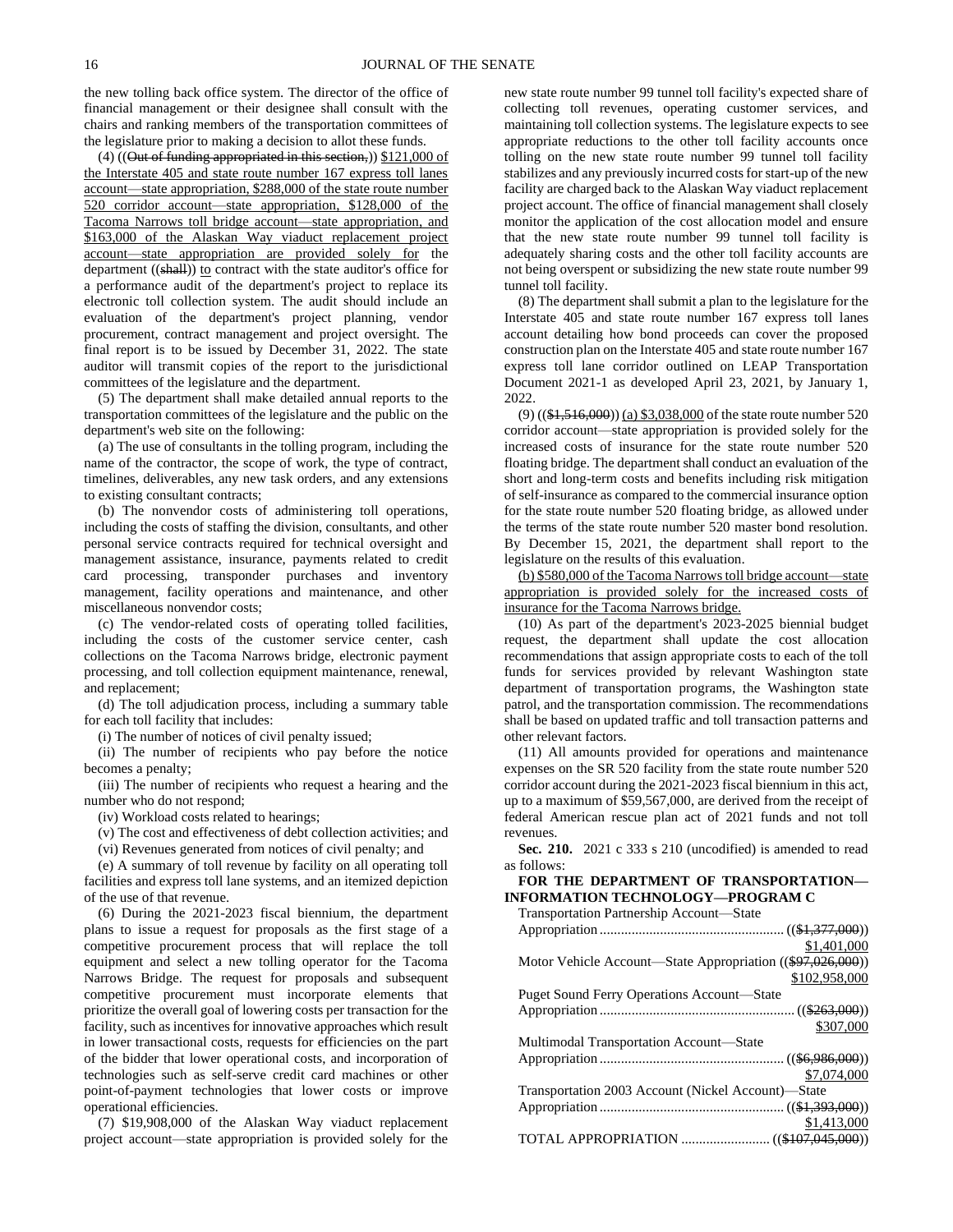## \$113,153,000

The appropriations in this section are subject to the following conditions and limitations: \$4,273,000 of the multimodal transportation account—state appropriation and \$4,273,000 of the motor vehicle account—state appropriation are provided solely for the department's cost related to the one Washington project, and is subject to the conditions, limitations, and review requirements of section 701 (( $ef$  this aet)), chapter 333, Laws of 2021.

**Sec. 211.** 2021 c 333 s 211 (uncodified) is amended to read as follows:

**FOR THE DEPARTMENT OF TRANSPORTATION— FACILITY MAINTENANCE, OPERATIONS, AND CONSTRUCTION—PROGRAM D—OPERATING**

Motor Vehicle Account—State Appropriation ((\$35,574,000)) \$37,588,000  $N$ umber 520 Countdor  $\Lambda$ 

| State Route Number 520 Corrigor Account—State |              |
|-----------------------------------------------|--------------|
|                                               |              |
|                                               |              |
|                                               | \$37,622,000 |

**Sec. 212.** 2021 c 333 s 212 (uncodified) is amended to read as follows:

## **FOR THE DEPARTMENT OF TRANSPORTATION— AVIATION—PROGRAM F**

Aeronautics Account—State Appropriation ......((\$8,055,000)) \$8,105,000

Aeronautics Account—Federal Appropriation ....... \$3,916,000 Aeronautics Account—Private/Local Appropriation...\$60,000 Multimodal Transportation Account—State Appropriation ....................................................................................... \$150,000 TOTAL APPROPRIATION............................((\$12,031,000)) \$12,231,000

The appropriations in this section are subject to the following conditions and limitations:

(1) \$2,888,000 of the aeronautics account—state appropriation is provided solely for the airport aid grant program, which provides competitive grants to public use airports for pavement, safety, maintenance, planning, and security.

(2) \$257,000 of the aeronautics account—state appropriation is provided solely for supporting the commercial aviation coordinating commission, pursuant to section 718 ((of this act)). chapter 333, Laws of 2021.

(3) \$280,000 of the aeronautics account—state appropriation is provided solely for the implementation of chapter 131, Laws of 2021 (unpiloted aircraft system state coordinator). If chapter 131, Laws of 2021 is not enacted by June 30, 2021, the amount provided in this subsection lapses.

 $(4)(a)$  \$150,000 of the multimodal transportation account state appropriation is provided solely for the aviation program to continue the community engagement associated with the work of the commercial aviation coordinating commission to increase aviation capacity and provide a single preferred location for a new primary commercial aviation facility by June 15, 2023. The work of the commission shall include, but is not limited to, recommendations to the legislature on future Washington state long-range commercial aviation facility needs including possible additional aviation facilities or expansion of current aviation facilities.

(b) Community engagement efforts may include:

(i) Raising awareness among aviation stakeholders and the public on the complex issues that must be addressed by the commission;

(ii) Obtaining input from a representative cross section of the public on the construction of a new airport and the expansion of existing airports to meet future aviation demand;

(iii) Keeping people informed as the commission's work progresses, including diverse communities that are often underrepresented in processes to inform decision making;

(iv) Providing opportunities for members of the public to provide direct input to the commission during the pandemic that limits opportunities for direct social contact;

(v) Using surveys, open houses, focus groups, translation services, informational handouts, advertisements, social media, and other appropriate means of communicating with the public; and

(vi) Providing a focus on the demographics or people in the geographical areas most impacted by expanding aviation capacity or developing a new aviation facility.

(c) The department may use a communications consultant or community-based organizations to assist with community engagement efforts in (b) of this subsection.

**Sec. 213.** 2021 c 333 s 213 (uncodified) is amended to read as follows:

# **FOR THE DEPARTMENT OF TRANSPORTATION— PROGRAM DELIVERY MANAGEMENT AND SUPPORT—PROGRAM H**

| Motor Vehicle Account—State Appropriation ((\$59,138,000)) |              |
|------------------------------------------------------------|--------------|
|                                                            | \$61,049,000 |
| Motor Vehicle Account—Federal Appropriation \$500,000      |              |
| Multimodal Transportation Account-State                    |              |
|                                                            |              |
|                                                            |              |
|                                                            | \$62,307,000 |

The appropriations in this section are subject to the following conditions and limitations:

(1) The legislature recognizes that the trail known as the Rocky Reach Trail, and its extensions, serve to separate motor vehicle traffic from pedestrians and bicyclists, increasing motor vehicle safety on state route number 2 and the coincident section of state route number 97. Consistent with chapter 47.30 RCW and pursuant to RCW 47.12.080, the legislature declares that transferring portions of WSDOT Inventory Control (IC) No. 2- 09-04686 containing the trail and associated buffer areas to the Washington state parks and recreation commission is consistent with the public interest. The legislature directs the department to transfer the property to the Washington state parks and recreation commission.

(a) The department must be paid fair market value for any portions of the transferred real property that is later abandoned, vacated, or ceases to be publicly maintained for trail purposes.

(b) Prior to completing the transfer in this subsection (1), the department must ensure that provisions are made to accommodate private and public utilities and any facilities that predate the department's acquisition of the property, at no cost to those entities. Prior to completing the transfer, the department shall also ensure that provisions, by fair market assessment, are made to accommodate other private and public utilities and any facilities that have been legally allowed by permit or other instrument.

(c) The department may sell any adjoining property that is not necessary to support the Rocky Reach Trail and adjacent buffer areas only after the transfer of trail-related property to the Washington state parks and recreation commission is complete. Adjoining property owners must be given the first opportunity to acquire such property that abuts their property, and applicable boundary line or other adjustments must be made to the legal descriptions for recording purposes.

(2) With respect to Parcel 12 of the real property conveyed by the state of Washington to the city of Mercer Island under that certain quitclaim deed, dated April 19, 2000, recorded in King county under recording no. 20000425001234, the requirement in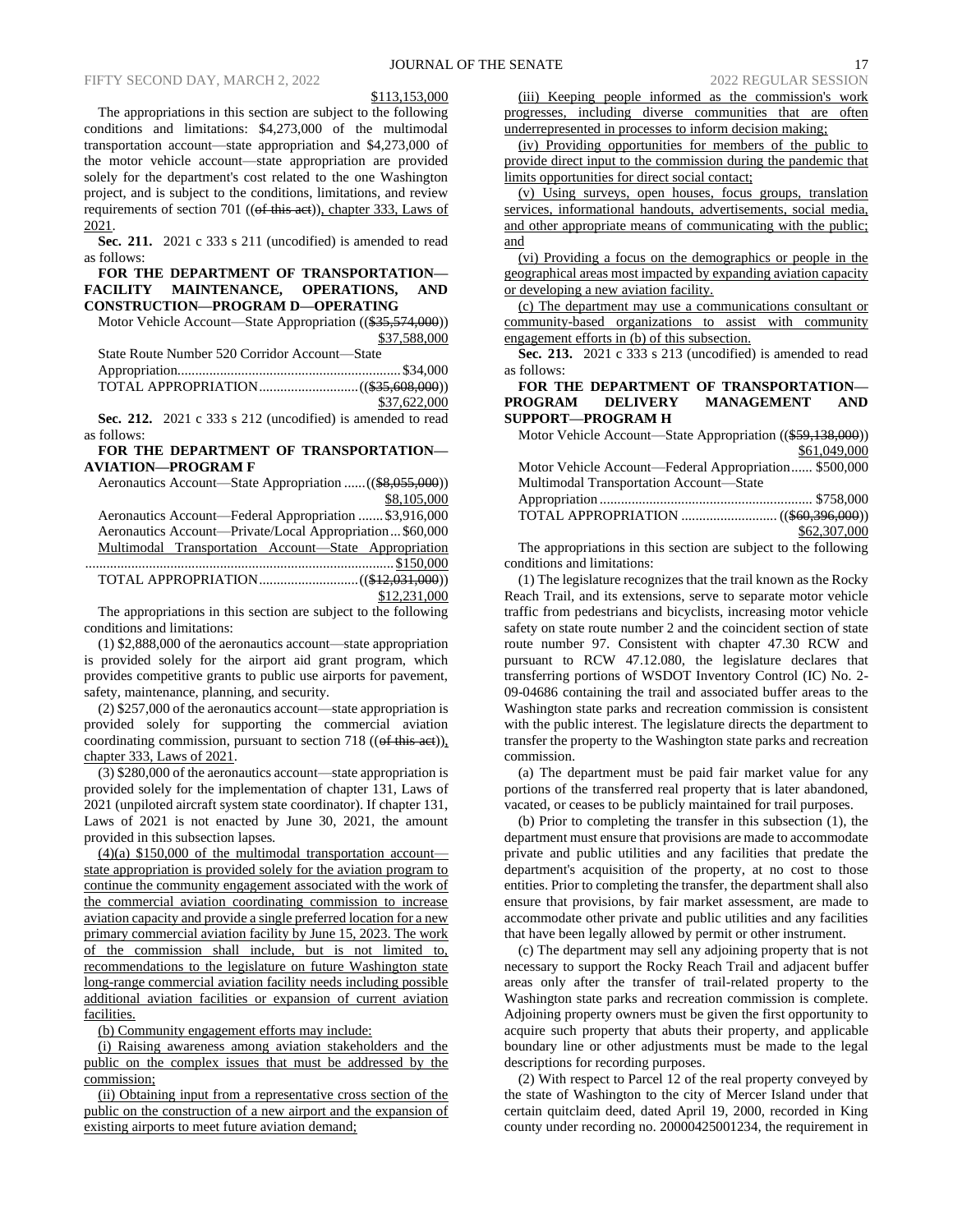the deed that the property be used for road/street purposes only will be deemed satisfied by the department of transportation so long as commuter parking, as part of the vertical development of the property, is one of the significant uses of the property.

(3) \$1,600,000 of the motor vehicle account—state appropriation is provided solely for real estate services activities. Consistent with RCW 47.12.120 and during the 2021-2023 fiscal biennium, when initiating, extending, or renewing any rent or lease agreements with a regional transit authority, consideration of value must be equivalent to one hundred percent of economic or market rent.

(4) The department shall report to the transportation committees of the legislature by December 1, 2021, on the status of its efforts to consolidate franchises for broadband facilities across the state, including plans for increasing the number of consolidated franchises in the future.

(5) During the 2021-2023 biennium, if the department takes possession of the property situated in the city of Edmonds for which a purchase agreement was executed between Unocal and the department in 2005 (Tax Parcel Number 262703-2-003- 0009), and if the department confirms that the property is still no longer needed for transportation purposes, the department shall provide the city of Edmonds with the right of first purchase at fair market value in accordance with RCW 47.12.063(3) for the city's intended use of the property to rehabilitate near-shore habitat for salmon and related species.

(6) ((\$300,000)) \$535,000 of the motor vehicle account—state appropriation is provided solely for the implementation of chapter 217, Laws of 2021 (noxious weeds). ((If chapter 217, Laws of 2021 (noxious weeds) is not enacted by June 30, 2021, the amount provided in this subsection lapses.))

(7) ((\$500,000)) \$1,026,000 of the multimodal transportation account—state appropriation is provided solely for the implementation of chapter 314, Laws of 2021 (environmental justice task force). ((If chapter 314, Laws of 2021 (environmental justice task force) is not enacted by June 30, 2021, the amount provided in this subsection lapses.))

(8)(a) The department shall offer to sell or convey the northern parcel of site 14 on the Puget Sound Gateway Program SR 509 Completion Project Surplus Property list, located immediately south of S. 216th Street and adjacent to the Barnes Creek Nature in Des Moines, to Seattle Goodwill Industries, a nonprofit organization with tax ID 91-05688708, located at 700 Dearborn Place S, Seattle, WA 98144, in accordance with RCW 47.12.063 at less than its fair market value to the extent the department finds it is in the public interest to do so because the public benefit that will result from Goodwill's redevelopment of the property it owns at Rainier Ave South and South Dearborn Street to increase the supply of affordable housing would not otherwise be adequately compensated.

(b) The amount remaining from the transfer required under RCW 70A.205.425 from the waste tire removal account to the motor vehicle fund that is not allocated to reimbursement of the motor vehicle fund under section 207 of this act reimburses the motor vehicle fund for any reduction to the motor vehicle fund reimbursement that results from the sale at less than fair market value of real property under this subsection (8).

**Sec. 214.** 2021 c 333 s 214 (uncodified) is amended to read as follows:

# **FOR THE DEPARTMENT OF TRANSPORTATION— PUBLIC-PRIVATE PARTNERSHIPS—PROGRAM K**

Motor Vehicle Account—State Appropriation ..... ((\$675,000)) \$685,000

Electric Vehicle Account—State Appropriation ((\$9,900,000)) \$11,900,000

Multimodal Transportation Account—State

|                                           | \$6,090,000  |
|-------------------------------------------|--------------|
| Multimodal Transportation Account—Federal |              |
|                                           |              |
|                                           |              |
|                                           | \$32,775,000 |

The appropriations in this section are subject to the following conditions and limitations:

(1) The public-private partnerships program must continue to explore retail partnerships at state-owned park and ride facilities, as authorized in RCW 47.04.295.

(2) ((\$8,900,000)) \$10,900,000 of the electric vehicle account—state appropriation is provided solely for the clean alternative fuel vehicle charging and refueling infrastructure program in chapter 287, Laws of 2019 (advancing green transportation adoption).

(3) \$2,400,000 of the multimodal transportation account—state appropriation is provided solely for the pilot program established under chapter 287, Laws of 2019 (advancing green transportation adoption) to provide clean alternative fuel vehicle use opportunities to underserved communities and low to moderate income members of the workforce not readily served by transit or located in transportation corridors with emissions that exceed federal or state emissions standards. Consistent with the geographical diversity element described in RCW 47.04.355(4), the legislature strongly encourages the department to consider implementing the pilot in both urban and rural communities if possible, to obtain valuable information on the needs of underserved communities located in different geographical locations in Washington.

(4) \$1,000,000 of the electric vehicle account—state appropriation and \$500,000 of the multimodal transportation account—state appropriation are provided solely for a colocated DC fast charging and hydrogen fueling station near the Wenatchee or East Wenatchee area near a state route or near or on a publicly owned facility to service passenger, light-duty and heavy-duty vehicles. The hydrogen fueling station must include a DC fast charging station colocated at the hydrogen fueling station site. Funds may be used for one or more fuel cell electric vehicles that would utilize the fueling stations. The department must contract with a public utility district that produces hydrogen in the area to own and/or manage and provide technical assistance for the design, planning, permitting, construction, maintenance and operation of the hydrogen fueling station. The department and public utility district are encouraged to collaborate with and seek contributions from additional public and private partners for the fueling station.

(5) \$140,000 of the multimodal transportation account—state appropriation is provided solely for the purpose of conducting an assessment of options for the development, including potential features and costs, for a publicly available mapping and forecasting tool that provides locations and essential information of charging and refueling infrastructure to support forecasted levels of electric vehicle adoption, travel, and usage across Washington state as described in chapter 300, Laws of 2021 (preparedness for a zero emissions transportation future).

(6) \$250,000 of the multimodal transportation account—state appropriation is provided solely to fund the design of an electric charging mega-site project at Mount Vernon library commons.

 $(7)(a)$  \$14,100,000 of the multimodal transportation accountfederal appropriation and \$2,800,000 of the multimodal transportation account—state appropriation are provided solely for the national electric vehicle program established in the infrastructure investment and jobs act. As directed in the infrastructure investment and jobs act, the department shall develop and submit a plan to the secretary of the United States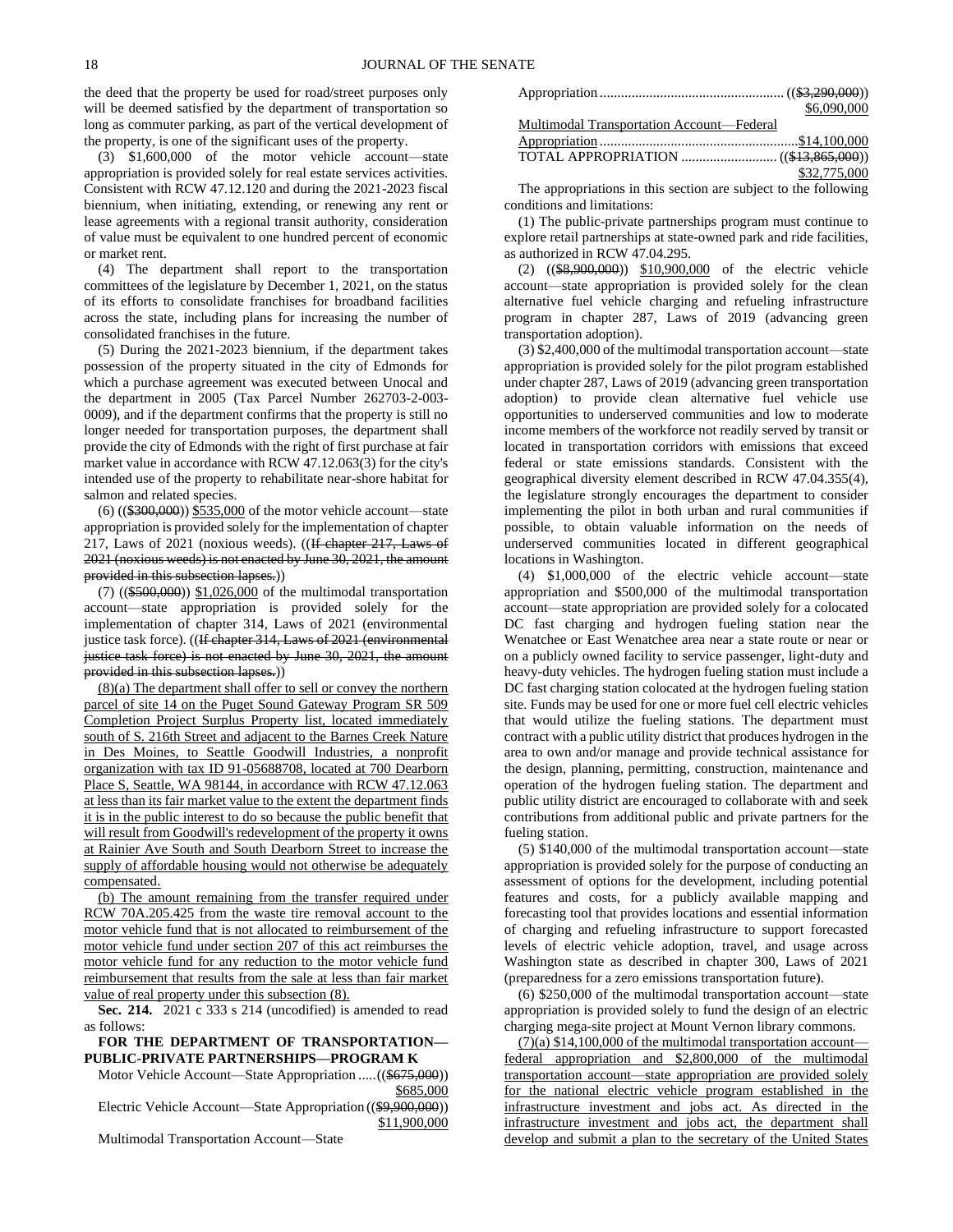department of transportation and in developing the plan, the department must consider providing publicly accessible electric vehicle supply equipment across the state highway network including eliminating electric vehicle charging deserts, providing charging infrastructure to rural areas as well as low-income communities, and providing redundancy in high travel corridors. The department shall also submit the plan submitted to the secretary of the United States department of transportation to the transportation committees of the legislature.

(b) In developing the plan the department must:

(i) Include opportunities to provide highway electric vehicle infrastructure for light, medium, and heavy-duty vehicles;

(ii) Identify opportunities to support local electric vehicle infrastructure when doing so meets the criteria of the national electric vehicle program; and

(iii) Support publicly available electric vehicle charging infrastructure on federally designated alternative fuel corridors as set forth in the national electric vehicle program plan.

(c) Funds provided in this subsection are also provided for the department to develop and update the required mapping and forecasting tool set forth in RCW 47.01.520 that provides locations and essential information of charging and refueling infrastructure to support forecasted levels of electric vehicle adoption, travel, and use. Up to \$1,623,000 of the amounts provided in this subsection (7) may be used to develop and update the required mapping and forecasting tool. The department may use up to 10 percent of the funds appropriated to administer this program.

**Sec. 215.** 2021 c 333 s 215 (uncodified) is amended to read as follows:

# **FOR THE DEPARTMENT OF TRANSPORTATION— HIGHWAY MAINTENANCE—PROGRAM M**

| Motor | Vehicle | Account—State                                            | Appropriation |
|-------|---------|----------------------------------------------------------|---------------|
|       |         |                                                          |               |
|       |         |                                                          | \$518,064,000 |
|       |         | Motor Vehicle Account—Federal Appropriation  \$7,000,000 |               |
|       |         | State Route Number 520 Corridor Account—State            |               |
|       |         |                                                          |               |
|       |         |                                                          | \$4,517,000   |
|       |         | Tacoma Narrows Toll Bridge Account-State                 |               |
|       |         |                                                          |               |
|       |         |                                                          | \$1,510,000   |
|       |         | Alaskan Way Viaduct Replacement Project Account—         |               |
|       |         |                                                          |               |
|       |         |                                                          | \$8,325,000   |
|       |         | Interstate 405 and State Route Number 167 Express        |               |
|       |         | Toll Lanes Account—State Appropriation ((\$2,545,000))   |               |
|       |         |                                                          | \$2,569,000   |
|       |         |                                                          |               |
|       |         |                                                          | \$541,985,000 |

The appropriations in this section are subject to the following conditions and limitations:

(1) \$7,529,000 of the motor vehicle account—state appropriation is provided solely for utility fees assessed by local governments as authorized under RCW 90.03.525 for the mitigation of stormwater runoff from state highways. Plan and reporting requirements as required in chapter 435, Laws of 2019 (Local Stormwater Charges) shall be consistent with the January 2012 findings of the Joint Transportation Committee Report for Effective Cost Recovery Structure for WSDOT, Jurisdictions, and Efficiencies in Stormwater Management.

(2) \$5,000,000 of the motor vehicle account—state appropriation is provided solely for a contingency pool for snow and ice removal. The department must notify the office of financial management and the transportation committees of the legislature when they have spent the base budget for snow and ice removal and will begin using the contingency pool funding.

(3) \$1,025,000 of the motor vehicle account—state appropriation is provided solely for the department to implement safety improvements and debris clean up on department-owned rights-of-way in the city of Seattle at levels above that being implemented as of January 1, 2019, to be administered in conjunction with subsection (9) of this section. The department must maintain a crew dedicated solely to collecting and disposing of garbage, clearing debris or hazardous material, and implementing safety improvements where hazards exist to the traveling public, department employees, or people encamped upon department-owned rights-of-way. The department may request assistance from the Washington state patrol as necessary in order for both agencies to provide enhanced safety-related activities regarding the emergency hazards along state highway rights-of-way in the Seattle area.

(4) \$1,015,000 of the motor vehicle account—state appropriation is provided solely for a partnership program between the department and the city of Tacoma, to be administered in conjunction with subsection (9) of this section. The program shall address the safety and public health problems created by homeless encampments on the department's property along state highways within the city limits. \$570,000 is for dedicated department maintenance staff and associated clean-up costs. The department and the city of Tacoma shall enter into a reimbursable agreement to cover up to \$445,000 of the city's expenses for clean-up crews and landfill costs.

(5) The department must continue a pilot program for the 2021- 2023 fiscal biennium at the four highest demand safety rest areas to create and maintain an online calendar for volunteer groups to check availability of weekends for the free coffee program. The calendar must be updated at least weekly and show dates and times that are, or are not, available to participate in the free coffee program. The department must submit a report to the legislature on the ongoing pilot by December 1, 2022, outlining the costs and benefits of the online calendar pilot, and including surveys from the volunteer groups and agency staff to determine its effectiveness.

(6) \$686,000 of the motor vehicle account—state appropriation is provided solely for reimbursing the Oregon department of transportation (ODOT) for the department's share of increased maintenance costs of six highway bridges over the Columbia River that are maintained by ODOT.

(7) \$8,290,000 of the motor vehicle account—state appropriation is provided solely for increased costs of highway maintenance materials.

(8) \$5,816,000 of the motor vehicle account—state appropriation is provided solely for a contingency pool for repairing damages to highways caused by known and unknown third parties. The department must notify the office of financial management and the transportation committees of the legislature when they have spent the base budget for third-party damage repair and will begin using the contingency pool funding.

(9)(a) ((\$3,000,000)) \$8,000,000 of the motor vehicle account—state appropriation is provided solely for the department to address the risks to safety and public health associated with homeless encampments on department owned rights-of-way. The department must coordinate and work with local government officials and social service organizations who provide services and direct people to housing alternatives that are not in highway rights-of-way to help prevent future encampments from forming on highway rights-of-way, and may reimburse the organizations doing this outreach assistance who transition people into treatment or housing ((that is not on the rights-of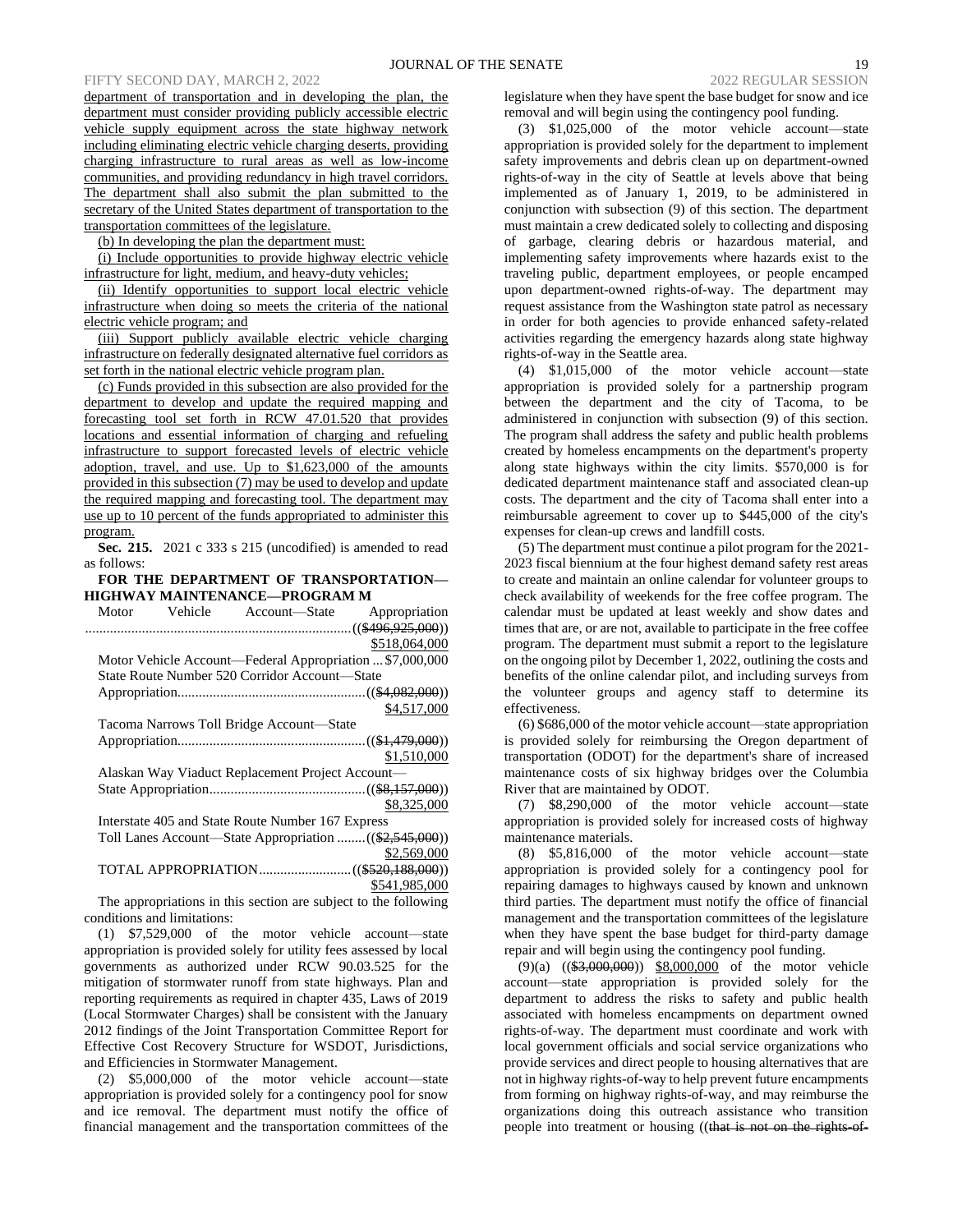way)) or for debris clean up on highway rights-of-way. ((The department may)) A minimum of \$2,000,000 of this appropriation must be used to provide more frequent removal of litter on the highway rights-of-way that is generated by unsheltered people and may be used to hire crews specializing in collecting and disposing of garbage, clearing debris or hazardous material, and implementing safety improvements where hazards exist to the traveling public and department employees. The department may use these funds to either reimburse local law enforcement costs or the Washington state patrol if they are participating as part of a state or local government agreement to provide enhanced safety related activities along state highway rights-of-way.

(b) Beginning October 1, 2021, and semiannually thereafter, the Washington state patrol and the department of transportation must jointly submit a report to the governor and the house and senate transportation committees of the legislature on the status of these efforts, including:

(i) A detailed breakout of the size, location, risk level categorization, and number of encampments on or near department-owned rights-of-way, compared to the levels during the quarter being reported;

(ii) A summary of the activities in that quarter related to addressing these encampments, including information on arrangements with local governments or other entities related to these activities;

(iii) A description of the planned activities in the ensuing quarter to further address the emergency hazards and risks along state highway rights-of-way; and

(iv) Recommendations for executive branch or legislative action to achieve the desired outcome of reduced emergency hazards and risks along state highway rights-of-way.

 $(10)(a)$  \$2,000,000 of the motor vehicle account—state appropriation is provided solely for the department to contract with the city of Fife to address the risks to safety and public health associated with homeless encampments on department-owned rights-of-way along the SR 167/SR 509 Puget Sound Gateway project corridor in and adjacent to the city limits.

(b) The city must coordinate and work with the department and local government officials and social service organizations who provide services and direct people to housing alternatives that are not in highway rights-of-way to help prevent future encampments from forming on highway rights-of-way. State funds may be used to reimburse the organizations doing this outreach assistance who transition people into treatment or housing that is not on the rights-of-way or for debris clean up on highway rights-of-way.

(c) The department may hire crews specializing in collecting and disposing of garbage, clearing debris or hazardous material, and implementing safety improvements where hazards exist to the traveling public and department employees.

(d) Funds may also be used to reimburse local law enforcement costs or the Washington state patrol if they are participating as part of a state or local government agreement to provide enhanced safety related activities along state highway rights-of-way.

(e) It is the intent of the legislature that the city and collaborating partners should place particular emphasis on utilizing available funds for addressing large scale and multiple homeless encampments that impact public safety and health. Funding for initiatives associated with such encampments may include targeted assistance to local governments and social service organizations, directing moneys toward not only initial efforts to clear encampments, clean up debris and restore sightlines, but to ongoing work, monitoring, and maintenance of efforts to place individuals in housing, treatment and services, and to better ensure individuals experiencing homelessness receive needed assistance while sites remain safe and secure for the traveling public.

(11) \$100,000 of the motor vehicle account—state appropriation is provided solely for the department to install fencing to delineate between the privately leased property owned by the department and the public right-of-way property maintained by the city of Seattle. The parameters of the adjacent properties located under the Interstate 5 corridor, south of milepost 165, are south Jackson street and south King street going north and south, and 8th avenue south and 9th avenue south going west to east in the international district.

(12) During the 2021-2023 fiscal biennium, the department shall conduct a pilot program authorizing commercial motor vehicles, as defined in RCW 46.25.010, that are used in commerce solely to transport property to park in areas designated by the department as chain up and chain off areas along United States route number 2 and Interstate 90 between May 1st and November 1st of each calendar year of the biennium. Under the pilot program, parking is permitted for up to an hour beyond federally mandated rest periods when signage posted by the department authorizes the parking of these commercial motor vehicles. Beginning July 1, 2022, the department shall post and maintain signage authorizing the parking of these commercial motor vehicles in chain up and chain off areas that it determines: (a) Have sufficient space to accommodate commercial motor vehicles parking for an extended period of time; and (b) where other safety concerns have been addressed. The department shall notify the Washington state patrol and the transportation committees of the legislature when it posts signage authorizing commercial motor vehicle parking in a chain up or chain off area.

 $(13)(a)$  \$5,000,000 of the motor vehicle account—state appropriation is provided solely for additional resources for operations, maintenance, facility replacements, security, and upgrades to safety rest areas to ensure that safety rest areas owned and operated by the department are open for use except for seasonal closures or cleaning, maintenance, and repair.

(b) The department may use the funds for additional labor, services, materials, or equipment needed to allow commercial vehicle parking stalls to remain open when rest areas might otherwise be closed.

(c) It is the intent of the legislature that these funds are additional resources for the department and not meant to supplant underlying resources for the maintenance and operations of safety rest areas.

(d) The department must make a report to the transportation committees of the legislature regarding the additional operations and maintenance activities made at safety rest areas to ensure that rest areas stayed open by November 15, 2022. The report must include the status per safety rest area of openings and closures that were impacted by the additional activities; the additional activities, including security efforts, that were performed at the rest areas; and an update on the status and a review of the safety rest area strategic plan.

(14)(a) \$50,000 of the motor vehicle account—state appropriation is provided solely for the department to install and inspect monthly human trafficking informational posters in every rest room in every safety rest area owned and operated by the department.

(b) In developing the informational posters, the department shall consult with human trafficking victim advocates to determine content.

(c) The posters must:

(i) Be printed in a variety of languages;

(ii) Include contact information for seeking help, which may include toll-free telephone numbers a person may call for assistance, including the number for the national human trafficking resource center and the number for the Washington state office of crime victims advocacy; and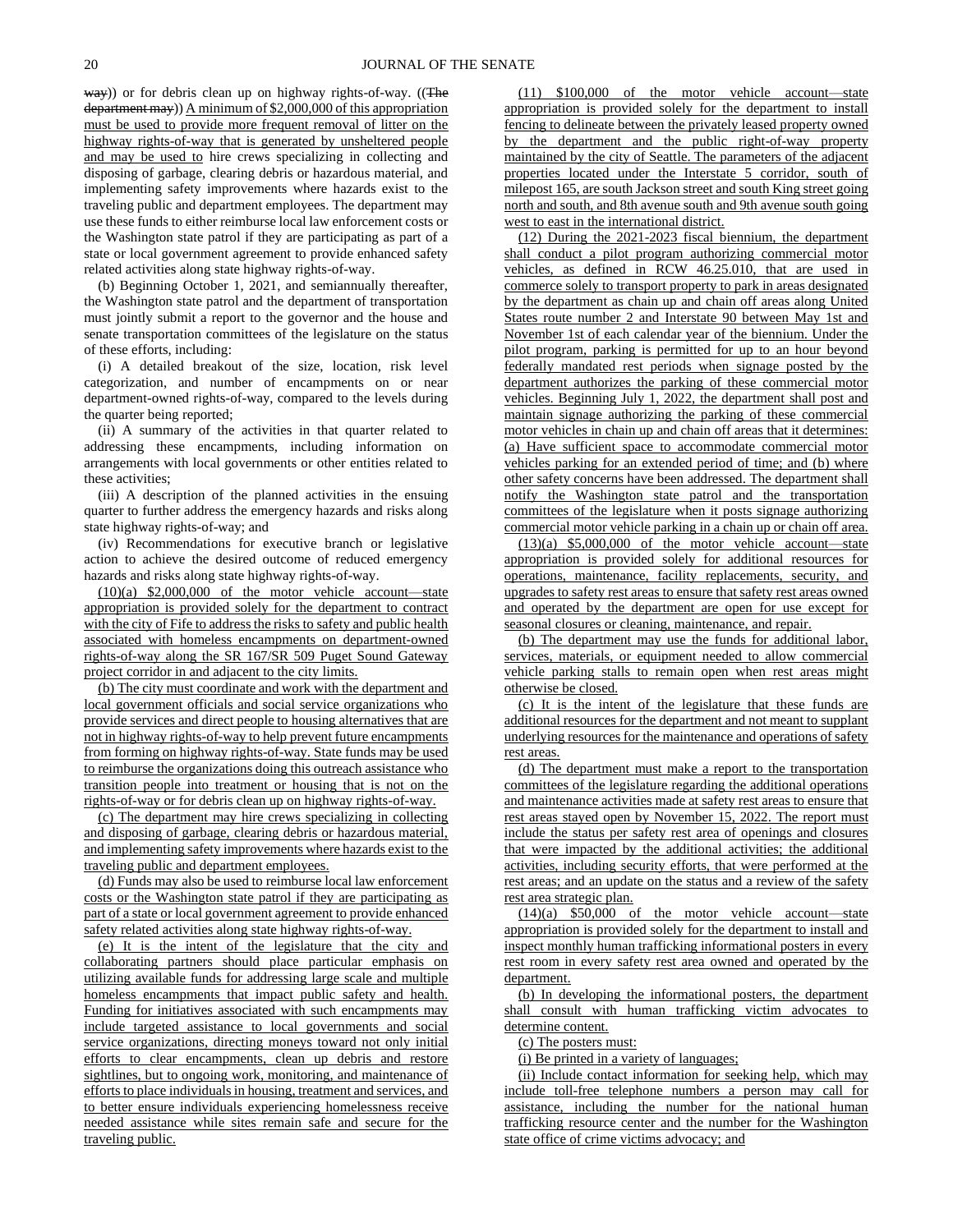(iii) Be made of durable material and permanently affixed.

(c) The department shall install the informational posters in every restroom at every safety rest area owned and operated by the department by December 31, 2022.

(d) Beginning January 1, 2023, or one month after installation of informational posters, whichever is sooner, the department shall inspect the informational posters as part of its monthly maintenance activities to ensure that the posters are in fair condition and remain legible.

(e) The department must make a report to the transportation committees of the legislature regarding the installation of informational posters at safety rest areas by January 15, 2023. The report must include the number of informational posters installed, the location of the poster installations, and the completion date of the poster installations.

**Sec. 216.** 2021 c 333 s 216 (uncodified) is amended to read as follows:

# **FOR THE DEPARTMENT OF TRANSPORTATION— TRAFFIC OPERATIONS—PROGRAM Q—OPERATING**

Motor Vehicle Account—State Appropriation ((\$74,406,000)) \$75,920,000

Motor Vehicle Account—Federal Appropriation ... \$2,050,000 Motor Vehicle Account—Private/Local Appropriation ..................................................................................((\$250,000)) \$295,000

| State Route Number 520 Corridor Account—State     |
|---------------------------------------------------|
|                                                   |
| Tacoma Narrows Toll Bridge Account-State          |
|                                                   |
| Alaskan Way Viaduct Replacement Project Account-  |
|                                                   |
| Interstate 405 and State Route Number 167 Express |
| Toll Lanes Account—State Appropriation \$20,000   |
| <b>Agency Financial Transaction Account—State</b> |
|                                                   |
|                                                   |
| \$79,762,000                                      |

The appropriations in this section are subject to the following conditions and limitations:

(1) \$6,000,000 of the motor vehicle account—state appropriation is provided solely for low-cost enhancements. The department shall give priority to low-cost enhancement projects that improve safety or provide congestion relief. By December 15th of each odd-numbered year, the department shall provide a report to the legislature listing all low-cost enhancement projects completed in the prior fiscal biennium.

(2)(a) During the 2021-2023 fiscal biennium, the department shall continue a pilot program that expands private transportation providers' access to high occupancy vehicle lanes. Under the pilot program, when the department reserves a portion of a highway based on the number of passengers in a vehicle, the following vehicles must be authorized to use the reserved portion of the highway if the vehicle has the capacity to carry eight or more passengers, regardless of the number of passengers in the vehicle: (i) Auto transportation company vehicles regulated under chapter 81.68 RCW; (ii) passenger charter carrier vehicles regulated under chapter 81.70 RCW, except marked or unmarked stretch limousines and stretch sport utility vehicles as defined under department of licensing rules; (iii) private nonprofit transportation provider vehicles regulated under chapter 81.66 RCW; and (iv) private employer transportation service vehicles. For purposes of this subsection, "private employer transportation service" means regularly scheduled, fixed-route transportation service that is offered by an employer for the benefit of its employees. Nothing in this subsection is intended to authorize the conversion of public infrastructure to private, for-profit purposes or to otherwise create an entitlement or other claim by private users to public infrastructure.

(b) The department shall expand the high occupancy vehicle lane access pilot program to vehicles that deliver or collect blood, tissue, or blood components for a blood-collecting or distributing establishment regulated under chapter 70.335 RCW. Under the pilot program, when the department reserves a portion of a highway based on the number of passengers in a vehicle, bloodcollecting or distributing establishment vehicles that are clearly and identifiably marked as such on all sides of the vehicle are considered emergency vehicles and must be authorized to use the reserved portion of the highway.

(c) The department shall expand the high occupancy vehicle lane access pilot program to organ transport vehicles transporting a time urgent organ for an organ procurement organization as defined in RCW 68.64.010. Under the pilot program, when the department reserves a portion of a highway based on the number of passengers in a vehicle, organ transport vehicles that are clearly and identifiably marked as such on all sides of the vehicle are considered emergency vehicles and must be authorized to use the reserved portion of the highway.

(d) The department shall expand the high occupancy vehicle lane access pilot program to private, for hire vehicles regulated under chapter 81.72 RCW that have been specially manufactured, designed, or modified for the transportation of a person who has a mobility disability and uses a wheelchair or other assistive device. Under the pilot program, when the department reserves a portion of a highway based on the number of passengers in a vehicle, wheelchair-accessible taxicabs that are clearly and identifiably marked as such on all sides of the vehicle are considered public transportation vehicles and must be authorized to use the reserved portion of the highway.

(e) The department shall expand the high occupancy vehicle lane access pilot program to for hire nonemergency medical transportation vehicles, when in use for medical purposes, as described in section 208 ((of this act)), chapter 333, Laws of 2021. Under the pilot program, when the department reserves a portion of a highway based on the number of passengers in a vehicle, nonemergency medical transportation vehicles that meet the requirements identified in section 208 (( $\theta$ f this aet)), chapter 333, Laws of 2021 must be authorized to use the reserved portion of the highway.

(f) Nothing in this subsection (2) is intended to exempt these vehicles from paying tolls when they do not meet the occupancy requirements established by the department for express toll lanes.

(3)(a) The appropriations in this section assume implementation of additional cost recovery mechanisms to recoup at least \$100,000 in credit card and other financial transaction costs related to the collection of fees imposed under RCW 46.44.0941 for driver and vehicle fee transactions beginning January 1, 2023.

(b) The department may recover transaction fees incurred through credit card transactions. At the direction of the office of financial management, the department shall develop a method of tracking the additional amount of credit card and other financial cost-recovery revenues.

(c) In consultation with the office of financial management, the department shall notify the office of the state treasurer of these amounts and the state treasurer must deposit these revenues in the agency financial transaction account created in RCW 46.01.385 on a quarterly basis.

(d) The department shall also submit, as part of its 2023-2025 budget submittal, an overview of the credit card cost recovery approach, including fee rates and the amount of revenue expected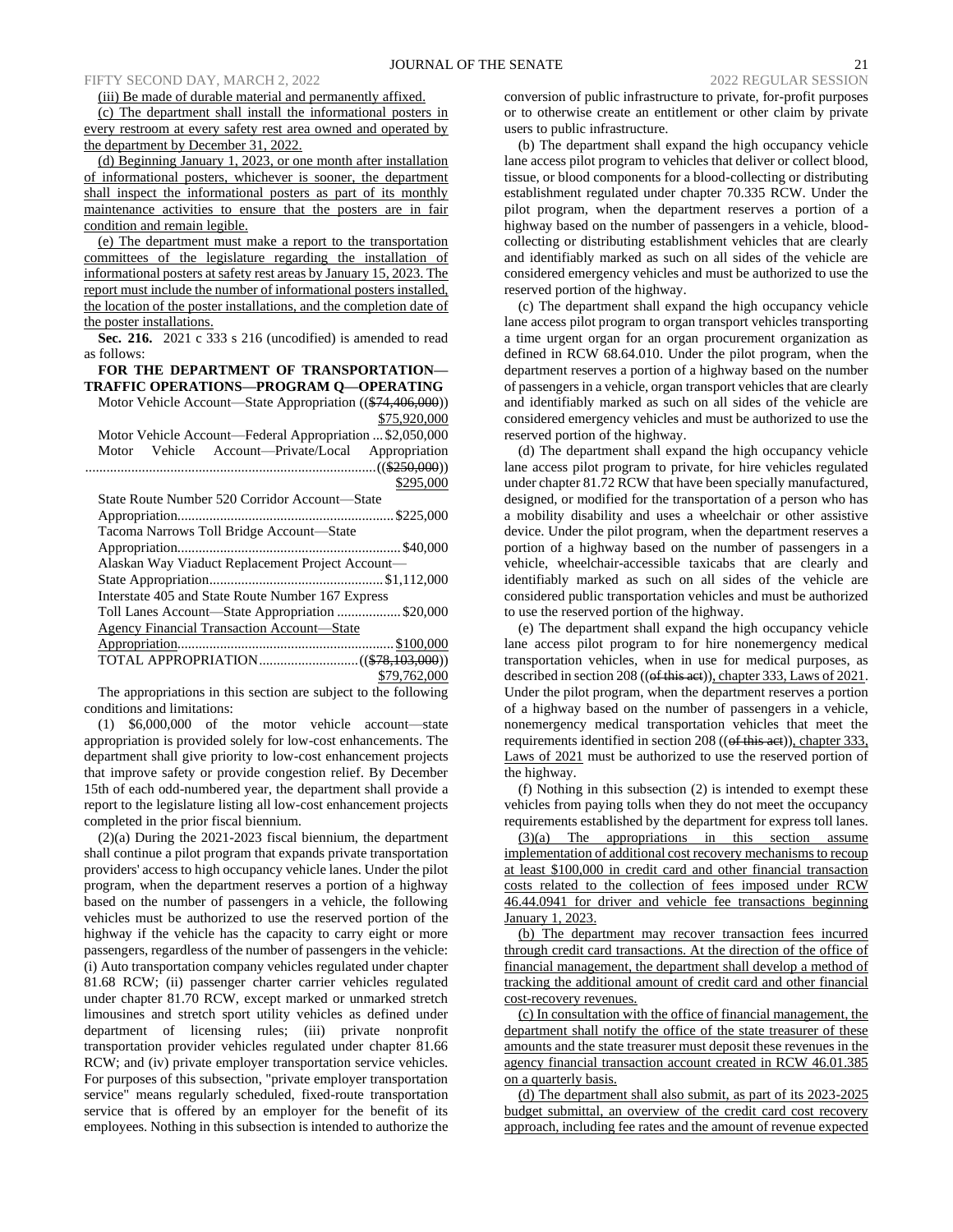to be generated in the 2021-2023 and 2023-2025 biennia.

(4) The department shall promote safety messages encouraging drivers to slow down and move over and pay attention when emergency lights are flashing on the side of the road and other suitable safety messages on electronic message boards the department operates across the state. The messages must be promoted multiple times each month through June 30, 2023. The department may coordinate such messaging with any statewide public awareness campaigns being developed by the department of licensing or the Washington state traffic safety commission or both.

**Sec. 217.** 2021 c 333 s 217 (uncodified) is amended to read as follows:

## **FOR THE DEPARTMENT OF TRANSPORTATION— TRANSPORTATION MANAGEMENT AND SUPPORT— PROGRAM S**

Motor Vehicle Account—State Appropriation ((\$37,361,000)) \$39,325,000

Motor Vehicle Account—Federal Appropriation ...... \$780,000 Motor Vehicle Account—Private/Local Appropriation ....................................................................................... \$500,000 Multimodal Transportation Account—State Appropriation.....................................................((\$5,129,000))

|                                                   | \$6,629,000  |
|---------------------------------------------------|--------------|
| State Route Number 520 Corridor Account—State     |              |
|                                                   |              |
| Tacoma Narrows Toll Bridge Account-State          |              |
|                                                   |              |
| Alaskan Way Viaduct Replacement Project Account—  |              |
|                                                   |              |
| Interstate 405 and State Route Number 167 Express |              |
| Toll Lanes Account-State Appropriation  \$77,000  |              |
| <b>Puget Sound Ferry Operations Account—State</b> |              |
|                                                   |              |
|                                                   |              |
|                                                   | \$48,034,000 |

The appropriations in this section are subject to the following conditions and limitations: ((\$4,000,000))

(1) \$5,500,000 of the multimodal transportation account—state appropriation is provided solely for efforts to increase diversity in the transportation construction and maritime workforce  $((\text{through: } (1))$ ). Of this amount:

(a) \$4,000,000 of the multimodal transportation account—state appropriation is provided solely for: (i) The preapprenticeship support services (PASS) program, which aims to increase diversity in the highway construction workforce and prepare individuals interested in entering the highway construction workforce. In addition to the services allowed by RCW 47.01.435, the PASS program may provide housing assistance for youth aging out of the foster care and juvenile rehabilitation systems in order to support the participation of these youth in a transportation-related preapprenticeship program;  $((2))$  and (ii) assisting minority and women-owned businesses to perform work in the highway construction industry. This assistance shall include technical assistance, business training, counseling, guidance, prime to subcontractor relationship building, and a capacity building mentorship program. At a minimum, \$1,000,000 of the total appropriation in this subsection shall be directed toward the efforts outlined in (a)(ii) of this subsection  $((2)$  of this section)).

(b) \$1,500,000 of the multimodal transportation account—state appropriation is provided solely for expansion of the PASS program to support apprenticeships and workforce development in the maritime industry through preapprenticeship training for inland waterways trades and support services to obtain necessary coast guard certification.

(c) The provider(s) chosen to complete the work in this subsection shall be selected through a competitive bidding process. The program shall be administered by the Washington state department of transportation's office of equal opportunity.

(2) \$1,164,000 of the motor vehicle account—state appropriation and \$266,000 of the Puget Sound ferry operations account—state appropriation are provided solely for the department to hire a workforce development consultant to develop, track, and monitor the progress of community workforce agreements, and to hire staff to assist with the development and implementation of internal diversity, equity, and inclusion efforts and serve as subject matter experts on federal and state civil rights provisions. The department shall provide a progress report on the implementation of efforts under this subsection to the transportation committees of the legislature and the governor by December 1, 2022.

**Sec. 218.** 2021 c 333 s 218 (uncodified) is amended to read as follows:

# **FOR THE DEPARTMENT OF TRANSPORTATION— TRANSPORTATION PLANNING, DATA, AND RESEARCH—PROGRAM T**

| Motor Vehicle Account—State Appropriation ((\$27,057,000)) |
|------------------------------------------------------------|
| \$27,865,000                                               |
| Motor Vehicle Account-Federal Appropriation\$34,865,000    |
| Vehicle Account-Private/Local Appropriation<br>Motor       |
|                                                            |
| Multimodal Transportation Account-State                    |
|                                                            |
| \$1,212,000                                                |
| Multimodal Transportation Account—Federal                  |
|                                                            |
| Multimodal Transportation Account—Private/Local            |
|                                                            |
| State Route Number 520 Corridor Account—State              |
|                                                            |
| \$451,000                                                  |
| Interstate 405 and State Route Number 167 Express          |
| Toll Lanes Account-State Appropriation \$2,879,000         |
|                                                            |
| \$70,581,000                                               |

The appropriations in this section are subject to the following conditions and limitations:

(1) \$4,080,000 of the motor vehicle account—federal appropriation is provided solely for the Forward Drive road usage charge research project overseen by the transportation commission using a portion of the amount of the federal grant award. The purpose of the Forward Drive road usage charge research project is to advance research in key policy areas related to road usage charge including assessing impacts of future mobility shifts on road usage charge revenues, conducting an equity analysis, updating and assessing emerging mileage reporting methods, determining opportunities to reduce cost of collection, conducting small-scale pilot tests, and identifying a long-term, detailed phase-in plan.

(2) \$2,879,000 of the Interstate 405 and state route number 167 express toll lanes account—state appropriation is provided solely for completion of updating the state route number 167 master plan.

(3) ((\$250,000)) \$500,000 of the multimodal transportation account—state appropriation is provided solely for the department to partner with the department of commerce in developing vehicle miles traveled targets ((for the counties in Washington state with (a) a population density of at least 100 people per square mile and a population of at least 200,000; or (b) a population density of at least 75 people per square mile and an annual growth rate of at least 1.75 percent as determined by the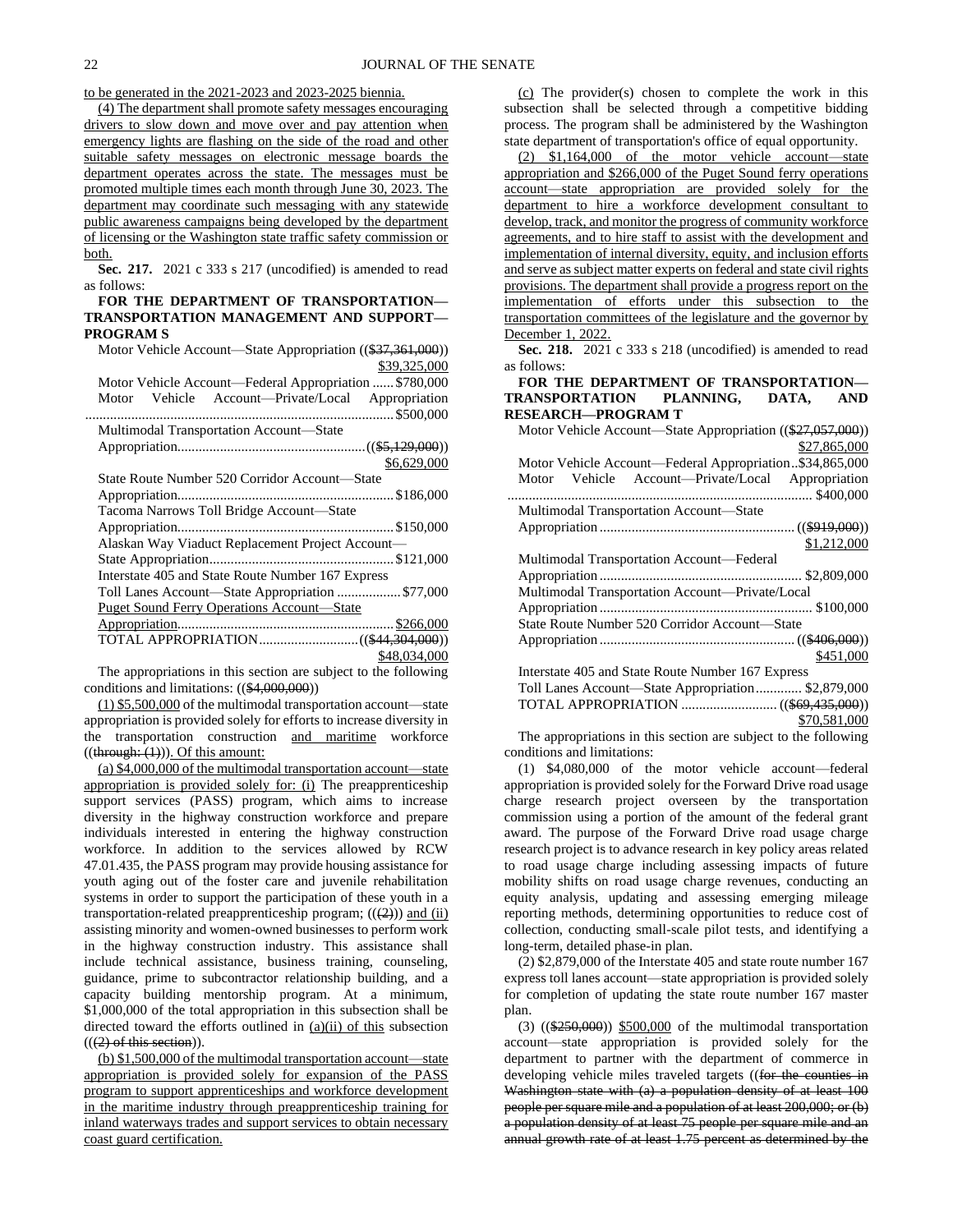office of financial management)). Given land use patterns are key factors in travel demand and should be taken into consideration when developing the targets, the department and the department of commerce shall partner with local jurisdictions, regional transportation planning organizations and other stakeholders to inventory existing laws and rules that promote transportation and land use, identify gaps and make recommendations for changes in laws, rules and agency guidance, and establish a framework for considering underserved and rural communities in the evaluation. The department and the department of commerce shall provide an initial technical report by December 31, 2021, an interim report by June 22, 2022, and a final report to the governor and appropriate committees of the legislature by June 30, 2023, that includes a process for establishing vehicle miles traveled reduction targets, a recommended suite of options for local jurisdictions to achieve the targets, and funding requirements for state and local jurisdictions.

(4) ((\$406,000)) \$451,000 of the state route number 520 corridor account—state appropriation is provided solely for the department to contract with the University of Washington department of mechanical engineering, to study measures to reduce noise impacts from the state route number 520 bridge expansion joints. The field testing shall be scheduled during existing construction, maintenance, or other scheduled closures to minimize impacts. The testing must also ensure safety of the traveling public. The study shall examine testing methodologies and project timelines and costs. A ((final)) draft report must be submitted to the transportation committees of the legislature and the governor by March 1, 2022. A final report must be submitted to the transportation committees of the legislature and the governor by June 30, 2022.

(5) \$5,900,000 of the motor vehicle account—federal appropriation and \$400,000 of the motor vehicle account private/local appropriation are provided solely for delivery of the department's state planning and research work program and pooled fund research projects, provided that the department may not expend any amounts provided in this section on a long-range plan or corridor scenario analysis for I-5 from Tumwater to Marysville. This is not intended to reference or impact: The existing I-5 corridor from Mounts road to Tumwater design and operations alternatives analysis; design studies related to HOV lanes or operations; or where it is necessary to continue design and operations analysis related to projects already under development.

(6) \$800,000 of the motor vehicle account—state appropriation is provided solely for WSDOT to do a corridor study of SR 302 (Victor Area) to recommend safety and infrastructure improvements to address current damage and prevent future roadway collapse and landslides that have caused road closures.

(7) \$1,000,000 of the motor vehicle account—state appropriation is provided solely for a study on the need for additional connectivity in the area between SR 161, SR 7, SR 507, and I-5 in South Pierce County.

**Sec. 219.** 2021 c 333 s 219 (uncodified) is amended to read as follows:

## **FOR THE DEPARTMENT OF TRANSPORTATION— CHARGES FROM OTHER AGENCIES—PROGRAM U**

Aeronautics Account—State Appropriation ..................\$1,000 Transportation Partnership Account—State

|                                                            | \$25,000      |
|------------------------------------------------------------|---------------|
| Motor Vehicle Account—State Appropriation ((\$99,515,000)) |               |
|                                                            | \$100,011,000 |
| <b>Puget Sound Ferry Operations Account—State</b>          |               |
|                                                            |               |

| State Route Number 520 Corridor Account—State     |
|---------------------------------------------------|
|                                                   |
| Connecting Washington Account—State Appropriation |
|                                                   |
| \$203,000                                         |
| Multimodal Transportation Account—State           |
|                                                   |
| \$4,810,000                                       |
| Tacoma Narrows Toll Bridge Account—State          |
|                                                   |
| Alaskan Way Viaduct Replacement Project Account—  |
|                                                   |
| Interstate 405 and State Route Number 167 Express |
| Toll Lanes Account—State Appropriation \$15,000   |
|                                                   |
| \$105,368,000                                     |
|                                                   |

The appropriations in this section are subject to the following conditions and limitations:

(1) Consistent with existing protocol and practices, for any negotiated settlement of a claim against the state for the department that exceeds five million dollars, the department, in conjunction with the attorney general and the department of enterprise services, shall notify the director of the office of financial management and the transportation committees of the legislature.

(2) Beginning October 1, 2021, and semiannually thereafter, the department, in conjunction with the attorney general and the department of enterprise services, shall provide a report with judgments and settlements dealing with the Washington state ferry system to the director of the office of financial management and the transportation committees of the legislature. The report must include information on: (a) The number of claims and settlements by type; (b) the average claim and settlement by type; (c) defense costs associated with those claims and settlements; and (d) information on the impacts of moving legal costs associated with the Washington state ferry system into the statewide self-insurance pool.

(3) Beginning October 1, 2021, and semiannually thereafter, the department, in conjunction with the attorney general and the department of enterprise services, shall provide a report with judgments and settlements dealing with the nonferry operations of the department to the director of the office of financial management and the transportation committees of the legislature. The report must include information on: (a) The number of claims and settlements by type; (b) the average claim and settlement by type; and (c) defense costs associated with those claims and settlements.

(4) When the department identifies significant legal issues that have potential transportation budget implications, the department must initiate a briefing for appropriate legislative members or staff through the office of the attorney general and its legislative briefing protocol.

**Sec. 220.** 2021 c 333 s 220 (uncodified) is amended to read as follows:

**FOR THE DEPARTMENT OF TRANSPORTATION— PUBLIC TRANSPORTATION—PROGRAM V**

|                                               |  |  | State Vehicle Parking Account—State Appropriation |               |
|-----------------------------------------------|--|--|---------------------------------------------------|---------------|
|                                               |  |  |                                                   |               |
| Regional Mobility Grant Program Account—State |  |  |                                                   |               |
|                                               |  |  |                                                   |               |
|                                               |  |  |                                                   | \$115,488,000 |
| Rural Mobility Grant Program Account—State    |  |  |                                                   |               |
|                                               |  |  |                                                   |               |
|                                               |  |  |                                                   | \$33,283,000  |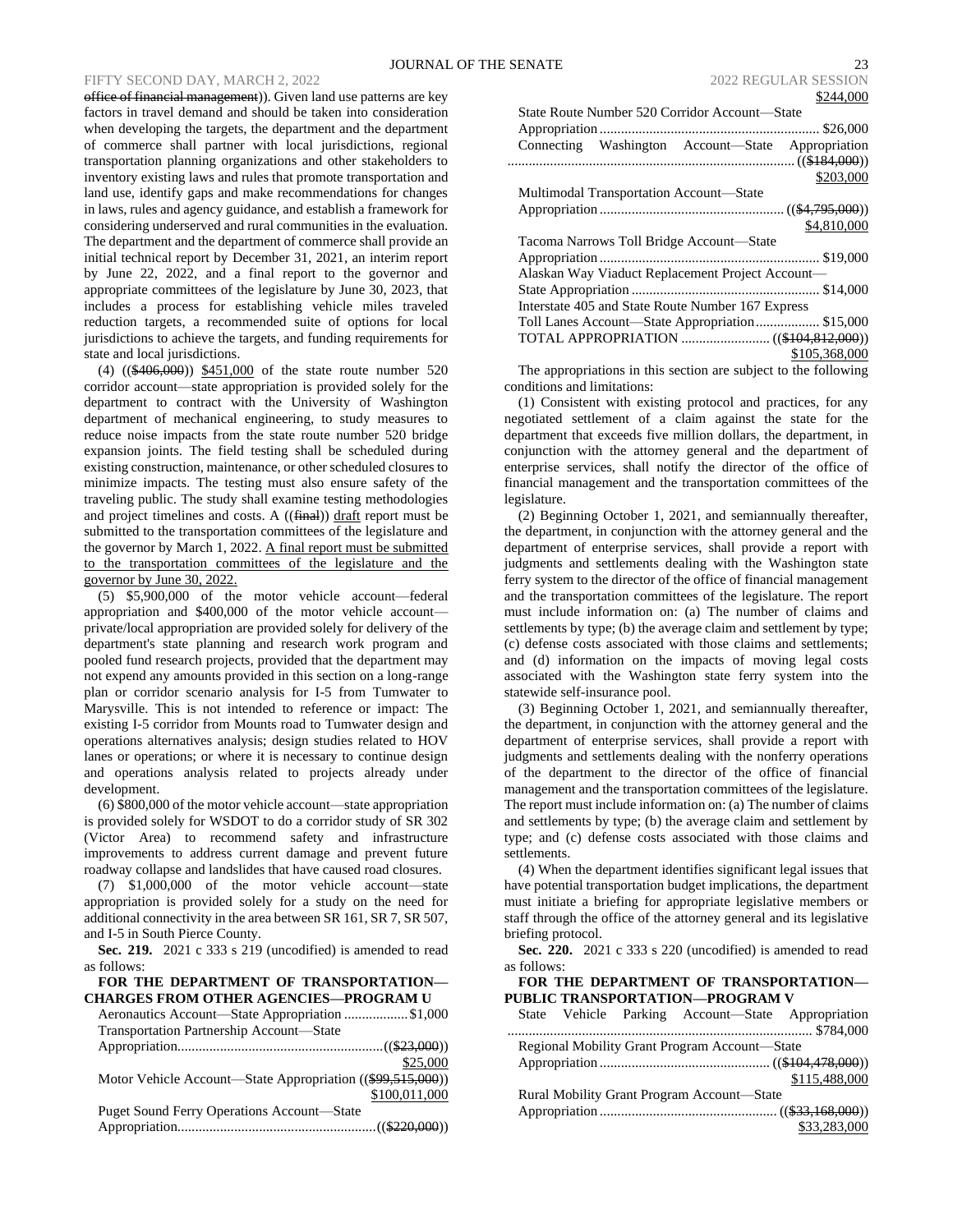| Multimodal Transportation Account-State   |               |
|-------------------------------------------|---------------|
|                                           |               |
|                                           | \$134,584,000 |
| Multimodal Transportation Account-Federal |               |
|                                           |               |
| Multimodal Transportation Account-Local   |               |
|                                           |               |
| Carbon Emissions Reduction Account-State  |               |
|                                           |               |
|                                           |               |
|                                           | \$342,073,000 |

The appropriations in this section are subject to the following conditions and limitations:

(1) \$67,821,000 of the multimodal transportation account state appropriation is provided solely for a grant program for special needs transportation provided by transit agencies and nonprofit providers of transportation. Of this amount:

(a) \$15,568,000 of the multimodal transportation account state appropriation is provided solely for grants to nonprofit providers of special needs transportation. Grants for nonprofit providers must be based on need, including the availability of other providers of service in the area, efforts to coordinate trips among providers and riders, and the cost effectiveness of trips provided. Fuel type may not be a factor in the grant selection process.

(b) \$52,253,000 of the multimodal transportation account state appropriation is provided solely for grants to transit agencies to transport persons with special transportation needs. To receive a grant, the transit agency must, to the greatest extent practicable, have a maintenance of effort for special needs transportation that is no less than the previous year's maintenance of effort for special needs transportation. Grants for transit agencies must be prorated based on the amount expended for demand response service and route deviated service in calendar year 2019 as reported in the "Summary of Public Transportation - 2019" published by the department of transportation. No transit agency may receive more than thirty percent of these distributions. Fuel type may not be a factor in the grant selection process.

(2) ((\$33,168,000)) \$33,283,000 of the rural mobility grant program account—state appropriation is provided solely for grants to aid small cities in rural areas as prescribed in RCW 47.66.100. Fuel type may not be a factor in the grant selection process.

(3) \$2,000,000 of the multimodal transportation account—state appropriation is provided solely for a ((vanpool)) public transit rideshare grant program for: (a) Public transit agencies to add  $((\overline{vanpools})$  or replace  $((\overline{vans}))$  rideshare vehicles; and (b) incentives ((for employers)) and outreach to increase ((employee vanpool)) rideshare use. ((The grant program for public transit agencies may cover capital costs only; operating costs for public transit agencies are not eligible for funding under this grant program. Additional employees may not be hired from the funds provided in this section for the vanpool grant program, and supplanting of transit funds currently funding vanpools is not allowed.)) The department shall encourage grant applicants and recipients to leverage funds other than state funds. Fuel type may not be a factor in the grant selection process.

(4) ((\$26,800,000)) \$37,809,000 of the regional mobility grant program account—state appropriation is reappropriated and provided solely for the regional mobility grant projects identified in LEAP Transportation Document ((2021-2)) 2022-2 ALL PROJECTS as developed ((April 23, 2021)) February 20, 2022, Program - Public Transportation Program (V).

(5)(a) \$77,679,000 of the regional mobility grant program account—state appropriation is provided solely for the regional mobility grant projects identified in LEAP Transportation

Document ((2021-2)) 2022-2 ALL PROJECTS as developed ((April 23, 2021)) February 20, 2022, Program - Public Transportation Program (V). The department shall review all projects receiving grant awards under this program at least semiannually to determine whether the projects are making satisfactory progress. Any project that has been awarded funds, but does not report activity on the project within one year of the grant award, must be reviewed by the department to determine whether the grant should be terminated. The department shall promptly close out grants when projects have been completed, and any remaining funds must be used only to fund projects identified in the LEAP transportation document referenced in this subsection. The department shall provide annual status reports on December 15, 2021, and December 15, 2022, to the office of financial management and the transportation committees of the legislature regarding the projects receiving the grants. It is the intent of the legislature to appropriate funds through the regional mobility grant program only for projects that will be completed on schedule. A grantee may not receive more than twenty-five percent of the amount appropriated in this subsection. Additionally, when allocating funding for the 2023-2025 biennium, no more than thirty percent of the total grant program may directly benefit or support one grantee. The department shall not approve any increases or changes to the scope of a project for the purpose of a grantee expending remaining funds on an awarded grant. Fuel type may not be a factor in the grant selection process.

(b) In order to be eligible to receive a grant under (a) of this subsection during the 2021-2023 fiscal biennium, a transit agency must establish a process for private transportation providers to apply for the use of park and ride facilities. For purposes of this subsection, (i) "private transportation provider" means: An auto transportation company regulated under chapter 81.68 RCW; a passenger charter carrier regulated under chapter 81.70 RCW, except marked or unmarked stretch limousines and stretch sport utility vehicles as defined under department of licensing rules; a private nonprofit transportation provider regulated under chapter 81.66 RCW; or a private employer transportation service provider; and (ii) "private employer transportation service" means regularly scheduled, fixed-route transportation service that is offered by an employer for the benefit of its employees.

(6) Funds provided for the commute trip reduction (CTR) program may also be used for the growth and transportation efficiency center program.

(7) \$6,500,000 of the multimodal transportation account—state appropriation and \$784,000 of the state vehicle parking account—state appropriation are provided solely for CTR grants and activities. Fuel type may not be a factor in the grant selection process. Of this amount:

(a) \$30,000 of the state vehicle parking account—state appropriation is provided solely for the STAR pass program for state employees residing in Mason and Grays Harbor Counties. Use of the pass is for public transportation between Mason County and Thurston County, and Grays Harbor and Thurston County. The pass may also be used within Grays Harbor County. The STAR pass commute trip reduction program is open to any state employee who expresses intent to commute to his or her assigned state worksite using a public transit system currently participating in the STAR pass program.

(b) \$800,000 of the multimodal transportation account—state appropriation is provided solely for continuation of the first mile/last mile connections grant program. Eligible grant recipients include cities, businesses, nonprofits, and transportation network companies with first mile/last mile solution proposals. Transit agencies are not eligible. The commute trip reduction board shall develop grant parameters,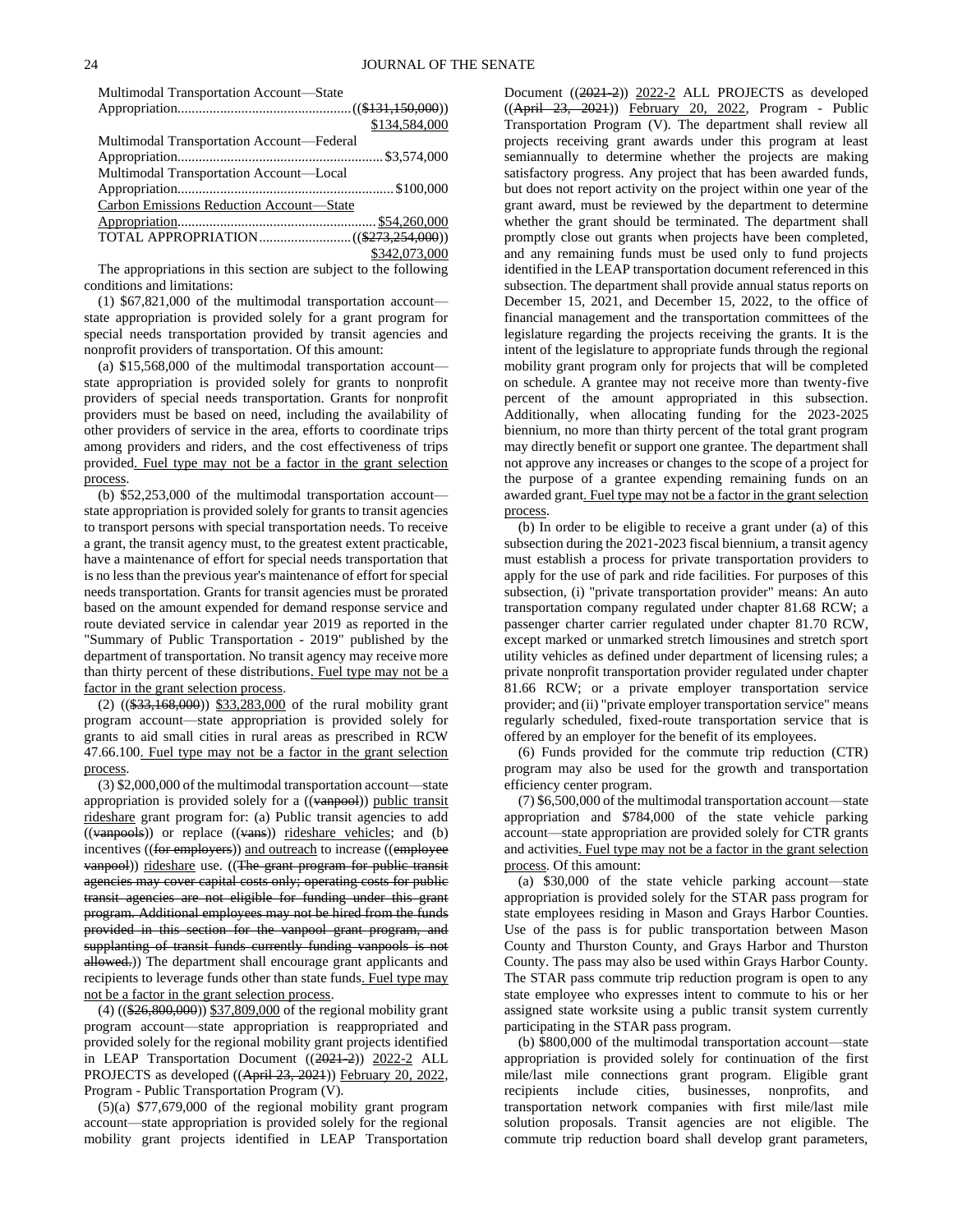evaluation criteria, and evaluate grant proposals. The commute trip reduction board shall provide the transportation committees of the legislature a report on the effectiveness of this grant program and best practices for continuing the program.

(8) Except as provided otherwise in this subsection, ((\$28,263,000)) \$28,860,000 of the multimodal transportation account—state appropriation is provided solely for connecting Washington transit projects identified in LEAP Transportation Document ((2021-2)) 2022-2 ALL PROJECTS as developed  $((Apiri<sup>1</sup> 23, 2021))$  February 20, 2022. It is the intent of the legislature that entities identified to receive funding in the LEAP document referenced in this subsection receive the amounts specified in the time frame specified in that LEAP document. If an entity has already completed a project in the LEAP document referenced in this subsection before the time frame identified, the entity may substitute another transit project or projects that cost a similar or lesser amount.

(9) The department shall not require more than a ten percent match from nonprofit transportation providers for state grants.

(10) ((\$21,858,000)) \$23,349,000 of the multimodal transportation account—state appropriation is provided solely for the green transportation capital grant program established in chapter 287, Laws of 2019 (advancing green transportation adoption).

(11) \$555,000 of the multimodal transportation account—state appropriation is provided solely for an interagency transfer to the Washington State University extension energy program to establish and administer a technical assistance and education program for public agencies on the use of alternative fuel vehicles. The Washington State University extension energy program shall prepare a report regarding the utilization of the program and provide this report to the transportation committees of the legislature by November 15, 2021.

(12) The department must provide telework assistance to employers as part of its CTR activities. The objectives of telework assistance include improving transportation system performance, supporting economic vitality, and increasing equity and access to opportunity.

(13) \$150,000 of the multimodal transportation account—state appropriation is provided solely for Intercity Transit for the Dash shuttle program.

 $(14)(a)$  \$500,000 of the multimodal transportation account state appropriation is provided solely for King county metro to develop a pilot program to place teams including human services personnel along routes that are enduring significant public safety issues and various disruptive behavior in south King county. The team would be available to deescalate disruptions, provide immediate access to transit resources, and refer customers to community resources to break cycles of inappropriate behavior. The teams must be individuals trained in deescalation and outreach. The function and duties should be cocreated with community stakeholders.

(b) King county metro must provide a report to the transportation committees of the legislature by June 30, 2023, regarding the effectiveness of the program, any suggestions for improving its efficacy, and any modifications that might be necessary for other transit providers to institute similar programs.

(c) If King county metro does not provide at least \$500,000 to develop the pilot program funded by this subsection, the amount provided in this subsection lapses.

 $(15)(a)$  \$400,000 of the multimodal transportation account state appropriation is provided solely for the department to study and develop a statewide standard for accessible frequent fixed route transit. As part of this effort, the department must:

(i) Develop definitions of frequent fixed route transit and

accessible frequent fixed route transit.

(ii) Identify, to the extent possible using existing data, current gaps in frequent fixed route transit and accessible walking routes to frequent fixed route transit stops and analyze these gaps for disparities in race, age, and disability.

(iii) While identifying service gaps, consider the unique contexts found throughout the state, including in rural areas.

(iv) Develop goals for accessible frequent fixed route transit for the state to achieve by 2030, and funding proposals to achieve these goals.

(v) Develop a transportation justice screening tool available to the public to:

(A) Identify the current baseline for accessible frequent transit; and

(B) Identify disparities in access by census tract, race, age, and disability.

(b) The department must conduct the study and develop the statewide standard in collaboration with a statewide disability rights organization and a statewide environmental justice organization.

(c)(i) The department must provide an initial report to the legislature by December 15, 2022, that proposes a definition of frequent transit and documents how many people in Washington live within a short walk of frequent transit.

(ii) The department must provide the final report to the transportation committees of the legislature by June 30, 2023.

(iii) The department must be available to present both the initial and final reports to the joint transportation committee.

(16) \$4,680,000 of the climate emissions reduction account state appropriation is provided solely for the projects and activities as listed in LEAP Transportation Document 2022-NL-3 as developed February 8, 2022. If amounts are appropriated for this specific purpose in House Bill No. 2118 (additive transportation funding) or Senate Bill No. 5975 (additive transportation funding) by June 30, 2022, the amount provided in this subsection lapses.

(17) \$14,120,000 of the climate emission reductions account state appropriation is provided solely for newly selected special needs grants. If amounts are appropriated for this specific purpose in House Bill No. 2118 (additive transportation funding) or Senate Bill No. 5975 (additive transportation funding) by June 30, 2022, the amount provided in this subsection lapses.

(18) \$29,750,000 of the climate emission reductions account state appropriation is provided solely for transit support grants. If amounts are appropriated for this specific purpose in House Bill No. 2118 (additive transportation funding) or Senate Bill No. 5975 (additive transportation funding) by June 30, 2022, the amount provided in this subsection lapses.

(19) \$4,710,000 of the climate emissions reduction account state appropriation is provided solely for newly selected green transportation grants. If amounts are appropriated for this specific purpose in House Bill No. 2118 (additive transportation funding) or Senate Bill No. 5975 (additive transportation funding) by June 30, 2022, the amount provided in this subsection lapses.

(20) \$1,000,000 of the climate emissions reduction account state appropriation is provided solely for newly selected transit coordination grants. The department shall give priority to grant proposals that promote the formation of joint partnerships between transit agencies or merge service delivery across entities. If amounts are appropriated for this specific purpose in House Bill No. 2118 (additive transportation funding) or Senate Bill No. 5975 (additive transportation funding) by June 30, 2022, the amount provided in this subsection lapses.

(21) Within existing resources, the department shall prepare a report regarding the funding, implementation, and operation of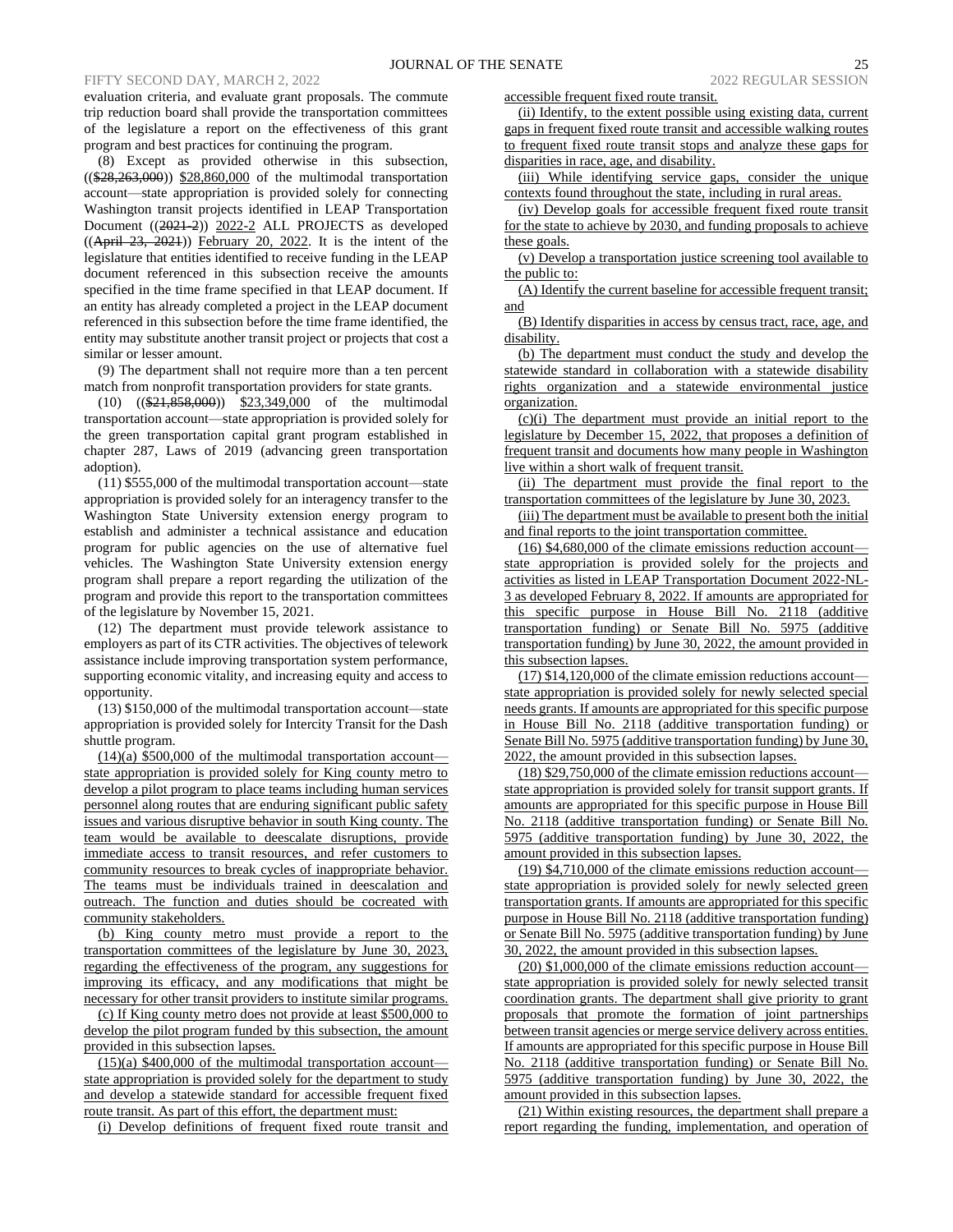the grant management system or systems utilized by the public transportation division. In preparing this report, the department must survey and report on all grant recipients experience with the operation of this system or systems. The department shall provide this report to the transportation committees of the legislature by November 15, 2022.

**Sec. 221.** 2021 c 333 s 221 (uncodified) is amended to read as follows:

# **FOR THE DEPARTMENT OF TRANSPORTATION— MARINE—PROGRAM X**

Puget Sound Ferry Operations Account—State

|                                                    | \$426,335,000 |
|----------------------------------------------------|---------------|
| Puget Sound Ferry Operations Account-Federal       |               |
|                                                    |               |
|                                                    | \$158,865,000 |
| Puget Sound Ferry Operations Account—Private/Local |               |
|                                                    |               |
|                                                    |               |
|                                                    | \$585,321,000 |

The appropriations in this section are subject to the following conditions and limitations:

(1) The office of financial management budget instructions require agencies to recast enacted budgets into activities. The Washington state ferries shall include a greater level of detail in its 2021-2023 supplemental and 2023-2025 omnibus transportation appropriations act requests, as determined jointly by the office of financial management, the Washington state ferries, and the transportation committees of the legislature. This level of detail must include the administrative functions in the operating as well as capital programs. The data in the tables in the report must be supplied in a digital file format.

(2) For the 2021-2023 fiscal biennium, the department may enter into a distributor controlled fuel hedging program and other methods of hedging approved by the fuel hedging committee, which must include a representative of the department of enterprise services.

(3) ((\$17,000,000)) \$32,905,000 of the Puget Sound ferry operations account—federal appropriation and \$53,794,000 of the Puget Sound ferry operations account—state appropriation are provided solely for auto ferry vessel operating fuel in the 2021-2023 fiscal biennium, which reflect cost savings from a reduced biodiesel fuel requirement and, therefore, is contingent upon the enactment of section 703 of this act. The amount provided in this subsection represents the fuel budget for the purposes of calculating any ferry fare fuel surcharge. The department shall review future use of alternative fuels and dual fuel configurations, including hydrogen.

(4) \$500,000 of the Puget Sound ferry operations account state appropriation is provided solely for operating costs related to moving vessels for emergency capital repairs. Funds may only be spent after approval by the office of financial management.

(5) \$2,400,000 of the Puget Sound ferry operations account state appropriation ((is)) and \$3,500,000 of the Puget Sound ferry operations account—federal appropriation are provided solely for staffing and overtime expenses incurred by engine and deck crewmembers. The department must provide updated staffing cost estimates for fiscal years 2022 and 2023 with its annual budget submittal and updated estimates by January 1, 2022.

(6) \$688,000 of the Puget Sound ferry operations account state appropriation  $((\frac{1}{15}))$  and \$697,000 of the Puget Sound ferry operations account—federal appropriation are provided solely for new employee training. The department must work to increase its outreach and recruitment of populations underrepresented in maritime careers and continue working to expand apprenticeship and internship programs, with an emphasis on programs that are

shown to improve recruitment for positions with the state ferry system.

(7) The department must request reimbursement from the federal transit administration for the maximum amount of ferry operating expenses eligible for reimbursement under federal law.

 $(8)$  ( $(\$1,978,000$  of the Puget Sound ferry operations account state appropriation is provided solely for restoration of service to reflect increased ridership, availability of crewing and available revenues. Expenditures may be made to resume service to Sidney, British Columbia, including any service to the San Juans; to provide Saturday service on the Fauntleroy-Vashon-Southworth route; and to resume late night service on other routes in the system.

(9))) Within amounts provided in this section, the department shall contract ((with uniformed officers)) for additional traffic control assistance at the Kingston ferry terminal during peak ferry travel times, with a particular focus on Sundays and holiday weekends. Traffic control methods should include, but not be limited to, holding traffic on the shoulder at Lindvog Road until space opens for cars at the tollbooths and dock, and management of traffic on Highway 104 in order to ensure Kingston residents and business owners have access to businesses, roads, and driveways.

 $((\langle 10 \rangle))$   $(9)$  \$336,000 of the Puget Sound ferry operations account—state appropriation is provided solely for evacuation slide training.

 $((\langle 11 \rangle))$   $(10)$  \$336,000 of the Puget Sound ferry operations account—state appropriation is provided solely for fall restraint labor and industries inspections.

 $((\frac{12}{12}))$   $(11)$  \$735,000 of the Puget Sound ferry operations account—state appropriation  $((\mathbf{is}))$  and \$410,000 of the Puget Sound ferry operations account—federal are provided solely for familiarization for new assignments of engine crew and terminal staff.

 $((\overline{(13)}))$   $(12)$  \$160,000 of the Puget Sound ferry operations account—state appropriation is provided solely for electronic navigation training.

(13) \$8,419,000 of the Puget Sound ferry operations account federal appropriation is provided solely for Washington state ferries to:

(a) Continuously recruit and hire deck, engine, and terminal staff;

(b) Contract with an external recruitment firm to increase recruitment efforts both locally and nationally with an emphasis on attracting maritime workers from communities underrepresented in the ferry system;

(c) Enhance employee retention by standardizing on-call worker schedules;

(d) Increase training and development opportunities for employees; and

(e) Make improvements to hiring processes by establishing additional positions to support timely hiring of employees.

(14) For the Mukilteo multimodal terminal, the department must submit a report showing for a 12-month period, on a monthly basis, how much electricity is generated by solar power generated on site, electricity usage, and actual electricity cost savings. In addition, for comparison purposes, the report must include electricity usage information for a similar time period for the previous Mukilteo multimodal terminal. The report is due to the transportation committees of the legislature by June 30, 2023.

(15) \$93,000 of the Puget Sound ferry operations account state appropriation is provided solely for Washington state ferries to partner with local community colleges and universities to secure housing for workforce training sessions and to pay in advance for the costs of transportation worker identification credentials for incoming ferry system employees and trainees.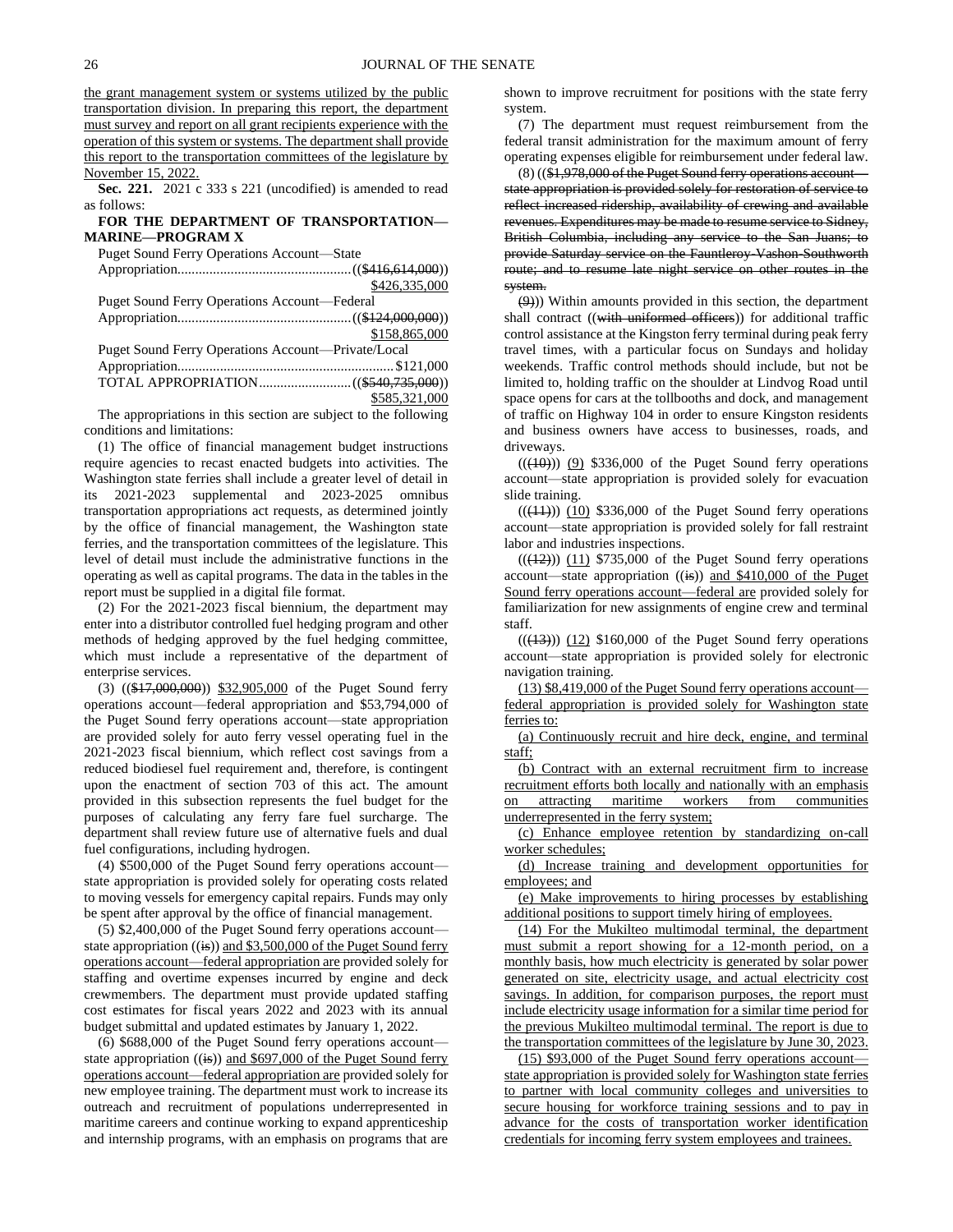# FIFTY SECOND DAY, MARCH 2, 2022 2022 2022 2022 REGULAR SESSION

(16)(a) For negotiation of the 2023-2025 collective bargaining agreements, the department must conduct a review and analysis of the collective bargaining agreements governing state ferry employees, to identify provisions that create barriers for, or contribute to creating a disparate impact on, newly hired ferry employees, including those who are women, people of color, veterans, and other employees belonging to communities that have historically been underrepresented in the workforce. The review and analysis must include, but not be limited to, provisions regarding seniority, work assignments, and work shifts. The review and analysis must also include consultation with the governor's office of labor relations, the governor's office of equity and the attorney general's office.

(b) When negotiating the 2023-2025 collective bargaining agreements, the collective bargaining representatives for the state and ferry employee organizations shall consider the findings of the review and analysis required in (a) of this subsection and negotiate in a manner to remove identified barriers and address identified impacts so as not to perpetuate negative impacts.

**Sec. 222.** 2021 c 333 s 222 (uncodified) is amended to read as follows:

## **FOR THE DEPARTMENT OF TRANSPORTATION— RAIL—PROGRAM Y—OPERATING**

Multimodal Transportation Account—State

|                                                 | \$68,326,000 |
|-------------------------------------------------|--------------|
| Multimodal Transportation Account—Private/Local |              |
|                                                 |              |
| Multimodal Transportation Account-Federal       |              |
|                                                 |              |
|                                                 |              |
|                                                 | \$68,872,000 |

The appropriations in this section are subject to the following conditions and limitations:

(1) The department is directed to continue to pursue efforts to reduce costs, increase ridership, and review Amtrak Cascades fares and fare schedules. Within thirty days of each annual cost/revenue reconciliation under the Amtrak service contract, the department shall report annual credits to the office of financial management and the legislative transportation committees. Annual credits from Amtrak to the department including, but not limited to, credits due to higher ridership, reduced level of service, and fare or fare schedule adjustments, must be used to offset corresponding amounts of the multimodal transportation account—state appropriation, which must be placed in reserve.

(2) Consistent with the ongoing planning and service improvement for the intercity passenger rail program, \$500,000 of the multimodal transportation account—state is provided solely for the Cascades service development plan. This funding is to be used to analyze current and future market conditions and to develop a structured assessment of service options and goals based on anticipated demand and the results of the state and federally required 2019 state rail plan, including identifying implementation alternatives to meet the future service goals for the Amtrak Cascades route. The work must be consistent with federal railroad administration guidance and direction on developing service development plans. It must also leverage the \$500,000 in federal funding appropriated for development of a service development plan and comply with the planning and grant award obligations of the consolidated rail infrastructure and safety improvements (CRISI) program. A status report must be provided to the transportation committees of the legislature by June 30, 2022.

 $(3)(a)$  \$4,000,000 of the multimodal transportation account state appropriation is provided solely for the continued coordination, engagement, and planning for a new ultra highspeed ground transportation corridor with participation from Washington, Oregon, and British Columbia. This funding is contingent on meaningful financial contributions for this effort by Oregon and British Columbia. "Ultra high-speed" means a maximum testing speed of at least 250 miles per hour. These efforts are to support and advance activities and must abide by the memorandum of understanding signed by the governors of Washington and Oregon, and the premier of the province of British Columbia in November 2021. The department shall establish a policy committee with participation from Washington, Oregon, and British Columbia, including representation from the two largest caucuses of each chamber of the Washington state legislature, and coordinate the activities of the policy committee to include:

(i) Developing an organizational framework that facilitates input in decision making from all parties;

(ii) Developing a public engagement approach with a focus on equity, inclusion, and meaningful engagement with communities, businesses, federal, state, provincial, and local governments, including indigenous communities;

(iii) Developing and leading a collaborative approach to prepare and apply for potential future federal, state, and provincial funding opportunities, including development of strategies for incorporating private sector participation and private sector contributions to funding, including through the possible use of public-private partnerships;

(iv) Beginning work on scenario analysis addressing advanced transportation technologies, land use, and growth assumptions; and an agreed to and defined corridor vision statement; and

(v) Developing a recommendation on the structure and membership of a formal coordinating entity that will be responsible for advancing the project through the project initiation stage to project development.

(b) By June 30, 2023, the department shall provide to the governor and the transportation committees of the legislature an update on the work conducted by the policy committee and progress on a recommendation for a coordinating entity. The report must also include current activities and results relating to stakeholder engagement, planning, and any federal funding application. As applicable, the assessment should also be sent to the executive and legislative branches of government in Oregon and appropriate government bodies in the province of British Columbia.

**Sec. 223.** 2021 c 333 s 223 (uncodified) is amended to read as follows:

# **FOR THE DEPARTMENT OF TRANSPORTATION— LOCAL PROGRAMS—PROGRAM Z—OPERATING**

| Motor Vehicle Account—State Appropriation ((\$11,954,000)) |
|------------------------------------------------------------|
| \$12,964,000                                               |
| Motor Vehicle Account-Federal Appropriation \$2,567,000    |
| Multiuse Roadway Safety Account—State Appropriation        |
|                                                            |
| Multimodal Transportation Account—State                    |
|                                                            |
| Cooper Jones Active Transportation Safety Account-         |
|                                                            |
|                                                            |
| \$17,081,000                                               |
|                                                            |

The appropriations in this section are subject to the following conditions and limitations:

(1) The entire multiuse roadway safety account—state appropriation is provided solely for grants under RCW 46.09.540, subject to the following limitations:

(a) Twenty-five percent of the amounts provided are reserved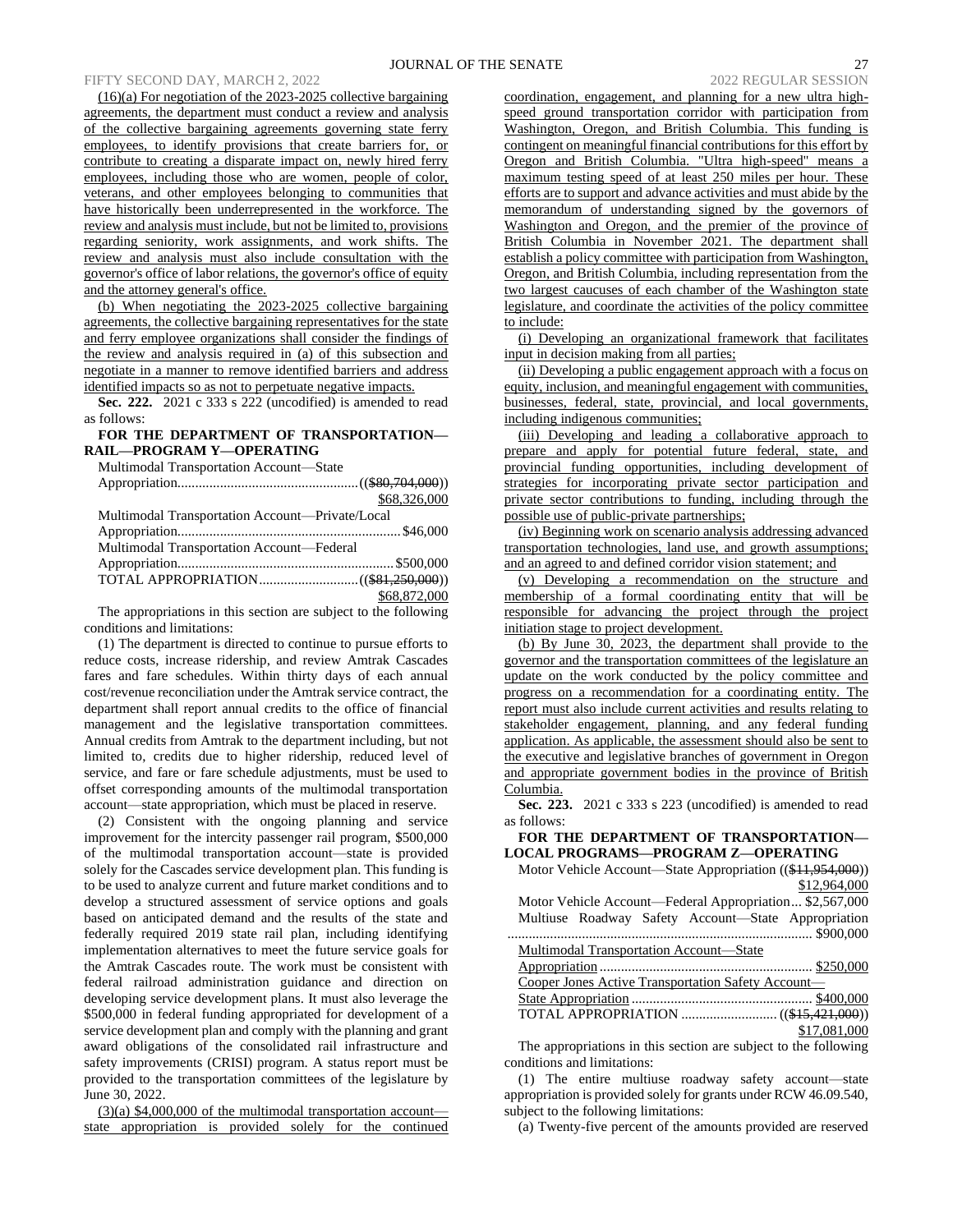for counties that each have a population of fifteen thousand persons or less; and

(b)(i) Seventy-five percent of the amounts provided are reserved for counties that each have a population exceeding fifteen thousand persons; and

(ii) No county that receives a grant or grants under (a) of this subsection may receive more than sixty thousand dollars in total grants.

(2) \$1,023,000 of the motor vehicle account—state appropriation is provided solely for the department, from amounts set aside out of statewide fuel taxes distributed to counties according to RCW 46.68.120(3), to contract with the Washington state association of counties to:

(a) In coordination with stakeholders, identify county-owned fish passage barriers, and assess which barriers share the same stream system as state-owned fish passage barriers;

(b) Streamline and update the county road administration board's data dashboard, county reporting systems, and program management software to provide a more detailed, more transparent, and user-friendly platform for data management, reporting, and research by the public and other interested parties; and

(c) Conduct a study of the use of county road right-of-way as a potential source of revenue for county road operating and maintenance needs with recommendations on their feasibility statewide.

(3)(((a) By October 1, 2021, the department must report to the office of financial management and the transportation committees with recommendations regarding:

(i) Modifications to the agreement with Wahkiakum county regarding future state reimbursement for the Wahkiakum ferry operating and maintenance deficit; and

(ii) Cost-sharing models for operating and maintenance costs, which recognize the benefit of the ferry route to both Washington and Oregon.

(b) The reimbursement recommendations must reflect a mutual agreement with Wahkiakum county, which considers future county ferry operating loss projections. The report may address the importance of the ferry route to the state highway system and whether there is a need for an increased role for the state department of transportation in the finance or operation of the ferry route.)) \$600,000 of the motor vehicle account—state is provided solely for the city of Seattle's office of planning and community development in support of an equitable development initiative to reconnect the South Park neighborhood, currently divided by state route number 99.

(a) The project must include:

(i) A public engagement and visioning process led by a neighborhood-based, community organization; and

(ii) A feasibility study of decommissioning state route number 99 in the South Park neighborhood, to include, but not be limited to traffic studies, environmental impact analysis, and development of alternatives, including the transfer of the land to a neighborhood-led community land trust.

(b) The project must be conducted in coordination and partnership with neighborhood residents, neighborhood industrial and commercial representatives, the state department of transportation, and other entities and neighborhoods potentially impacted by changes to the operation of state route number 99.

(c) The city must provide a report on the plan that includes recommendations to the Seattle city council, state department of transportation, state transportation commission, and the transportation committees of the legislature by January 1, 2025.

NEW SECTION. **Sec. 224.** A new section is added to 2021 c 333 (uncodified) to read as follows: **FOR THE DEPARTMENT OF TRANSPORTATION—**

# **TRANSPORTATION EQUIPMENT FUND—PROGRAM E—OPERATING**

Motor Vehicle Account—State Appropriation......\$12,396,000 **TRANSPORTATION AGENCIES—CAPITAL**

**Sec. 301.** 2021 c 333 s 301 (uncodified) is amended to read as follows:

# **FOR THE FREIGHT MOBILITY STRATEGIC INVESTMENT BOARD**

| Freight Mobility Investment Account-State |              |
|-------------------------------------------|--------------|
|                                           |              |
|                                           | \$17,769,000 |
| Freight Mobility Multimodal Account—State |              |
|                                           |              |
|                                           | \$14,004,000 |
|                                           |              |
|                                           | \$31,773,000 |

The appropriations in this section are subject to the following conditions and limitations:

(1) Except as otherwise provided in this section, the entire appropriations in this section are provided solely for the projects by amount, as listed in the LEAP Transportation Document  $((2021-2))$  2022-2 ALL PROJECTS as developed  $((Apiri)$   $23,$ 2021)) February 20, 2022, Freight Mobility Strategic Investment Board (FMSIB).

(2) Until directed by the legislature, the board may not initiate a new call for projects.

(3) It is the intent of the legislature to continue to make strategic investments in a statewide freight mobility transportation system with the help of the freight mobility strategic investment board, including projects that mitigate the impact of freight movement on local communities. To that end, and in coordination with WSDOT as it updates its federally-compliant freight plan, the board is directed to identify the highest priority freight investments for the state, across freight modes, state and local jurisdictions, and regions of the state. By December 1, 2021, the board must submit a preliminary report providing a status update on the process and methodology for identifying and prioritizing investments. By December 1, 2022, the board must submit a prioritized list of freight investments that are geographically balanced across the state and can proceed to construction in a timely manner. The prioritized freight project list for the state portion of national highway freight program funds must first address shortfalls in funding for connecting Washington act projects.

(4)(a) For the 2021-2023 project appropriations, unless otherwise provided in this act, the director of the office of financial management may authorize a transfer of appropriation authority between projects managed by the freight mobility strategic investment board in order for the board to manage project spending and support the efficient and timely delivery of all projects in the program. The office of financial management may authorize a transfer of appropriation authority between projects under the following conditions and limitations:

(i) Transfers from a project may not be made as a result of the reduction of the scope of a project or be made to support increases in the scope of a project;

(ii) Each transfer between projects may only occur if the director of the office of financial management finds that any resulting change will not hinder the completion of the projects on the LEAP Transportation Document 2021-2 ALL PROJECT list;

(iii) Transfers between projects may be made by the board without the formal written approval provided under this subsection (3)(a), provided that the transfer amount does not exceed \$250,000 or 10 percent of the total project, whichever is less. These transfers must be reported to the director of the office of financial management and the chairs of the house of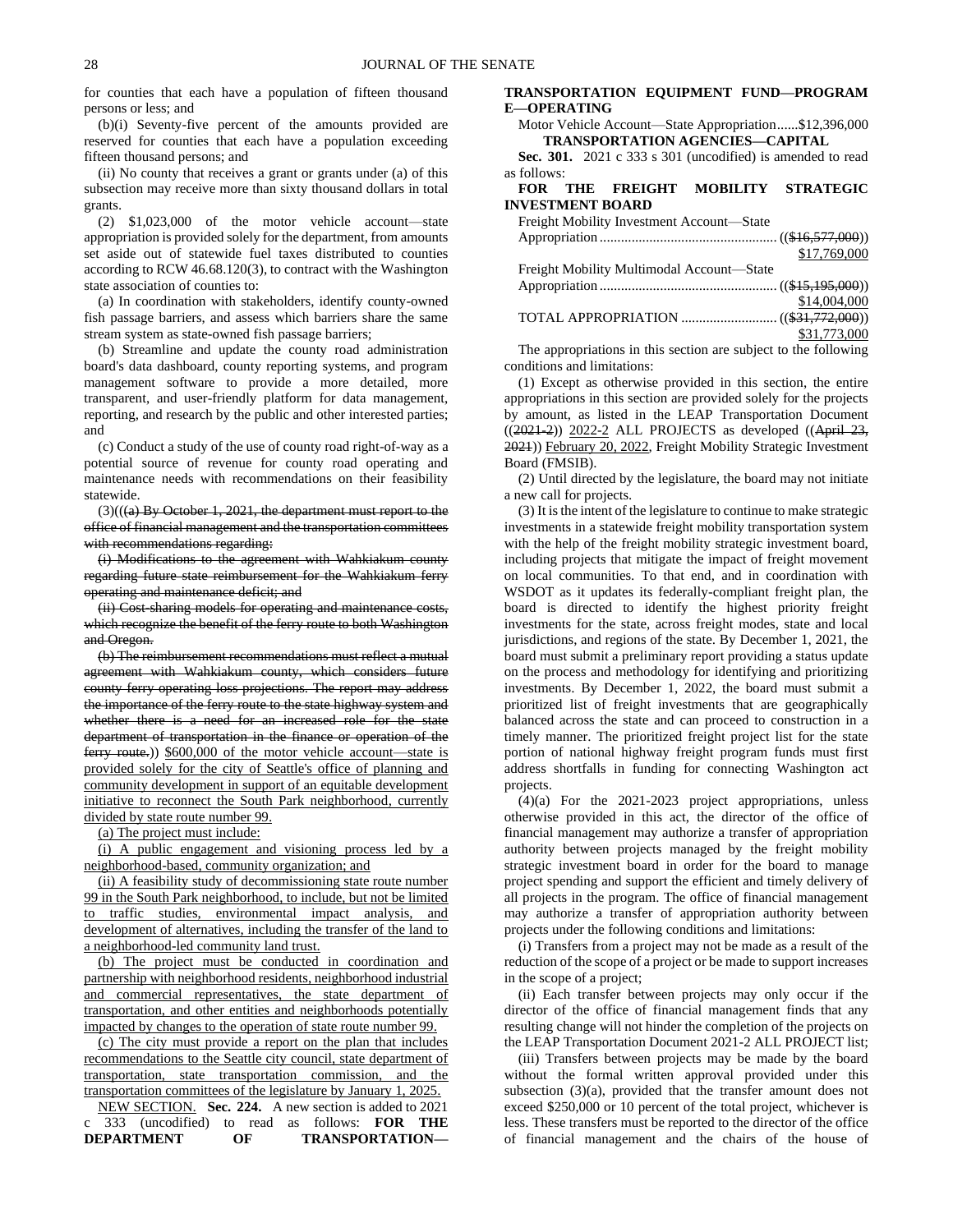.............................................................................. ((\$3,289,000))

# FIFTY SECOND DAY, MARCH 2, 2022

representatives and senate transportation committees; and

(iv) Except for transfers made under (a)(iii) of this subsection, transfers may only be made in fiscal year 2023.

(b) At the time the board submits a request to transfer funds under this section, a copy of the request must be submitted to the chairs and ranking members of the transportation committees of the legislature.

(c) Before approval, the office of financial management shall work with legislative staff of the house of representatives and senate transportation committees to review the requested transfers in a timely manner and consider any concerns raised by the chairs and ranking members of the transportation committees.

(d) No fewer than 10 days after the receipt of a project transfer request, the director of the office of financial management must provide written notification to the board of any decision regarding project transfers, with copies submitted to the transportation committees of the legislature.

**Sec. 302.** 2021 c 333 s 302 (uncodified) is amended to read as follows:

# **FOR THE WASHINGTON STATE PATROL**

State Patrol Highway Account—State Appropriation ...............................................................................((\$4,196,000)) \$4,803,000

The appropriation in this section is subject to the following conditions and limitations:

(1) \$695,000 of the state patrol highway account—state appropriation is provided solely for roof replacement.

(2) \$3,501,000 of the state patrol highway account—state appropriation is provided solely for the following projects:

(a) \$250,000 for emergency repairs;

(b) \$350,000 for fuel tank decommissioning;

(c) \$750,000 for generator and electrical replacement;

(d) \$195,000 for the exterior envelope of the Yakima office;

(e) \$466,000 for equipment shelters;

(f) \$650,000 for the weatherization projects;

(g) \$200,000 for roof replacements reappropriation; and

(h) \$640,000 for water and fire suppression systems reappropriation and \$607,000 for additional water and fire suppression systems costs.

(3) The Washington state patrol may transfer funds between projects specified in this subsection to address cash flow requirements. If a project specified in this subsection is completed for less than the amount provided, the remainder may be transferred to another project specified in this subsection not to exceed the total appropriation provided in this subsection.

**Sec. 303.** 2021 c 333 s 303 (uncodified) is amended to read as follows:

# **FOR THE COUNTY ROAD ADMINISTRATION BOARD**

|             |  | Rural Arterial Trust Account-State Appropriation           |               |
|-------------|--|------------------------------------------------------------|---------------|
|             |  |                                                            |               |
|             |  | Motor Vehicle Account—State Appropriation  \$1,456,000     |               |
|             |  | County Arterial Preservation Account-State                 |               |
|             |  |                                                            |               |
|             |  |                                                            | \$44,653,000  |
|             |  |                                                            |               |
|             |  |                                                            | \$101,137,000 |
|             |  | Sec. 304. 2021 c 333 s 305 (uncodified) is amended to read |               |
| as follows: |  |                                                            |               |

**FOR THE DEPARTMENT OF TRANSPORTATION— FACILITIES—PROGRAM D—(DEPARTMENT OF TRANSPORTATION-ONLY PROJECTS)—CAPITAL**

Motor Vehicle Account—State Appropriation ((\$10,852,000)) \$14,623,000

|  |  | Connecting Washington Account-State Appropriation |  |
|--|--|---------------------------------------------------|--|
|--|--|---------------------------------------------------|--|

| 2022 NEQULAN SESSION |
|----------------------|
|                      |
| \$3,667,000          |

TOTAL APPROPRIATION ........................... ((\$14,141,000))

|                                                       |  |  |  | \$18,290,000 |  |
|-------------------------------------------------------|--|--|--|--------------|--|
| riations in this section are subject to the following |  |  |  |              |  |

The approp conditions and limitations:

(1) \$3,289,000 of the connecting Washington account—state appropriation is provided solely for a new Olympic region maintenance and administration facility to be located on the department-owned site at the intersection of Marvin Road and 32nd Avenue in Lacey, Washington.

(2)(a) \$4,325,000 of the motor vehicle account—state appropriation is provided solely for payments of a financing contract issued pursuant to chapter 39.94 RCW for the department facility located at 15700 Dayton Ave N in Shoreline.

(b) Payments from the department of ecology pursuant to the agreement with the department to pay a share of the financing contract in (a) of this subsection must be deposited into the motor vehicle account.

**Sec. 305.** 2021 c 333 s 306 (uncodified) is amended to read as follows:

# **FOR THE DEPARTMENT OF TRANSPORTATION— IMPROVEMENTS—PROGRAM I**

| Transportation 2003 Account (Nickel Account)—State         |
|------------------------------------------------------------|
|                                                            |
| \$482,000                                                  |
| Transportation Partnership Account—State                   |
|                                                            |
| \$232,566,000                                              |
| Motor Vehicle Account-State Appropriation ((\$89,717,000)) |
| \$100,837,000                                              |
| Motor Vehicle Account-Federal Appropriation                |
|                                                            |
| \$396,385,000                                              |
| Coronavirus State Fiscal Recovery Fund-Federal             |
|                                                            |
| Motor Vehicle Account-Private/Local Appropriation          |
|                                                            |
| \$56,192,000                                               |
| Connecting Washington Account-State Appropriation          |
|                                                            |
| \$2,156,569,000                                            |
| Special Category C Account-State Appropriation             |
|                                                            |
| \$86,198,000                                               |
| Multimodal Transportation Account-State                    |
|                                                            |
| \$10,792,000                                               |
| ((State Route Number 520 Corridor Account State            |
|                                                            |
| Interstate 405 and State Route Number 167 Express          |
| Toll Lanes Account—State Appropriation ((\$30,308,000))    |
| \$50,856,000                                               |
| <b>Puget Sound Gateway Facility Account—State</b>          |
|                                                            |
| TOTAL APPROPRIATION  ((\$4,089,878,000))                   |
| \$3,499,277,000                                            |
|                                                            |

The appropriations in this section are subject to the following conditions and limitations:

(1) Except as provided otherwise in this section, the entire connecting Washington account—state appropriation and the entire transportation partnership account—state appropriation are provided solely for the projects and activities as listed by fund, project, and amount in LEAP Transportation Document ((2021- 1)) 2022-1 as developed ((April 23, 2021)) February 20, 2022,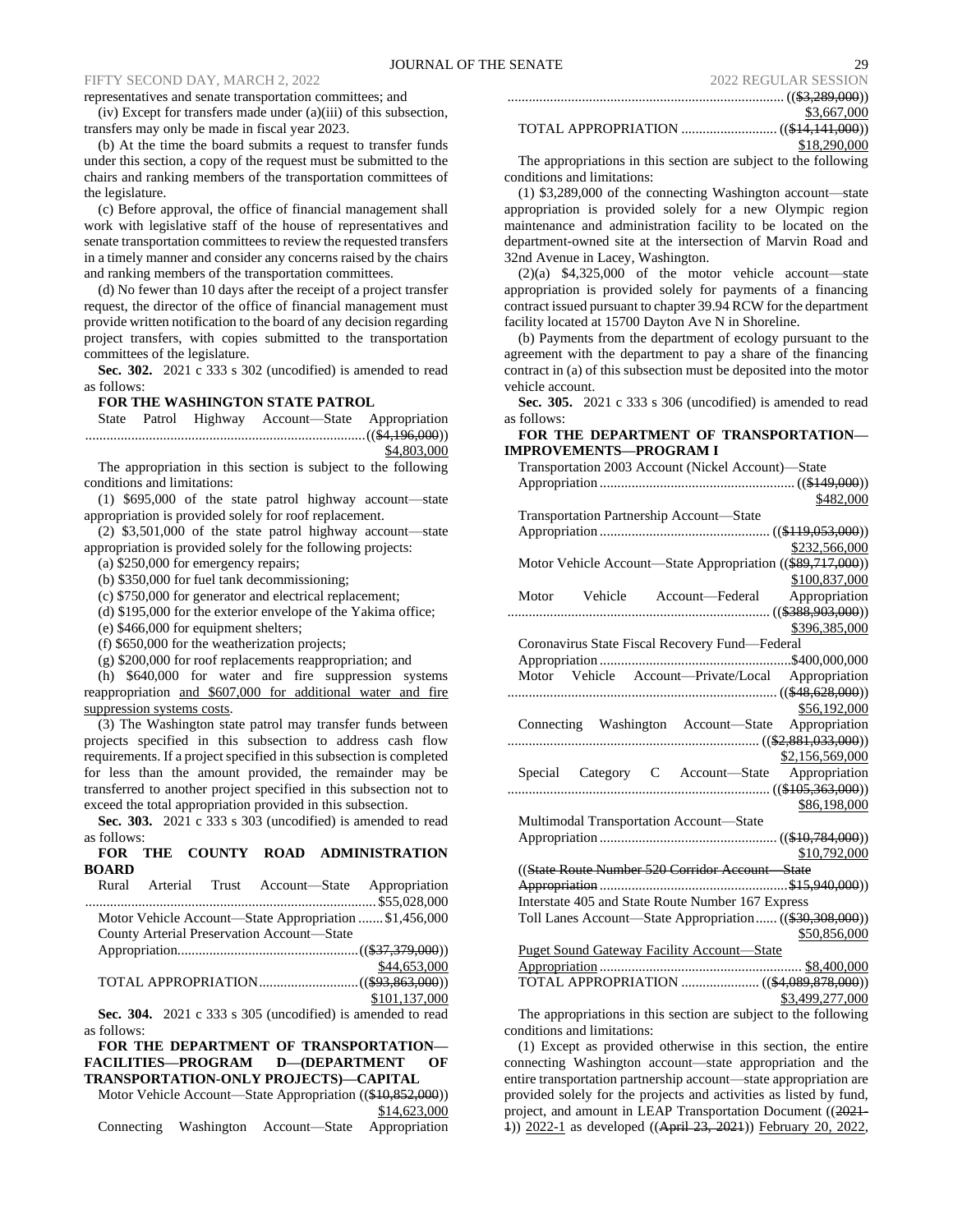Program - Highway Improvements Program (I). However, limited transfers of specific line-item project appropriations may occur between projects for those amounts listed subject to the conditions and limitations in section  $601$  (( $ef$  this act)), chapter 333, Laws of 2021.

(2) Except as provided otherwise in this section, the entire motor vehicle account—state appropriation and motor vehicle account—federal appropriation are provided solely for the projects and activities listed in LEAP Transportation Document  $((2021-2))$  2022-2 ALL PROJECTS as developed  $((Apiri)$  23, 2021)) February 20, 2022, Program - Highway Improvements Program (I). Any federal funds gained through efficiencies, adjustments to the federal funds forecast, or the federal funds redistribution process must then be applied to highway and bridge preservation activities or fish passage barrier corrections (0BI4001).

(3) Within the motor vehicle account—state appropriation, connecting Washington account—state appropriation, and motor vehicle account—federal appropriation, the department may transfer funds between programs I and P, except for funds that are otherwise restricted in this act. Ten days prior to any transfer, the department must submit its request to the office of financial management and the transportation committees of the legislature and consider any concerns raised. The department shall submit a report on fiscal year funds transferred in the prior fiscal year using this subsection as part of the department's annual budget submittal. This transfer authority allows the department to manage the appropriation capacity most efficiently between the I and P programs consistent with the 601 process.

(4) The connecting Washington account—state appropriation includes up to ((\$2,230,636,000)) \$1,094,139,000 in proceeds from the sale of bonds authorized in RCW 47.10.889.

(5) The special category C account—state appropriation includes up to ((\$82,475,000)) \$51,460,000 in proceeds from the sale of bonds authorized in RCW 47.10.812.

(6) The transportation partnership account—state appropriation includes up to ((\$28,411,000)) \$124,636,000 in proceeds from the sale of bonds authorized in RCW 47.10.873.

(7) \$60,450,000 of the transportation partnership account state appropriation, \$2,258,000 of the motor vehicle account private/local appropriation, and \$984,000 of the multimodal transportation account—state appropriation are provided solely for the SR 99/Alaskan Way Viaduct Replacement project (809936Z). It is the intent of the legislature that any legal damages paid to the state as a result of a lawsuit related to contractual provisions for construction and delivery of the Alaskan Way viaduct replacement project be used to repay project cost increases paid from the transportation partnership account—state funds.

(8) \$193,699,000 of the connecting Washington account state appropriation is provided solely for the US 395 North Spokane Corridor project (M00800R). It is the intent of the legislature, consistent with the move ahead WA proposal, to advance future funding for this project to accelerate delivery by up to two years.

(9)(a) \$14,827,000 of the Interstate 405 and state route number 167 express toll lanes account—state appropriation is provided solely for the I-405/SR 522 to I-5 Capacity Improvements project (L2000234) for activities related to adding capacity on Interstate 405 between state route number 522 and Interstate 5, with the goals of increasing vehicle throughput and aligning project completion with the implementation of bus rapid transit in the vicinity of the project.

(b) The department may advance the I-405/SR 522 to I-5 Capacity Improvements project (L2000234) and construct the project earlier than is scheduled in the LEAP transportation document referenced in subsection (2) of this section if additional funding is identified and submitted through the existing unanticipated receipts process by September 1, 2021. The department and the state treasurer shall pursue alternatives to toll revenue funding including but not limited to federal loan and grant programs. The department shall explore phasing and modifying the project to attempt to align project completion with the anticipated deployment of bus rapid transit on the corridor in the 2023-2025 biennium. The department shall report back to the transportation committees of the legislature on this work by September 15, 2021.

 $(10)(a)$  \$492,349,000 of the connecting Washington account state appropriation and \$355,000 of the motor vehicle account private/local appropriation are provided solely for the SR 520 Seattle Corridor Improvements - West End project (M00400R).

(b) Upon completion of the Montlake Phase of the West End project (current anticipated contract completion of 2023), the department shall sell that portion of the property not used for permanent transportation improvements and initiate a process to convey that surplus property to a subsequent owner.

(11) \$382,880,000 of the connecting Washington account state appropriation, \$4,800,000 of the multimodal transportation account—state appropriation, \$17,869,000 of the motor vehicle account—private/local appropriation, and \$82,165,000 of the motor vehicle account—federal appropriation are provided solely for the SR 167/SR 509 Puget Sound Gateway project (M00600R).

(a) Any savings on the project must stay on the Puget Sound Gateway corridor until the project is complete.

(b) In making budget allocations to the Puget Sound Gateway project, the department shall implement the project's construction as a single corridor investment. The department shall continue to collaborate with the affected stakeholders as it implements the corridor construction and implementation plan for state route number 167 and state route number 509. Specific funding allocations must be based on where and when specific project segments are ready for construction to move forward and investments can be best optimized for timely project completion. Emphasis must be placed on avoiding gaps in fund expenditures for either project.

(c) It is the legislature's intent that the department shall construct a full ((single-point)) urban interchange at the junction of state route number 161 (Meridian avenue) and state route number 167 and a full directional interchange at the junction of state route number 509 and 188th Street. ((If the department receives additional funds from an outside source for this project after the base project is fully funded, the funds must first be applied toward the completion of these two interchanges.))

(d) Of the amounts provided in this subsection, \$2,300,000 of the multimodal transportation account—state appropriation is provided solely for the design phase of the Puyallup to Tacoma multiuse trail along the SR 167 right-of-way acquired for the project to connect a network of new and existing trails from Mount Rainier to Point Defiance Park.

(e) Of the amounts provided in this subsection, \$2,500,000 of the multimodal transportation account—state appropriation is provided solely for segment 2 of the state route number 167 completion project shared-use path to provide connections to the interchange of state route number 167 at 54th to the intersection of state route number 509 and Taylor Way in Tacoma.

 $(12)(a)$  \$26,928,000 of the motor vehicle account—state appropriation and \$1,671,000 of the motor vehicle account private/local appropriation are provided solely to support a project office and the continued work toward the I-5 Interstate Bridge Replacement project (L2000370).

(b) The project office must also study the possible different governance structures for a bridge authority that would provide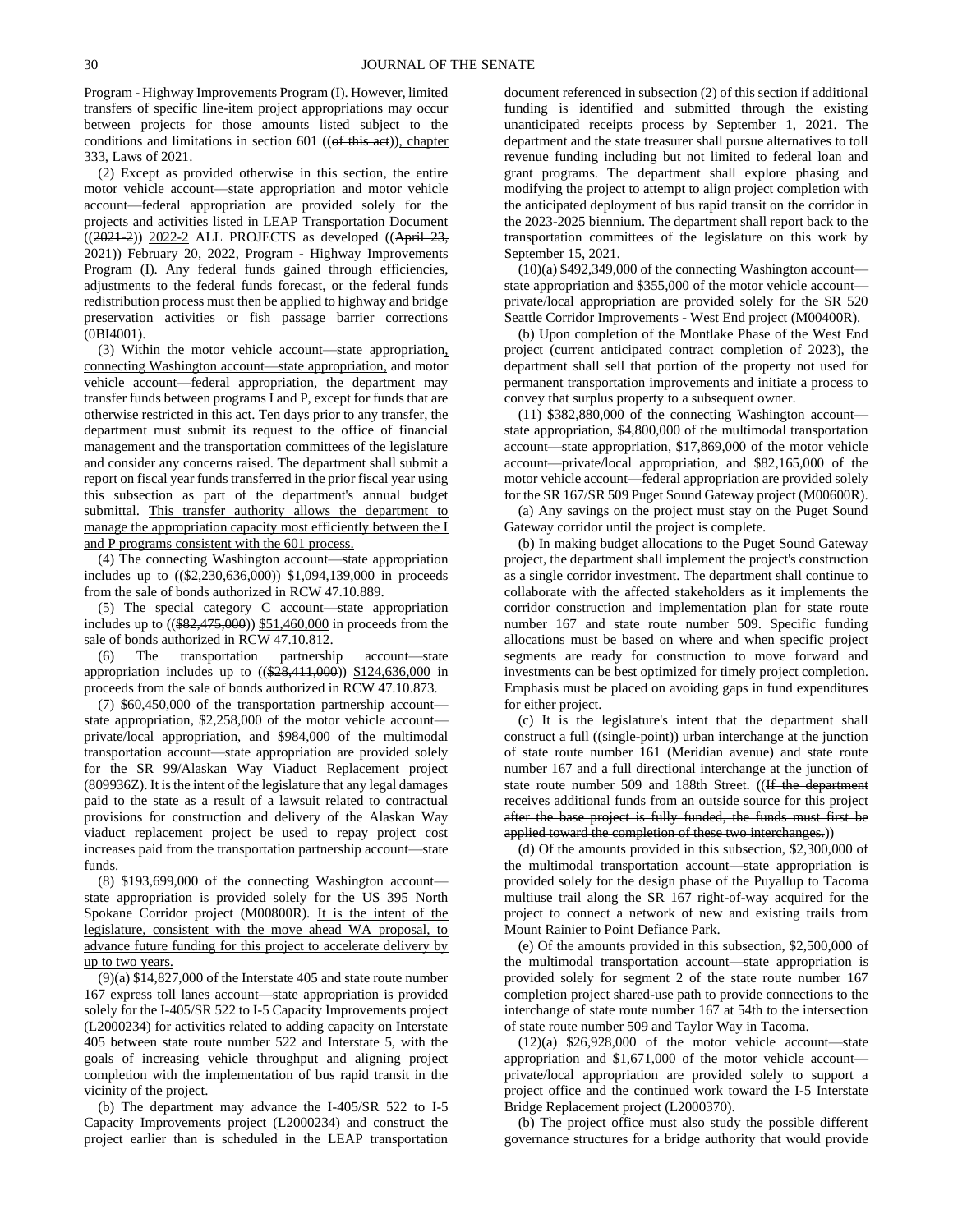for the joint administration of the bridges over the Columbia river between Oregon and Washington. As part of this study, the project office must examine the feasibility and necessity of an interstate compact in conjunction with the national center for interstate compacts.

(c) During the 2021-2023 biennium, the department shall have as a goal to:

(i) Conduct all work necessary to prepare and publish a draft SEIS;

(ii) Coordinate with regulatory agencies to begin the process of obtaining environmental approvals and permits;

(iii) Identify a locally preferred alternative; and

(iv) Begin preparing a final SEIS.

The department shall aim to provide progress reports on these activities to the governor and the transportation committees of the legislature by December 1, 2021, June 1, 2022, and December 1, 2022.

(d) The Washington members of the joint Oregon-Washington legislative action committee must report back to the Washington state legislature, by August 1, 2022, regarding the progress of the committee and its work to advance the project to build a new Interstate 5 bridge spanning the Columbia river. The report must include a description of the locally preferred alternative ultimately identified as part of the Interstate Bridge Replacement project.

(13)(a) \$400,000,000 of the coronavirus state fiscal recovery fund—federal appropriation, ((\$529,577,000)) \$25,327,000 of the connecting Washington account—state appropriation,  $((\$194,959,000))$  \$178,186,000 of the motor vehicle account federal appropriation,  $\sqrt{\frac{(\text{and } \$1,849,000)}{9.016,000}}$  of the transportation partnership account—state appropriation, \$6,853,000 of the motor vehicle account—state appropriation, and \$5,618,000 of the motor vehicle account—private/local appropriation are provided solely for the Fish Passage Barrier Removal project (0BI4001) with the intent of fully complying with the federal *U.S. v. Washington* court injunction by 2030. ((Of the amounts provided in this subsection, \$400,000,000 of the connecting Washington account—state appropriation must be initially placed in unallotted status during the 2021-2023 fiscal biennium, and may only be released by the office of financial management for allotment by the department if it is determined that the Fish Passage Barrier Removal project (0BI4001) is not an eligible use of amounts received by the state pursuant to the federal American rescue plan act of 2021.))

(b) The department shall coordinate with the Brian Abbott fish passage barrier removal board to use a watershed approach by replacing both state and local culverts guided by the principle of providing the greatest fish habitat gain at the earliest time. The department shall deliver high habitat value fish passage barrier corrections that it has identified, guided by the following factors: Opportunity to bundle projects, tribal priorities, ability to leverage investments by others, presence of other barriers, project readiness, culvert conditions, other transportation projects in the area, and transportation impacts. The department and Brian Abbott fish barrier removal board must provide updates on the implementation of the statewide culvert remediation plan to the legislature by November 1, 2021, and June 1, 2022.

(c) The department must keep track of, for each barrier removed: (i) The location; (ii) the amount of fish habitat gain; and (iii) the amount spent to comply with the injunction.

(d) Of the amount provided in this subsection, \$142,923,000 of the motor vehicle account—federal appropriation reflects the department's portion of the unrestricted funds from the coronavirus response and relief supplemental appropriations act of 2021. If the final amount from this act changes while the

legislature is not in session, the department shall follow the existing unanticipated receipt process and adjust the list referenced in subsection (1) of this section accordingly, supplanting state funds with federal funds if possible as directed in section 601 (( $ef$  this aet)), chapter 333, Laws of 2021.

 $(14)$  \$14,669,000 of the connecting Washington account state appropriation and \$3,037,000 of the motor vehicle account—private/local appropriation are provided solely for the I-90/Barker to Harvard – Improve Interchanges & Local Roads project (L2000122). The connecting Washington account appropriation for the improvements that fall within the city of Liberty Lake may only be expended if the city of Liberty Lake agrees to cover any project costs within the city of Liberty Lake above the \$20,900,000 of state appropriation provided for the total project on the list referenced in subsection (1) of this section.

(15) \$15,189,000 of the motor vehicle account—federal appropriation, \$259,000 of the motor vehicle account—state appropriation, and \$15,481,000 of the Interstate 405 and state route number 167 express toll lanes account—state appropriation are provided solely for the SR 167/SR 410 to SR 18 - Congestion Management project (316706C).

(16) \$18,914,000 of the Special Category C account—state appropriation is provided solely for the SR 18 Widening - Issaquah/Hobart Rd to Raging River project (L1000199) for improving and widening state route number 18 to four lanes from Issaquah-Hobart Road to Raging River.

(17) ((\$1,000,000)) \$2,500,000 of the connecting Washington account—state appropriation is provided solely for the North Lewis County transportation study. The study shall examine new, alternate routes for vehicular and truck traffic at the Harrison interchange (Exit 82) in North Centralia and shall allow for a site and configuration to be selected and feasibility to be conducted for final design, permitting, and construction of the I-5/North Lewis county Interchange project (L2000204). It is the intent of the legislature to advance future funding for this project to accelerate delivery by up to two years.

(18) \$1,090,000 of the motor vehicle account—state appropriation is provided solely for the US 101/East Sequim Corridor Improvements project (L2000343).

(19) \$12,139,000 of the motor vehicle account—state appropriation and \$9,104,000 of the connecting Washington account—state appropriation are provided solely for the SR 522/Paradise Lk Rd Interchange & Widening on SR 522 (Design/Engineering) project (NPARADI).

(20) \$1,378,000 of the motor vehicle account—federal appropriation is provided solely for the US 101/Morse Creek Safety Barrier project (L1000247).

(21) \$915,000 of the motor vehicle account—state appropriation is provided solely for the SR 162/410 Interchange Design and Right of Way project (L1000276).

(22) \$6,581,000 of the connecting Washington account—state appropriation is provided solely for the US Hwy 2 Safety project (N00200R).

(23) \$500,000 of the motor vehicle account—state appropriation is provided solely for SR 162/SR 161 Additional Connectivity in South Pierce County project (L1000312) to conduct a study on the need for additional connectivity in the area between SR 162, south of Military Road East and north of Orting, and SR 161 in South Pierce County.

(24) The department shall itemize all future requests for the construction of buildings on a project list and submit them through the transportation executive information system as part of the department's annual budget submittal. It is the intent of the legislature that new facility construction must be transparent and not appropriated within larger highway construction projects.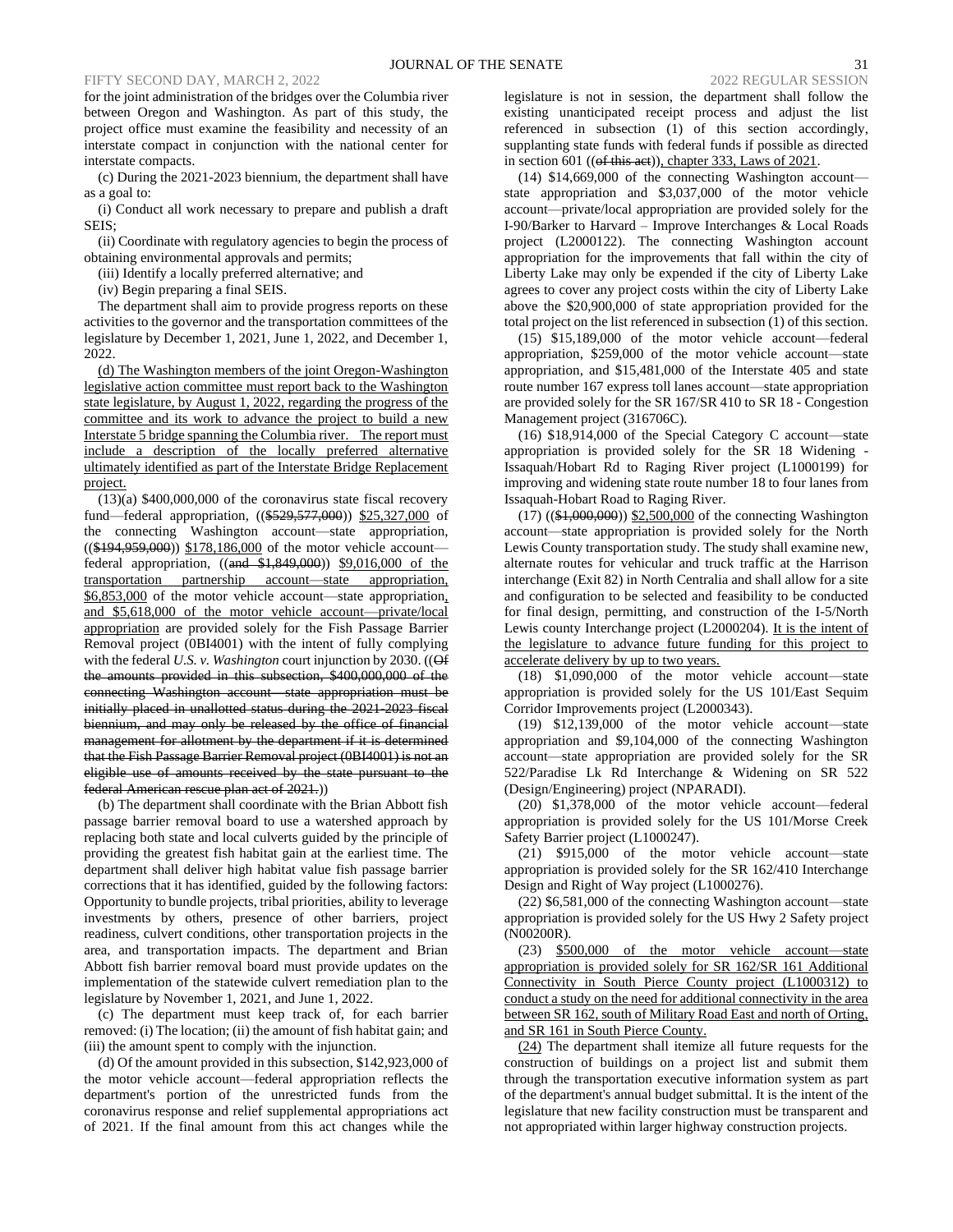$((24))$   $(25)$  Any advisory group that the department convenes during the 2021-2023 fiscal biennium must consider the interests of the entire state of Washington.

 $((25))$   $(26)$  The legislature continues to prioritize the replacement of the state's aging infrastructure and recognizes the importance of reusing and recycling construction aggregate and recycled concrete materials in our transportation system. To accomplish Washington state's sustainability goals in transportation and in accordance with RCW 70.95.805, the legislature reaffirms its determination that recycled concrete aggregate and other transportation building materials are natural resource construction materials that are too valuable to be wasted and landfilled, and are a commodity as defined in WAC 173-350- 100.

Further, the legislature determines construction aggregate and recycled concrete materials substantially meet widely recognized international, national, and local standards and specifications referenced in American society for testing and materials, American concrete institute, Washington state department of transportation, Seattle department of transportation, American public works association, federal aviation administration, and federal highway administration specifications, and are described as necessary and desirable products for recycling and reuse by state and federal agencies.

As these recyclable materials have well established markets, are substantially a primary or secondary product of necessary construction processes and production, and are managed as an item of commercial value, construction aggregate and recycled concrete materials are exempt from chapter 173-350 WAC.

**Sec. 306.** 2021 c 333 s 307 (uncodified) is amended to read as follows:

# **FOR THE DEPARTMENT OF TRANSPORTATION— PRESERVATION—PROGRAM P**

|                                                    |  | Recreational Vehicle Account—State Appropriation           |
|----------------------------------------------------|--|------------------------------------------------------------|
|                                                    |  |                                                            |
| Transportation 2003 Account (Nickel Account)-State |  |                                                            |
|                                                    |  |                                                            |
|                                                    |  | <u>\$53,911,000</u>                                        |
| Transportation Partnership Account—State           |  |                                                            |
|                                                    |  |                                                            |
|                                                    |  | \$21,441,000                                               |
|                                                    |  | Motor Vehicle Account-State Appropriation ((\$85,444,000)) |
|                                                    |  | \$111,174,000                                              |
|                                                    |  | Motor Vehicle Account-Federal Appropriation                |
|                                                    |  |                                                            |
|                                                    |  | \$545,560,000                                              |
|                                                    |  | Motor Vehicle Account-Private/Local Appropriation          |
|                                                    |  |                                                            |
|                                                    |  | \$13,735,000                                               |
|                                                    |  | Connecting Washington Account—State Appropriation          |
|                                                    |  |                                                            |
|                                                    |  | \$222,548,000                                              |
| State Route Number 520 Corridor Account—State      |  |                                                            |
|                                                    |  |                                                            |
|                                                    |  | \$2,143,000                                                |
| Tacoma Narrows Toll Bridge Account-State           |  |                                                            |
|                                                    |  |                                                            |
|                                                    |  | \$5,676,000                                                |
| Alaskan Way Viaduct Replacement Project Account-   |  |                                                            |
|                                                    |  |                                                            |
|                                                    |  | \$391,000                                                  |
| Interstate 405 and State Route Number 167 Express  |  |                                                            |
|                                                    |  | Toll Lanes Account-State Appropriation  ((\$26,039,000))   |
|                                                    |  | \$12,830,000                                               |
|                                                    |  |                                                            |
|                                                    |  | \$990,929,000                                              |

The appropriations in this section are subject to the following conditions and limitations:

(1) Except as provided otherwise in this section, the entire connecting Washington account—state appropriation and the entire transportation partnership account—state appropriation are provided solely for the projects and activities as listed by fund, project, and amount in LEAP Transportation Document ((2021- 1)) 2022-1 as developed ((April 23, 2021)) February 20, 2022, Program - Highway Preservation Program (P). However, limited transfers of specific line-item project appropriations may occur between projects for those amounts listed subject to the conditions and limitations in section 601 ((of this act)), chapter 333, Laws of 2021.

(2) Except as provided otherwise in this section, the entire motor vehicle account—state appropriation and motor vehicle account—federal appropriation are provided solely for the projects and activities listed in LEAP Transportation Document  $((2021-2))$  2022-2 ALL PROJECTS as developed  $((Apiri)$   $23,$ 2021)) February 20, 2022, Program - Highway Preservation Program (P). Any federal funds gained through efficiencies, adjustments to the federal funds forecast, or the federal funds redistribution process must then be applied to highway and bridge preservation activities or fish passage barrier corrections (0BI4001).

(3) Within the motor vehicle account—state appropriation, connecting Washington account—state appropriation, and motor vehicle account—federal appropriation, the department may transfer funds between programs I and P, except for funds that are otherwise restricted in this act. Ten days prior to any transfer, the department must submit its request to the office of financial management and the transportation committees of the legislature and consider any concerns raised. The department shall submit a report on fiscal year funds transferred in the prior fiscal year using this subsection as part of the department's annual budget submittal. This transfer authority allows the department to manage the appropriation capacity most efficiently between the I and P programs consistent with the 601 process.

(4) \$5,166,000 of the connecting Washington account—state appropriation is provided solely for the land mobile radio upgrade (G2000055) and is subject to the conditions, limitations, and review provided in section 701 (( $ef$  this aet)), chapter 333, Laws of 2021. The land mobile radio project is subject to technical oversight by the office of the chief information officer. The department, in collaboration with the office of the chief information officer, shall identify where existing or proposed mobile radio technology investments should be consolidated, identify when existing or proposed mobile radio technology investments can be reused or leveraged to meet multiagency needs, increase mobile radio interoperability between agencies, and identify how redundant investments can be reduced over time. The department shall also provide quarterly reports to the technology services board on project progress.

(5) \$5,000,000 of the motor vehicle account—state appropriation is provided solely for extraordinary costs incurred from litigation awards, settlements, or dispute mitigation activities not eligible for funding from the self-insurance fund (L2000290). The amount provided in this subsection must be held in unallotted status until the department submits a request to the office of financial management that includes documentation detailing litigation-related expenses. The office of financial management may release the funds only when it determines that all other funds designated for litigation awards, settlements, and dispute mitigation activities have been exhausted. No funds provided in this subsection may be expended on any legal fees related to the SR 99/Alaskan Way viaduct replacement project (809936Z).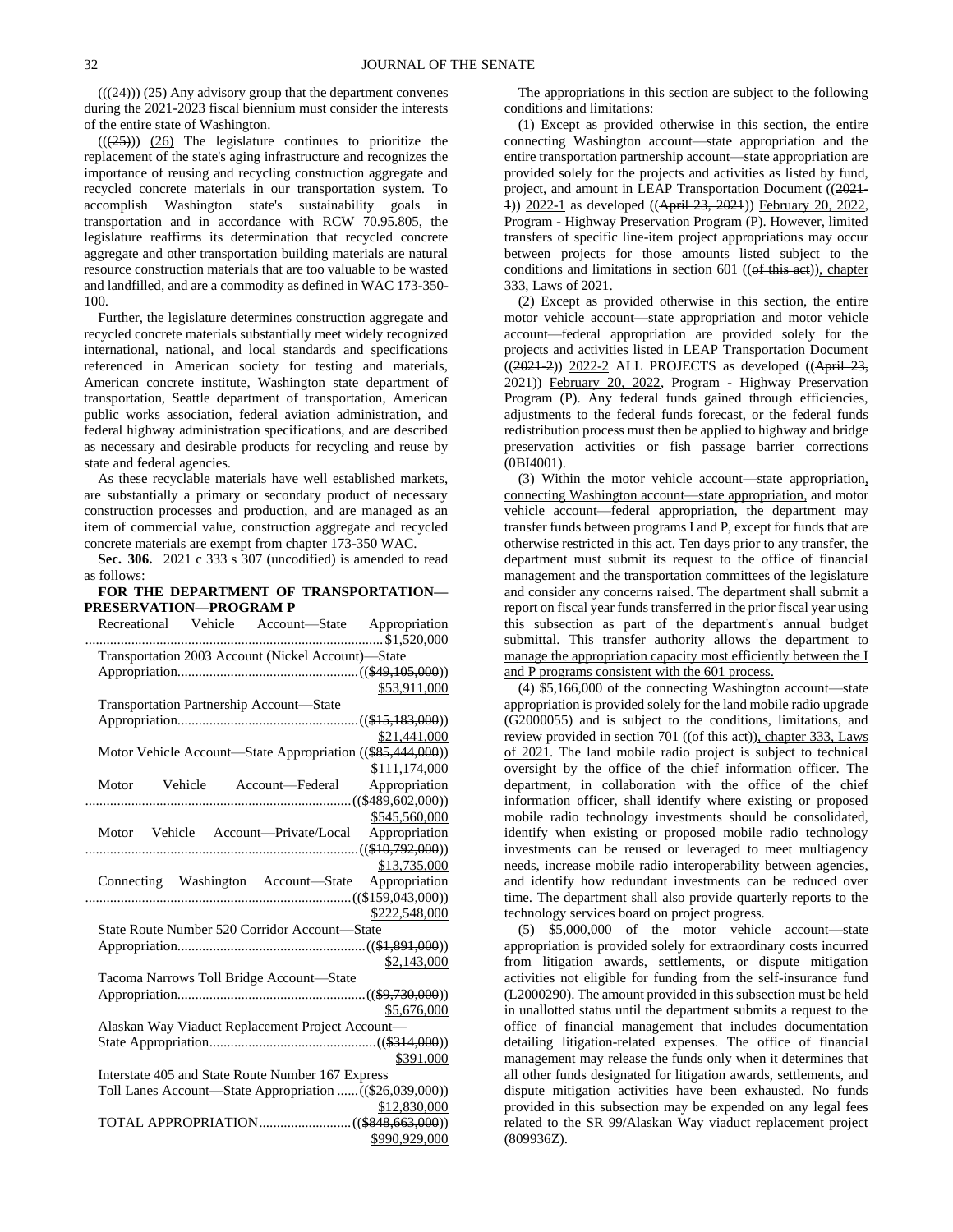(6) \$11,679,000 of the motor vehicle account—federal appropriation is provided solely for preservation projects within project L1100071 that ensure the reliable movement of freight on the national highway freight system. The department shall give priority to those projects that can be advertised by September 30, 2021.

(7) The appropriation in this section includes funding for starting planning, engineering, and construction of the Elwha River bridge replacement. To the greatest extent practicable, the department shall maintain public access on the existing route.

(8) Within the connecting Washington account—state appropriation, the department may transfer funds from Highway System Preservation (L1100071) to other preservation projects listed in the LEAP transportation document identified in subsection (1) of this section, if it is determined necessary for completion of these high priority preservation projects. The department's next budget submittal after using this subsection must appropriately reflect the transfer.

(9) \$1,700,000 of the motor vehicle account—state appropriation is provided solely for the SR 109/88 Corner Roadway project (G2000106).

**Sec. 307.** 2021 c 333 s 308 (uncodified) is amended to read as follows:

# **FOR THE DEPARTMENT OF TRANSPORTATION— TRAFFIC OPERATIONS—PROGRAM Q—CAPITAL**

Motor Vehicle Account—State Appropriation ..((\$8,273,000)) \$9,618,000

| Motor | Vehicle | Account-Federal                                   | Appropriation |
|-------|---------|---------------------------------------------------|---------------|
|       |         |                                                   |               |
|       |         |                                                   | \$11,215,000  |
| Motor | Vehicle | Account—Private/Local                             | Appropriation |
|       |         |                                                   |               |
|       |         | Interstate 405 and State Route Number 167 Express |               |
|       |         | Toll Lanes Account-State Appropriation  \$900,000 |               |
|       |         |                                                   |               |
|       |         |                                                   | \$22,233,000  |

The appropriations in this section are subject to the following conditions and limitations:

(1) \$579,000 of the motor vehicle account—state appropriation is provided solely for the SR 99 Aurora Bridge ITS project (L2000338).

(2) \$1,000,000 of the motor vehicle account—state appropriation is provided solely for the Challenge Seattle project (000009Q). The department shall provide a progress report on this project to the transportation committees of the legislature by January 15, 2022.

**Sec. 308.** 2021 c 333 s 309 (uncodified) is amended to read as follows:

# **FOR THE DEPARTMENT OF TRANSPORTATION— WASHINGTON STATE FERRIES CONSTRUCTION— PROGRAM W**

| <b>Puget Sound Capital Construction Account—State</b>   |  |  |
|---------------------------------------------------------|--|--|
|                                                         |  |  |
| \$167,033,000                                           |  |  |
| <b>Puget Sound Capital Construction Account—Federal</b> |  |  |
|                                                         |  |  |
| \$174,571,000                                           |  |  |
| <b>Puget Sound Capital Construction Account—</b>        |  |  |
|                                                         |  |  |
| \$2,181,000                                             |  |  |
| Transportation Partnership Account—State                |  |  |
|                                                         |  |  |
| \$9,432,000                                             |  |  |
| Appropriation<br>Washington Account-State<br>Connecting |  |  |
|                                                         |  |  |

| Capital Vessel Replacement Account-State           |               |
|----------------------------------------------------|---------------|
|                                                    |               |
|                                                    | \$45,668,000  |
| Motor Vehicle Account—State Appropriation \$1,000  |               |
| Transportation 2003 Account (Nickel Account)-State |               |
|                                                    |               |
|                                                    |               |
|                                                    | \$499,014,000 |

The appropriations in this section are subject to the following conditions and limitations:

(1) Except as provided otherwise in this section, the entire appropriations in this section are provided solely for the projects and activities as listed in LEAP Transportation Document ((2021- 2)) 2022-2 ALL PROJECTS as developed ((April 23, 2021)) February 20, 2022, Program - Washington State Ferries Capital Program (W).

(2) For the 2021-2023 biennium, the marine division shall provide to the office of financial management and the legislative transportation committees the following reports on ferry capital projects:

(a) On a semiannual basis the report must include a status update on projects with funding provided in subsections (4), (5), (6), and (8) of this section including, but not limited to, the following:

(i) Anticipated cost increases and cost savings;

(ii) Anticipated cash flow and schedule changes; and

(iii) Explanations for the changes.

(b) On an annual basis the report must include a status update on vessel and terminal preservation and improvement plans including, but not limited to, the following:

(i) What work has been done;

(ii) How have schedules shifted; and

(iii) Associated changes in funding among projects, accompanied by explanations for the changes.

(c) On an annual basis the report must include an update on the implementation of the maintenance management system with recommendations for using the system to improve the efficiency of project reporting under this subsection.

 $(3)$   $((\$5,000,000))$   $\$12,232,000$  of the Puget Sound capital construction account—state appropriation is provided solely for emergency capital repair costs (999910K). Funds may only be spent after approval by the office of financial management.

(4) ((\$1,277,000)) \$2,385,000 of the Puget Sound capital construction account—state appropriation is provided solely for the ORCA card next generation project (L2000300). The ferry system shall work with Washington technology solutions and the tolling division on the development of a new, interoperable ticketing system.

(5) ((\$24,750,000)) \$28,134,000 of the Puget Sound capital construction account—state appropriation is provided solely for the conversion of up to two Jumbo Mark II vessels to electric hybrid propulsion (G2000084). The department shall seek additional funds for the purposes of this subsection. The department may spend from the Puget Sound capital construction account—state appropriation in this section only as much as the department receives in Volkswagen settlement funds for the purposes of this subsection.

(6) ((\$152,453,000)) \$45,668,000 of the capital vessel replacement account—state appropriation is provided solely for the acquisition of a 144-car hybrid-electric vessel (L2000329). Of the amounts appropriated in this subsection, \$200,000 is provided solely for hiring an independent owner's representative to perform quality oversight, manage the change order process, and ensure contract compliance. In 2019 the legislature amended RCW

\$99,141,000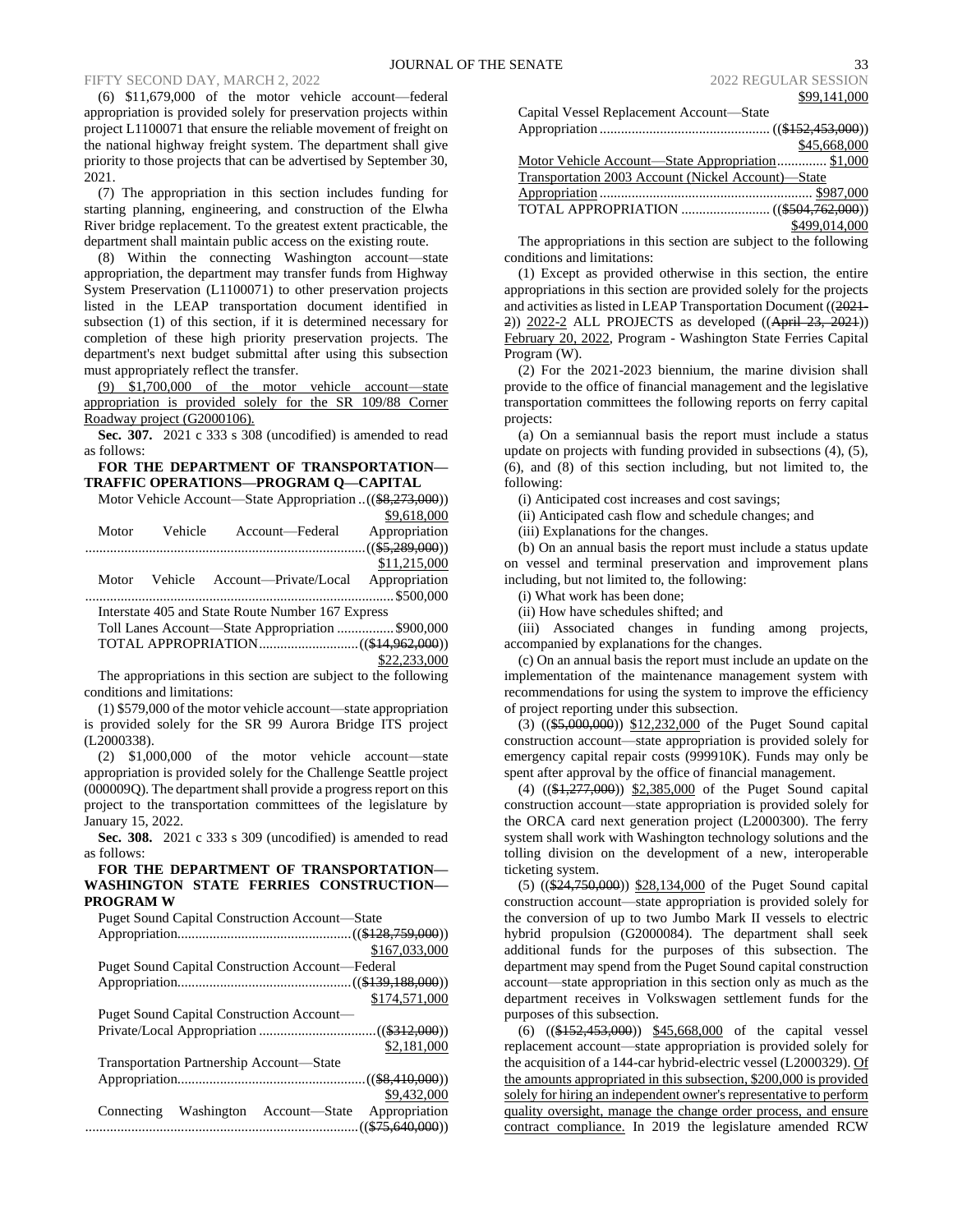47.60.810 to direct the department to modify an existing vessel construction contract to provide for an additional five ferries. As such, it is the intent of the legislature that the department award the contract for the hybrid electric Olympic class vessel #5(L2000329) in a timely manner. In addition, the legislature intends to minimize costs and maximize construction efficiency by providing sufficient funding for construction of all five vessels, including funding for long lead time materials procured at the lowest possible prices. The commencement of construction of new vessels for the ferry system is important not only for safety reasons, but also to keep skilled marine construction jobs in the Puget Sound region and to sustain the capacity of the region to meet the ongoing construction and preservation needs of the ferry system fleet of vessels. The legislature has determined that the current vessel procurement process must move forward with all due speed, balancing the interests of both the taxpayers and shipyards. To accomplish construction of vessels in accordance with RCW 47.60.810, the prevailing shipbuilder, for vessels initially funded after July 1, 2020, is encouraged to follow the historical practice of subcontracting the construction of ferry superstructures to a separate nonaffiliated contractor located within the Puget Sound region, that is qualified in accordance with RCW 47.60.690.

(7) The capital vessel replacement account—state appropriation includes up to  $((15152, 453, 000))$  \$45,668,000 in proceeds from the sale of bonds authorized in RCW 47.10.873.

(8) \$4,200,000 of the connecting Washington account—state appropriation and  $$2,200,000$  of the Puget Sound (( $\theta$ perating)) capital construction account (([Puget Sound capital construction account])—federal appropriation are provided solely for ferry vessel and terminal preservation (L2000110). The funds provided in this subsection must be used for unplanned preservation needs before shifting funding from other preservation projects.

**Sec. 309.** 2021 c 333 s 310 (uncodified) is amended to read as follows:

# **FOR THE DEPARTMENT OF TRANSPORTATION— RAIL—PROGRAM Y—CAPITAL**

Essential Rail Assistance Account—State

| \$1,108,000                                            |
|--------------------------------------------------------|
| Transportation Infrastructure Account-State            |
|                                                        |
| \$6,218,000                                            |
| Multimodal Transportation Account-State                |
|                                                        |
| \$118,320,000                                          |
| Multimodal Transportation Account—Federal              |
|                                                        |
| \$6,567,000                                            |
| Multimodal Transportation Account—Private/Local        |
|                                                        |
| Motor Vehicle Account—State Appropriation  \$1,810,000 |
| Carbon Emissions Reduction Account-State               |
|                                                        |
|                                                        |
| \$184,036,000                                          |

The appropriations in this section are subject to the following conditions and limitations:

(1) Except as provided otherwise in this section, the entire appropriations in this section are provided solely for the projects and activities as listed by project and amount in LEAP Transportation Document ((2021-2)) 2022-2 ALL PROJECTS as developed ((April 23, 2021)) February 20, 2022, Program - Rail Program (Y).

(2) \$5,089,000 of the transportation infrastructure account state appropriation is provided solely for new low-interest loans approved by the department through the freight rail investment bank (FRIB) program. The department shall issue FRIB program loans with a repayment period of no more than ten years, and charge only so much interest as is necessary to recoup the department's costs to administer the loans. The department shall report annually to the transportation committees of the legislature and the office of financial management on all FRIB loans issued. FRIB program loans may be recommended by the department for 2022 supplemental transportation appropriations up to the amount provided in this appropriation that has not been provided for the projects listed in 2021-2 ALL PROJECTS, as referenced in subsection (1) of this section. The department shall submit a prioritized list for any loans recommended to the office of financial management and the transportation committees of the legislature by November 15, 2021.

(3) ((\$6,817,000)) \$7,041,000 of the multimodal transportation account—state appropriation is provided solely for new statewide emergent freight rail assistance projects identified in the LEAP transportation document referenced in subsection (1) of this section.

(4) \$367,000 of the transportation infrastructure account—state appropriation and \$1,100,000 of the multimodal transportation account—state appropriation are provided solely to reimburse Highline Grain, LLC for approved work completed on Palouse River and Coulee City (PCC) railroad track in Spokane county between the BNSF Railway Interchange at Cheney and Geiger Junction and must be administered in a manner consistent with freight rail assistance program projects. The value of the public benefit of this project is expected to meet or exceed the cost of this project in: Shipper savings on transportation costs; jobs saved in rail-dependent industries; and/or reduced future costs to repair wear and tear on state and local highways due to fewer annual truck trips (reduced vehicle miles traveled). The amounts provided in this subsection are not a commitment for future legislatures, but it is the legislature's intent that future legislatures will work to approve biennial appropriations until the full \$7,337,000 cost of this project is reimbursed.

 $(5)(a)$   $((\$550,000))$  \$1,008,000 of the essential rail assistance account—state appropriation is provided solely for the purpose of the rehabilitation and maintenance of the Palouse river and Coulee City railroad line (F01111B).

(b) Expenditures from the essential rail assistance account state in this subsection may not exceed the combined total of:

(i) Revenues and transfers deposited into the essential rail assistance account from leases and sale of property relating to the Palouse river and Coulee City railroad;

(ii) Revenues from trackage rights agreement fees paid by shippers; and

(iii) Revenues and transfers transferred from the miscellaneous program account to the essential rail assistance account, pursuant to RCW 47.76.360, for the purpose of sustaining the grain train program by maintaining the Palouse river and Coulee City railroad.

(6) The department shall issue a call for projects for the freight rail assistance program, and shall evaluate the applications in a manner consistent with past practices as specified in section 309, chapter 367, Laws of 2011. By November 15, 2022, the department shall submit a prioritized list of recommended projects to the office of financial management and the transportation committees of the legislature.

(7) ((\$33,964,000)) \$32,996,000 of the multimodal transportation account—state appropriation ((and \$37,500,000 of the multimodal transportation account—federal appropriation are)) is provided solely for Passenger Rail Equipment Replacement (((project 700010C.))) (project 700010C). The ((appropriations)) appropriation in this subsection include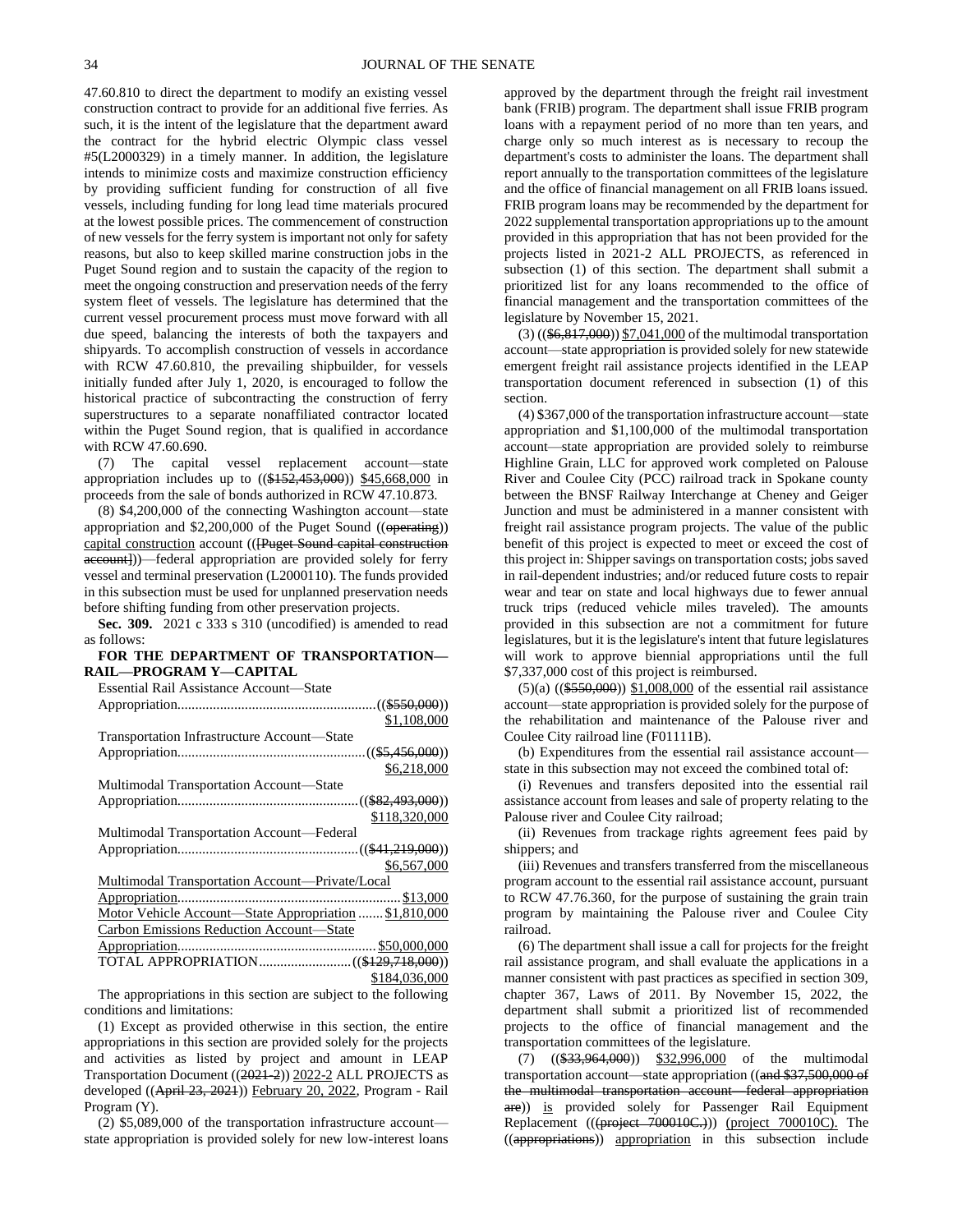insurance proceeds received by the state. The department must use these funds only to purchase replacement equipment that has been competitively procured and for service recovery needs and corrective actions related to the December 2017 derailment.

(8) \$223,000 of the multimodal transportation account—state appropriation is provided solely for contingency funding for emergent freight rail assistance projects funded in subsection (3) of this section. Project sponsors may apply to the department for contingency funds needed due to unforeseeable cost increases. The department shall submit a report of any contingency funds provided under this subsection as part of the department's annual budget submittal.

(9) It is the intent of the legislature to encourage the department to pursue federal grant opportunities leveraging up to \$6,696,000 in connecting Washington programmed funds to be used as a state match to improve the state-owned Palouse river and Coulee City system. The amount listed in this subsection is not a commitment for future legislatures, but is the legislature's intent that future legislatures will work to approve biennial appropriations up to a state match share not to exceed \$6,696,000 of a grant award.

(10) \$50,000,000 of the carbon emissions reduction account state appropriation is provided solely for state match contributions to support the department's application for pending federal grant opportunities. These funds are to remain in unallotted status and are available only upon receipt of federal funds. The department must provide draft applications for federal grant opportunities to the transportation committees of the legislature for review and comment prior to submission. If amounts are appropriated for this specific purpose in House Bill No. 2118 (additive transportation funding) or Senate Bill No. 5975 (additive transportation funding) by June 30, 2022, this subsection lapses.

(11) \$500,000 of the multimodal transportation account—state appropriation is provided solely for the Chelatchie Prairie railroad for track improvement activities on the northern part of the railroad (L1000311).

**Sec. 310.** 2021 c 333 s 311 (uncodified) is amended to read as follows:

# **FOR THE DEPARTMENT OF TRANSPORTATION— LOCAL PROGRAMS—PROGRAM Z—CAPITAL**

| Highway Infrastructure Account-State Appropriation         |
|------------------------------------------------------------|
|                                                            |
| \$1,744,000                                                |
| Highway Infrastructure Account—Federal Appropriation       |
|                                                            |
| \$2,935,000                                                |
| Transportation Partnership Account-State                   |
|                                                            |
| \$1,000,000                                                |
| Motor Vehicle Account—State Appropriation ((\$11,064,000)) |
| \$23,651,000                                               |
| Vehicle Account-Federal<br>Motor<br>Appropriation          |
|                                                            |
| \$79,306,000                                               |
| Motor Vehicle Account—Private/Local Appropriation          |
|                                                            |
| Connecting Washington Account-State Appropriation          |
|                                                            |
| \$176,755,000                                              |
| Multimodal Transportation Account-State                    |
|                                                            |
| \$96,354,000                                               |
| <b>Carbon Emissions Reduction Account-State</b>            |
| \$19,360,000                                               |
|                                                            |

The appropriations in this section are subject to the following conditions and limitations:

(1) Except as provided otherwise in this section, the entire appropriations in this section are provided solely for the projects and activities as listed by project and amount in LEAP Transportation Document ((2021-2)) 2022-2 ALL PROJECTS as developed ((April 23, 2021)) February 20, 2022, Program - Local Programs Program (Z).

(2) The amounts identified in the LEAP transportation document referenced under subsection (1) of this section for pedestrian safety/safe routes to school are as follows:

(a)  $((\$32,613,000))$   $\$46,163,000$  of the multimodal transportation account—state appropriation is provided solely for pedestrian and bicycle safety program projects (L2000188).

(b) ((\$19,344,000)) \$26,086,000 of the motor vehicle account—federal appropriation and  $((17,397,000))$  \$21,656,000 of the multimodal transportation account—state appropriation are provided solely for safe routes to school projects (L2000189). The department may consider the special situations facing high-need areas, as defined by schools or project areas in which the percentage of the children eligible to receive free and reducedprice meals under the national school lunch program is equal to, or greater than, the state average as determined by the department, when evaluating project proposals against established funding criteria while ensuring continued compliance with federal eligibility requirements.

(3) The department shall submit a report to the transportation committees of the legislature by December 1, 2021, and December 1, 2022, on the status of projects funded as part of the pedestrian safety/safe routes to school grant program. The report must include, but is not limited to, a list of projects selected and a brief description of each project's status. In its December 1, 2021, report the department must also include recommended changes to the pedestrian safety/safe routes to school grant program application and selection processes to increase utilization by a greater diversity of jurisdictions.

(4) ((\$6,561,000)) \$11,987,000 of the multimodal transportation account—state appropriation is provided solely for bicycle and pedestrian projects listed in the LEAP transportation document referenced in subsection (1) of this section.

(5) It is the expectation of the legislature that the department will be administering a local railroad crossing safety grant program for \$7,000,000 in federal funds during the 2021-2023 fiscal biennium.

(6) ((\$12,500,000)) \$17,438,000 of the motor vehicle account—federal appropriation is provided solely for national highway freight network projects identified on the project list submitted in accordance with section 218(4)(b), chapter 14, Laws of 2016 on October 31, 2016 (L1000169).

(7) When the department updates its federally-compliant freight plan, it shall consult the freight mobility strategic investment board on the freight plan update and on the investment plan component that describes how the estimated funding allocation for the national highway freight program for federal fiscal years 2022-2025 will be invested and matched. The investment plan component for the state portion of national highway freight program funds must first address shortfalls in funding for connecting Washington act projects. The department shall complete the freight plan update in compliance with federal requirements and deadlines and shall provide an update on the development of the freight plan, including the investment plan component, when submitting its 2022 supplemental appropriations request.

(8) ((\$11,679,000)) \$35,411,000 of the motor vehicle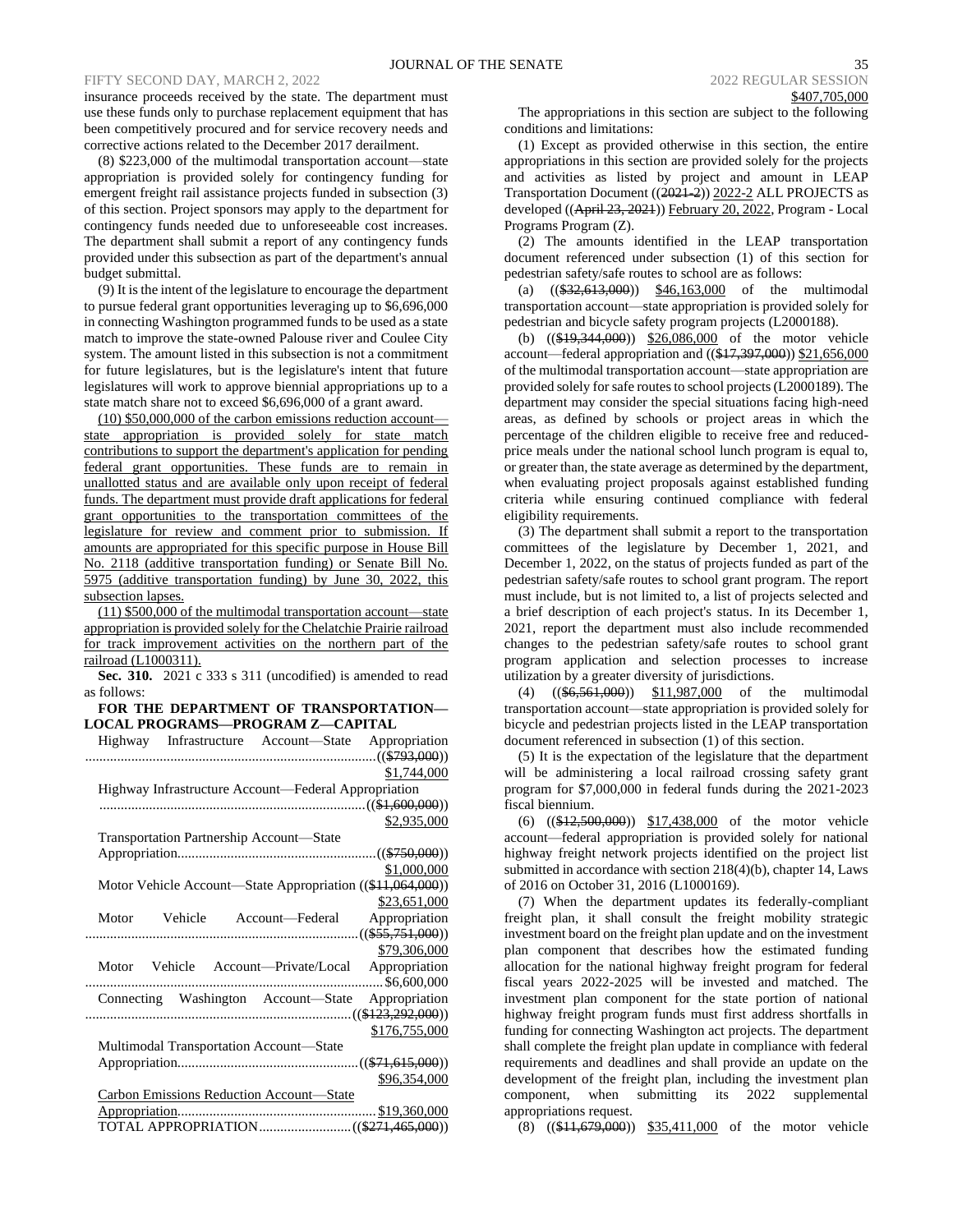account—federal appropriation is provided solely for acceleration of local preservation projects that ensure the reliable movement of freight on the national highway freight system (G2000100). The department will identify projects through its current national highway system asset management call for projects with applications due in February 2021. The department shall give priority to those projects that can be obligated by September 30, 2021.

(9) \$6,890,000 of the climate emissions reduction account state appropriation is provided solely for the projects and activities as listed in LEAP Transportation Document 2022-NL-2 as developed February 8, 2022. If amounts are appropriated for this specific purpose in House Bill No. 2118 (additive transportation funding) or Senate Bill No. 5975 (additive transportation funding) by June 30, 2022, the amount provided in this subsection lapses.

(10) \$5,640,000 of the climate emission reductions account state appropriation is provided solely for newly selected pedestrian and bicycle safety program grants. If amounts are appropriated for this specific purpose in House Bill No. 2118 (additive transportation funding) or Senate Bill No. 5975 (additive transportation funding) by June 30, 2022, the amount provided in this subsection lapses.

(11) \$6,830,000 of the climate emission reductions account state appropriation is provided solely for safe routes to school program grants. If amounts are appropriated for this specific purpose in House Bill No. 2118 (additive transportation funding) or Senate Bill No. 5975 (additive transportation funding) by June 30, 2022, the amount provided in this subsection lapses.

(12) \$1,063,000 of the motor vehicle account—state appropriation is provided solely for repairs and rehabilitation of the Pierce county ferry landings at Anderson Island and Steilacoom.

(13) \$500,000 of the motor vehicle account—state appropriation designated for the traffic avenue/SR 410 interchange project (L1000165) in LEAP Transportation Document 2022-2 ALL PROJECTS as developed February 20, 2022, Local Programs Program (Z) is redesignated and provided solely for the 166th/SR 410 Interchange - Sumner.

(14) \$300,000 of the motor vehicle account—state appropriation is provided solely for the city of Spokane for preliminary engineering of the US 195/Inland Empire Way project. Funds may be used for predesign environmental assessment work, community engagement, design, and project cost estimation.

(15) \$529,000 of the multimodal transportation account—state appropriation is provided solely for a commuter bus for the Sauk-Suiattle tribe, town of Darrington, North county family services and surrounding citizens.

**Sec. 311.** 2021 c 333 s 313 (uncodified) is amended to read as follows:

# **QUARTERLY REPORTING REQUIREMENTS FOR CAPITAL PROGRAM**

On a quarterly basis, the department of transportation shall provide to the office of financial management and the legislative transportation committees a report for all capital projects, except for ferry projects subject to the reporting requirements established in section 309 (( $\theta$ f this aet)), chapter 333, Laws of 2021, that must include:

(1) A TEIS version containing actual capital expenditures for all projects consistent with the structure of the most recently enacted budget;

(2) Anticipated cost savings, cost increases, reappropriations, and schedule adjustments for all projects consistent with the structure of the most recently enacted budget;

(3) The award amount, the engineer's estimate, and the number

of bidders for all active projects consistent with the structure of the most recently enacted budget; and

(4) Risk reserves and contingency amounts for all projects consistent with the structure of the most recently enacted budget. **TRANSFERS AND DISTRIBUTIONS**

**Sec. 401.** 2021 c 333 s 401 (uncodified) is amended to read as follows:

**FOR THE STATE TREASURER—BOND RETIREMENT AND INTEREST, AND ONGOING BOND REGISTRATION AND TRANSFER CHARGES: FOR BOND SALES DISCOUNTS AND DEBT TO BE PAID BY MOTOR VEHICLE ACCOUNT AND TRANSPORTATION FUND REVENUE**

| Transportation Partnership Account-State                            |
|---------------------------------------------------------------------|
|                                                                     |
| \$795,000                                                           |
| Connecting Washington Account-State<br>Appropriation                |
|                                                                     |
| \$5,584,000                                                         |
| Special Category C Account-State Appropriation                      |
|                                                                     |
| \$257,000                                                           |
| Highway Bond Retirement Account-State                               |
|                                                                     |
| \$1,424,896,000                                                     |
| Ferry Bond Retirement Account-State Appropriation                   |
|                                                                     |
| <b>Transportation Improvement Board Bond Retirement</b>             |
|                                                                     |
| \$17,566,000                                                        |
| Nondebt-Limit Reimbursable Bond Retirement Account-                 |
|                                                                     |
| \$26,278,000                                                        |
| Toll Facility Bond Retirement Account-State                         |
|                                                                     |
|                                                                     |
| \$1,568,177,000                                                     |
| The appropriations in this section are subject to the following     |
| conditions and limitations: Up to \$6,451,550 of the transportation |
| improvement board bond retirement account—state appropriation       |
| is provided solely for the prepayment of certain outstanding        |
| bonds and debt service.                                             |
| Sec. 402. 2021 c 333 s 402 (uncodified) is amended to read          |
| as follows:                                                         |
| THE STATE TREASURER-BOND<br><b>FOR</b>                              |
| RETIREMENT AND INTEREST, AND ONGOING BOND                           |
| REGISTRATION AND TRANSFER CHARGES: FOR                              |
| BOND SALE EXPENSES AND FISCAL AGENT                                 |
| <b>CHARGES</b>                                                      |
| Transportation Partnership Account-State                            |
|                                                                     |
| \$150,000                                                           |
| Connecting Washington Account-State<br>Appropriation                |
|                                                                     |
| \$1,117,000                                                         |
| Special Category C Account-State Appropriation((\$82,000))          |
| \$51,000                                                            |
| <b>Transportation Improvement Account-State</b>                     |
|                                                                     |
|                                                                     |
| \$1,315,000                                                         |
| Sec. 403. 2021 c 333 s 403 (uncodified) is amended to read          |
|                                                                     |

as follows:

## **FOR THE STATE TREASURER—STATE REVENUES FOR DISTRIBUTION**

Motor Vehicle Account—State Appropriation: For motor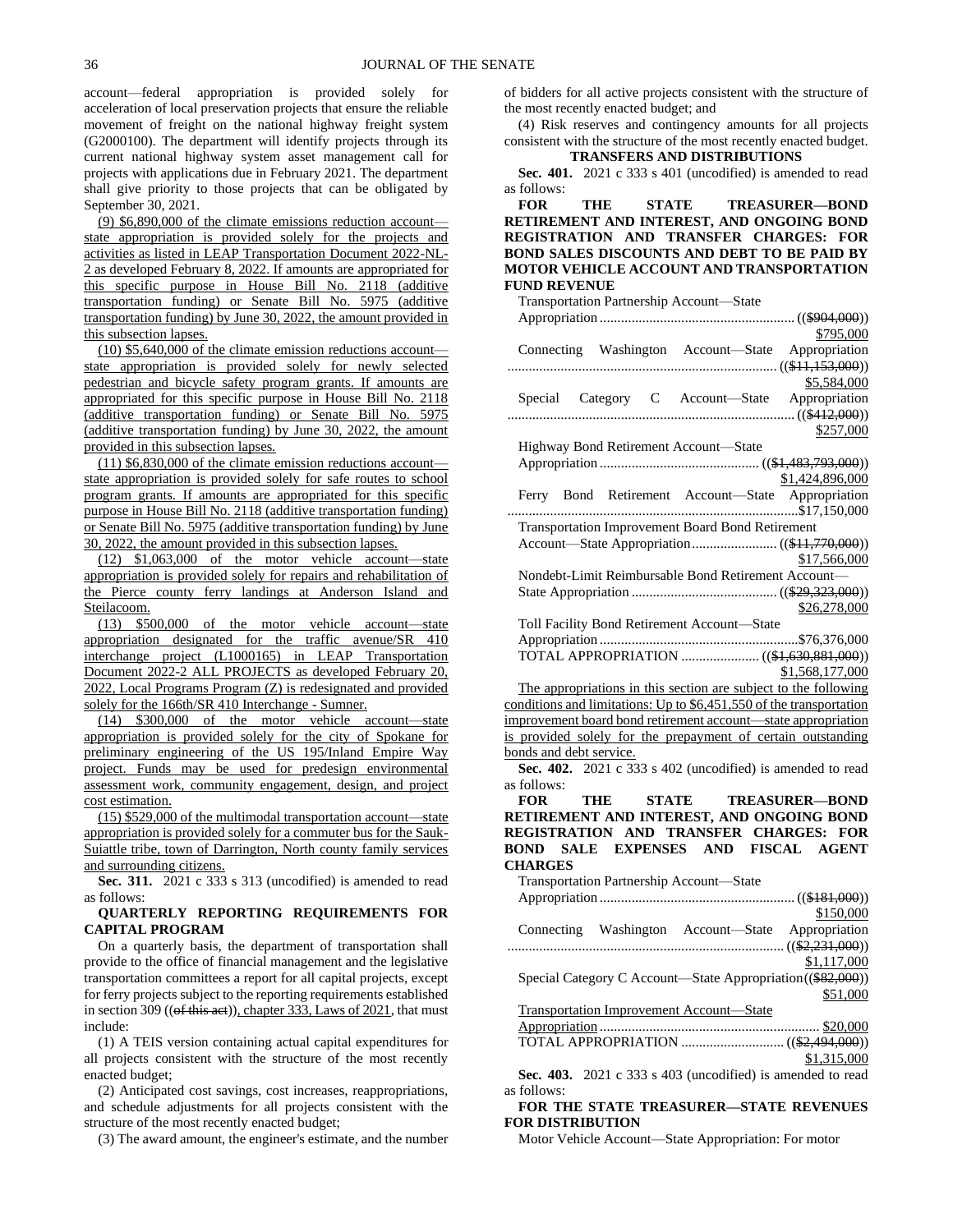FIFTY SECOND DAY, MARCH 2, 2022 vehicle fuel tax statutory distributions to

|                                                                                                                 | \$474,003,000     |
|-----------------------------------------------------------------------------------------------------------------|-------------------|
| Multimodal Transportation Account-State                                                                         |                   |
| Appropriation: For distribution to cities and                                                                   |                   |
|                                                                                                                 |                   |
| Motor Vehicle Account-State Appropriation: For                                                                  |                   |
| distribution to cities and counties  \$23,438,000<br>Sec. 404. 2021 c 333 s 404 (uncodified) is amended to read |                   |
| as follows:                                                                                                     |                   |
| <b>FOR THE STATE TREASURER-TRANSFERS</b>                                                                        |                   |
| Motor Vehicle Account-State Appropriation: For motor                                                            |                   |
| vehicle fuel tax refunds and statutory                                                                          |                   |
|                                                                                                                 |                   |
|                                                                                                                 | \$2,000,419,000   |
| Sec. 405. 2021 c 333 s 405 (uncodified) is amended to read                                                      |                   |
| as follows:                                                                                                     |                   |
| <b>DEPARTMENT</b><br>ОF<br><b>FOR</b><br>THE                                                                    | <b>LICENSING-</b> |
| <b>TRANSFERS</b>                                                                                                |                   |
| Motor Vehicle Account-State Appropriation: For motor                                                            |                   |
|                                                                                                                 | \$240,330,000     |
| Sec. 406. 2021 c 333 s 406 (uncodified) is amended to read                                                      |                   |
| as follows:                                                                                                     |                   |
| FOR THE STATE TREASURER-ADMINISTRATIVE                                                                          |                   |
| TRANSFERS                                                                                                       |                   |
| (1) Highway Safety Account-State Appropriation:                                                                 |                   |
| For transfer to the State Patrol Highway                                                                        |                   |
|                                                                                                                 |                   |
| (2)(a) Transportation Partnership Account-State                                                                 |                   |
| Appropriation: For transfer to the Capital Vessel                                                               |                   |
|                                                                                                                 | \$45,668,000      |
| (b) The amount transferred in this subsection represents                                                        |                   |
| proceeds from the sale of bonds authorized in RCW 47.10.873.                                                    |                   |
| (3)(a) Transportation Partnership Account-State                                                                 |                   |
| Appropriation: For transfer to the Tacoma Narrows Toll Bridge                                                   |                   |
|                                                                                                                 |                   |
| (b) It is the intent of the legislature that this transfer is                                                   |                   |
| temporary, for the purpose of minimizing the impact of toll                                                     |                   |
| increases. An equivalent reimbursing transfer is to occur after the                                             |                   |
| debt service and deferred sales tax on the Tacoma Narrows bridge                                                |                   |
| construction costs are fully repaid in accordance with chapter 195,                                             |                   |
| Laws of $2018$ .                                                                                                |                   |
| (4)(a) Motor Vehicle Account-State Appropriation:<br>For transfer to Alaskan Way Viaduct Account                |                   |
|                                                                                                                 |                   |
| (b) The funds provided in (a) of this subsection are a loan to                                                  |                   |
| the Alaskan Way viaduct replacement project account-state, and                                                  |                   |
| the legislature assumes that these funds will be reimbursed to the                                              |                   |
| motor vehicle account-state at a later date when traffic on the                                                 |                   |
| toll facility has recovered from the COVID-19 pandemic.                                                         |                   |
| (5) Motor Vehicle Account-State Appropriation:                                                                  |                   |
| For transfer to the County Arterial Preservation                                                                |                   |
| (6) Motor Vehicle Account-State Appropriation:                                                                  |                   |
| For transfer to the Freight Mobility Investment                                                                 |                   |
|                                                                                                                 |                   |
| (7) Motor Vehicle Account-State Appropriation:                                                                  |                   |
| For transfer to the Rural Arterial Trust Account-State                                                          |                   |
|                                                                                                                 |                   |
| (8) Motor Vehicle Account-State Appropriation:                                                                  |                   |
| For transfer to the Transportation Improvement                                                                  |                   |
|                                                                                                                 |                   |
| (9) Rural Mobility Grant Program Account-State                                                                  |                   |

| Appropriation: For transfer to the Multimodal                                                                                |
|------------------------------------------------------------------------------------------------------------------------------|
|                                                                                                                              |
| (10)(a) State Route Number 520 Civil Penalties                                                                               |
|                                                                                                                              |
| Account-State Appropriation: For transfer to the                                                                             |
| Motor Vehicle Account-State                                                                                                  |
|                                                                                                                              |
|                                                                                                                              |
| (b) The transfer in this subsection is to repay moneys loaned to                                                             |
| the state route number 520 civil penalties account in the 2019-                                                              |
| 2021 fiscal biennium.                                                                                                        |
|                                                                                                                              |
| (11) State Route Number 520 Civil Penalties                                                                                  |
| Account-State Appropriation: For transfer to the                                                                             |
| State Route Number 520 Corridor Account-State \$1,532,000                                                                    |
|                                                                                                                              |
| (12) Capital Vessel Replacement Account-State                                                                                |
| Appropriation: For transfer to the Connecting                                                                                |
|                                                                                                                              |
|                                                                                                                              |
| (13)(a) Capital Vessel Replacement Account-State                                                                             |
| Appropriation: For transfer to the Transportation                                                                            |
|                                                                                                                              |
|                                                                                                                              |
| \$1,542,000                                                                                                                  |
| (b) The amount transferred in this subsection represents                                                                     |
|                                                                                                                              |
| repayment of debt service incurred for the construction of the                                                               |
| Hybrid Electric Olympic Class (144-auto) Vessel #5 project                                                                   |
| (L2000329).                                                                                                                  |
|                                                                                                                              |
| (14) Multimodal Transportation Account-State                                                                                 |
| Appropriation: For transfer to the Complete Streets                                                                          |
| Grant Program Account-State\$14,670,000                                                                                      |
|                                                                                                                              |
| (15) Multimodal Transportation Account-State                                                                                 |
| Appropriation: For transfer to the Connecting                                                                                |
| Washington Account-State\$200,000,000                                                                                        |
|                                                                                                                              |
| (16) Multimodal Transportation Account-State                                                                                 |
| Appropriation: For transfer to the Freight Mobility                                                                          |
|                                                                                                                              |
|                                                                                                                              |
|                                                                                                                              |
| (17) Multimodal Transportation Account-State                                                                                 |
|                                                                                                                              |
| Appropriation: For transfer to the Ignition Interlock                                                                        |
| Device Revolving Account-State \$600,000                                                                                     |
| (18) Multimodal Transportation Account-State                                                                                 |
|                                                                                                                              |
| Appropriation: For transfer to the Pilotage                                                                                  |
|                                                                                                                              |
| \$2,000,000                                                                                                                  |
| (19) Multimodal Transportation Account-State                                                                                 |
|                                                                                                                              |
| Appropriation: For transfer to the Puget Sound                                                                               |
| Capital Construction Account-State\$60,000,000                                                                               |
|                                                                                                                              |
| (20) Multimodal Transportation Account-State                                                                                 |
| Appropriation: For transfer to the Regional Mobility                                                                         |
| Grant Program Account-State\$27,679,000                                                                                      |
| (21) Multimodal Transportation Account-State                                                                                 |
|                                                                                                                              |
| Appropriation: For transfer to the Rural Mobility                                                                            |
| Grant Program Account-State\$15,223,000                                                                                      |
|                                                                                                                              |
| (22)(a) Alaskan Way Viaduct Replacement Project                                                                              |
| Account-State Appropriation: For transfer to the                                                                             |
| Transportation Partnership Account-State \$22,884,000                                                                        |
| (b) The amount transferred in this subsection represents                                                                     |
|                                                                                                                              |
| repayment of debt service incurred for the construction of the SR                                                            |
| 99/Alaskan Way Viaduct Replacement project (809936Z).                                                                        |
|                                                                                                                              |
| (23) Tacoma Narrows Toll Bridge Account-State                                                                                |
| Appropriation: For transfer to the Motor Vehicle                                                                             |
|                                                                                                                              |
| (24) Puget Sound Ferry Operations Account-State                                                                              |
|                                                                                                                              |
| Appropriation: For transfer to the Puget Sound                                                                               |
| Capital Construction Account-State\$60,000,000                                                                               |
| (25)(a) General Fund Account-State                                                                                           |
|                                                                                                                              |
| Appropriation: For transfer to the State Patrol                                                                              |
|                                                                                                                              |
| (b) The state treasurer shall transfer the funds only after<br>receiving notification from the Washington state patrol under |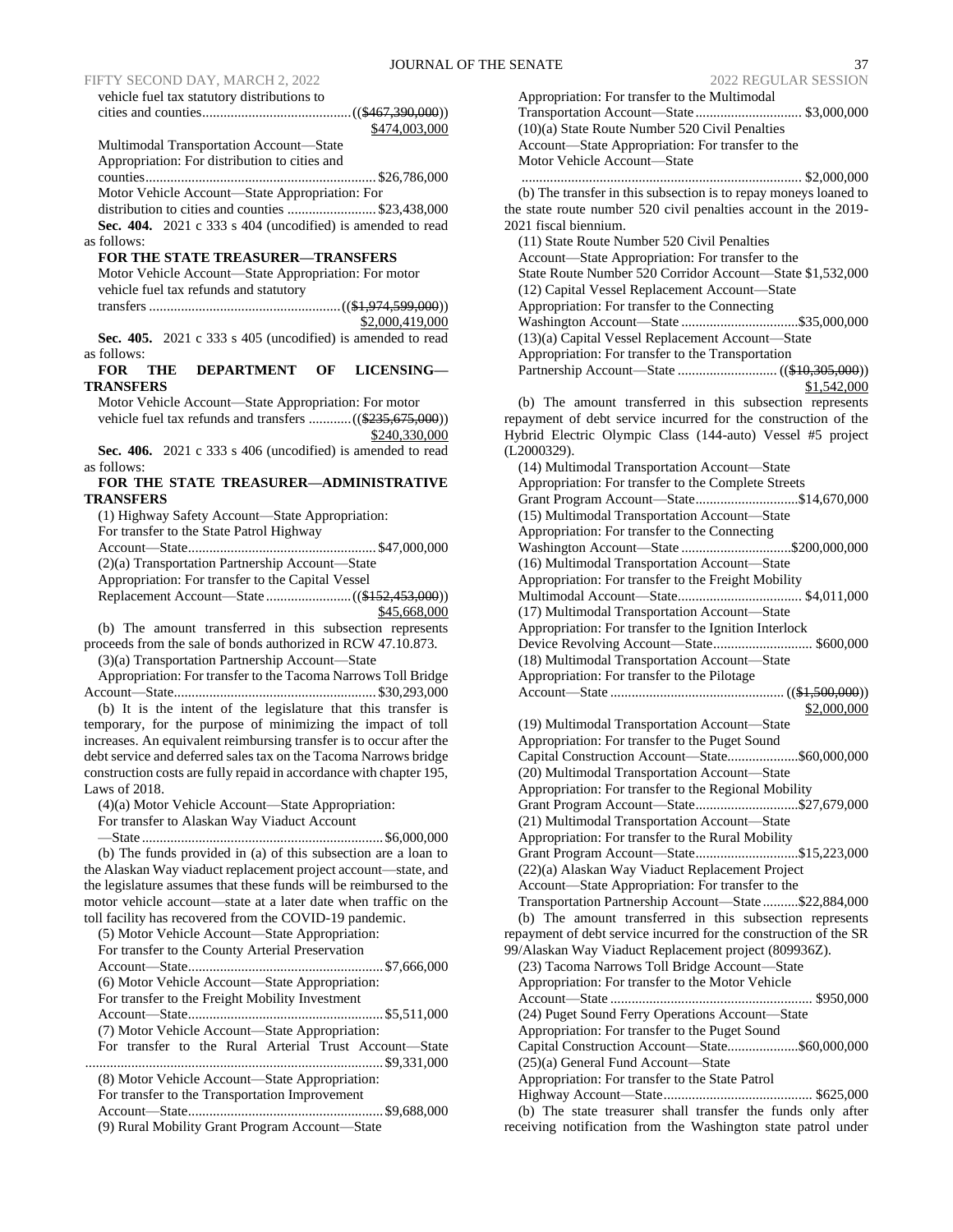section  $207(2)$  ((of this act)), chapter 333, Laws of  $2021$ .

#### **COMPENSATION**

**Sec. 501.** 2021 c 333 s 502 (uncodified) is amended to read as follows:

# **COLLECTIVE BARGAINING AGREEMENTS**

Sections 503 through 520 ((of this act)), chapter 333, Laws of 2021 represent the results of the 2021-2023 collective bargaining process required under chapters 41.80, 47.64, and 41.56 RCW. Provisions of the collective bargaining agreements contained in sections 503 through 520 ((of this act)), chapter 333, Laws of 2021 are described in general terms. Only major economic terms are included in the descriptions. These descriptions do not contain the complete contents of the agreements. The collective bargaining agreements contained in sections 503 through 520 ((of this act)), chapter 333, Laws of 2021 may also be funded by expenditures from nonappropriated accounts. If positions are funded with lidded grants or dedicated fund sources with insufficient revenue, additional funding from other sources is not provided.

**Sec. 502.** 2021 c 333 s 503 (uncodified) is amended to read as follows:

## **DEPARTMENT OF TRANSPORTATION MARINE DIVISION COLLECTIVE BARGAINING AGREEMENTS—OPEIU**

(1) An agreement has been reached between the governor and the office and professional employees international union local eight (OPEIU) pursuant to chapter 47.64 RCW for the 2021-2023 fiscal biennium. Funding is provided to fund the agreement, which does not include wage increases but does include furloughs. The agreement provides that positions designated by the employer as not requiring backfill take 24 furlough days during the biennium. In addition, the following positions are not subject to the furlough requirement: Bid administrator, dispatch, dispatch coordinator, and relief positions.

(2) An agreement has been reached between the governor and the office and professional employees international union local eight (OPEIU) pursuant to chapter 47.64 RCW for fiscal year 2023. The agreement includes and funding is provided for a general wage increase of 3.25 percent for fiscal year 2023 and a lump sum payment for employees hired before July 1, 2022.

**Sec. 503.** 2021 c 333 s 504 (uncodified) is amended to read as follows:

## **DEPARTMENT OF TRANSPORTATION MARINE DIVISION COLLECTIVE BARGAINING AGREEMENTS—FASPAA**

(1) An agreement has been reached between the governor and the ferry agents, supervisors, and project administrators association pursuant to chapter 47.64 RCW for the 2021-2023 fiscal biennium. Funding is provided to fund the agreement, which does not include wage increases but does include furloughs. The agreement provides that positions designated by the employer as not requiring backfill take 24 furlough days during the biennium.

(2) An agreement has been reached between the governor and the ferry agents, supervisors, and project administrators association pursuant to chapter 47.64 RCW for fiscal year 2023. The agreement includes and funding is provided for a general wage increase of 3.25 percent for fiscal year 2023 and a lump sum payment for employees hired before July 1, 2022.

**Sec. 504.** 2021 c 333 s 505 (uncodified) is amended to read as follows:

# **DEPARTMENT OF TRANSPORTATION MARINE DIVISION COLLECTIVE BARGAINING AGREEMENTS—SEIU LOCAL 6**

(1) An agreement has been reached between the governor and the service employees international union local 6 pursuant to chapter 47.64 RCW for the 2021-2023 fiscal biennium. Funding is provided to fund the agreement, which does not include wage increases but does include furloughs. The agreement provides that positions designated by the employer as not requiring backfill take 24 furlough days during the biennium.

(2) An agreement has been reached between the governor and the service employees international union local 6 pursuant to chapter 47.64 RCW for fiscal year 2023. The agreement includes and funding is provided for a general wage increase of 3.25 percent for fiscal year 2023 and a lump sum payment for employees hired before July 1, 2022.

**Sec. 505.** 2021 c 333 s 506 (uncodified) is amended to read as follows:

# **DEPARTMENT OF TRANSPORTATION MARINE DIVISION COLLECTIVE BARGAINING AGREEMENTS—CARPENTERS**

(1) An agreement has been reached between the governor and the Pacific Northwest regional council of carpenters pursuant to chapter 47.64 RCW for the 2021-2023 fiscal biennium. Funding is provided to fund the agreement, which does not include wage increases but does include furloughs. The agreement provides that positions designated by the employer as not requiring backfill take 24 furlough days during the biennium.

(2) An agreement has been reached between the governor and the Pacific Northwest regional council of carpenters pursuant to chapter 47.64 RCW for fiscal year 2023. The agreement includes and funding is provided for a general wage increase of 3.25 percent for fiscal year 2023 and a lump sum payment for employees hired before July 1, 2022.

**Sec. 506.** 2021 c 333 s 507 (uncodified) is amended to read as follows:

# **DEPARTMENT OF TRANSPORTATION MARINE DIVISION COLLECTIVE BARGAINING AGREEMENTS—METAL TRADES**

(1) An agreement has been reached between the governor and the Puget Sound metal trades council through an interest arbitration award pursuant to chapter 47.64 RCW for the 2021- 2023 fiscal biennium. The arbitration award imposed and funding is provided to implement a 1.9% general wage decrease from July 1, 2021, through June 30, 2022, and exempted these employees from the furlough requirement.

(2) An agreement has been reached between the governor and the Puget Sound metal trades council pursuant to chapter 47.64 RCW for fiscal year 2023. The agreement includes and funding is provided for a general wage increase of 3.25 percent for fiscal year 2023 and a lump sum payment for employees hired before July 1, 2022.

**Sec. 507.** 2021 c 333 s 508 (uncodified) is amended to read as follows:

# **DEPARTMENT OF TRANSPORTATION MARINE DIVISION COLLECTIVE BARGAINING AGREEMENTS—MEBA-UL**

(1) An agreement has been reached between the governor and the marine engineers' beneficial association unlicensed engine room employees pursuant to chapter 47.64 RCW for the 2021- 2023 fiscal biennium. Funding is provided to fund the agreement, which does not include either wage increases or the furlough requirement.

(2) An agreement has been reached between the governor and the marine engineers' beneficial association unlicensed engine room employees pursuant to chapter 47.64 RCW for fiscal year 2023. The agreement includes and funding is provided for a general wage increase of 3.25 percent for fiscal year 2023 and a lump sum payment for employees hired before July 1, 2022.

**Sec. 508.** 2021 c 333 s 509 (uncodified) is amended to read as follows: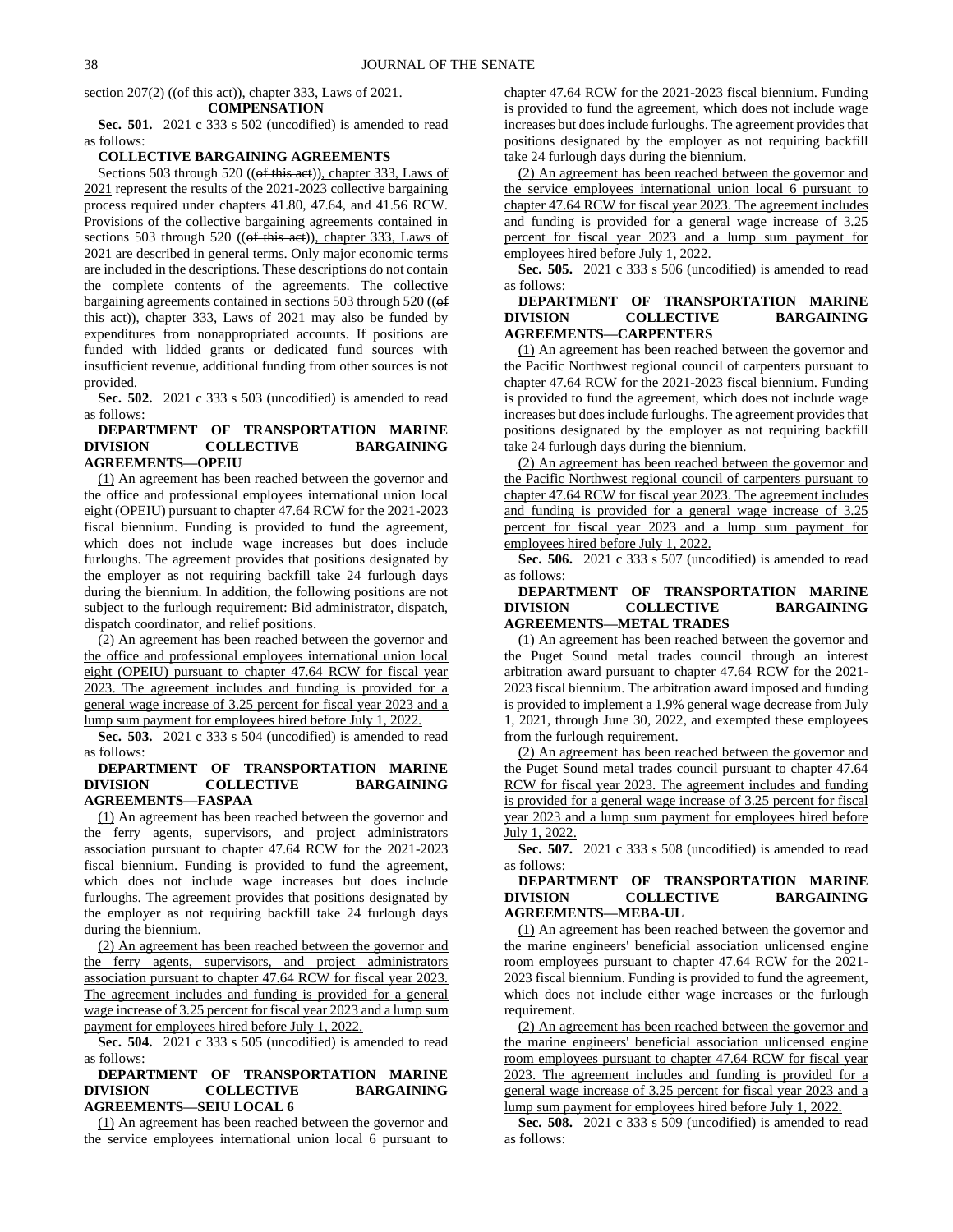## **DEPARTMENT OF TRANSPORTATION MARINE DIVISION COLLECTIVE BARGAINING AGREEMENTS—MEBA-L**

(1) An agreement has been reached between the governor and the marine engineers' beneficial association licensed engineer officers pursuant to chapter 47.64 RCW for the 2021-2023 fiscal biennium. Funding is provided to fund the agreement, which does not include either wage increases or the furlough requirement.

(2) An agreement has been reached between the governor and the marine engineers' beneficial association licensed engineer officers pursuant to chapter 47.64 RCW for fiscal year 2023. The agreement includes and funding is provided for a general wage increase of 3.25 percent for fiscal year 2023 and a lump sum payment for employees hired before July 1, 2022.

**Sec. 509.** 2021 c 333 s 510 (uncodified) is amended to read as follows:

# **DEPARTMENT OF TRANSPORTATION MARINE DIVISION COLLECTIVE BARGAINING AGREEMENTS—MEBA—PORT ENGINEERS**

(1) An agreement has been reached between the governor and the marine engineers' beneficial association port engineers pursuant to chapter 47.64 RCW for the 2021-2023 fiscal biennium. Funding is provided to fund the agreement, which does not include wage increases but does include furloughs. The agreement provides that positions designated by the employer as not requiring backfill take 24 furlough days during the biennium.

(2) An agreement has been reached between the governor and the marine engineers' beneficial association port engineers pursuant to chapter 47.64 RCW for fiscal year 2023. The agreement includes and funding is provided for a general wage increase of 3.25 percent for fiscal year 2023 and a lump sum payment for employees hired before July 1, 2022.

**Sec. 510.** 2021 c 333 s 511 (uncodified) is amended to read as follows:

# **DEPARTMENT OF TRANSPORTATION MARINE DIVISION COLLECTIVE BARGAINING AGREEMENTS—MM&P MATES**

(1) An agreement has been reached between the governor and the masters, mates, and pilots - mates pursuant to chapter 47.64 RCW for the 2021-2023 fiscal biennium. Funding is provided to fund the agreement, which includes a two percent wage increase for second mates, and does not include the furlough requirement.

(2) An agreement has been reached between the governor and the masters, mates, and pilots - mates pursuant to chapter 47.64 RCW for fiscal year 2023. The agreement includes and funding is provided for a general wage increase of 3.25 percent for fiscal year 2023 and a lump sum payment for employees hired before July 1, 2022.

**Sec. 511.** 2021 c 333 s 512 (uncodified) is amended to read as follows:

# **DEPARTMENT OF TRANSPORTATION MARINE DIVISION COLLECTIVE BARGAINING AGREEMENTS—MM&P MASTERS**

(1) An agreement has been reached between the governor and the masters, mates, and pilots - masters pursuant to chapter 47.64 RCW for the 2021-2023 fiscal biennium. Funding is provided to fund the agreement, which does not include either wage increases or the furlough requirement.

(2) An agreement has been reached between the governor and the masters, mates, and pilots - masters pursuant to chapter 47.64 RCW for fiscal year 2023. The agreement includes and funding is provided for a general wage increase of 3.25 percent for fiscal year 2023 and a lump sum payment for employees hired before July 1, 2022.

**Sec. 512.** 2021 c 333 s 513 (uncodified) is amended to read

as follows:

# **DEPARTMENT OF TRANSPORTATION MARINE DIVISION COLLECTIVE BARGAINING AGREEMENTS—MM&P WATCH CENTER SUPERVISORS**

(1) An agreement has been reached between the governor and the masters, mates, and pilots - watch center supervisors pursuant to chapter 47.64 RCW for the 2021-2023 fiscal biennium. Funding is provided to fund the agreement, which does not include wage increases but does include furloughs only for the following positions: Fleet facility security officers and workforce development leads.

(2) An agreement has been reached between the governor and the masters, mates, and pilots – watch center supervisors pursuant to chapter 47.64 RCW for fiscal year 2023. The agreement includes and funding is provided for a general wage increase of 3.25 percent for fiscal year 2023 and a lump sum payment for employees hired before July 1, 2022.

**Sec. 513.** 2021 c 333 s 514 (uncodified) is amended to read as follows:

# **DEPARTMENT OF TRANSPORTATION MARINE DIVISION COLLECTIVE BARGAINING AGREEMENTS—IBU**

(1) An agreement has been reached between the governor and the inlandboatmen's union of the Pacific pursuant to chapter 47.64 RCW through an interest arbitration award for the 2021-2023 fiscal biennium. Funding is provided to fund the agreement, which does not include wage increases, but does include furlough days for employees in positions that do not require the position to be backfilled.

(2) An agreement has been reached between the governor and the inlandboatmen's union of the Pacific pursuant to chapter 47.64 RCW for fiscal year 2023. The agreement includes and funding is provided for a general wage increase of 3.25 percent for fiscal year 2023 and a lump sum payment for employees hired before July 1, 2022.

**Sec. 514.** 2021 c 333 s 519 (uncodified) is amended to read as follows:

# **COLLECTIVE BARGAINING AGREEMENT—WSP TROOPERS ASSOCIATION**

(1) An agreement has been reached between the governor and the Washington state patrol troopers association under the provisions of chapter 41.56 RCW for the 2021-2023 fiscal biennium. Funding is provided to fund the agreement, which does not include general wages increases but does provide the ability to request to reopen the compensation article for the purpose of bargaining base rate of pay for fiscal year 2023.

(2) An agreement has been reached between the governor and the Washington state patrol troopers association under the provisions of chapter 41.56 RCW for fiscal year 2023. The agreement includes and funding is provided for a general wage increase of 10 percent for fiscal year 2023.

**Sec. 515.** 2021 c 333 s 520 (uncodified) is amended to read as follows:

# **COLLECTIVE BARGAINING AGREEMENT—WSP LIEUTENANTS AND CAPTAINS ASSOCIATION**

(1) An agreement has been reached between the governor and the Washington state patrol lieutenants and captains association under the provisions of chapter 41.56 RCW for the 2021-2023 fiscal biennium. Funding is provided to fund the agreement, which does not include general wages increases but does provide the ability to request to reopen the compensation article for the purpose of bargaining base rate of pay for fiscal year 2023.

(2) An agreement has been reached between the governor and the Washington state patrol lieutenants and captains association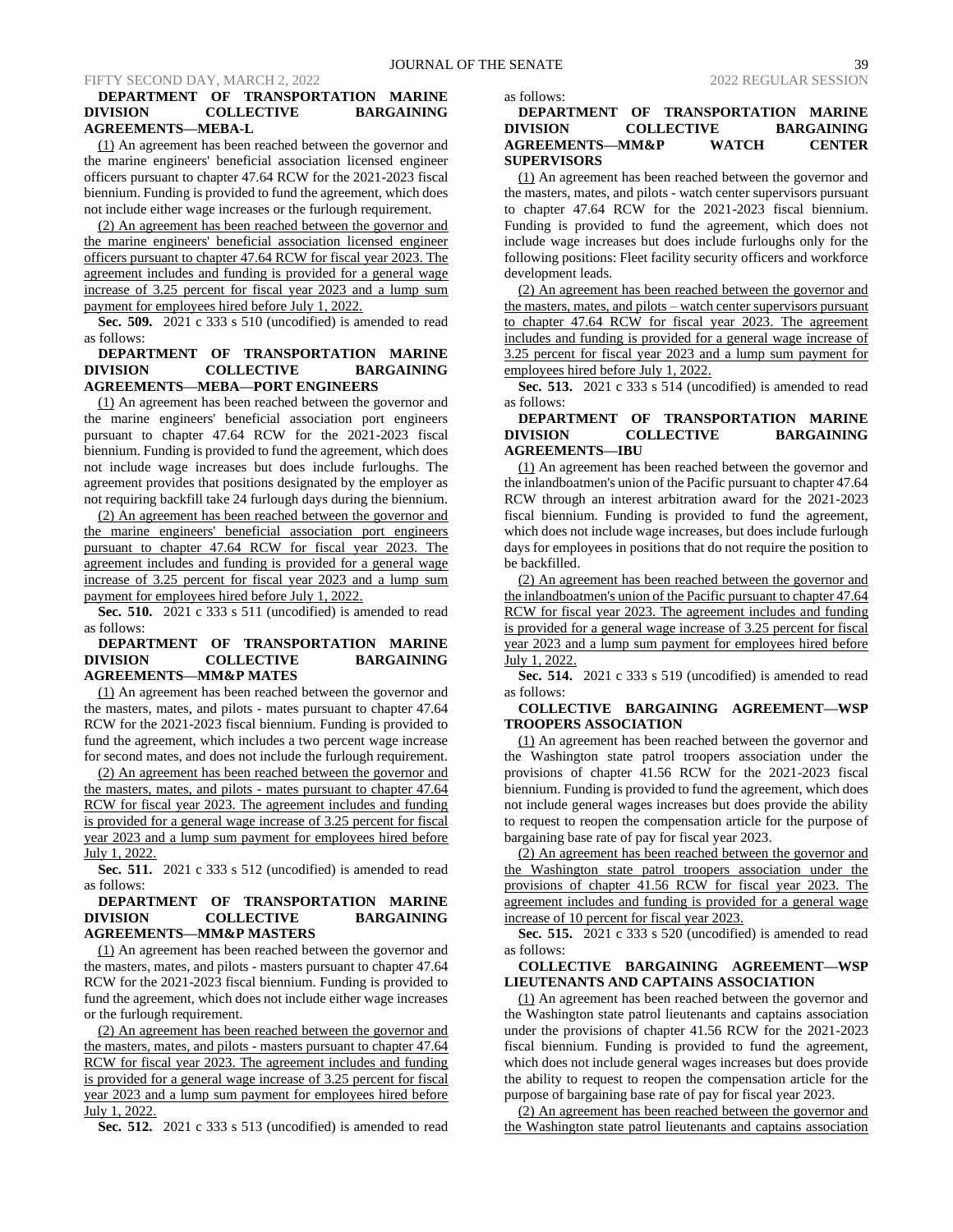under the provisions of chapter 41.56 RCW for fiscal year 2023. The agreement includes and funding is provided for a general wage increase of 10 percent for fiscal year 2023.

**Sec. 516.** 2021 c 333 s 521 (uncodified) is amended to read as follows:

# **COMPENSATION—REPRESENTED EMPLOYEES— HEALTH CARE—COALITION—INSURANCE BENEFITS**

An agreement was reached for the 2021-2023 biennium between the governor and the health care coalition under the provisions of chapter 41.80 RCW. Appropriations in this act for state agencies, including institutions of higher education, are sufficient to implement the provisions of the 2021-2023 collective bargaining agreement, which maintains the provisions of the 2019-2021 agreement, and are subject to the following conditions and limitations:

The monthly employer funding rate for insurance benefit premiums, public employees' benefits board administration, and the uniform medical plan, shall not exceed \$936 per eligible employee for fiscal year 2022. For fiscal year 2023, the monthly employer funding rate shall not exceed ((\$1094)) \$1130 per eligible employee.

The board shall collect a \$25 per month surcharge payment from members who use tobacco products and a surcharge payment of not less than \$50 per month from members who cover a spouse or domestic partner where the spouse or domestic partner has chosen not to enroll in another employer-based group health insurance that has benefits and premiums with an actuarial value of not less than 95 percent of the actuarial value of the public employees' benefits board plan with the largest enrollment. The surcharge payments shall be collected in addition to the member premium payment if directed by the legislature.

**Sec. 517.** 2021 c 333 s 522 (uncodified) is amended to read as follows:

# **COMPENSATION—REPRESENTED EMPLOYEES OUTSIDE HEALTH CARE COALITION—INSURANCE BENEFITS**

Appropriations for state agencies in this act are sufficient for represented employees outside the coalition for health benefits, and are subject to the following conditions and limitations: The monthly employer funding rate for insurance benefit premiums, public employees' benefits board administration, and the uniform medical plan, may not exceed \$936 per eligible employee for fiscal year 2022. For fiscal year 2023, the monthly employer funding rate may not exceed ((\$1091)) \$1130 per eligible employee.

NEW SECTION. **Sec. 518.** The following acts or parts of acts are each repealed:

(1)2021 c 333 s 526 (uncodified); (2)2021 c 333 s 527 (uncodified); (3)2021 c 333 s 528 (uncodified); (4)2021 c 333 s 529 (uncodified); (5)2021 c 333 s 530 (uncodified); (6)2021 c 333 s 531 (uncodified); (7)2021 c 333 s 532 (uncodified); and (8)2021 c 333 s 537 (uncodified).

#### **IMPLEMENTING PROVISIONS**

**Sec. 601.** 2021 c 333 s 601 (uncodified) is amended to read as follows:

# **MANAGEMENT OF TRANSPORTATION FUNDS WHEN THE LEGISLATURE IS NOT IN SESSION**

(1) The 2005 transportation partnership projects or improvements and 2015 connecting Washington projects or improvements are listed in the LEAP Transportation Document  $((2021-1))$  2022-1 as developed  $((Apiri 23, 2021))$  February 20, 2022, which consists of a list of specific projects by fund source

and amount over a sixteen-year period. Current fiscal biennium funding for each project is a line-item appropriation, while the outer year funding allocations represent a sixteen-year plan. The department of transportation is expected to use the flexibility provided in this section to assist in the delivery and completion of all transportation partnership account and connecting Washington account projects on the LEAP transportation document referenced in this subsection. For the 2021-2023 project appropriations, unless otherwise provided in this act, the director of the office of financial management may provide written authorization for a transfer of appropriation authority between projects funded with transportation partnership account appropriations or connecting Washington account appropriations to manage project spending and efficiently deliver all projects in the respective program under the following conditions and limitations:

(a) Transfers may only be made within each specific fund source referenced on the respective project list;

(b) Transfers from a project may not be made as a result of the reduction of the scope of a project or be made to support increases in the scope of a project;

(c) Transfers from a project may be made if the funds appropriated to the project are in excess of the amount needed in the current fiscal biennium;

(d) Transfers may not occur for projects not identified on the applicable project list;

(e) Transfers to a project may not occur if that project is a programmatic funding item described in broad general terms on the applicable project list without referencing a specific state route number;

(f) Transfers may not be made while the legislature is in session;

(g) Transfers to a project may not be made with funds designated as attributable to practical design savings as described in RCW 47.01.480;

(h) Except for transfers made under (l) of this subsection, transfers may only be made in fiscal year 2023;

(i) The total amount of transfers under this section may not exceed \$50,000,000;

(j) Except as otherwise provided in (l) of this subsection, transfers made to a single project may not cumulatively total more than \$20,000,000 per biennium;

(k) Each transfer between projects may only occur if the director of the office of financial management finds that any resulting change will not hinder the completion of the projects as approved by the legislature; and

(l) Transfers between projects may be made by the department of transportation without the formal written approval provided under this subsection (1), provided that the transfer amount to a single project does not exceed two hundred fifty thousand dollars or ten percent of the total project per biennium, whichever is less. These transfers must be reported quarterly to the director of the office of financial management and the chairs of the house of representatives and senate transportation committees.

(2) The department of transportation must submit quarterly all transfers authorized under this section in the transportation executive information system. The office of financial management must maintain a legislative baseline project list identified in the LEAP transportation documents referenced in this act, and update that project list with all authorized transfers under this section, including any effects to the total project budgets and schedules beyond the current biennium.

(3) At the time the department submits a request to transfer funds under this section, a copy of the request must be submitted to the chairs and ranking members of the transportation committees of the legislature.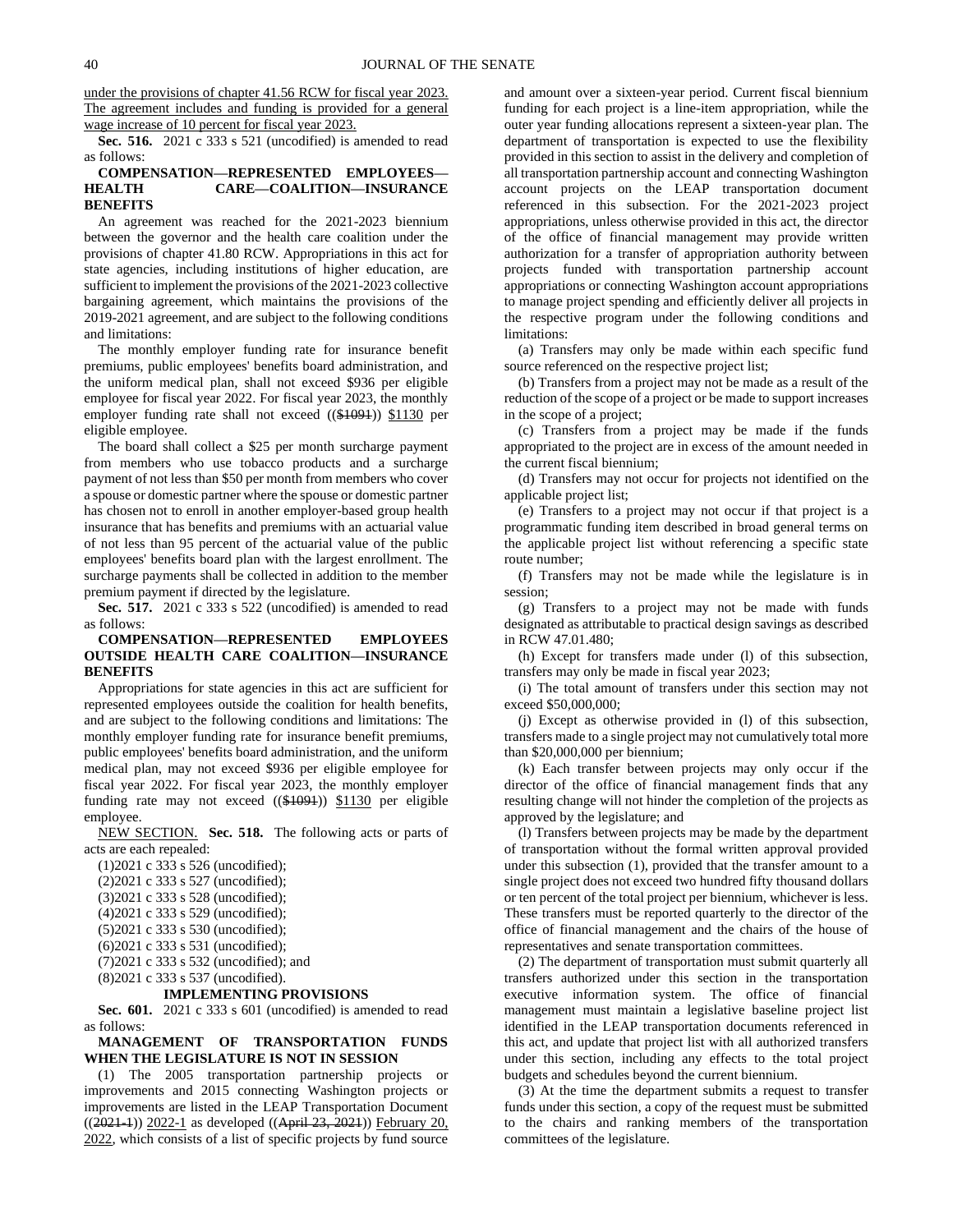## FIFTY SECOND DAY, MARCH 2, 2022 2022 REGULAR SESSION 2022 REGULAR SESSION

(4) Before approval, the office of financial management shall work with legislative staff of the house of representatives and senate transportation committees to review the requested transfers in a timely manner and address any concerns raised by the chairs and ranking members of the transportation committees.

(5) No fewer than ten days after the receipt of a project transfer request, the director of the office of financial management must provide written notification to the department of any decision regarding project transfers, with copies submitted to the transportation committees of the legislature.

(6) The department must submit annually as part of its budget submittal a report detailing all transfers made pursuant to this section, including any effects to the total project budgets and schedules beyond the current biennium.

(7)(a) If the department of transportation receives federal funding not appropriated in this act, the department shall apply such funds to any of the following activities in lieu of state funds, if compliant with federal funding restrictions, and in the order that most reduces administrative burden and minimizes the use of bond proceeds:

(i) Projects on LEAP Transportation Document ((2021-2)) 2022-2 ALL PROJECTS as developed ((April 23, 2021)) February 20, 2022; or

(ii) Other department of transportation operating or capital expenditures funded by appropriations from state accounts in this act.

(b) However, if the funds received may not be used for any of the purposes enumerated in this section and must be obligated before the next regular legislative session, then the department may program the funds for other transportation-related activities, provided that these actions do not initiate any new programs, policies, or expenditure levels requiring additional one-time or ongoing state funds that have not been expressly authorized by the legislature. The department shall follow the existing unanticipated receipt process to notify the legislative standing committees on transportation and the office of financial management of the amount of federal funds received in addition to those appropriated in this act and the projects or activities receiving funding through this process.

**Sec. 602.** 2021 c 333 s 606 (uncodified) is amended to read as follows:

## **TRANSIT, BICYCLE, AND PEDESTRIAN ELEMENTS REPORTING**

(1) By November 15th of each year, the department of transportation must report on amounts expended to benefit transit, bicycle, or pedestrian elements within all connecting Washington projects in programs I, P, and Z identified in LEAP Transportation Document ((2021-2)) 2022-2 ALL PROJECTS as developed ((April 23, 2021)) February 20, 2022. The report must address each modal category separately and identify if eighteenth amendment protected funds have been used and, if not, the source of funding.

(2) To facilitate the report in subsection (1) of this section, the department of transportation must require that all bids on connecting Washington projects include an estimate on the cost to implement any transit, bicycle, or pedestrian project elements.

NEW SECTION. **Sec. 603.** A new section is added to 2021 c 333 (uncodified) to read as follows: **INFRASTRUCTURE INVESTMENT AND JOBS ACT FUNDS ALLOCATIONS**

The legislature acknowledges that the manner in which the allocation of formula program funding from federal funding authorization acts between the state and local governments has been determined in the past by work groups composed of a number of stakeholders to advise the governor and the legislature. It is the intent of the legislature that a similar process be

undertaken for the allocation of formula program funds from the infrastructure investment and jobs act for federal fiscal years after 2023, as provided in section 204(13) of this act. For the purposes of federal fiscal year 2023 and for the purposes of ensuring the efficient and timely obligation of federal funds, the legislature finds that a schedule of formula program allocations be applied, as provided in this section, based on a modification of the allocation schedule under the fixing America's surface transportation act.

(1) Amounts received by the state of Washington from the federal infrastructure investment and jobs act for federal fiscal year 2023 are assumed to be allocated in the following manner:

(a) Eighty-seven percent of national highway performance program funds is allocated to the state and 13 percent is allocated to local governments;

(b) Thirty percent of highway safety improvement grants is allocated to the state and 70 percent is allocated to local governments;

(c) One hundred percent of national highway freight program funds is allocated to the state;

(d) One hundred percent of statewide planning & research funds is allocated to the state;

(e) Eighty-five percent of bridge replacement program funds is allocated to the state and 15 percent is allocated to local governments;

(f) Thirty-five percent of carbon reduction program funds is allocated to the state and 65 percent is allocated to local governments;

(g) One hundred percent of national vehicle electric funds is allocated to the state; and

(h) One hundred percent of promoting resilient operations for transformative, efficient, and cost-saving transportation grant program funds is allocated to the state.

(2) Additionally, amounts received by the state of Washington from the federal infrastructure investment and jobs act for federal fiscal year 2023 for the surface transportation block grant subprograms are assumed to be allocated in the following manner:

(a) One hundred percent of the surface transportation block grant program amounts for off-system bridges is allocated to local governments;

(b) One hundred percent of the surface transportation block bridge grant program amounts for distribution based on population is allocated to local governments;

(c) Eighty-six percent of the surface transportation block grant program amounts for distribution to any area of the state is allocated to the state and 14 percent is allocated to local governments.

## **MISCELLANEOUS 2021-2023 FISCAL BIENNIUM**

**Sec. 701.** 2021 c 333 s 701 (uncodified) is amended to read as follows:

# **INFORMATION TECHNOLOGY OVERSIGHT**

(1) Agencies must apply to the office of financial management and the office of the state chief information officer for approval before beginning a project or proceeding with each discrete stage of a project subject to this section. At each stage, the office of the state chief information officer must certify that the project has an approved technology budget and investment plan, complies with state information technology and security requirements, and other policies defined by the office of the state chief information officer. The office of financial management must notify the fiscal committees of the legislature of the receipt of each application and may not approve a funding request for ten business days from the date of notification.

(2)(a) Each project must have a technology budget. The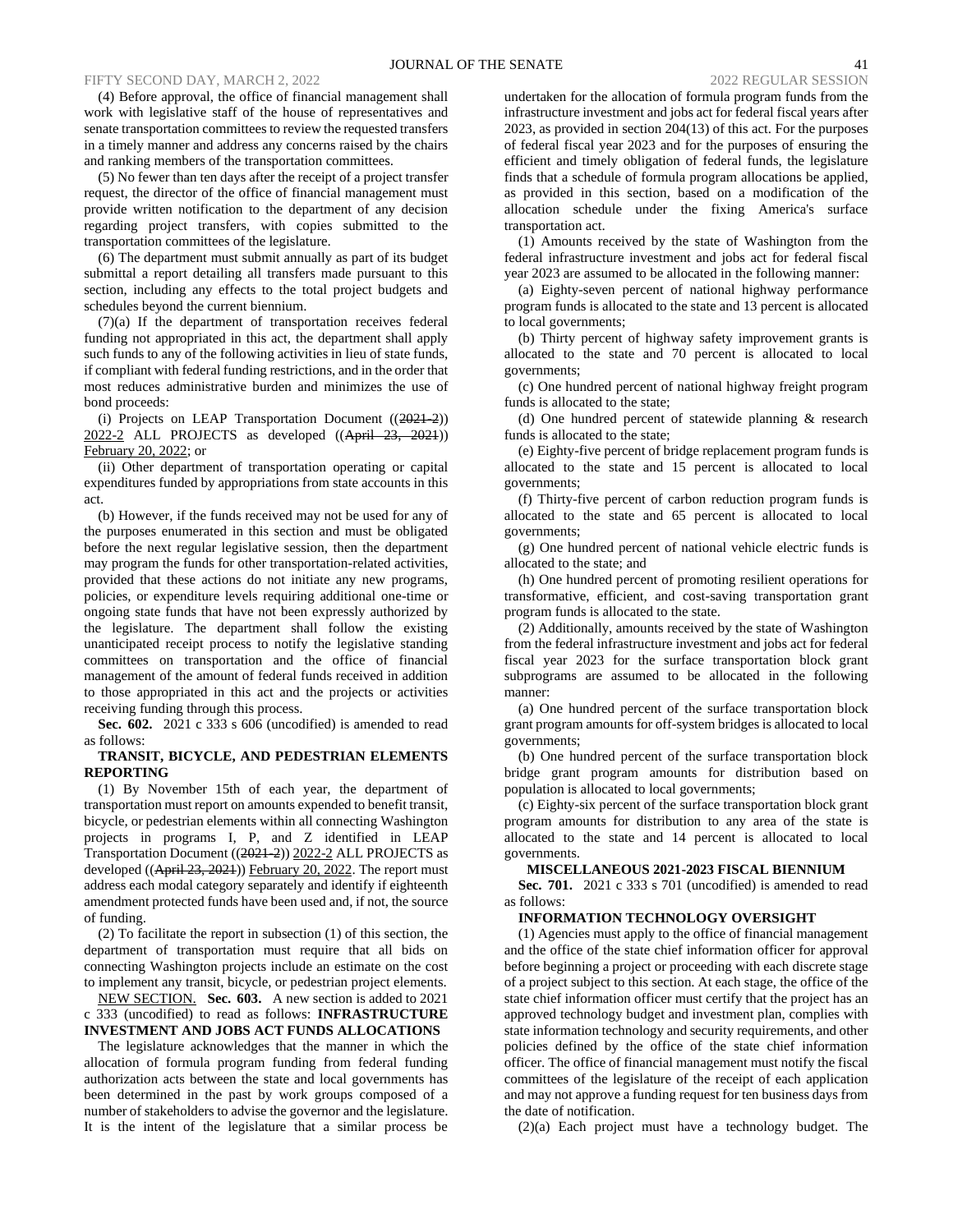technology budget must have the detail by fiscal month for the 2021-2023 fiscal biennium. The technology budget must use a method similar to the state capital budget, identifying project costs, each fund source, and anticipated deliverables through each stage of the entire project investment and across fiscal periods and biennia from project onset through implementation and close out, as well as at least five years of maintenance and operations costs.

(b) As part of the development of a technology budget and at each request for funding, the agency shall submit an updated technology budget, if changes occurred, to include detailed financial information to the office of financial management and the office of the chief information officer. The technology budget must describe the total cost of the project, as well as maintenance and operations costs, to include and identify at least:

(i) Fund sources;

(ii) Full time equivalent staffing level to include job classification assumptions;

(iii) Discrete financial budget codes to include at least the appropriation index and program index;

(iv) Object and subobject codes of expenditures;

(v) Anticipated deliverables;

(vi) Historical budget and expenditure detail by fiscal year; and (vii) Maintenance and operations costs by fiscal year for at least five years as a separate worksheet.

(c) If a project technology budget changes and a revised technology budget is completed, a comparison of the revised technology budget to the last approved technology budget must be posted to the dashboard, to include a narrative rationale on what changed, why, and how that impacts the project in scope, budget, and schedule.

(3)(a) Each project must have an investment plan that includes: (i) An organizational chart of the project management team that

identifies team members and their roles and responsibilities;

(ii) The office of the chief information officer staff assigned to the project;

(iii) An implementation schedule covering activities, critical milestones, and deliverables at each stage of the project for the life of the project at each agency affected by the project;

(iv) Performance measures used to determine that the project is on time, within budget, and meeting expectations for quality of work product:

(v) Ongoing maintenance and operations cost of the project post implementation and close out delineated by agency staffing, contracted staffing, and service level agreements; and

(vi) Financial budget coding to include at least discrete financial coding for the project.

(4) Projects with estimated costs greater than \$100,000,000 from initiation to completion and implementation may be divided into discrete subprojects as determined by the office of the state chief information officer. Each subproject must have a technology budget and investment plan as provided in this section.

(5)(a) The office of the chief information officer shall maintain an information technology project dashboard that provides updated information each fiscal month on projects subject to this section. This includes, at least:

(i) Project changes each fiscal month;

(ii) Noting if the project has a completed market requirements document, and when it was completed;

(iii) Financial status of information technology projects under oversight;

(iv) Coordination with agencies;

(v) Monthly quality assurance reports, if applicable;

(vi) Monthly office of the chief information officer status reports;

(vii) Historical project budget and expenditures through fiscal

year 2021;

(viii) Budget and expenditures each fiscal month;

(ix) Estimated annual maintenance and operations costs by fiscal year; and

(x) Posting monthly project status assessments on scope, schedule, budget, and overall by the:

(A) Office of the chief information officer;

(B) Agency project team; and

(C) Quality assurance vendor, if applicable to the project.

(b) The dashboard must retain a roll up of the entire project cost, including all subprojects, that can display subproject detail. This includes coalition projects that are active.

(6) If the project affects more than one agency:

(a) A separate technology budget and investment plan must be prepared for each agency; and

(b) The dashboard must contain a statewide project technology budget roll up that includes each affected agency at the subproject level.

(7) For any project that exceeds \$2,000,000 in total funds to complete, requires more than one biennium to complete, or is financed through financial contracts, bonds, or other indebtedness:

(a) Quality assurance for the project must report independently to the office of the chief information officer;

(b) The office of the chief information officer must review, and, if necessary, revise the proposed project to ensure it is flexible and adaptable to advances in technology;

(c) The technology budget must specifically identify the uses of any financing proceeds. No more than 30 percent of the financing proceeds may be used for payroll-related costs for state employees assigned to project management, installation, testing, or training;

(d) The agency must consult with the office of the state treasurer during the competitive procurement process to evaluate early in the process whether products and services to be solicited and the responsive bids from a solicitation may be financed; and

(e) The agency must consult with the contracting division of the department of enterprise services for a review of all contracts and agreements related to the project's information technology procurements.

(8) The office of the chief information officer must evaluate the project at each stage and certify whether the project is planned, managed, and meeting deliverable targets as defined in the project's approved technology budget and investment plan.

(9) The office of the chief information officer may suspend or terminate a project at any time if it determines that the project is not meeting or not expected to meet anticipated performance and technology outcomes. Once suspension or termination occurs, the agency shall unallot any unused funding and shall not make any expenditure for the project without the approval of the office of financial management. The office of the chief information officer must report on July 1st and December 1st each calendar year any suspension or termination of a project in the previous six-month period to the legislative fiscal committees.

(10) The office of the chief information officer, in consultation with the office of financial management, may identify additional projects to be subject to this section, including projects that are not separately identified within an agency budget. The office of the chief information officer must report on July 1st and December 1st each calendar year any additional projects to be subjected to this section that were identified in the previous sixmonth period to the legislative fiscal committees.

(11) The following transportation projects are subject to the conditions, limitations, and review provided in this section:

(a) For the Washington state patrol: Aerial criminal investigation tools;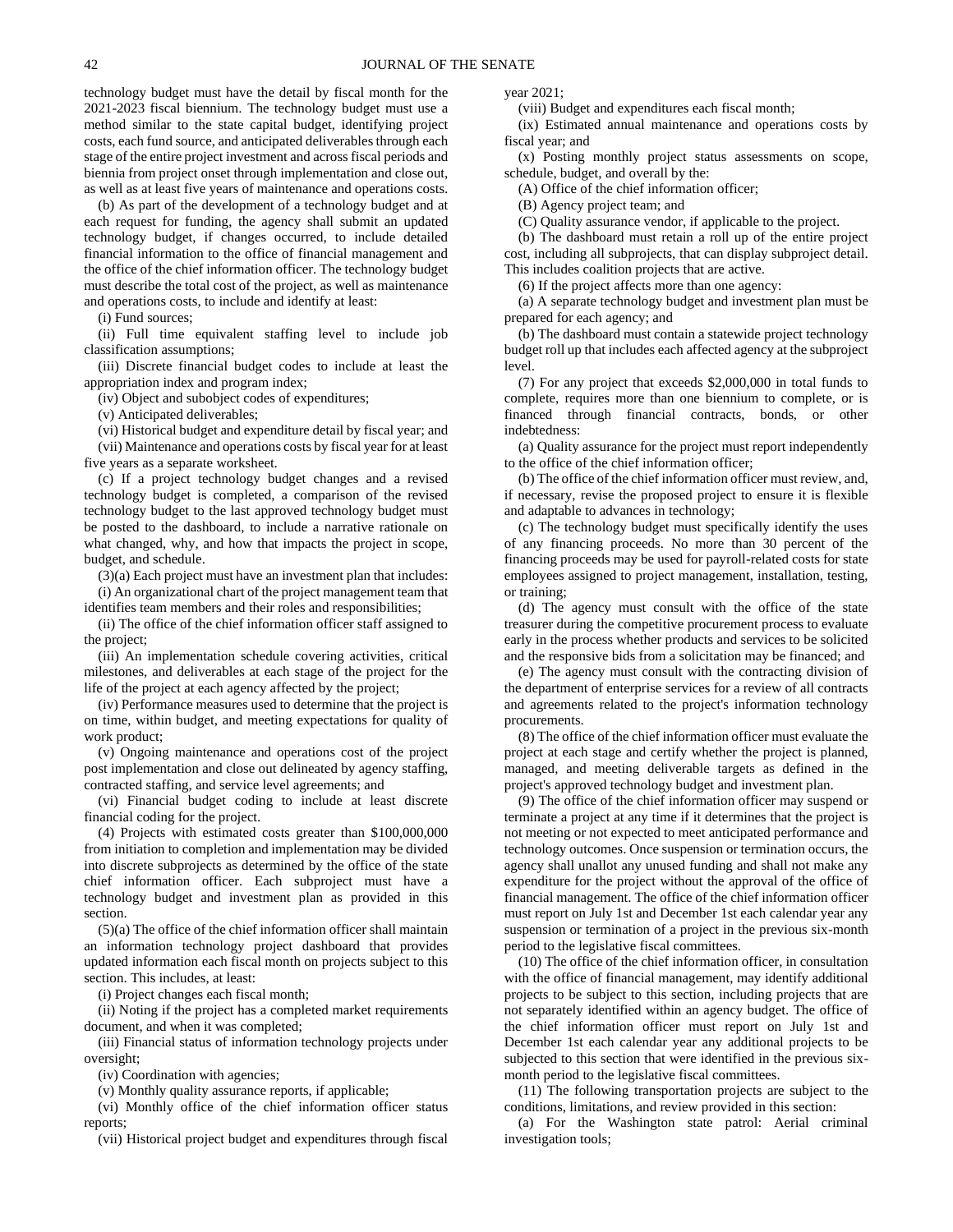(b) For the department of licensing: Website accessibility and usability; and

(c) For the department of transportation: Maintenance management system, land mobile radio system replacement( $($ , new csc system and operator)), PROPEL – WSDOT support of one Washington, and capital systems replacement.

**Sec. 702.** 2021 c 333 s 702 (uncodified) is amended to read as follows:

## **ACQUISITION OF PROPERTIES AND FACILITIES THROUGH FINANCIAL CONTRACTS**

(1) The department of transportation is authorized, subject to the conditions in section 305(2) (( $ef$  this act)), chapter 333, Laws of 2021, to enter into a financing contract pursuant to chapter 39.94 RCW through the state treasurer's lease-purchase program for the purposes indicated. The department may use any funds, appropriated or nonappropriated, in not more than the principal amounts indicated, plus financing expenses and required reserves, if any. Expenditures made by the department of transportation for the indicated purposes before the issue date of the authorized financing contract and any certificates of participation therein may be reimbursed from proceeds of the financing contract and any certificates of participation therein to the extent provided in the agency's financing plan approved by the state finance committee.

(2) Department of transportation: Enter into a financing contract for up to \$32,500,000 plus financing expenses and required reserves pursuant to chapter 39.94 RCW to renovate the existing office building at 15700 Dayton Ave N, Shoreline. If the department of transportation has entered into a financing agreement for the purposes specified in this subsection prior to June 30, 2021, this subsection has no force and effect.

**Sec. 703.** RCW 46.68.410 and 2010 c 161 s 812 are each amended to read as follows:

(1) The vehicle identification number inspection fee collected under RCW 46.17.130 must be distributed as follows:

 $((1)$  Fifteen dollars)) (a) \$15 to the state patrol highway account created in RCW 46.68.030; and

 $((2)$  Fifty dollars)) (b) \$50 to the motor vehicle fund created in RCW 46.68.070.

(2) During the 2021-2023 fiscal biennium, the entire vehicle identification number inspection fee collected under RCW 46.17.130 must be distributed to the state patrol highway account created in RCW 46.68.030.

**Sec. 704.** RCW 46.68.480 and 2020 c 224 s 2 are each amended to read as follows:

The Cooper Jones active transportation safety account is created in the state treasury. All receipts from penalties collected under RCW 46.63.170(6)(e) shall be deposited into the account. Expenditures from the account may be used only to fund grant projects or programs for bicycle, pedestrian, and nonmotorist safety improvement administered by the Washington traffic safety commission. For the 2021-2023 biennium, expenditures from the account may also be used to fund grant projects or programs for bicycle, pedestrian, and nonmotorist safety improvement administered by the Washington state department of transportation. The account is subject to allotment procedures under chapter 43.88 RCW. Moneys in the account may be spent only after appropriation.

**Sec. 705.** RCW 47.12.063 and 2015 3rd sp.s. c 13 s 2 are each amended to read as follows:

(1) It is the intent of the legislature to continue the department's policy giving priority consideration to abutting property owners in agricultural areas when disposing of property through its surplus property program under this section.

(2) Whenever the department determines that any real property

owned by the state of Washington and under the jurisdiction of the department is no longer required for transportation purposes and that it is in the public interest to do so, the department may sell the property or exchange it in full or part consideration for land or building improvements or for construction of highway improvements at fair market value to any person through the solicitation of written bids through public advertising in the manner prescribed under RCW 47.28.050 or in the manner prescribed under RCW 47.12.283.

(3) The department may forego the processes prescribed by RCW 47.28.050 and 47.12.283 and sell the real property to any of the following entities or persons at fair market value, except as specified in subsection (9) of this section during the 2021-2023 fiscal biennium:

(a) Any other state agency;

(b) The city or county in which the property is situated;

(c) Any other municipal corporation;

(d) Regional transit authorities created under chapter 81.112 RCW;

(e) The former owner of the property from whom the state acquired title;

(f) In the case of residentially improved property, a tenant of the department who has resided thereon for not less than six months and who is not delinquent in paying rent to the state;

(g) Any abutting private owner but only after each other abutting private owner (if any), as shown in the records of the county assessor, is notified in writing of the proposed sale. If more than one abutting private owner requests in writing the right to purchase the property within fifteen days after receiving notice of the proposed sale, the property shall be sold at public auction in the manner provided in RCW 47.12.283;

(h) To any other owner of real property required for transportation purposes;

(i) In the case of property suitable for residential use, any nonprofit organization dedicated to providing affordable housing to very low-income, low-income, and moderate-income households as defined in RCW 43.63A.510 and is eligible to receive assistance through the Washington housing trust fund created in chapter 43.185 RCW;  $((\Theta$ **r**))

(j) During the 2021-2023 fiscal biennium, any nonprofit organization that identifies real property to be sold or conveyed as a substitute for real property owned by the nonprofit within the city of Seattle to be redeveloped for the purpose of affordable housing; or

(k) A federally recognized Indian tribe within whose reservation boundary the property is located.

(4) When selling real property pursuant to RCW 47.12.283, the department may withhold or withdraw the property from an auction when requested by one of the entities or persons listed in subsection (3) of this section and only after the receipt of a nonrefundable deposit equal to  $((ten))$  10 percent of the fair market value of the real property or ((five thousand dollars)) \$5,000, whichever is less. This subsection does not prohibit the department from exercising its discretion to withhold or withdraw the real property from an auction if the department determines that the property is no longer surplus or chooses to sell the property through one of the other means listed in subsection (2) of this section. If a transaction under this subsection is not completed within  $((sixty))$  60 days, the real property must be put back up for sale.

(5) Sales to purchasers may, at the department's option, be for cash, by real estate contract, or exchange of land or highway improvements. Transactions involving the construction of improvements must be conducted pursuant to chapter 47.28 RCW and Title 39 RCW, as applicable, and must comply with all other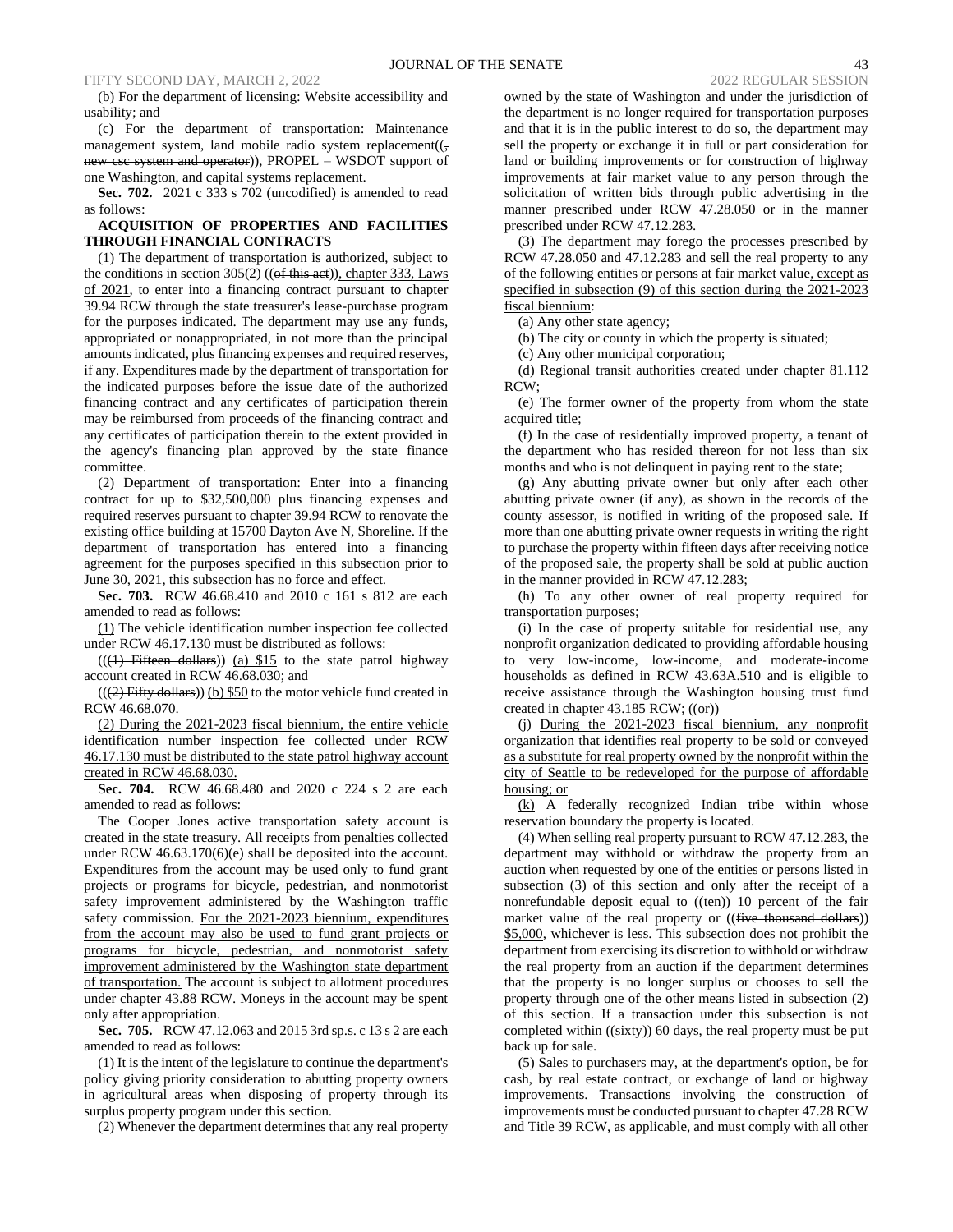applicable laws and rules.

(6) Conveyances made pursuant to this section shall be by deed executed by the secretary of transportation and shall be duly acknowledged.

(7) Unless otherwise provided, all moneys received pursuant to the provisions of this section less any real estate broker commissions paid pursuant to RCW 47.12.320 shall be deposited in the motor vehicle fund.

(8) The department may not enter into equal value exchanges or property acquisitions for building improvements without first consulting with the office of financial management and the joint transportation committee.

(9) During the 2021-2023 fiscal biennium, the department may sell or convey surplus property at less than its fair market value when the department finds that it is in the public interest to do so because:

(a) The surplus property will be used as a substitute for property to be redeveloped to provide the public benefit of affordable housing; and

(b) The development of affordable housing on that property would not otherwise be adequately compensated.

**Sec. 706.** RCW 46.01.385 and 2021 c 32 s 2 are each amended to read as follows:

The agency financial transaction account is created in the state treasury. Receipts directed by law to the account from cost recovery charges for credit card and other financial transaction fees must be deposited into the account. Moneys in the account may be spent only after appropriation. Expenditures from the account may be used only for paying credit card and financial transaction fees, and other related costs incurred by state agencies. During the 2021-2023 fiscal biennium, expenditures from the account may also be used for additional information technology costs related to supporting the department of licensing operations and addressing staffing shortages.

**Sec. 707.** 2021 c 333 s 719 (uncodified) is amended to read as follows:

(1) The state commercial aviation coordinating commission will review existing data and conduct research to determine Washington's long-range commercial aviation facility needs and the site of a new primary commercial aviation facility. Research for each potential site must include the feasibility of constructing a commercial aviation facility in that location and its potential environmental, community, and economic impacts. Options for a new primary commercial aviation facility in Washington may include expansion of an existing airport facility but may not include siting a facility on or in the vicinity of a military installation that would be incompatible with the installation's ability to carry out its mission requirements. The work of the commission shall include the following:

(a) Recommendations to the legislature on future Washington state long-range commercial aviation facility needs including possible additional aviation facilities or expansion of current aviation facilities, excluding those located in a county with a population of two million or more, to meet anticipated commercial aviation, general aviation, and air cargo demands;

(b) Identifying a preferred location for a new primary commercial aviation facility. The commission shall make recommendations and shall select a single preferred location by a sixty percent majority vote using the following process:

(i) Initiating a broad review of potential sites;

(ii) Recommending a final short list of no more than six locations by February 15, 2022;

(iii) Identifying the top two locations from the final six locations by October 15, 2022; and

(iv) Identifying a single preferred location for a new primary commercial aviation facility by ((February)) June 15, 2023; and

(c) A projected timeline for the development of an additional commercial aviation facility that is completed and functional by 2040.

(2) The commission shall submit a report of its findings and recommendations to the transportation committees of the legislature by ((February)) June 15, 2023. The commission must allow a minority report to be included with the commission report if requested by a voting member of the commission.

(3) Nothing in this section shall be construed to endorse, limit, or otherwise alter existing or future plans for capital development and capacity enhancement at existing commercial airports in Washington.

(4) This section expires June 30, 2023.

## **MISCELLANEOUS**

NEW SECTION. **Sec. 801.** If any provision of this act or its application to any person or circumstance is held invalid, the remainder of the act or the application of the provision to other persons or circumstances is not affected.

NEW SECTION. **Sec. 802.** This act is necessary for the immediate preservation of the public peace, health, or safety, or support of the state government and its existing public institutions, and takes effect immediately."

Correct the title.

and the same are herewith transmitted. MELISSA PALMER, Deputy Chief Clerk

#### **MOTION**

Senator Liias moved that the Senate refuse to concur in the House amendment(s) to Engrossed Substitute Senate Bill No. 5689 and request of the House a conference thereon.

Senators Liias and King spoke in favor of the motion.

The President declared the question before the Senate to be motion by Senator Liias that the Senate refuse to concur in the House amendment(s) to Engrossed Substitute Senate Bill No. 5689 and request a conference thereon.

The motion by Senator Liias carried and the Senate refused to concur in the House amendment(s) to Engrossed Substitute Senate Bill No. 5689 and requested of the House a conference thereon by voice vote.

#### APPOINTMENT OF CONFERENCE COMMITTEE

The President appointed as members of the Conference Committee on Engrossed Substitute Senate Bill No. 5689 and the House amendment(s) thereto: Senators King, Liias and Saldaña.

# **MOTION**

On motion of Senator Pedersen, the appointments to the conference committee were confirmed.

#### PERSONAL PRIVILEGE

Senator Sefzik: "Mr. President, when I gave my first speech after the passing of my bill , I did not follow protocol and I did not have gifts. I am happy to report that I now have those. I have specifically brought Top Ramen for everybody because that is what I eat a lot of. And in the past few years that has been sort of my constant meal. But in addition, I have also brought one-ounce little bars of chocolate that were made up in my district from a place called *Chocolate Necessities.* So, I hope that if anybody enjoys ramen as much as I do, you have a meal and a treat for you. So, thank you and I again apologize for my tardiness in only now being able to bring this forward. Thank you."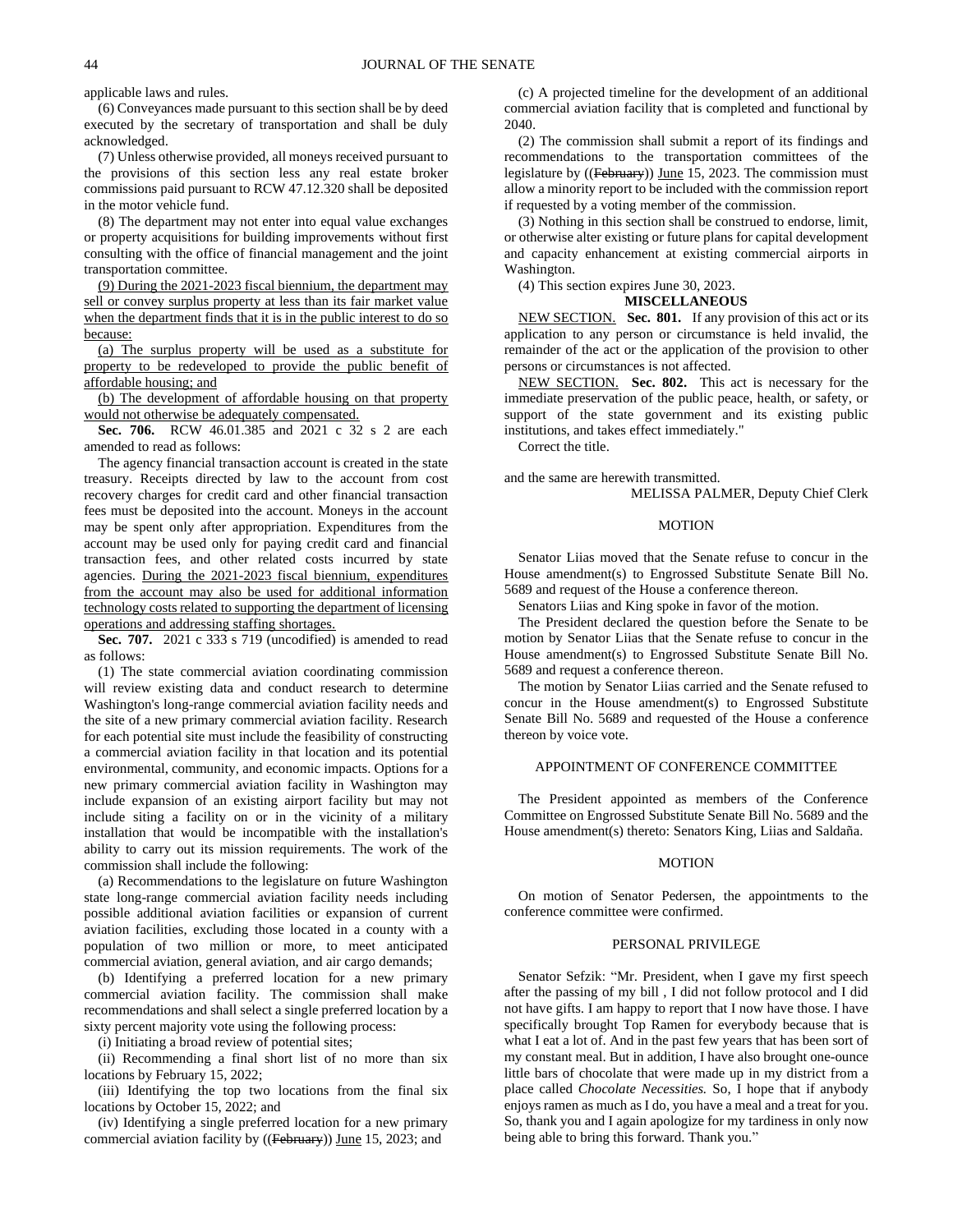#### President Heck: "Did you bring 50 or 49?"

Senator Sefzik: "I brought actually 60 and I have even more ramen in my office in case anybody would lie more, including spicy ramen."

#### PERSONAL PRIVILEGE

Senator Salomon: "Mr. President, while I appreciate the sentiment of the good Senator from the  $42<sup>nd</sup>$ , I think a more appropriate gift from his district might have been a glass of milk for all of us. Well, maybe next time."

#### MOTION

On motion of Senator Pedersen, the Senate advanced to the sixth order of business.

## SECOND READING

HOUSE BILL NO. 1825, by Representatives Dye, Orwall and Graham

Concerning continuity of judicial operations in single judge courts.

The measure was read the second time.

### MOTION

Senator Dhingra moved that the following committee striking amendment by the Committee on Law & Justice be adopted:

Strike everything after the enacting clause and insert the following:

"NEW SECTION. **Sec. 1.** A new section is added to chapter 2.56 RCW to read as follows:

For purposes of this title and Title 3 RCW, unless the context clearly requires otherwise, "single judge court" means a court or judicial district that has only one judge.

**Sec. 2.** RCW 2.56.040 and 2005 c 182 s 1 are each amended to read as follows:

(1) The chief justice shall consider all recommendations of the administrator for the assignment of judges, and, in the discretion of the chief justice, direct any judge whose calendar, in the judgment of the chief justice, will permit, to hold court ((in any eounty or district)) where need therefor exists, to the end that the courts  $((\theta f))$  in this state shall function with maximum efficiency, and that the work of other courts shall be equitably distributed. It shall be the duty of every judge to obey such direction of the chief justice unless excused by the chief justice for sufficient cause.

(2)(a) If due to illness, incapacity, resignation, death, or other unavailability the presiding judge in a single judge court is unable to fulfill the duties of the office, and either (i) no person has been designated by the presiding judge to serve as presiding judge pro tempore or (ii) the previously designated presiding judge pro tempore resigns, is removed from office, or is no longer able to serve, the chief justice may appoint another judicial officer or other person as the presiding judge pro tempore who meets the qualifications of a judge pro tempore, subject to (c) of this subsection, during the remaining period of unavailability or until a vacancy is filled as provided by law.

(b) The chief justice may appoint someone other than the previously designated or appointed individual to serve as presiding judge pro tempore whenever the chief justice determines that the administration of justice would be better served by appointment of someone else to fulfill the presiding judge duties, subject to (c) of this subsection, during the remaining period of unavailability or until the vacancy is filled as provided by law.

(c) The chief justice, or designee, shall consult with the local legislative and executive authorities before removing or appointing a presiding judge pro tempore under (a) or (b) of this subsection.

(d) Nothing in this section is intended to modify the role of the commission on judicial conduct as provided in Article IV, section 31 of the Washington state Constitution and chapter 2.64 RCW.

**Sec. 3.** RCW 2.08.120 and 1955 c 38 s 5 are each amended to read as follows:

(1) If a vacancy occurs in the office of judge of the superior court, the governor shall appoint a person to hold the office until the election and qualification of a judge to fill the vacancy, which election shall be at the next succeeding general election, and the judge so elected shall hold office for the remainder of the unexpired term.

(2) During any vacancy that occurs pursuant to subsection (1) of this section in a single judge court, a presiding judge pro tempore who has been predesignated pursuant to court rule or appointed pursuant to RCW 2.56.040(2) may fulfill presiding judge duties, and the authority of the predesignated or appointed presiding judge pro tempore endures until the chief justice appoints someone else to fulfill the presiding judge duties pursuant to RCW 2.56.040(2)(b), or until a vacancy in the position is filled as provided by law, whichever occurs first.

**Sec. 4.** RCW 2.24.010 and 2021 c 311 s 17 are each amended to read as follows:

(1) There may be appointed in each county or judicial district, by the judges of the superior court having jurisdiction therein or a presiding judge pro tempore who is fulfilling presiding judge duties for a single judge court pursuant to RCW 2.08.120(2), one or more court commissioners for said county or judicial district. Each such commissioner shall be a citizen of the United States and shall hold the office during the pleasure of the judges making the appointment.

(2)(a) There may be appointed in counties with a population of more than four hundred thousand, by the presiding judge of the superior court having jurisdiction therein, one or more attorneys to act as criminal commissioners to assist the superior court in disposing of adult criminal cases. Such criminal commissioners shall have power, authority, and jurisdiction, concurrent with the superior court and the judges thereof, in adult criminal cases, to preside over arraignments, preliminary appearances, initial extradition hearings, and noncompliance proceedings pursuant to RCW 9.94A.6333 or 9.94B.040; accept pleas if authorized by local court rules; appoint counsel; make determinations of probable cause; set, amend, and review conditions of pretrial release; set bail; set trial and hearing dates; authorize continuances; accept waivers of the right to speedy trial; and authorize and issue search warrants and orders to intercept, monitor, or record wired or wireless telecommunications or for the installation of electronic taps or other devices to include, but not be limited to, vehicle global positioning system or other mobile tracking devices with all the powers conferred upon the judge of the superior court in such matters.

(b) Criminal commissioners shall also have the authority to conduct resentencing hearings and to vacate convictions related to *State v. Blake*, No. 96873-0 (Feb. 25, 2021). Criminal commissioners may be appointed for this purpose regardless of the population of the county served by the appointing court.

(c) The county legislative authority must approve the creation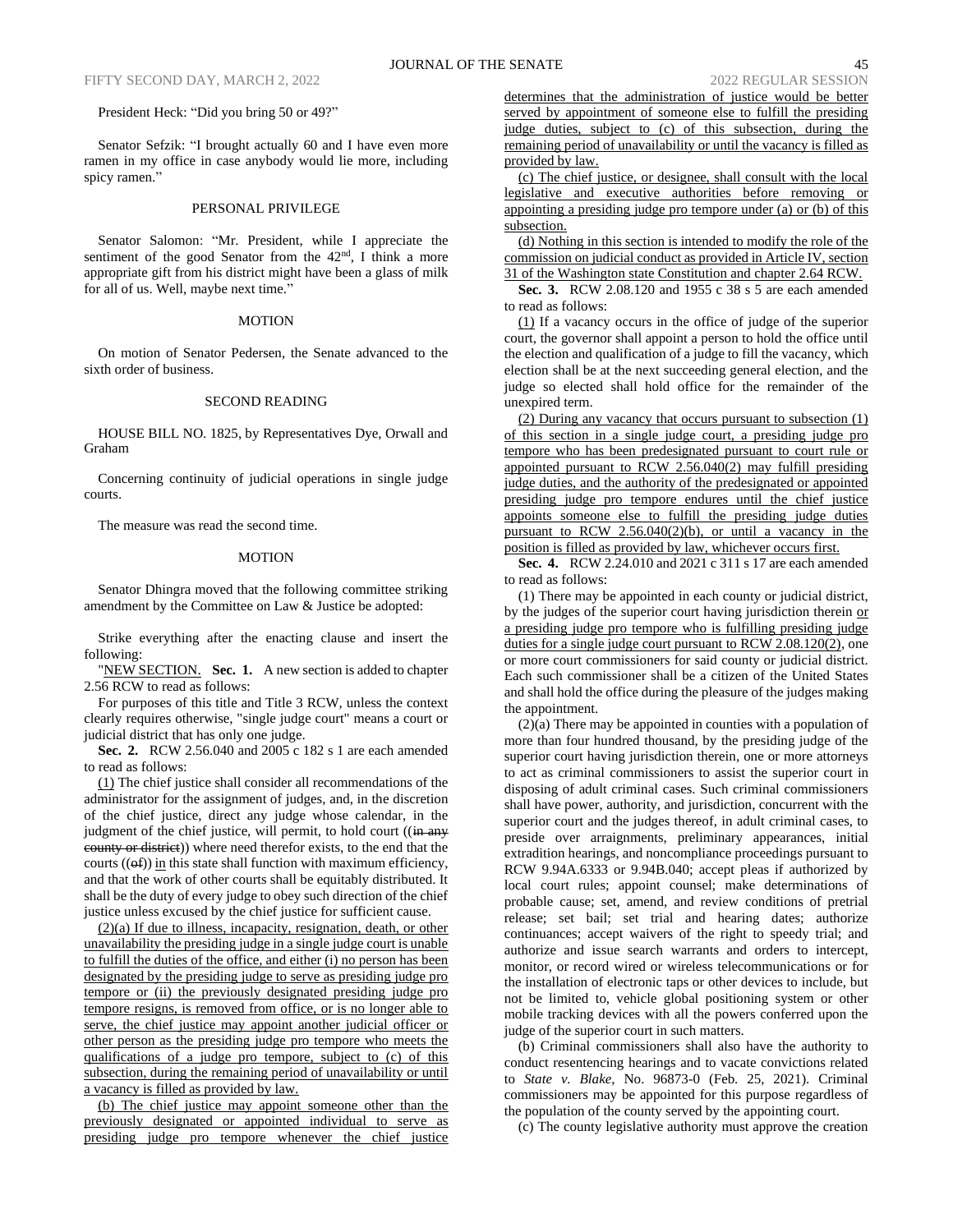of criminal commissioner positions.

**Sec. 5.** RCW 3.34.150 and 1989 c 227 s 7 are each amended to read as follows:

(1) If a district has more than one judge, the supreme court may by rule provide for the manner of selection of one of the judges to serve as presiding judge and prescribe the presiding judge's duties. If a county has multiple districts or has one district with multiple electoral districts, the supreme court may by rule provide for the manner of selection of one of the judges to serve as presiding judge and prescribe the presiding judge's duties.

(2) Pursuant to court rule or RCW 2.56.040(2), a presiding judge pro tempore may be predesignated or appointed to fulfill presiding judge duties in case of the illness, incapacity, resignation, death, or unavailability of the presiding judge of a single judge court. In such circumstances, the authority of the predesignated or appointed presiding judge pro tempore endures until the chief justice appoints someone else to fulfill the presiding judge duties pursuant to RCW 2.56.040(2)(b), or the period of such illness, incapacity, or unavailability ends, or until a vacancy in the position is filled as provided by law, whichever occurs first.

**Sec. 6.** RCW 3.34.100 and 2003 c 97 s 3 are each amended to read as follows:

(1) If a district judge dies, resigns, is convicted of a felony, ceases to reside in the district, fails to serve for any reason except temporary disability, or if his or her term of office is terminated in any other manner, the office shall be deemed vacant. The county legislative authority shall fill all vacancies by appointment and the judge thus appointed shall hold office until the next general election and until a successor is elected and qualified. However, if a vacancy in the office of district court judge occurs and the total number of district court judges remaining in the county is equal to or greater than the number of district court judges authorized in RCW 3.34.010 then the position shall remain vacant. District judges shall be granted sick leave in the same manner as other county employees. A district judge may receive when vacating office remuneration for unused accumulated leave and sick leave at a rate equal to one day's monetary compensation for each full day of accrued leave and one day's monetary compensation for each four full days of accrued sick leave, the total remuneration for leave and sick leave not to exceed the equivalent of thirty days' monetary compensation.

(2) During any vacancy that occurs pursuant to subsection (1) of this section in a single judge court, a presiding judge pro tempore who has been predesignated pursuant to court rule or appointed pursuant to RCW 2.56.040(2) may fulfill presiding judge duties, and the authority of the predesignated or appointed presiding judge pro tempore endures until the chief justice appoints someone else to fulfill the presiding judge duties pursuant to RCW 2.56.040(2)(b), or until a vacancy in the position is filled as provided by law, whichever occurs first.

**Sec. 7.** RCW 3.34.130 and 1996 c 16 s 1 are each amended to read as follows:

 $(1)$  ((Each)) In addition to the designation of a presiding judge pro tempore for a single judge court as provided in RCW 3.34.150(2), each district court shall designate one or more persons as judge pro tempore who shall serve during the temporary absence, disqualification, or incapacity of a district judge or to serve as an additional judge for excess caseload or special set cases. The qualifications of a judge pro tempore shall be the same as for a district judge, except that with respect to RCW 3.34.060(1), the person appointed need only be a registered voter of the state. A district that has a population of not more than ten thousand and that has no person available who meets the qualifications under RCW 3.34.060(2) (a) or (b), may appoint as a pro tempore judge a person who has taken and passed the qualifying examination for the office of district judge as is provided by rule of the supreme court. A judge pro tempore may sit in any district of the county for which he or she is appointed. A judge pro tempore shall be paid the salary authorized by the county legislative authority.

(2) For each day that a judge pro tempore serves in excess of thirty days during any calendar year, the annual salary of the district judge in whose place the judge pro tempore serves shall be reduced by an amount equal to one-two hundred fiftieth of such salary: PROVIDED, That each full time district judge shall have up to fifteen days annual leave without reduction for service on judicial commissions established by the legislature or the chief justice of the supreme court. No reduction in salary shall occur when a judge pro tempore serves:

(a) While a district judge is using sick leave granted in accordance with RCW 3.34.100;

(b) While a district court judge is disqualified from serving following the filing of an affidavit of prejudice;

(c) As an additional judge for excess case load or special set cases; or

(d) While a district judge is otherwise involved in administrative, educational, or judicial functions related to the performance of the judge's duties: PROVIDED, That the appointment of judge pro tempore authorized under subsection (2)(c) and (d) of this section is subject to an appropriation for this purpose by the county legislative authority.

(3) The legislature may appropriate money for the purpose of reimbursing counties for the salaries of judges pro tempore for certain days in excess of thirty worked per year that the judge pro tempore was required to work as the result of service by a judge on a commission as authorized under subsection (2) of this section. No later than September 1 of each year, each county treasurer shall certify to the administrator for the courts for the year ending the preceding June 30, the number of days in excess of thirty that any judge pro tempore was required to work as the result of service by a judge on a commission as authorized under subsection (2) of this section. Upon receipt of the certification, the administrator for the courts shall reimburse the county from money appropriated for that purpose.

**Sec. 8.** RCW 3.42.010 and 1984 c 258 s 30 are each amended to read as follows:

When so authorized by the districting plan, one or more district court commissioners may be appointed in any district by the judges of the district. Each commissioner shall be a registered voter of the county in which the district or a portion thereof is located, and shall hold office at the pleasure of the appointing judges. For purposes of this section, "appointing judge" includes a presiding judge pro tempore fulfilling presiding judge duties for a single judge court pursuant to RCW 3.34.100(2) or 3.34.150(2). Any person appointed as a commissioner authorized to hear or dispose of cases shall be a lawyer who is admitted to the practice of law in the state of Washington or who has passed the qualifying examination for lay judges as provided under RCW 3.34.060.

NEW SECTION. **Sec. 9.** A new section is added to chapter 3.50 RCW to read as follows:

During any vacancy that occurs in a single judge court pursuant to RCW 3.50.093 or 3.50.095, a presiding judge pro tempore who has been predesignated pursuant to court rule or appointed pursuant to RCW 2.56.040(2) may fulfill presiding judge duties, and the authority of the predesignated or appointed presiding judge pro tempore endures until the chief justice appoints someone else to fulfill the presiding judge duties pursuant to RCW 2.56.040(2)(b), or until a vacancy in the position is filled as provided by law, whichever occurs first.

**Sec. 10.** RCW 3.50.075 and 2019 c 52 s 1 are each amended to read as follows: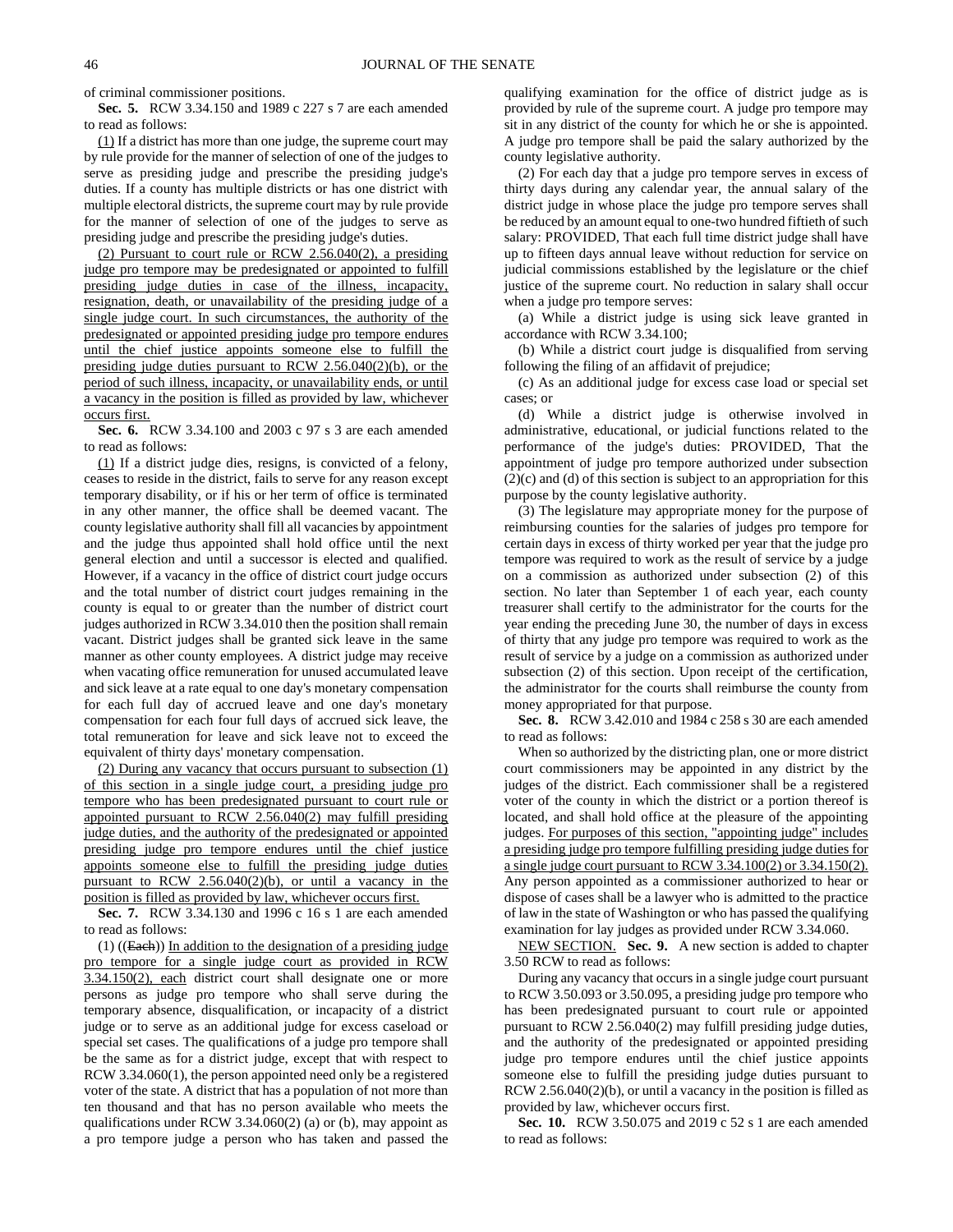FIFTY SECOND DAY, MARCH 2, 2022 2022 REGULAR SESSION 2022 REGULAR SESSION

(1) One or more court commissioners may be appointed by a judge of the municipal court.

(2) Each commissioner holds office at the pleasure of the appointing judge.

(3) Except as provided in subsection (4) of this section, a commissioner has such power, authority, and jurisdiction in criminal and civil matters as the appointing judges possess, and must be a lawyer who is admitted to practice law in the state of Washington or a nonlawyer who has passed, by January 1, 2003, the qualifying examination for lay judges for courts of limited jurisdiction under RCW 3.34.060.

(4) On or after July 1, 2010, when serving as a commissioner, the commissioner does not have authority to preside over trials in criminal matters, or jury trials in civil matters unless agreed to on the record by all parties.

(5) A commissioner need not be a resident of the city or of the county in which the municipal court is created. When a court commissioner has not been appointed and the municipal court is presided over by a part-time appointed judge, the judge need not be a resident of the city or of the county in which the municipal court is created.

(6) For purposes of this section, "appointing judge" includes a presiding judge pro tempore fulfilling presiding judge duties for a single judge court pursuant to RCW 3.50.090(2).

**Sec. 11.** RCW 3.50.090 and 2000 c 55 s 1 are each amended to read as follows:

 $((The))$  (1) In addition to the designation of a presiding judge pro tempore for a single judge court as provided in RCW 3.50.090(2), the presiding municipal court judge may designate one or more persons as judges pro tem to serve in the absence or disability of the elected or duly appointed judges of the court, subsequent to the filing of an affidavit of prejudice, or in addition to the elected or duly appointed judges when the administration of justice and the accomplishment of the work of the court make it necessary. The qualifications of a judge pro tempore shall be the same as for judges as provided under RCW 3.50.040 except that a judge pro tempore need not be a resident of the city or county in which the municipal court is located. Judges pro tempore shall have all of the powers of the duly appointed or elected judges when serving as judges pro tempore of the court. Before entering on his or her duties, each judge pro tempore shall take, subscribe, and file an oath as is taken by a duly appointed or elected judge. Such pro tempore judges shall receive such compensation as shall be fixed by ordinance by the municipality in which the court is located and such compensation shall be paid by the municipality.

(2) If a presiding municipal court judge is the single judge of the court, then pursuant to court rule or RCW 2.56.040(2), a presiding judge pro tempore may be predesignated or appointed to fulfill presiding judge duties in case of the illness, incapacity, resignation, death, or unavailability of the presiding judge. In such circumstances, the authority of the predesignated or appointed presiding judge pro tempore endures until the chief justice appoints someone else to fulfill the presiding judge duties pursuant to RCW 2.56.040(2)(b), or the period of such illness, incapacity, or unavailability ends, or until a vacancy in the position is filled as provided by law, whichever occurs first."

On page 1, line 2 of the title, after "courts;" strike the remainder of the title and insert "amending RCW 2.56.040, 2.08.120, 2.24.010, 3.34.150, 3.34.100, 3.34.130, 3.42.010, 3.50.075, and 3.50.090; adding a new section to chapter 2.56 RCW; and adding a new section to chapter 3.50 RCW."

Senators Dhingra and Padden spoke in favor of adoption of the committee striking amendment.

The President declared the question before the Senate to be the adoption of the committee striking amendment by the Committee on Law & Justice to House Bill No. 1825.

The motion by Senator Dhingra carried and the committee striking amendment was adopted by voice vote.

#### MOTION

On motion of Senator Dhingra, the rules were suspended, House Bill No. 1825 as amended by the Senate was advanced to third reading, the second reading considered the third and the bill was placed on final passage.

Senator Dhingra spoke in favor of passage of the bill.

The President declared the question before the Senate to be the final passage of House Bill No. 1825 as amended by the Senate.

## ROLL CALL

The Secretary called the roll on the final passage of House Bill No. 1825 as amended by the Senate and the bill passed the Senate by the following vote: Yeas, 48; Nays, 0; Absent, 0; Excused, 1.

Voting yea: Senators Billig, Braun, Brown, Carlyle, Cleveland, Conway, Das, Dhingra, Dozier, Fortunato, Frockt, Gildon, Hasegawa, Hawkins, Holy, Honeyford, Hunt, Keiser, King, Kuderer, Liias, Lovelett, Lovick, McCune, Mullet, Muzzall, Nguyen, Nobles, Padden, Pedersen, Randall, Rivers, Rolfes, Saldaña, Salomon, Schoesler, Sefzik, Sheldon, Short, Stanford, Trudeau, Van De Wege, Wagoner, Warnick, Wellman, Wilson, C., Wilson, J. and Wilson, L.

Excused: Senator Robinson

HOUSE BILL NO. 1825, as amended by the Senate, having received the constitutional majority, was declared passed. There being no objection, the title of the bill was ordered to stand as the title of the act.

## SECOND READING

HOUSE BILL NO. 1832, by Representatives Springer, Vick, Walen and Goehner

Concerning code city form of government elections and city manager appointment.

The measure was read the second time.

## MOTION

On motion of Senator Kuderer, the rules were suspended, House Bill No. 1832 was advanced to third reading, the second reading considered the third and the bill was placed on final passage.

Senators Kuderer and Fortunato spoke in favor of passage of the bill.

The President declared the question before the Senate to be the final passage of House Bill No. 1832.

#### ROLL CALL

The Secretary called the roll on the final passage of House Bill No. 1832 and the bill passed the Senate by the following vote: Yeas, 44; Nays, 4; Absent, 0; Excused, 1.

Voting yea: Senators Billig, Braun, Brown, Carlyle, Cleveland, Das, Dhingra, Dozier, Fortunato, Frockt, Gildon, Hawkins, Holy,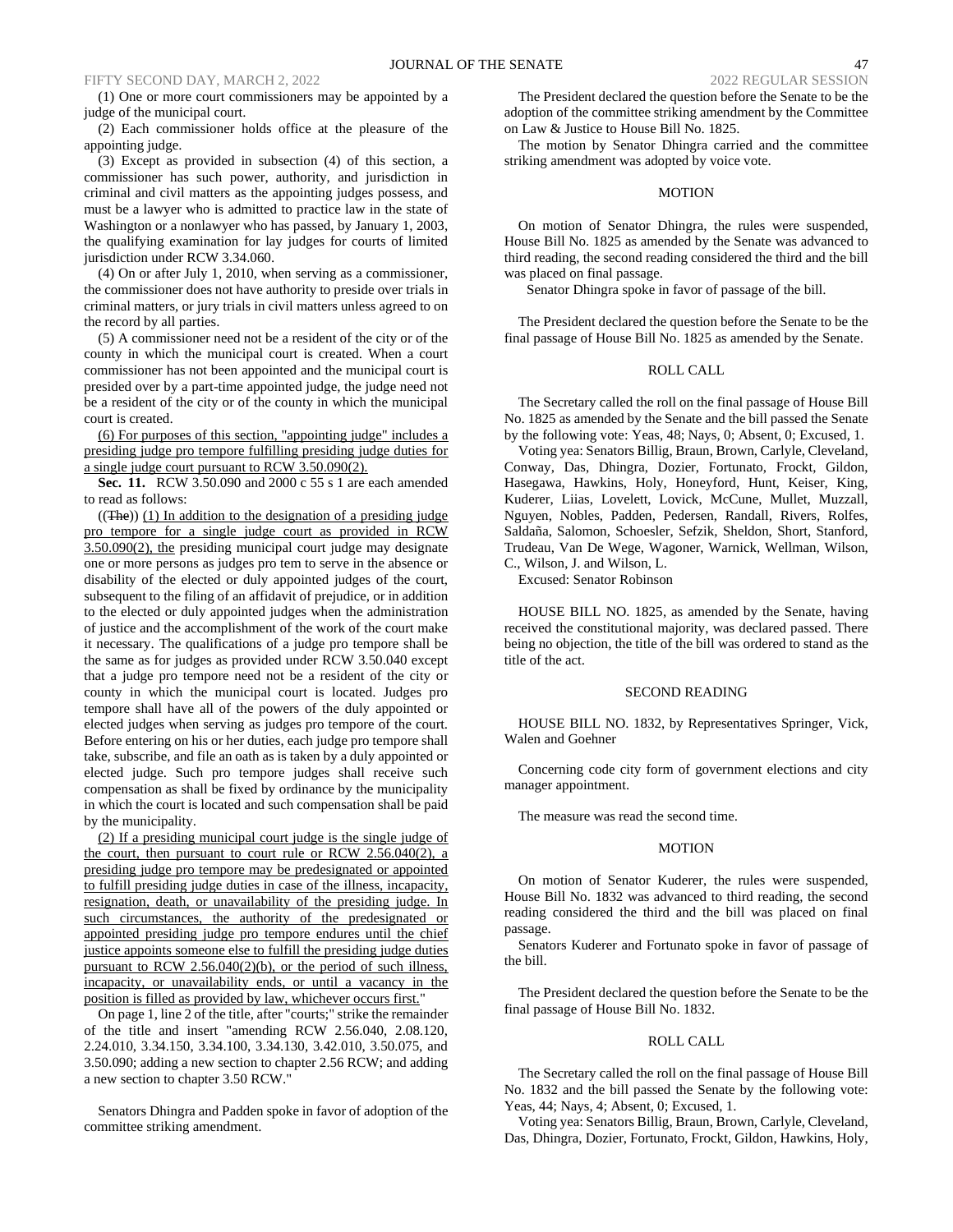Hunt, Keiser, King, Kuderer, Liias, Lovelett, Lovick, McCune, Mullet, Muzzall, Nguyen, Nobles, Padden, Pedersen, Randall, Rivers, Rolfes, Saldaña, Salomon, Schoesler, Sefzik, Sheldon, Short, Stanford, Trudeau, Van De Wege, Warnick, Wellman, Wilson, C., Wilson, J. and Wilson, L.

Voting nay: Senators Conway, Hasegawa, Honeyford and Wagoner

Excused: Senator Robinson

HOUSE BILL NO. 1832, having received the constitutional majority, was declared passed. There being no objection, the title of the bill was ordered to stand as the title of the act.

#### SECOND READING

SUBSTITUTE HOUSE BILL NO. 1867, by House Committee on Education (originally sponsored by Paul, Berg, Santos, Shewmake, Slatter, Bergquist and Stonier)

Concerning dual credit program data.

The measure was read the second time.

## MOTION

On motion of Senator Wellman, the rules were suspended, Substitute House Bill No. 1867 was advanced to third reading, the second reading considered the third and the bill was placed on final passage.

Senators Wellman and Hawkins spoke in favor of passage of the bill.

The President declared the question before the Senate to be the final passage of Substitute House Bill No. 1867.

## ROLL CALL

The Secretary called the roll on the final passage of Substitute House Bill No. 1867 and the bill passed the Senate by the following vote: Yeas, 48; Nays, 0; Absent, 0; Excused, 1.

Voting yea: Senators Billig, Braun, Brown, Carlyle, Cleveland, Conway, Das, Dhingra, Dozier, Fortunato, Frockt, Gildon, Hasegawa, Hawkins, Holy, Honeyford, Hunt, Keiser, King, Kuderer, Liias, Lovelett, Lovick, McCune, Mullet, Muzzall, Nguyen, Nobles, Padden, Pedersen, Randall, Rivers, Rolfes, Saldaña, Salomon, Schoesler, Sefzik, Sheldon, Short, Stanford, Trudeau, Van De Wege, Wagoner, Warnick, Wellman, Wilson, C., Wilson, J. and Wilson, L.

Excused: Senator Robinson

SUBSTITUTE HOUSE BILL NO. 1867, having received the constitutional majority, was declared passed. There being no objection, the title of the bill was ordered to stand as the title of the act.

# SECOND READING

HOUSE BILL NO. 1975, by Representatives Wylie, Harris, Berry, Chopp, Stonier, Ryu, Peterson and Macri

Concerning property management services provided to housing authority properties.

The measure was read the second time.

#### MOTION

Senator Kuderer moved that the following committee striking amendment by the Committee on Housing & Local Government be adopted:

Strike everything after the enacting clause and insert the following:

"NEW SECTION. **Sec. 1.** The legislature recognizes the important role housing authorities play in providing much needed affordable housing to more than 35,000 households through their inventory of rental housing, including through workforce housing programs where housing authorities keep rents as low as possible and operate on very thin margins.

The legislature finds that for nearly 30 years without issue, objection, or complaint, housing authorities have been contracting with property management services companies for site operations at unsubsidized workforce housing properties. The legislature further finds that it is critical to continue efforts to preserve and expand naturally occurring workforce housing units statewide. Therefore, the legislature recognizes that, at unsubsidized housing authority properties, tenant rents and deposits paid to property management companies and used to pay for regular maintenance and operations are private funds and such maintenance work is not a public work.

**Sec. 2.** RCW 35.82.070 and 2002 c 218 s 22 are each amended to read as follows:

An authority shall constitute a public body corporate and politic, exercising public and essential governmental functions, and having all the powers necessary or convenient to carry out and effectuate the purposes and provisions of this chapter, including the following powers in addition to others herein granted:

(1) To sue and be sued; to have a seal and to alter the same at pleasure; to have perpetual succession; to make and execute contracts and other instruments, including but not limited to partnership agreements and joint venture agreements, necessary or convenient to the exercise of the powers of the authority; to participate in the organization or the operation of a nonprofit corporation which has as one of its purposes to provide or assist in the provision of housing for persons of low income; and to make and from time to time amend and repeal bylaws, rules and regulations, not inconsistent with this chapter, to carry into effect the powers and purposes of the authority.

(2) Within its area of operation: To prepare, carry out, acquire, lease and operate housing projects; to provide for the construction, reconstruction, improvement, alteration or repair of any housing project or any part thereof; to agree to rent or sell dwellings forming part of the projects to or for persons of low income. Where an agreement or option is made to sell a dwelling to a person of low income, the authority may convey the dwelling to the person upon fulfillment of the agreement irrespective of whether the person is at the time of the conveyance a person of low income. Leases, options, agreements, or conveyances may include such covenants as the authority deems appropriate to assure the achievement of the objectives of this chapter.

(3) To acquire, lease, rent, sell, or otherwise dispose of any commercial space located in buildings or structures containing a housing project or projects.

(4) To arrange or contract for the furnishing by any person or agency, public or private, of services, privileges, works, or facilities for, or in connection with, a housing project or the occupants thereof; and (notwithstanding anything to the contrary contained in this chapter or in any other provision of law) to include in any contract let in connection with a project, stipulations requiring that the contractor and any subcontractors comply with requirements as to minimum wages and maximum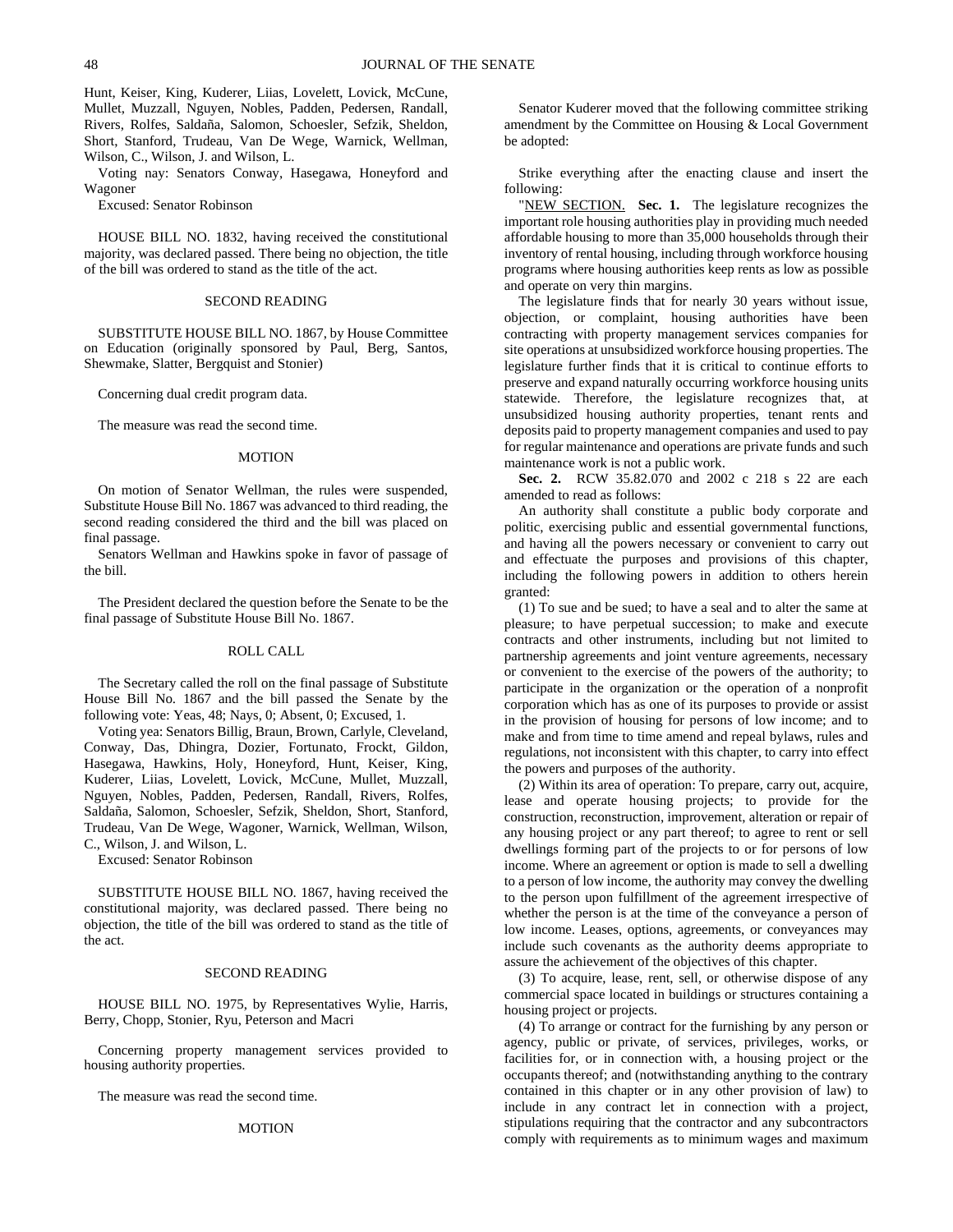# FIFTY SECOND DAY, MARCH 2, 2022 2022 REGULAR SESSION 2022 REGULAR SESSION

hours of labor, and comply with any conditions which the federal government may have attached to its financial aid of the project.

(5) To lease or rent any dwellings, houses, accommodations, lands, buildings, structures or facilities embraced in any housing project and (subject to the limitations contained in this chapter) to establish and revise the rents or charges therefor; to own or manage buildings containing a housing project or projects as well as commercial space or other dwelling units that do not constitute a housing project as that term is defined in this chapter. However, notwithstanding the provisions under subsection (1) of this section, dwelling units made available or sold to persons of low income, together with functionally related and subordinate facilities, shall occupy at least  $((\text{fiffy}))$  50 percent of the interior space in the total development owned by the authority or at least  $((\text{fifty}))$  50 percent of the total number of units in the development owned by the authority, whichever produces the greater number of units for persons of low income, and for mobile home parks, the mobile home lots made available to persons of low income shall be at least  $((\text{fiffy}))$  50 percent of the total number of mobile home lots in the park owned by the authority; to own, hold, and improve real or personal property; to purchase, lease, obtain options upon, acquire by gift, grant, bequest, devise, or otherwise including financial assistance and other aid from the state or any public body, person or corporation, any real or personal property or any interest therein; to acquire by the exercise of the power of eminent domain any real property; to sell, lease, exchange, transfer, assign, pledge, or dispose of any real or personal property or any interest therein; to sell, lease, exchange, transfer, or dispose of any real or personal property or interest therein at less than fair market value to a governmental entity for any purpose when such action assists the housing authority in carrying out its powers and purposes under this chapter, to a low-income person or family for the purpose of providing housing for that person or family, or to a nonprofit corporation provided the nonprofit corporation agrees to sell the property to a low-income person or family or to use the property for the provision of housing for persons of low income for at least ((twenty)) 20 years; to insure or provide for the insurance of any real or personal property or operations of the authority against any risks or hazards; to procure or agree to the procurement of insurance or guarantees from the federal government of the payment of any bonds or parts thereof issued by an authority, including the power to pay premiums on any such insurance.

(6) To contract with a property management services company for purposes of operating a housing project. Rental and other project revenues collected by a property management services company from the housing project's tenants and used to pay administrative operating and ordinary maintenance costs incurred by the company under the terms of the contract with the authority shall be treated as private funds, and any resulting services as executed at the cost of the property management services company and the housing project's tenants, until the net operating revenues are distributed to the authority for its exclusive use and control. For the purposes of this subsection, "ordinary maintenance" only includes: Routine repairs related to unit turnover work; grounds and parking lot upkeep; and repairs and cleaning work needed to keep a property in a clean, safe, sanitary, and rentable condition that are customarily undertaken or administered by residential property management services companies. "Ordinary maintenance" does not include repairs that would be considered replacement capital repairs or scheduled regular maintenance work on plumbing, electrical, or HVAC/R systems or their components.

(7) To invest any funds held in reserves or sinking funds, or any funds not required for immediate disbursement, in property

or securities in which savings banks may legally invest funds subject to their control; to purchase its bonds at a price not more than the principal amount thereof and accrued interest, all bonds so purchased to be canceled.

 $((\overline{(+)}))$  (8) Within its area of operation: To investigate into living, dwelling and housing conditions and into the means and methods of improving such conditions; to determine where slum areas exist or where there is a shortage of decent, safe and sanitary dwelling accommodations for persons of low income; to make studies and recommendations relating to the problem of clearing, replanning and reconstructing of slum areas, and the problem of providing dwelling accommodations for persons of low income, and to cooperate with the city, the county, the state or any political subdivision thereof in action taken in connection with such problems; and to engage in research, studies and experimentation on the subject of housing.

 $((\cancel{(8)}))$  (9) Acting through one or more commissioners or other person or persons designated by the authority: To conduct examinations and investigations and to hear testimony and take proof under oath at public or private hearings on any matter material for its information; to administer oaths, issue subpoenas requiring the attendance of witnesses or the production of books and papers and to issue commissions for the examination of witnesses who are outside of the state or unable to attend before the authority, or excused from attendance; to make available to appropriate agencies (including those charged with the duty of abating or requiring the correction of nuisances or like conditions, or of demolishing unsafe or insanitary structures within its area of operation) its findings and recommendations with regard to any building or property where conditions exist which are dangerous to the public health, morals, safety or welfare.

 $((\cancel{9}))$  (10) To initiate eviction proceedings against any tenant as provided by law. Activity occurring in any housing authority unit that constitutes a violation of chapter 69.41, 69.50, or 69.52 RCW shall constitute a nuisance for the purpose of RCW 59.12.030(5).

 $((\langle 10 \rangle))$   $(11)$  To exercise all or any part or combination of powers herein granted.

No provisions of law with respect to the acquisition, operation or disposition of property by other public bodies shall be applicable to an authority unless the legislature shall specifically so state.

 $(( (41)) )$   $(12)$  To agree (notwithstanding the limitation contained in RCW 35.82.210) to make such payments in lieu of taxes as the authority finds consistent with the achievement of the purposes of this chapter.

 $(( (12))$  (13) Upon the request of a county or city, to exercise any powers of a community renewal agency under chapter 35.81 RCW or a public corporation, commission, or authority under chapter 35.21 RCW.

 $((\langle 13 \rangle)$ ) (14) To exercise the powers granted in this chapter within the boundaries of any city, town, or county not included in the area in which such housing authority is originally authorized to function: PROVIDED, HOWEVER, The governing or legislative body of such city, town, or county, as the case may be, adopts a resolution declaring that there is a need for the authority to function in such territory.

 $(( (44))$  (15) To administer contracts for assistance payments to persons of low income in accordance with section 8 of the United States Housing Act of 1937, as amended by Title II, section 201 of the Housing and Community Development Act of 1974, P.L. 93-383.

 $(( (45)) ) (16)$  To sell at public or private sale, with or without public bidding, for fair market value, any mortgage or other obligation held by the authority.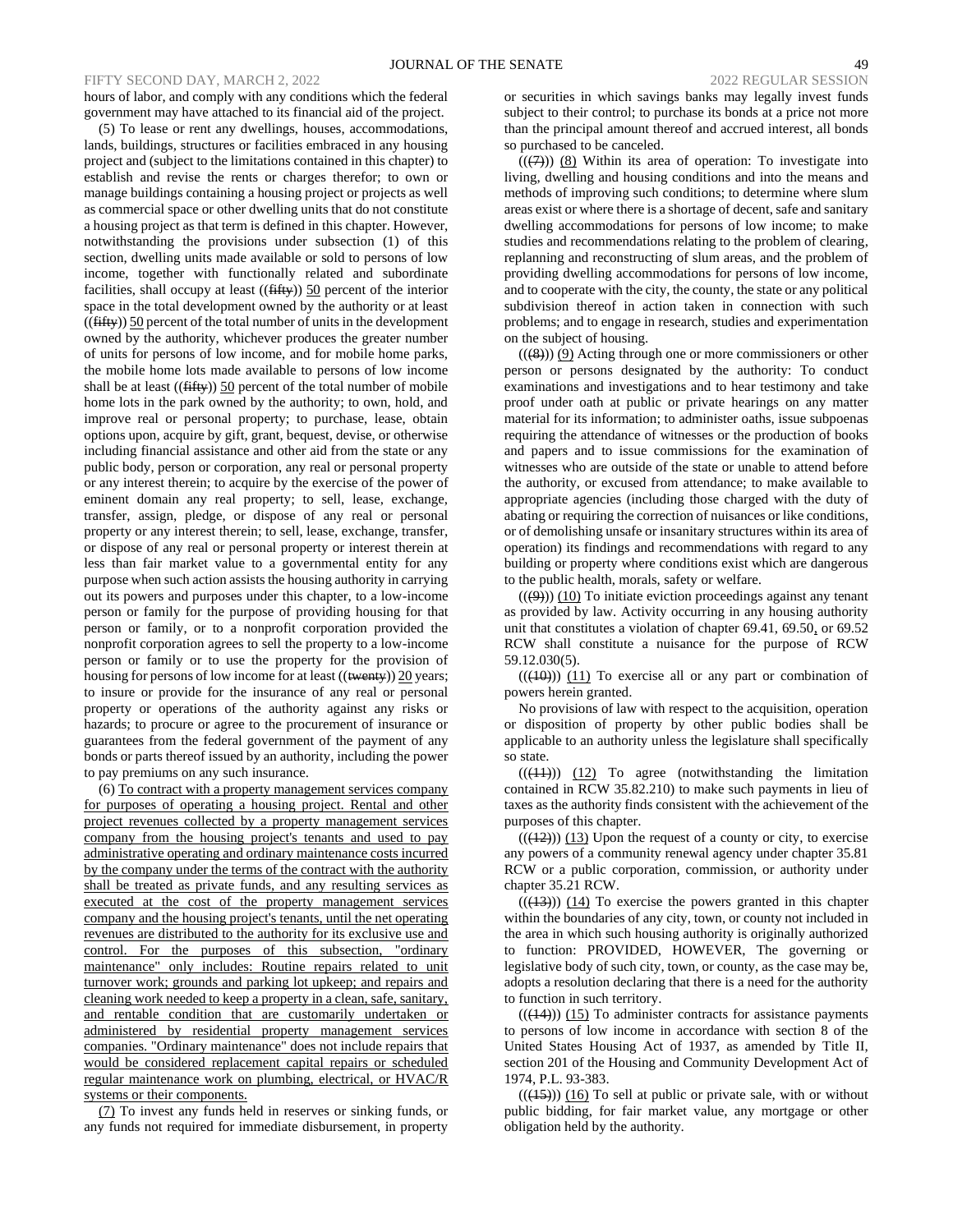$((\langle 16 \rangle) (17)$  To the extent permitted under its contract with the holders of bonds, notes, and other obligations of the authority, to consent to any modification with respect to rate of interest, time, and payment of any installment of principal or interest security, or any other term of any contract, mortgage, mortgage loan, mortgage loan commitment, contract, or agreement of any kind to which the authority is a party.

 $((\langle 17 \rangle)$ ) (18) To make, purchase, participate in, invest in, take assignments of, or otherwise acquire loans to persons of low income to enable them to acquire, construct, reconstruct, rehabilitate, improve, lease, or refinance their dwellings, and to take such security therefor as is deemed necessary and prudent by the authority.

 $(( (18)) ) (19)$  To make, purchase, participate in, invest in, take assignments of, or otherwise acquire loans for the acquisition, construction, reconstruction, rehabilitation, improvement, leasing, or refinancing of land, buildings, or developments for housing for persons of low income. For purposes of this subsection, development shall include either land or buildings or both.

(a) Any development financed under this subsection shall be subject to an agreement that for at least ((twenty)) 20 years the dwelling units made available to persons of low income together with functionally related and subordinate facilities shall occupy at least  $((\text{fifty}))$  50 percent of the interior space in the total development or at least ((fifty)) 50 percent of the total number of units in the development, whichever produces the greater number of units for persons of low income. For mobile home parks, the mobile home lots made available to persons of low income shall be at least ((fifty)) 50 percent of the total number of mobile home lots in the park. During the term of the agreement, the owner shall use its best efforts in good faith to maintain the dwelling units or mobile home lots required to be made available to persons of low income at rents affordable to persons of low income. The  $((\text{~~twenty-year~~)) 20-year requirement under this subsection$  $(( (18)) ) (19)(a)$  shall not apply when an authority finances the development by nonprofit corporations or governmental units of dwellings or mobile home lots intended for sale to persons of low and moderate income, and shall not apply to construction or other short-term financing provided to nonprofit corporations or governmental units when the financing has a repayment term of one year or less.

(b) In addition, if the development is owned by a for-profit entity, the dwelling units or mobile home lots required to be made available to persons of low income shall be rented to persons whose incomes do not exceed (( $fiffy$ )) 50 percent of the area median income, adjusted for household size, and shall have unit or lot rents that do not exceed ((fifteen)) 15 percent of area median income, adjusted for household size, unless rent subsidies are provided to make them affordable to persons of low income.

For purposes of this subsection  $((\frac{18}{9}))$   $(19)(b)$ , if the development is owned directly or through a partnership by a governmental entity or a nonprofit organization, which nonprofit organization is itself not controlled by a for-profit entity or affiliated with any for-profit entity that a nonprofit organization itself does not control, it shall not be treated as being owned by a for-profit entity when the governmental entity or nonprofit organization exercises legal control of the ownership entity and in addition, (i) the dwelling units or mobile home lots required to be made available to persons of low income are rented to persons whose incomes do not exceed  $((sixty))$  60 percent of the area median income, adjusted for household size, and (ii) the development is subject to an agreement that transfers ownership to the governmental entity or nonprofit organization or extends an irrevocable right of first refusal to purchase the development under a formula for setting the acquisition price that is specified in the agreement.

(c) Commercial space in any building financed under this subsection that exceeds four stories in height shall not constitute more than ((twenty)) 20 percent of the interior area of the building. Before financing any development under this subsection the authority shall make a written finding that financing is important for project feasibility or necessary to enable the authority to carry out its powers and purposes under this chapter.

 $(( (49)) (20)$  To contract with a public authority or corporation, created by a county, city, or town under RCW 35.21.730 through 35.21.755, to act as the developer for new housing projects or improvement of existing housing projects."

On page 1, line 2 of the title, after "properties;" strike the remainder of the title and insert "amending RCW 35.82.070; and creating a new section."

The President declared the question before the Senate to be the adoption of the committee striking amendment by the Committee on Housing & Local Government to House Bill No. 1975.

The motion by Senator Kuderer carried and the committee striking amendment was adopted by voice vote.

#### MOTION

On motion of Senator Kuderer, the rules were suspended, House Bill No. 1975 as amended by the Senate was advanced to third reading, the second reading considered the third and the bill was placed on final passage.

Senators Kuderer, Fortunato and Keiser spoke in favor of passage of the bill.

The President declared the question before the Senate to be the final passage of House Bill No. 1975 as amended by the Senate.

## ROLL CALL

The Secretary called the roll on the final passage of House Bill No. 1975 as amended by the Senate and the bill passed the Senate by the following vote: Yeas, 47; Nays, 1; Absent, 0; Excused, 1.

Voting yea: Senators Billig, Braun, Brown, Carlyle, Cleveland, Conway, Das, Dhingra, Dozier, Fortunato, Frockt, Gildon, Hawkins, Holy, Honeyford, Hunt, Keiser, King, Kuderer, Liias, Lovelett, Lovick, McCune, Mullet, Muzzall, Nguyen, Nobles, Padden, Pedersen, Randall, Rivers, Rolfes, Saldaña, Salomon, Schoesler, Sefzik, Sheldon, Short, Stanford, Trudeau, Van De Wege, Wagoner, Warnick, Wellman, Wilson, C., Wilson, J. and Wilson, L.

Voting nay: Senator Hasegawa Excused: Senator Robinson

HOUSE BILL NO. 1975, as amended by the Senate, having received the constitutional majority, was declared passed. There being no objection, the title of the bill was ordered to stand as the title of the act.

#### SECOND READING

HOUSE BILL NO. 2033, by Representatives Donaghy, Bronoske, Shewmake, Sutherland, Harris-Talley and Riccelli

Concerning safety measures for fire department vehicles and other vehicles using lights or other signals in emergency or work zones.

The measure was read the second time.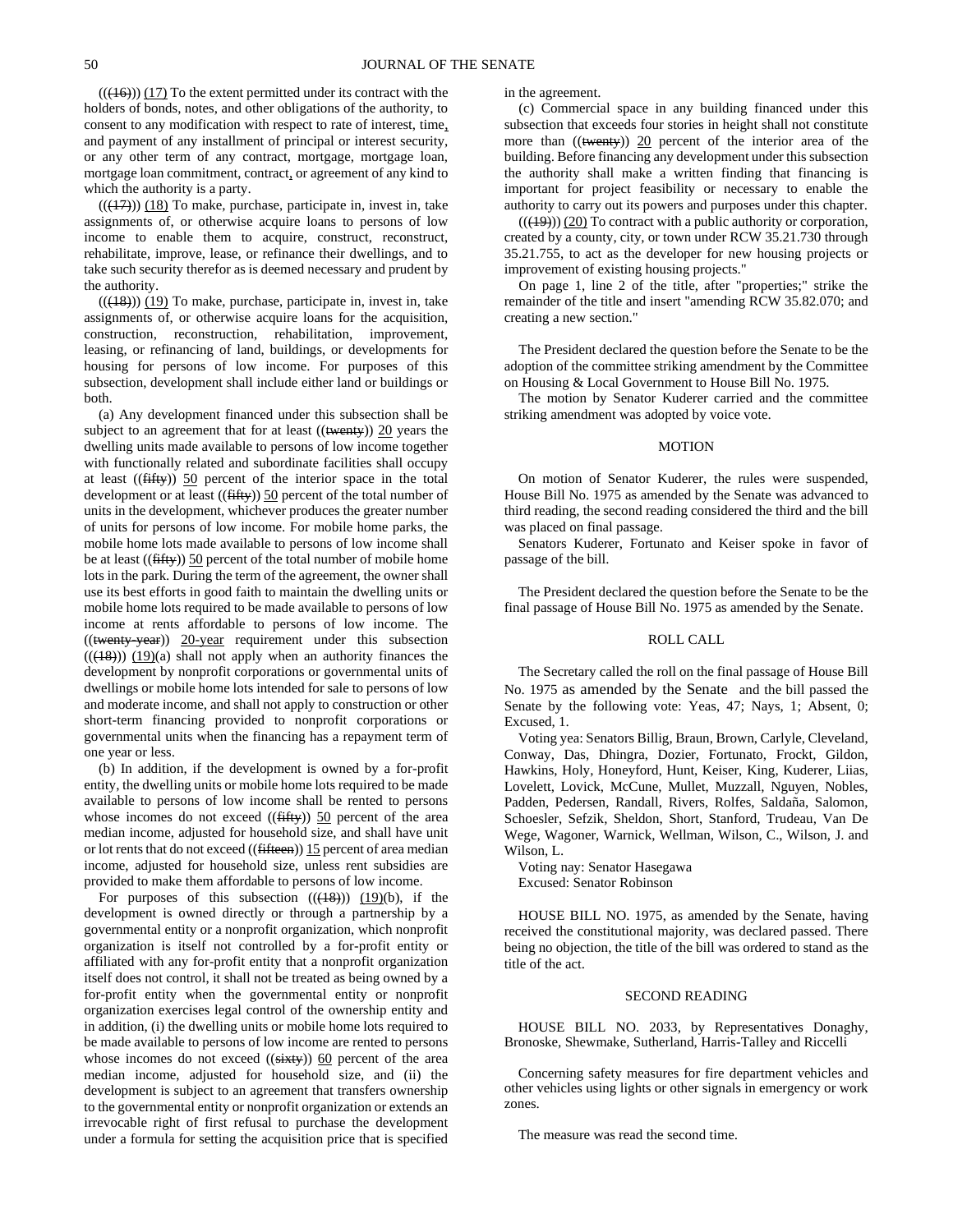#### MOTION

On motion of Senator Liias, the rules were suspended, House Bill No. 2033 was advanced to third reading, the second reading considered the third and the bill was placed on final passage.

Senators Liias and King spoke in favor of passage of the bill.

The President declared the question before the Senate to be the final passage of House Bill No. 2033.

# ROLL CALL

The Secretary called the roll on the final passage of House Bill No. 2033 and the bill passed the Senate by the following vote: Yeas, 48; Nays, 0; Absent, 0; Excused, 1.

Voting yea: Senators Billig, Braun, Brown, Carlyle, Cleveland, Conway, Das, Dhingra, Dozier, Fortunato, Frockt, Gildon, Hasegawa, Hawkins, Holy, Honeyford, Hunt, Keiser, King, Kuderer, Liias, Lovelett, Lovick, McCune, Mullet, Muzzall, Nguyen, Nobles, Padden, Pedersen, Randall, Rivers, Rolfes, Saldaña, Salomon, Schoesler, Sefzik, Sheldon, Short, Stanford, Trudeau, Van De Wege, Wagoner, Warnick, Wellman, Wilson, C., Wilson, J. and Wilson, L.

Excused: Senator Robinson

HOUSE BILL NO. 2033, having received the constitutional majority, was declared passed. There being no objection, the title of the bill was ordered to stand as the title of the act.

## SECOND READING

SUBSTITUTE HOUSE BILL NO. 1644, by House Committee on Appropriations (originally sponsored by Senn, Ybarra, Leavitt, Bateman, Ryu, Shewmake, Ramel, Fitzgibbon, Valdez, Callan, Macri, Peterson, Ramos, Santos, Chopp, Slatter, Bergquist, Tharinger, Harris-Talley and Hackney)

Permitting funds in the transportation vehicle fund to be used for electric and other clean pupil transportation vehicle feasibility planning and fueling station infrastructure.

The measure was read the second time.

## MOTION

Senator Rolfes moved that the following floor amendment no. 1348 by Senator Rolfes be adopted:

On page 2, line 22, after "vehicles;" strike "and"

On page 2, line 26, after "installation" insert "; and

(f) Converting or repowering existing gas or diesel pupil transportation vehicles to electric or zero emission pupil transportation vehicles"

Senators Rolfes, Hawkins and Wagoner spoke in favor of adoption of the amendment.

The President declared the question before the Senate to be the adoption of floor amendment no. 1348 by Senator Rolfes on page 2, line 22 to Substitute House Bill No. 1644.

The motion by Senator Rolfes carried and floor amendment no. 1348 was adopted by voice vote.

#### MOTION

On motion of Senator Wellman, the rules were suspended,

Substitute House Bill No. 1644 as amended by the Senate was advanced to third reading, the second reading considered the third and the bill was placed on final passage.

Senators Wellman and Hawkins spoke in favor of passage of the bill.

# MOTION

On motion of Senator Randall, Senator Frockt was excused.

The President declared the question before the Senate to be the final passage of Substitute House Bill No. 1644 as amended by the Senate.

## ROLL CALL

The Secretary called the roll on the final passage of Substitute House Bill No. 1644 and the bill passed the Senate by the following vote: Yeas, 46; Nays, 1; Absent, 0; Excused, 2.

Voting yea: Senators Billig, Braun, Brown, Carlyle, Cleveland, Conway, Das, Dhingra, Dozier, Fortunato, Gildon, Hasegawa, Hawkins, Holy, Honeyford, Hunt, Keiser, King, Kuderer, Liias, Lovelett, Lovick, Mullet, Muzzall, Nguyen, Nobles, Padden, Pedersen, Randall, Rivers, Rolfes, Saldaña, Salomon, Schoesler, Sefzik, Sheldon, Short, Stanford, Trudeau, Van De Wege, Wagoner, Warnick, Wellman, Wilson, C., Wilson, J. and Wilson, L.

Voting nay: Senator McCune Excused: Senators Frockt and Robinson

SUBSTITUTE HOUSE BILL NO. 1644, having received the constitutional majority, was declared passed. There being no objection, the title of the bill was ordered to stand as the title of the act.

## SECOND READING

ENGROSSED SUBSTITUTE HOUSE BILL NO. 1956, by House Committee on State Government & Tribal Relations (originally sponsored by Hackney, Valdez, Davis, Simmons, Goodman, Peterson, Dolan and Macri)

Exempting from public disclosure sensitive records pertaining to current and formerly incarcerated individuals' dignity and safety.

The measure was read the second time.

## **MOTION**

Senator Hunt moved that the following committee striking amendment by the Committee on State Government & Elections be adopted:

Strike everything after the enacting clause and insert the following:

"NEW SECTION. Sec. 1. A new section is added to chapter 42.56 RCW to read as follows:

(1) The following information or records created or maintained by the department of corrections is exempt from public inspection and copying under this chapter:

(a) Body scanner images from any system designed to detect and visualize contraband hidden in body cavities or beneath clothing, including backscatter X-ray, millimeter wave, and transmission X-ray systems;

(b) The following information and records created or maintained pursuant to the federal prison rape elimination act, 34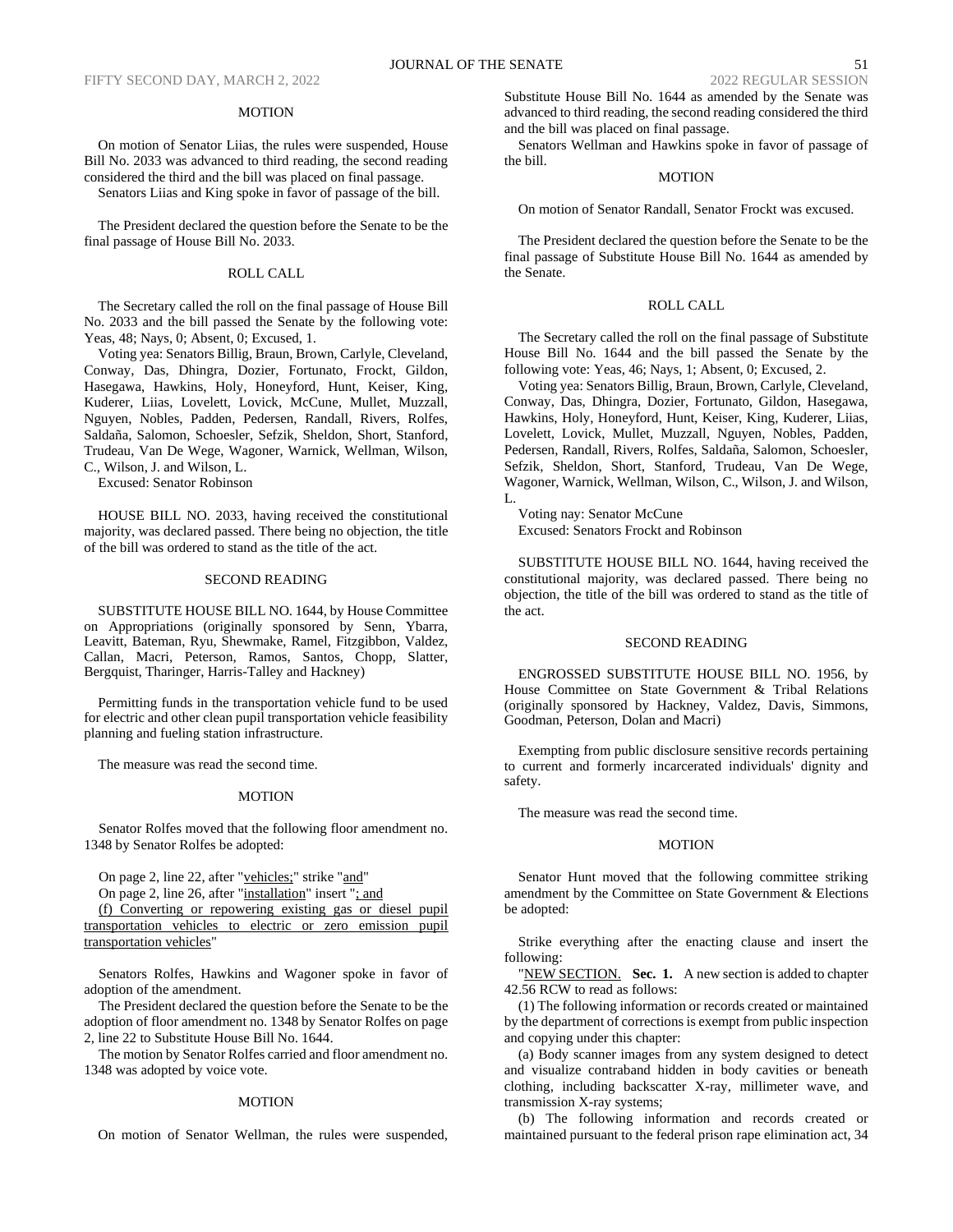U.S.C. Sec. 30301 et seq., and its regulations:

(i) Risk assessments, risk indicators, and monitoring plans;

(ii) Reports of sexual abuse or sexual harassment, as defined under 28 C.F.R. 115.6;

(iii) Records of open prison rape elimination act investigations; and

(iv) The identities of individuals other than department of corrections staff, contractors, and volunteers, in closed prison rape elimination act investigation reports and related investigative materials; however, the identity of an accused individual is not exempt if the allegation is determined to have been substantiated; and

(c) Health information in records other than an incarcerated individual's medical, mental health, or dental files.

(2) The exemption of information or records described under subsection  $(1)(b)$  and  $(c)$  of this section does not apply to requests by the incarcerated individual who is the subject of the information, a requestor with the written permission of the incarcerated individual who is the subject of the information, or a personal representative of an incarcerated individual who is the subject of the information. In response to such requests, the department of corrections may withhold information revealing the identity of other incarcerated individuals.

(3) An agency refusing, in whole or in part, inspection of a public record containing information listed in subsection (1)(c) of this section may cite to subsection  $(1)(c)$  of this section, without further explanation, when providing the brief explanation required by RCW 42.56.210(3), and shall also identify the number of pages withheld, if any pages are withheld in their entirety.

(4) For purposes of this section:

(a) "Health information" means any information that identifies or can readily be associated with the identity of an incarcerated individual and directly relates to the following: Medical, mental health, or dental diagnoses or conditions; medical, mental health, or dental services, treatments, or procedures, including requests for or complaints about such services, treatments, or procedures; transgender, intersex, nonbinary, or gender nonconforming status; sexual orientation; genital anatomy; or gender-affirming care or accommodations other than an incarcerated individual's preferred name, pronouns, and gender marker.

(b) The following information is not "health information" under this section: (i) Health care information subject to RCW 42.56.360(2) and chapter 70.02 RCW; and (ii) information related to injuries, other than injuries related to medical procedures or genital anatomy, contained in incident reports, infraction records, or use of force reports, prepared by department of corrections staff other than health care providers.

(c) "Incarcerated individual" has the same meaning as "inmate" under RCW 72.09.015 and includes currently or formerly incarcerated individuals.

NEW SECTION. **Sec. 2.** This act is remedial, curative, and retroactive, and the exemptions in section 1 of this act apply retroactively to any public records request made prior to the effective date of this section for which disclosure of records has not already occurred.

NEW SECTION. **Sec. 3.** This act is necessary for the immediate preservation of the public peace, health, or safety, or support of the state government and its existing public institutions, and takes effect immediately."

On page 1, line 3 of the title, after "safety;" strike the remainder of the title and insert "adding a new section to chapter 42.56 RCW; creating a new section; and declaring an emergency."

#### MOTION

Senator Wilson, J. moved that the following floor amendment no. 1329 by Senator Wilson, J. be adopted:

On page 1, line 23, after "identity" insert "and information identifying the transgender, intersex, nonbinary, or gender nonconforming status"

On page 1, line 23, after "individual" strike "is" and insert "are"

Senator Wilson, J. spoke in favor of adoption of the amendment.

Senator Hunt spoke against adoption of the amendment.

The President declared the question before the Senate to be the adoption of floor amendment no. 1329 by Senator Wilson, J. on page 1, line 23 to Engrossed Substitute House Bill No. 1956.

The motion by Senator Wilson, J. did not carry, and floor amendment no. 1329 was not adopted by voice vote.

The President declared the question before the Senate to be the adoption of the committee striking amendment by the Committee on State Government & Elections to Engrossed Substitute House Bill No. 1956.

The motion by Senator Hunt carried and the committee striking amendment was adopted by voice vote.

## MOTION

On motion of Senator Hunt, the rules were suspended, Engrossed Substitute House Bill No. 1956 as amended by the Senate was advanced to third reading, the second reading considered the third and the bill was placed on final passage.

Senator Hunt spoke in favor of passage of the bill.

The President declared the question before the Senate to be the final passage of Engrossed Substitute House Bill No. 1956 as amended by the Senate.

#### ROLL CALL

The Secretary called the roll on the final passage of Engrossed Substitute House Bill No. 1956 as amended by the Senate and the bill passed the Senate by the following vote: Yeas, 28; Nays, 20; Absent, 0; Excused, 1.

Voting yea: Senators Billig, Carlyle, Cleveland, Conway, Das, Dhingra, Frockt, Hasegawa, Hunt, Keiser, Kuderer, Liias, Lovelett, Lovick, Mullet, Nguyen, Nobles, Pedersen, Randall, Rolfes, Saldaña, Salomon, Sheldon, Stanford, Trudeau, Van De Wege, Wellman and Wilson, C.

Voting nay: Senators Braun, Brown, Dozier, Fortunato, Gildon, Hawkins, Holy, Honeyford, King, McCune, Muzzall, Padden, Rivers, Schoesler, Sefzik, Short, Wagoner, Warnick, Wilson, J. and Wilson, L.

Excused: Senator Robinson

ENGROSSED SUBSTITUTE HOUSE BILL NO. 1956, as amended by the Senate, having received the constitutional majority, was declared passed. There being no objection, the title of the bill was ordered to stand as the title of the act.

## SECOND READING

SUBSTITUTE HOUSE BILL NO. 1724, by House Committee on Housing, Human Services & Veterans (originally sponsored by Macri, Ryu, Berry, Taylor, Wicks, Valdez, Morgan, Bateman, Davis, Goodman, Gregerson, Peterson, Santos, Simmons, Chopp, Pollet, Stonier, Ormsby, Harris-Talley and Kloba)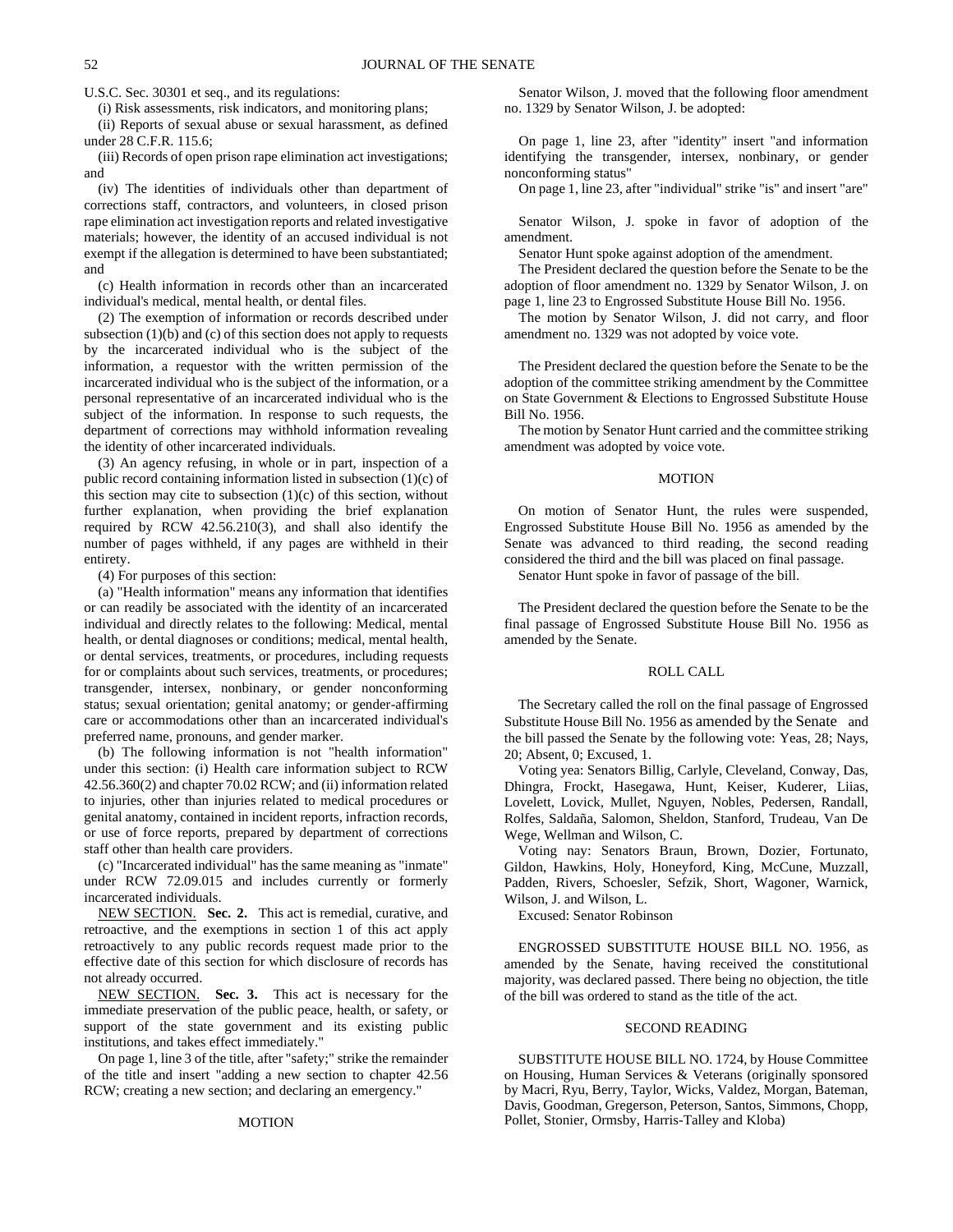## FIFTY SECOND DAY, MARCH 2, 2022 2022 REGULAR SESSION 2022 REGULAR SESSION

Ensuring oversight and coordination of permanent supportive housing resources to maximize the creation of high quality housing opportunities for people living with disabling conditions in communities across Washington.

The measure was read the second time.

## MOTION

On motion of Senator Kuderer, the rules were suspended, Substitute House Bill No. 1724 was advanced to third reading, the second reading considered the third and the bill was placed on final passage.

Senators Kuderer and Fortunato spoke in favor of passage of the bill.

The President declared the question before the Senate to be the final passage of Substitute House Bill No. 1724.

## ROLL CALL

The Secretary called the roll on the final passage of Substitute House Bill No. 1724 and the bill passed the Senate by the following vote: Yeas, 48; Nays, 0; Absent, 0; Excused, 1.

Voting yea: Senators Billig, Braun, Brown, Carlyle, Cleveland, Conway, Das, Dhingra, Dozier, Fortunato, Frockt, Gildon, Hasegawa, Hawkins, Holy, Honeyford, Hunt, Keiser, King, Kuderer, Liias, Lovelett, Lovick, McCune, Mullet, Muzzall, Nguyen, Nobles, Padden, Pedersen, Randall, Rivers, Rolfes, Saldaña, Salomon, Schoesler, Sefzik, Sheldon, Short, Stanford, Trudeau, Van De Wege, Wagoner, Warnick, Wellman, Wilson, C., Wilson, J. and Wilson, L.

Excused: Senator Robinson

SUBSTITUTE HOUSE BILL NO. 1724, having received the constitutional majority, was declared passed. There being no objection, the title of the bill was ordered to stand as the title of the act.

## SECOND READING

HOUSE BILL NO. 1376, by Representative Fey

Concerning registration of land titles.

The measure was read the second time.

## MOTION

Senator Kuderer moved that the following committee striking amendment by the Committee on Housing & Local Government be adopted:

Strike everything after the enacting clause and insert the following:

"NEW SECTION. **Sec. 1.** The following acts or parts of acts are each repealed:

(1)RCW 65.12.005 (Registration authorized—Who may apply) and 2012 c 117 s 211 & 1907 c 250 s 1;

(2)RCW 65.12.010 (Land subject to a lesser estate) and 1907 c 250 s 2;

(3)RCW 65.12.015 (Tax title land—Conditions to registration) and 2012 c 117 s 212 & 1907 c 250 s 3;

(4)RCW 65.12.020 (Application) and 2012 c 117 s 213 & 1907 c 250 s 4;

(5)RCW 65.12.025 (Various lands in one application) and 1907

c 250 s 5; (6)RCW 65.12.030 (Amendment of application) and 1907 c

250 s 6; (7)RCW 65.12.035 (Form of application) and 2016 c 202 s 42,

2009 c 521 s 145, & 1907 c 250 s 7;

(8)RCW 65.12.040 (Venue—Power of the court) and 1907 c 250 s 8;

(9)RCW 65.12.050 (Registrars of titles) and 1907 c 250 s 9;

(10)RCW 65.12.055 (Bond of registrar) and 2012 c 117 s 214 & 1907 c 250 s 10;

(11)RCW 65.12.060 (Deputy registrar—Duties—Vacancy) and 2012 c 117 s 215 & 1907 c 250 s 11;

(12)RCW 65.12.065 (Registrar not to practice law—Liability for deputy) and 2012 c 117 s 216 & 1907 c 250 s 12;

(13)RCW 65.12.070 (Nonresident to appoint agent) and 2012 c 117 s 217 & 1907 c 250 s 14;

- (14)RCW 65.12.080 (Filing application—Docket and record entries) and 1907 c 250 s 15;
- (15)RCW 65.12.085 (Filing abstract of title) and 1907 c 250 s 15a;

(16)RCW 65.12.090 (Examiner of titles—Appointment— Oath—Bond) and 2012 c 117 s 218 & 1907 c 250 s 13;

(17)RCW 65.12.100 (Copy of application as lis pendens) and 1907 c 250 s 16;

(18)RCW 65.12.110 (Examination of title) and 2012 c 117 s 219 & 1907 c 250 s 17;

(19)RCW 65.12.120 (Summons to issue) and 1907 c 250 s 18; (20)RCW 65.12.125 (Summons—Form) and 2016 c 202 s 43 & 1907 c 250 s 206;

(21)RCW 65.12.130 (Parties to action) and 1907 c 250 s 19; (22)RCW 65.12.135 (Service of summons) and 1985 c 469 s 60 & 1907 c 250 s 20;

(23)RCW 65.12.140 (Copy mailed to nonresidents—Proof— Expense) and 2012 c 117 s 220 & 1907 c 250 s 20a; (24)RCW 65.12.145 (Guardians ad litem) and 1907 c 250 s 21;

(25)RCW 65.12.150 (Who may appear—Answer) and 2012 c 117 s 221 & 1907 c 250 s 22;

(26)RCW 65.12.155 (Judgment by default—Proof) and 1907 c 250 s 23;

(27)RCW 65.12.160 (Cause set for trial—Default—Referral) and 2012 c 117 s 222 & 1907 c 250 s 24;

(28)RCW 65.12.165 (Court may require further proof) and 1907 c 250 s 25;

(29)RCW 65.12.170 (Application dismissed or withdrawn) and 2012 c 117 s 223 & 1907 c 250 s 26;

(30)RCW 65.12.175 (Decree of registration—Effect— Appellate review) and 2012 c 117 s 224, 1988 c 202 s 56, 1971 c 81 s 132, & 1907 c 250 s 27;

(31)RCW 65.12.180 (Rights of persons not served) and 2012 c 117 s 225 & 1907 c 250 s 28;

(32)RCW 65.12.190 (Limitation of actions) and 1907 c 250 s 29;

(33)RCW 65.12.195 (Title free from incumbrances— Exceptions) and 1907 c 250 s 30;

(34)RCW 65.12.200 (Decree—Contents—Filing) and 2012 c 117 s 226 & 1907 c 250 s 31;

(35)RCW 65.12.210 (Interest acquired after filing application) and 1907 c 250 s 32;

(36)RCW 65.12.220 (Registration—Effect) and 1917 c 62 s 1 & 1907 c 250 s 33;

(37)RCW 65.12.225 (Withdrawal authorized—Effect) and 1917 c 62 s 2;

(38)RCW 65.12.230 (Application to withdraw) and 2016 c 202 s 44 & 1917 c 62 s 3;

(39)RCW 65.12.235 (Certificate of withdrawal) and 2016 c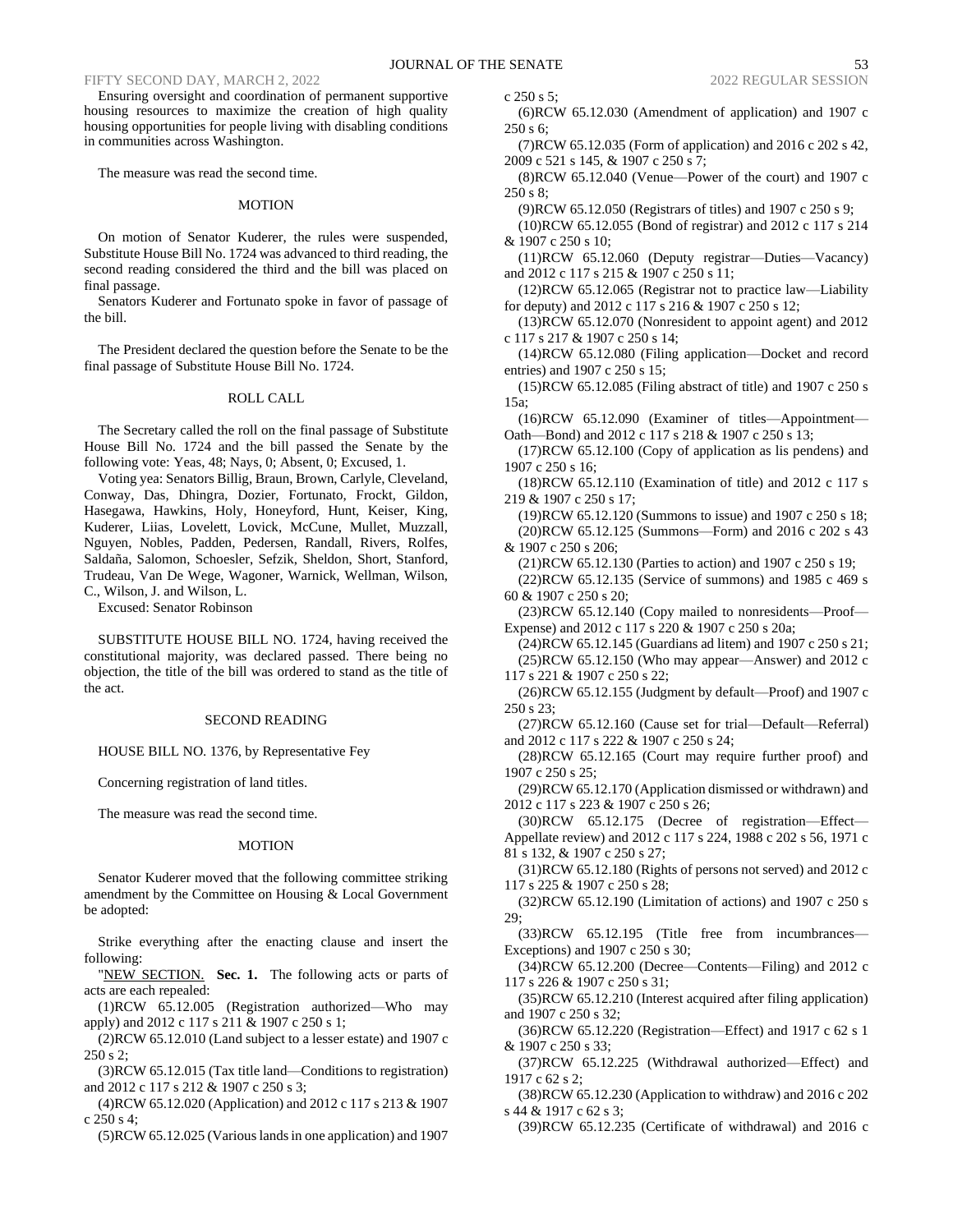202 s 45, 2012 c 117 s 227, 1973 c 121 s 1, & 1917 c 62 s 4;

(40)RCW 65.12.240 (Effect of recording) and 1917 c 62 s 5;

(41)RCW 65.12.245 (Title prior to withdrawal unaffected) and 1917 c 62 s 6;

(42)RCW 65.12.250 (Entry of registration—Records) and 2012 c 117 s 228 & 1907 c 250 s 34;

(43)RCW 65.12.255 (Certificate of title) and 2016 c 202 s 46, 2012 c 117 s 229, & 1907 c 250 s 35;

(44)RCW 65.12.260 (Owner's certificate—Receipt) and 2012 c 117 s 230 & 1907 c 250 s 36;

- (45)RCW 65.12.265 (Tenants in common) and 2012 c 117 s 231 & 1907 c 250 s 37;
- (46)RCW 65.12.270 (Subsequent certificates) and 2016 c 202 s 47 & 1907 c 250 s 38;

(47)RCW 65.12.275 (Exchange of certificates—Platting land) and 1907 c 250 s 39;

(48)RCW 65.12.280 (Effective date of certificate) and 1907 c 250 s 40;

(49)RCW 65.12.290 (Certificate of title as evidence) and 2012 c 117 s 232 & 1907 c 250 s 41;

(50)RCW 65.12.300 (Indexes and files—Forms) and 2012 c 117 s 233 & 1907 c 250 s 42;

(51)RCW 65.12.310 (Tract and alphabetical indexes) and 2012 c 117 s 234 & 1907 c 250 s 43;

(52)RCW 65.12.320 (Dealings with registered land) and 2012 c 117 s 235 & 1907 c 250 s 44;

(53)RCW 65.12.330 (Registration has effect of recording) and 1907 c 250 s 45;

(54)RCW 65.12.340 (Filing—Numbering—Indexing—Public records) and 1907 c 250 s 46;

(55)RCW 65.12.350 (Duplicate of instruments certified— Fees) and 1907 c 250 s 47;

(56)RCW 65.12.360 (New certificate—Register of less than fee—When form of memorial in doubt) and 2012 c 117 s 236 & 1907 c 250 s 48;

(57)RCW 65.12.370 (Owner's certificate to be produced when new certificate issued) and 2012 c 117 s 237 & 1907 c 250 s 49;

(58)RCW 65.12.375 (Owner's duplicate certificate) and 1907 c 250 s 50;

(59)RCW 65.12.380 (Conveyance of registered land) and 2012 c 117 s 238 & 1907 c 250 s 51;

(60)RCW 65.12.390 (Certificate of tax payment) and 1907 c  $250 \text{ s } 52$ ;

(61)RCW 65.12.400 (Registered land charged as other land) and 1907 c 250 s 53;

(62)RCW 65.12.410 (Conveyances by attorney-in-fact) and 1907 c 250 s 54;

(63)RCW 65.12.420 (Encumbrances by owner) and 1907 c 250 s 55;

(64)RCW 65.12.430 (Registration of mortgages) and 2012 c 117 s 239 & 1907 c 250 s 56;

(65)RCW 65.12.435 (Dealings with mortgages) and 1907 c 250 s 57;

(66)RCW 65.12.440 (Foreclosures on registered land) and 1907 c 250 s 58;

(67)RCW 65.12.445 (Registration of final decree—New certificate) and 2012 c 117 s 240 & 1907 c 250 s 59;

(68)RCW 65.12.450 (Title on foreclosure—Registration) and 2012 c 117 s 241 & 1907 c 250 s 60;

(69)RCW 65.12.460 (Petition for new certificate) and 1907 c 250 s 61;

(70)RCW 65.12.470 (Registration of leases) and 2012 c 117 s 242 & 1907 c 250 s 62;

(71)RCW 65.12.480 (Instruments with conditions) and 2012 c 117 s 243 & 1907 c 250 s 63;

(72)RCW 65.12.490 (Transfers between trustees) and 2012 c

117 s 244 & 1907 c 250 s 64;

(73)RCW 65.12.500 (Trustee may register land) and 2012 c 117 s 245 & 1907 c 250 s 65;

(74)RCW 65.12.510 (Creation of lien on registered land) and 1907 c 250 s 66;

(75)RCW 65.12.520 (Registration of liens) and 1907 c 250 s 67;

(76)RCW 65.12.530 (Entry as to plaintiff's attorney) and 2012 c 117 s 246 & 1907 c 250 s 68;

(77)RCW 65.12.540 (Decree) and 1907 c 250 s 69;

(78)RCW 65.12.550 (Title acquired on execution) and 2012 c 117 s 247 & 1907 c 250 s 70;

(79)RCW 65.12.560 (Termination of proceedings) and 2012 c 117 s 248 & 1907 c 250 s 71;

(80)RCW 65.12.570 (Land registered only after redemption period) and 2012 c 117 s 249 & 1907 c 250 s 72;

(81)RCW 65.12.580 (Registration on inheritance) and 1907 c 250 s 73;

(82)RCW 65.12.590 (Probate court may direct sale of registered land) and 2012 c 117 s 250 & 1907 c 250 s 74;

(83)RCW 65.12.600 (Trustees and receivers) and 2012 c 117 s 251 & 1907 c 250 s 75;

(84)RCW 65.12.610 (Eminent domain—Reversion) and 2012 c 117 s 252 & 1907 c 250 s 76;

(85)RCW 65.12.620 (Registration when owner's certificate withheld) and 2012 c 117 s 253 & 1907 c 250 s 77;

(86)RCW 65.12.630 (Reference to examiner of title) and 1907 c 250 s 78;

(87)RCW 65.12.635 (Examiner of titles) and 2012 c 117 s 254 & 1907 c 250 s 79;

(88)RCW 65.12.640 (Registered instruments to contain names and addresses—Service of notices) and 2012 c 117 s 255 & 1907 c 250 s 80;

(89)RCW 65.12.650 (Adverse claims—Procedure) and 2012 c 117 s 256 & 1907 c 250 s 81;

(90)RCW 65.12.660 (Assurance fund) and 1973 1st ex.s. c 195 s 75 & 1907 c 250 s 82;

(91)RCW 65.12.670 (Investment of fund) and 1907 c 250 s 83; (92)RCW 65.12.680 (Recoveries from fund) and 1907 c 250 s 84;

(93)RCW 65.12.690 (Parties defendant—Judgment— Payment—Duties of county attorney) and 2012 c 117 s 257 & 1907 c 250 s 85;

(94)RCW 65.12.700 (When fund not liable—Maximum liability) and 1907 c 250 s 86;

(95)RCW 65.12.710 (Limitation of actions) and 2012 c 117 s 258, 1971 ex.s. c 292 s 49, & 1907 c 250 s 87;

(96)RCW 65.12.720 (Proceeding to change records) and 2012 c 117 s 259 & 1907 c 250 s 88;

(97)RCW 65.12.730 (Certificate subject of theft—Penalty) and 2003 c 53 s 291 & 1907 c 250 s 89;

(98)RCW 65.12.740 (Perjury) and 2003 c 53 s 292 & 1907 c 250 s 90;

(99)RCW 65.12.750 (Fraud—False entries—Penalty) and 2003 c 53 s 293 & 1907 c 250 s 91;

(100)RCW 65.12.760 (Forgery—Penalty) and 2003 c 53 s 294 & 1907 c 250 s 92;

(101)RCW 65.12.770 (Civil actions unaffected) and 2012 c 117 s 260 & 1907 c 250 s 93;

(102)RCW 65.12.780 (Fees of clerk) and 1995 c 292 s 19 & 1907 c 250 s 94;

(103)RCW 65.12.790 (Fees of registrar) and 2012 c 117 s 261, 1973 1st ex.s. c 195 s 76, 1973 c 121 s 2, & 1907 c 250 s 95;

(104)RCW 65.12.800 (Disposition of fees) and 2012 c 117 s 262 & 1907 c 250 s 96; and

(105)RCW 65.12.900 (Construction—Chapter applicable to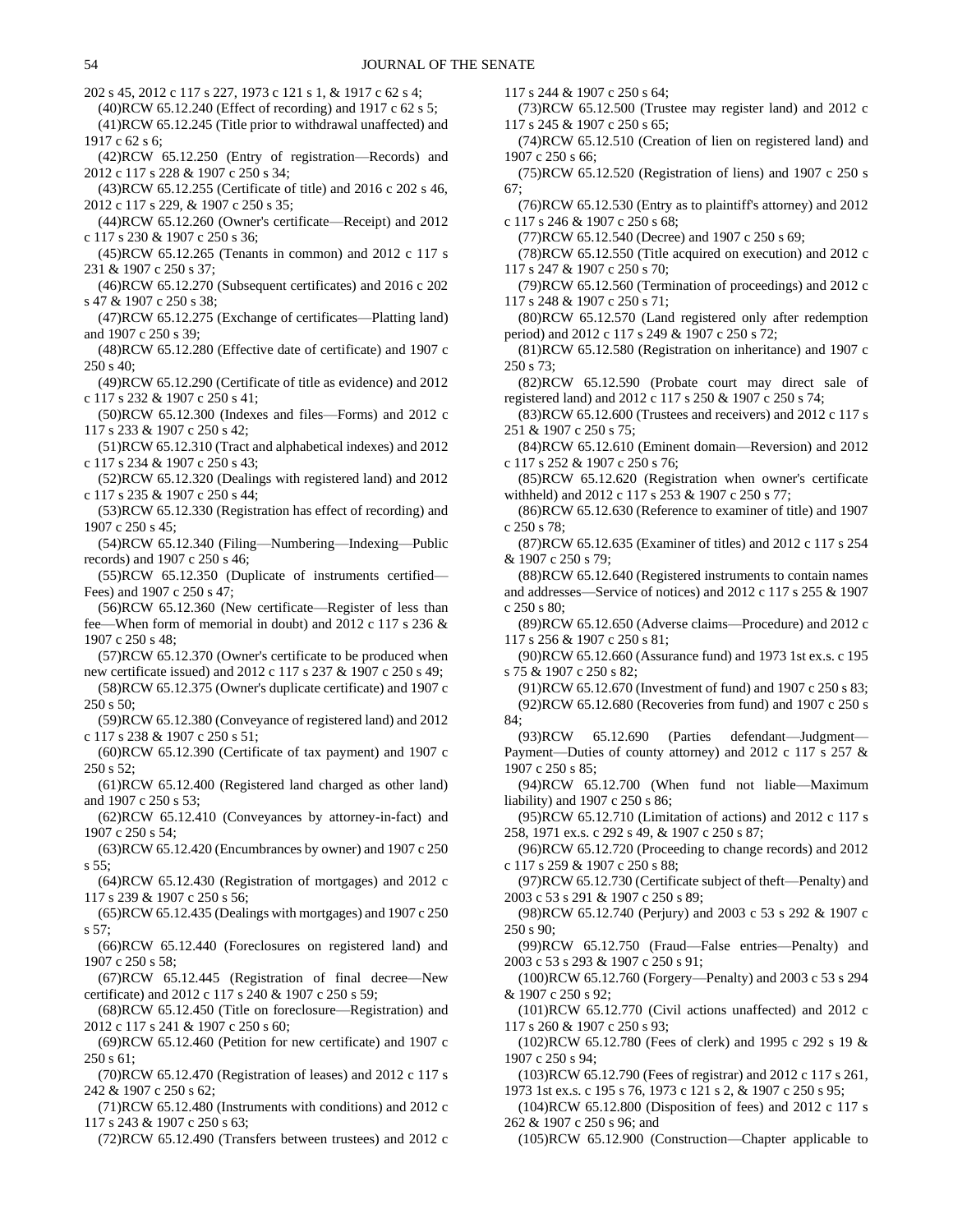state registered domestic partnerships—2009 c 521) and 2009 c 521 s 144.

NEW SECTION. **Sec. 2.** The repeal of the statutes listed in section 1 of this act does not affect any right accrued or established, or any liability or penalty incurred, under those statutes before their repeal.

NEW SECTION. **Sec. 3.** Unless real property subject to the provisions of chapter 65.12 RCW on the effective date of this section is previously withdrawn from the registry system by its owner in the manner provided by section 4 of this act, the real property shall cease to be subject to the provisions of chapter 65.12 RCW upon the effective date of this section.

NEW SECTION. **Sec. 4.** (1) By July 1, 2023, the owner of real property registered under the provisions of chapter 65.12 RCW on the effective date of this section shall surrender their duplicate certificate of title for the real property or their certified copy of the original certificate of title for the real property, as the case may be, to the registrar of titles for the county in which the real property is situated. If such duplicate certificate or certified copy has been lost, mislaid, or destroyed the owner of the real property shall make affidavit before the registrar of titles or any other officer authorized to administer oaths wherein the owner shall state, to the best of his or her knowledge, the circumstances of the loss, the description of the real property, the name and address of each registered owner, and each such owner's interest in the real property.

(2) Except as otherwise provided by subsection (3) of this section, the surrender of the duplicate certificate, certified copy, or the making of an affidavit under subsection (1) of this section shall be considered as a withdrawal of the real property therein described from the registry system in accordance with chapter 65.12 RCW.

(3) The registrar of titles for the county in which the real property is situated shall:

(a) Accept, without charging therefor, the surrender of such duplicate certificate of title, certified copy of the original certificate of title, or affidavit; and

(b) Issue, without charging therefor, a certificate of withdrawal for the real property as required by chapter 65.12 RCW; and

(c) Cause to be duly recorded in the office of the county auditor for the county, without charge, the certificate of withdrawal issued under (b) of this subsection and all instruments filed in the office of the registrar of titles that relate to outstanding interests in such real property and to outstanding liens, mortgages, and other charges upon such real property, referred to in or noted upon the original certificate of title to such real property on the date of the issuance of the certificate of withdrawal for such real property pursuant to (b) of this subsection.

NEW SECTION. **Sec. 5.** On July 1, 2023, the registrar of titles for the county shall cause the volumes of the register of titles for the county and the accompanying alphabetical indices and tract indices and other files and records in the office of the registrar of titles to be closed and placed in the permanent deed records of the county. At this time all properties remaining in registration are automatically withdrawn according to section  $4(3)$  (b) and (c) of this act.

NEW SECTION. **Sec. 6.** (1) By December 1, 2022, the registrar of titles for each county shall send to each owner of real property situated in the county that is subject to the provisions of this act a written notice containing the following:

(a) A statement that the registry system has been discontinued by this act;

(b) A statement that such owner's real property will cease to be subject to registration under this act on July 1, 2023;

(c) A statement that such owner may withdraw, without charge,

his or her real property from registration and the provisions of this act in the manner provided in section 4 of this act prior to such date;

(d) A statement that the validity and priority of lien interest or ownership is not affected by this process; and

(e) A statement that the registrar of titles for the county, upon completion of the required withdrawal procedures, shall cause the instruments described in section 4(3) of this act to be properly restored to the recording system without charge.

(2) The registrar of titles shall send the notice required by subsection (1) of this section to each such owner at the most recent address indicated on the original certificate of title for the owner's real property contained in the volumes of the register of titles for the county.

NEW SECTION. **Sec. 7.** Sections 3 and 5 of this act take effect July 1, 2023."

On page 1, line 1 of the title, after "titles;" strike the remainder of the title and insert "creating new sections; repealing RCW 65.12.005, 65.12.010, 65.12.015, 65.12.020, 65.12.025, 65.12.030, 65.12.035, 65.12.040, 65.12.050, 65.12.055, 65.12.060, 65.12.065, 65.12.070, 65.12.080, 65.12.085, 65.12.090, 65.12.100, 65.12.110, 65.12.120, 65.12.125, 65.12.130, 65.12.135, 65.12.140, 65.12.145, 65.12.150, 65.12.155, 65.12.160, 65.12.165, 65.12.170, 65.12.175, 65.12.180, 65.12.190, 65.12.195, 65.12.200, 65.12.210, 65.12.220, 65.12.225, 65.12.230, 65.12.235, 65.12.240, 65.12.245, 65.12.250, 65.12.255, 65.12.260, 65.12.265, 65.12.270, 65.12.275, 65.12.280, 65.12.290, 65.12.300, 65.12.310, 65.12.320, 65.12.330, 65.12.340, 65.12.350, 65.12.360, 65.12.370, 65.12.375, 65.12.380, 65.12.390, 65.12.400, 65.12.410, 65.12.420, 65.12.430, 65.12.435, 65.12.440, 65.12.445, 65.12.450, 65.12.460, 65.12.470, 65.12.480, 65.12.490, 65.12.500, 65.12.510, 65.12.520, 65.12.530, 65.12.540, 65.12.550, 65.12.560, 65.12.570, 65.12.580, 65.12.590, 65.12.600, 65.12.610, 65.12.620, 65.12.630, 65.12.635, 65.12.640, 65.12.650, 65.12.660, 65.12.670, 65.12.680, 65.12.690, 65.12.700, 65.12.710, 65.12.720, 65.12.730, 65.12.740, 65.12.750, 65.12.760, 65.12.770, 65.12.780, 65.12.790, 65.12.800, and 65.12.900; and providing an effective date."

Senators Kuderer and Fortunato spoke in favor of adoption of the committee striking amendment.

The President declared the question before the Senate to be the adoption of the committee striking amendment by the Committee on Housing & Local Government to House Bill No. 1376.

The motion by Senator Kuderer carried and the committee striking amendment was adopted by voice vote.

#### **MOTION**

On motion of Senator Kuderer, the rules were suspended, House Bill No. 1376 as amended by the Senate was advanced to third reading, the second reading considered the third and the bill was placed on final passage.

Senator Kuderer spoke in favor of passage of the bill. Senator Fortunato spoke against passage of the bill.

The President declared the question before the Senate to be the final passage of House Bill No. 1376 as amended by the Senate.

## ROLL CALL

The Secretary called the roll on the final passage of House Bill No. 1376 as amended by the Senate and the bill passed the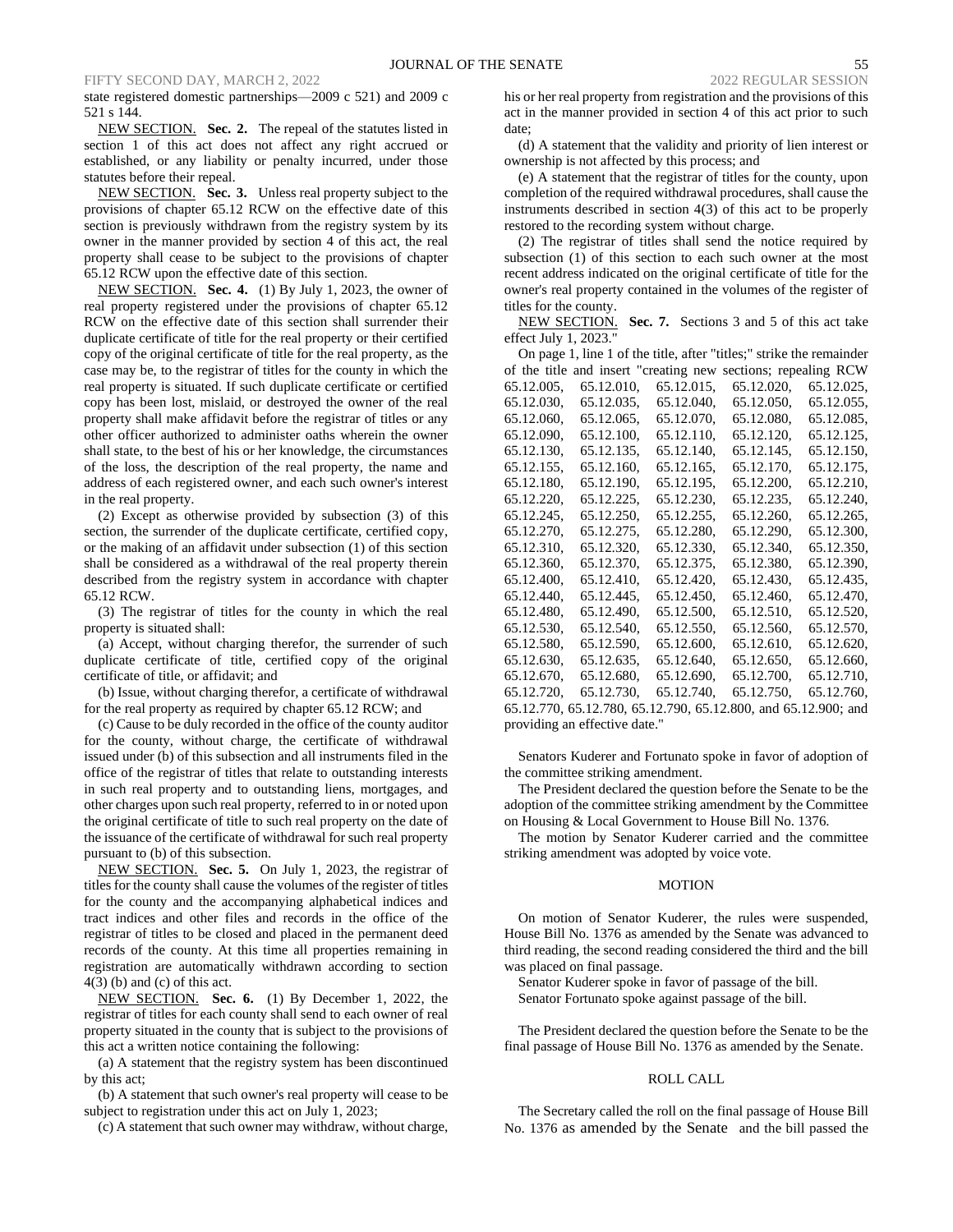Senate by the following vote: Yeas, 36; Nays, 12; Absent, 0; Excused, 1.

Voting yea: Senators Billig, Braun, Carlyle, Cleveland, Conway, Das, Dhingra, Frockt, Gildon, Hasegawa, Hawkins, Hunt, Keiser, King, Kuderer, Liias, Lovelett, Lovick, Mullet, Muzzall, Nguyen, Nobles, Pedersen, Randall, Rolfes, Saldaña, Salomon, Sefzik, Sheldon, Short, Stanford, Trudeau, Van De Wege, Warnick, Wellman and Wilson, C.

Voting nay: Senators Brown, Dozier, Fortunato, Holy, Honeyford, McCune, Padden, Rivers, Schoesler, Wagoner, Wilson, J. and Wilson, L.

Excused: Senator Robinson

HOUSE BILL NO. 1376, as amended by the Senate having received the constitutional majority, was declared passed. There being no objection, the title of the bill was ordered to stand as the title of the act.

## SECOND READING

SUBSTITUTE HOUSE BILL NO. 1389, by House Committee on Consumer Protection & Business (originally sponsored by Corry and Eslick)

Concerning transportation.

The measure was read the second time.

## MOTION

Senator Hasegawa moved that the following floor amendment no. 1358 by Senator Hasegawa be adopted:

On page 3, line 37, after "than" insert "two times"

Senators Hasegawa and Mullet spoke in favor of adoption of the amendment.

Senator Dozier spoke against adoption of the amendment.

The President declared the question before the Senate to be the adoption of floor amendment no. 1358 by Senator Hasegawa on page 3, line 37 to Substitute House Bill No. 1389.

The motion by Senator Hasegawa carried and floor amendment no. 1358 was adopted by voice vote.

#### MOTION

Senator Hasegawa moved that the following striking floor amendment no. 1352 by Senator Hasegawa be adopted:

Strike everything after the enacting clause and insert the following:

"NEW SECTION. **Sec. 1.** This act may be known and cited as the peer-to-peer vehicle sharing program act.

NEW SECTION. **Sec. 2.** The definitions in this section apply throughout this chapter unless the context clearly requires otherwise.

(1) "Car sharing delivery period" means the period of time during which a shared vehicle is being delivered to the location of the car sharing start time, if applicable, as documented by the governing car sharing program agreement.

(2) "Car sharing period" means the period of time that commences with the car sharing delivery period or, if there is no car sharing delivery period, that commences with the car sharing start time and in either case ends at the car sharing termination time.

(3) "Car sharing program agreement" means the terms and

conditions applicable to a shared vehicle owner and a shared vehicle driver that govern the use of a shared vehicle through a peer-to-peer car sharing program. "Car sharing program agreement" does not mean rental car agreement, or similar agreement, as defined in RCW 48.115.005.

(4) "Car sharing start time" means the time when the shared vehicle becomes subject to the control of the shared vehicle driver at or after the time the reservation of a shared vehicle is scheduled to begin as documented in the records of a peer–to–peer car sharing program.

(5) "Car sharing termination time" means the earliest of the following events:

(a) The expiration of the agreed upon period of time established for the use of a shared vehicle according to the terms of the car sharing program agreement if the shared vehicle is delivered to the location agreed upon in the car sharing program agreement;

(b) When the shared vehicle is returned to a location as alternatively agreed upon by the shared vehicle owner and shared vehicle driver as communicated through a peer-to-peer car sharing program; or

(c) When the shared vehicle owner or the shared vehicle owner's authorized designee, takes possession and control of the shared vehicle.

(6) "Peer-to-peer car sharing" means the authorized use of a vehicle by an individual other than the vehicle's owner through a peer-to-peer car sharing program and additionally has the same meaning of "personal vehicle sharing" as defined in RCW 48.175.005. "Peer-to-peer car sharing" does not mean retail car rental under chapter 82.08 RCW or rental car as defined in RCW 46.04.465 and 48.115.005.

(7) "Peer-to-peer car sharing program" means a business platform that connects vehicle owners with drivers to enable the sharing of vehicles for financial consideration and additionally has the same meaning of "personal vehicle sharing" as defined in RCW 48.175.005. "Peer-to-peer car sharing program" does not mean rental car company as defined in RCW 48.115.005 or rental car business as defined in RCW 46.04.466.

(8) "Program insurance policy" has the same meaning as in RCW 48.175.005.

(9) "Shared vehicle" means a vehicle that is available for sharing through a peer-to-peer car sharing program. "Shared vehicle" does not mean rental car as defined in RCW 46.04.465 and 48.115.005 or retail car rental as defined in RCW 82.08.011.

(10) "Shared vehicle driver" means an individual who has been authorized to drive the shared vehicle by the shared vehicle owner under a car sharing program agreement for noncommercial use. For the purposes of this subsection, "noncommercial use" means use other than as a "commercial vehicle" as defined in RCW 46.04.140. "Shared vehicle driver" does not mean consumer as used in RCW 82.08.011. "Shared vehicle driver" does not mean renter within the meaning of RCW 48.115.005. A shared vehicle driver is not a person to whom a rental car is made available within the meaning of RCW 46.04.465.

(11) "Shared vehicle owner" means the registered owner of a vehicle made available for sharing to shared vehicle drivers through a peer-to-peer car sharing program. "Shared vehicle owner" does not mean rental car business as defined in RCW 46.04.466. "Shared vehicle owner" does not mean rental car company as defined in RCW 48.115.005.

NEW SECTION. **Sec. 3.** (1)(a) A peer-to-peer car sharing program shall assume the liability, except as provided in (b) of this subsection, of a shared vehicle owner for bodily injury or property damage to third parties or uninsured and underinsured motorist or personal injury protection losses during the car sharing period in an amount stated in the peer-to-peer car sharing program agreement and must be in accordance with chapter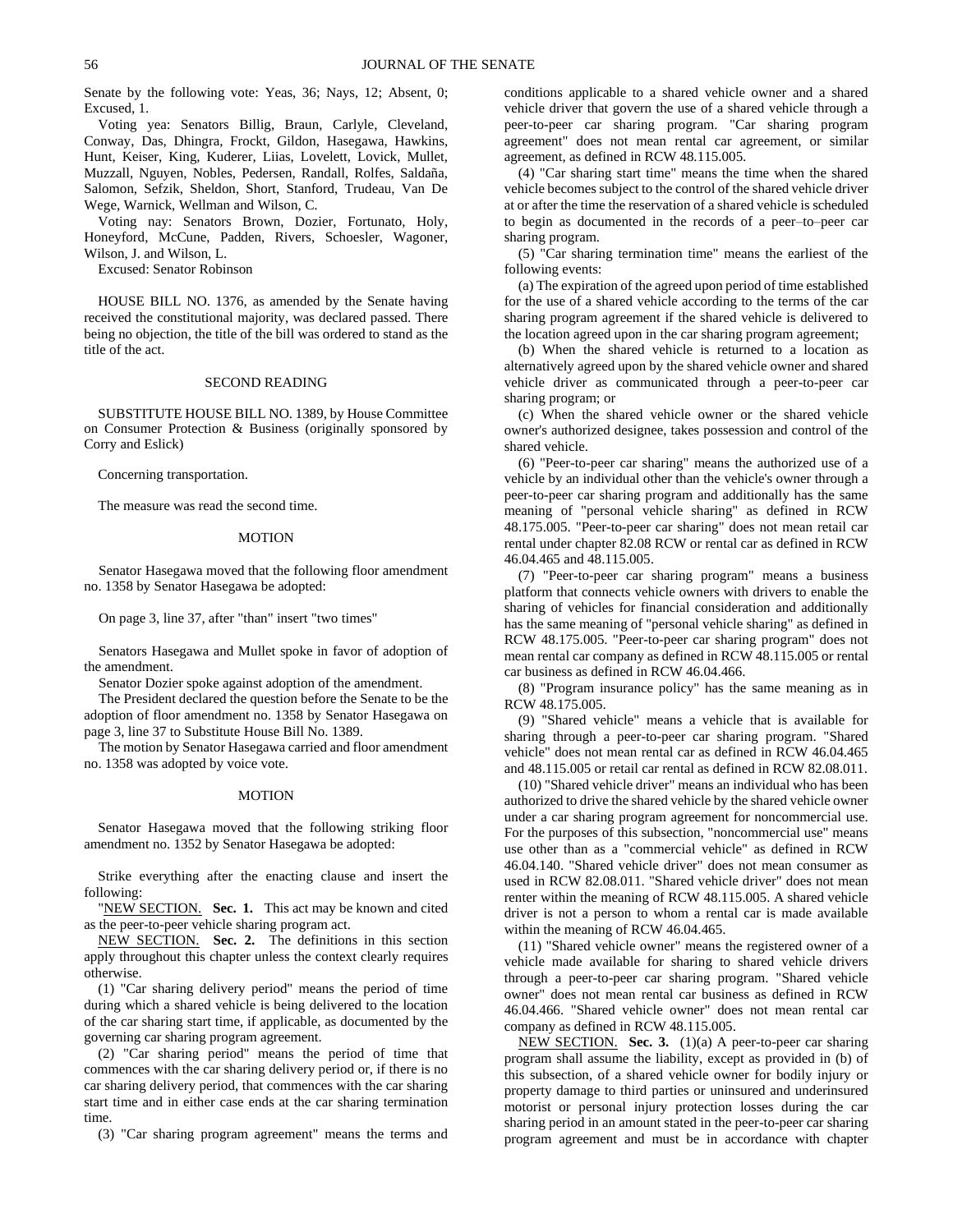#### FIFTY SECOND DAY, MARCH 2, 2022 2022 REGULAR SESSION 2022 REGULAR SESSION 48.175 RCW.

(b) Notwithstanding the definition of car sharing termination time as provided in section 2 of this act, the assumption of liability under (a) of this subsection does not apply to any shared vehicle owner when:

(i) A shared vehicle owner makes an intentional or fraudulent material misrepresentation or omission to the peer-to-peer car sharing program before the car sharing period in which the loss occurred; or

(ii) Acting in concert with a shared vehicle driver who fails to return the shared vehicle pursuant to the terms of the car sharing program agreement.

(c) Notwithstanding the definition of car sharing termination time as provided in section 2 of this act, the assumption of liability under (a) of this subsection would apply to bodily injury, property damage, uninsured and underinsured motorist, or personal injury protection losses by damaged third parties required by chapter 46.29 RCW.

(d) A peer-to-peer car sharing program shall make certain that, during each car sharing period, the shared vehicle owner and the shared vehicle driver are insured under a program insurance policy in accordance with chapter 48.175 RCW.

(e) Nothing in this chapter:

(i) Limits the liability of the peer-to-peer car sharing program for any act or omission of the peer-to-peer car sharing program itself that results in injury to any person as a result of the use of a shared vehicle through a peer-to-peer car sharing program; or

(ii) Limits the ability of the peer-to-peer car sharing program to, by contract, seek indemnification from the shared vehicle owner or the shared vehicle driver for economic loss sustained by the peer-to-peer car sharing program resulting from a breach of the terms and conditions of the car sharing program agreement.

(2) At the time when a vehicle owner registers as a shared vehicle owner on a peer-to-peer car sharing program and prior to the time when the shared vehicle owner makes a shared vehicle available for car sharing on the peer-to-peer car sharing program, the peer-to-peer car sharing program shall notify the shared vehicle owner that, if the shared vehicle has a lien against it, the use of the shared vehicle through a peer-to-peer car sharing program, including use without physical damage coverage, may violate the terms of the contract with the lienholder.

(3) Nothing in this chapter invalidates or limits an exclusion contained in a motor vehicle liability insurance policy, including any insurance policy in use or approved for use that excludes coverage for motor vehicles made available for rent, sharing, or hire, or for any business use.

(4) A peer-to-peer car sharing program shall collect and verify records pertaining to the use of a vehicle including, but not limited to, times used, fees paid by the shared vehicle driver, and revenues received by the shared vehicle owner and provide that information upon request to the shared vehicle owner, the shared vehicle owner's insurer, or the shared vehicle driver's insurer to facilitate a claim coverage investigation. The peer-to-peer car sharing program shall retain the records for a time period not less than the applicable personal injury statute of limitations.

(5) A motor vehicle insurer that defends or indemnifies a claim against a shared vehicle that is excluded under the terms of its policy shall have the right to seek contribution against the motor vehicle insurer of the peer-to-peer car sharing program if the claim is:

(a) Made against the shared vehicle owner or the shared vehicle driver for loss or injury that occurs during the car sharing period; and

(b) Excluded under the terms of its policy.

NEW SECTION. **Sec. 4.** (1) Each car sharing program

agreement made in the state shall disclose to the shared vehicle owner and the shared vehicle driver:

(a) Any right of the peer-to-peer car sharing program to seek indemnification from the shared vehicle owner or the shared vehicle driver for economic loss sustained by the peer-to-peer car sharing program resulting from a breach of the terms and conditions of the car sharing program agreement;

(b) That a motor vehicle liability insurance policy issued to the shared vehicle owner for the shared vehicle or to the shared vehicle driver does not provide a defense or indemnification for any claim asserted by the peer-to-peer car sharing program;

(c) That the peer-to-peer car sharing program's insurance coverage on the shared vehicle owner and the shared vehicle driver is in effect only during each car sharing period and that, for any use of the shared vehicle by the shared vehicle driver after the car sharing termination time, the shared vehicle driver and the shared vehicle owner may not have insurance coverage;

(d) The daily rate, fees, and if applicable, any insurance or protection package costs that are charged to the shared vehicle owner or the shared vehicle driver;

(e) That the shared vehicle owner's motor vehicle liability insurance may not provide coverage for a shared vehicle;

(f) An emergency telephone number to personnel capable of fielding roadside assistance and other customer service inquiries;

(g) If there are conditions under which a shared vehicle driver must maintain a personal motor vehicle insurance policy with certain applicable coverage limits on a primary basis in order to book a shared motor vehicle; and

(h) All other insurance notices in accordance with RCW 48.175.010.

(2)(a) A peer-to-peer car sharing program may not enter into a peer-to-peer car sharing program agreement with a driver unless the driver who will operate the shared vehicle:

(i) Holds a driver's license issued in this state authorizing the driver to operate vehicles of the class of the shared vehicle;

(ii) Is a nonresident who:

(A) Has a driver's license issued by the state or country of the driver's residence that authorizes the driver in that state or country to drive vehicles of the class of the shared vehicle; and

(B) Is at least the same age as that required of a resident to drive; or

(iii) Otherwise is specifically authorized to drive vehicles of the class of the shared vehicle.

(b) A peer-to-peer car sharing program shall keep a record of:

(i) The name and address of the shared vehicle driver;

(ii) The number of the driver's license of the shared vehicle driver and each other person, if any, who will operate the shared vehicle; and

(iii) The place of issuance of the driver's license.

(3) A peer-to-peer car sharing program shall have sole responsibility for any equipment, such as a global positioning system or other special equipment that is put in or on the vehicle to monitor or facilitate the car sharing transaction, and shall agree to indemnify and hold harmless the vehicle owner for any damage to or theft of such equipment during the sharing period not caused by the vehicle owner. The peer-to-peer car sharing program has the right to seek indemnity from the shared vehicle driver for any loss or damage to such equipment that occurs during the sharing period.

(4)(a) At the time when a vehicle owner registers as a shared vehicle owner on a peer-to-peer car sharing program and prior to the time when the shared vehicle owner makes a shared vehicle available for car sharing on the peer-to-peer car sharing program, the peer-to-peer car sharing program shall:

(i) Verify that the shared vehicle does not have any safety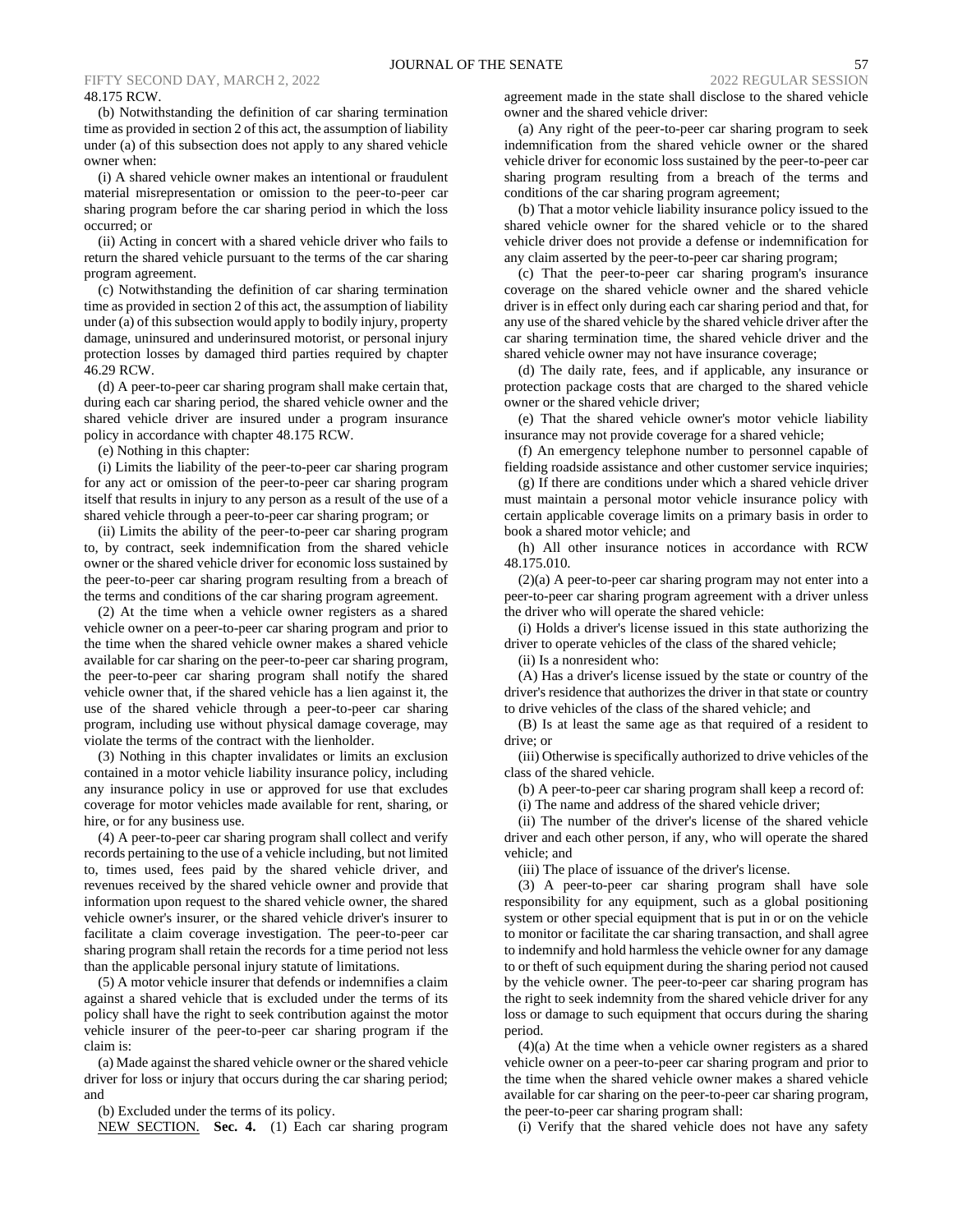recalls on the vehicle for which the repairs have not been made; and

(ii) Notify the shared vehicle owner of the requirements under (b) of this subsection.

(b) If the shared vehicle owner has received an actual notice of a safety recall on the vehicle, a shared vehicle owner may not make a vehicle available as a shared vehicle on a peer-to-peer car sharing program until the safety recall repair has been made.

(i) If a shared vehicle owner receives an actual notice of a safety recall on a shared vehicle while the shared vehicle is made available on the peer-to-peer car sharing program, the shared vehicle owner shall remove the shared vehicle as available on the peer-to-peer car sharing program, as soon as practicably possible after receiving the notice of the safety recall and until the safety recall repair has been made.

(ii) If a shared vehicle owner receives an actual notice of a safety recall while the shared vehicle is being used in the possession of a shared vehicle driver, as soon as practicably possible after receiving the notice of the safety recall, the shared vehicle owner shall notify the peer-to-peer car sharing program about the safety recall so that the shared vehicle owner may address the safety recall repair.

(5) A peer-to-peer car sharing program shall follow all requirements of chapter 48.175 RCW.

NEW SECTION. **Sec. 5.** Sections 1 through 4 and 6 of this act constitute a new chapter in Title 46 RCW.

NEW SECTION. **Sec. 6.** This act takes effect January 1, 2023."

On page 1, line 1 of the title, after "transportation;" strike the remainder of the title and insert "adding a new chapter to Title 46 RCW; and providing an effective date."

Senators Hasegawa and Stanford spoke in favor of adoption of the striking amendment.

Senators Mullet and Dozier spoke against adoption of the striking amendment.

The President declared the question before the Senate to be the adoption of striking floor amendment no. 1352 by Senator Hasegawa to Substitute House Bill No. 1389.

The motion by Senator Hasegawa did not carry and striking floor amendment no. 1352 was not adopted by voice vote.

## MOTION

On motion of Senator Mullet, the rules were suspended, Substitute House Bill No. 1389 as amended by the Senate was advanced to third reading, the second reading considered the third and the bill was placed on final passage.

Senator Mullet spoke in favor of passage of the bill.

Senator Hasegawa spoke on passage of the bill.

Senator Dozier spoke against passage of the bill.

The President declared the question before the Senate to be the final passage of Substitute House Bill No. 1389 as amended by the Senate.

# ROLL CALL

The Secretary called the roll on the final passage of Substitute House Bill No. 1389 as amended by the Senate and the bill passed the Senate by the following vote: Yeas, 27; Nays, 21; Absent, 0; Excused, 1.

Voting yea: Senators Billig, Carlyle, Cleveland, Conway, Das, Dhingra, Frockt, Hunt, Keiser, King, Liias, Lovelett, Lovick, Mullet, Nguyen, Nobles, Pedersen, Randall, Rivers, Rolfes, Saldaña, Salomon, Sheldon, Trudeau, Van De Wege, Wagoner and Wilson, C.

Voting nay: Senators Braun, Brown, Dozier, Fortunato, Gildon, Hasegawa, Hawkins, Holy, Honeyford, Kuderer, McCune, Muzzall, Padden, Schoesler, Sefzik, Short, Stanford, Warnick, Wellman, Wilson, J. and Wilson, L.

Excused: Senator Robinson

SUBSTITUTE HOUSE BILL NO. 1389, as amended by the Senate having received the constitutional majority, was declared passed. There being no objection, the title of the bill was ordered to stand as the title of the act.

## SECOND READING

ENGROSSED SUBSTITUTE HOUSE BILL NO. 2064, by House Committee on Housing, Human Services & Veterans (originally sponsored by Peterson, Simmons, Chopp, Lekanoff and Taylor)

Concerning security deposits and damages arising out of residential tenancies.

The measure was read the second time.

## MOTION

On motion of Senator Kuderer, the rules were suspended, Engrossed Substitute House Bill No. 2064 was advanced to third reading, the second reading considered the third and the bill was placed on final passage.

Senators Kuderer and Fortunato spoke in favor of passage of the bill.

The President declared the question before the Senate to be the final passage of Engrossed Substitute House Bill No. 2064.

## ROLL CALL

The Secretary called the roll on the final passage of Engrossed Substitute House Bill No. 2064 and the bill passed the Senate by the following vote: Yeas, 48; Nays, 0; Absent, 0; Excused, 1.

Voting yea: Senators Billig, Braun, Brown, Carlyle, Cleveland, Conway, Das, Dhingra, Dozier, Fortunato, Frockt, Gildon, Hasegawa, Hawkins, Holy, Honeyford, Hunt, Keiser, King, Kuderer, Liias, Lovelett, Lovick, McCune, Mullet, Muzzall, Nguyen, Nobles, Padden, Pedersen, Randall, Rivers, Rolfes, Saldaña, Salomon, Schoesler, Sefzik, Sheldon, Short, Stanford, Trudeau, Van De Wege, Wagoner, Warnick, Wellman, Wilson, C., Wilson, J. and Wilson, L.

Excused: Senator Robinson

ENGROSSED SUBSTITUTE HOUSE BILL NO. 2064, having received the constitutional majority, was declared passed. There being no objection, the title of the bill was ordered to stand as the title of the act.

## SECOND READING

HOUSE BILL NO. 1934, by Representatives Fey, Robertson and Taylor

Allowing tribal governments to participate in exchange agreements without certain restrictions.

The measure was read the second time.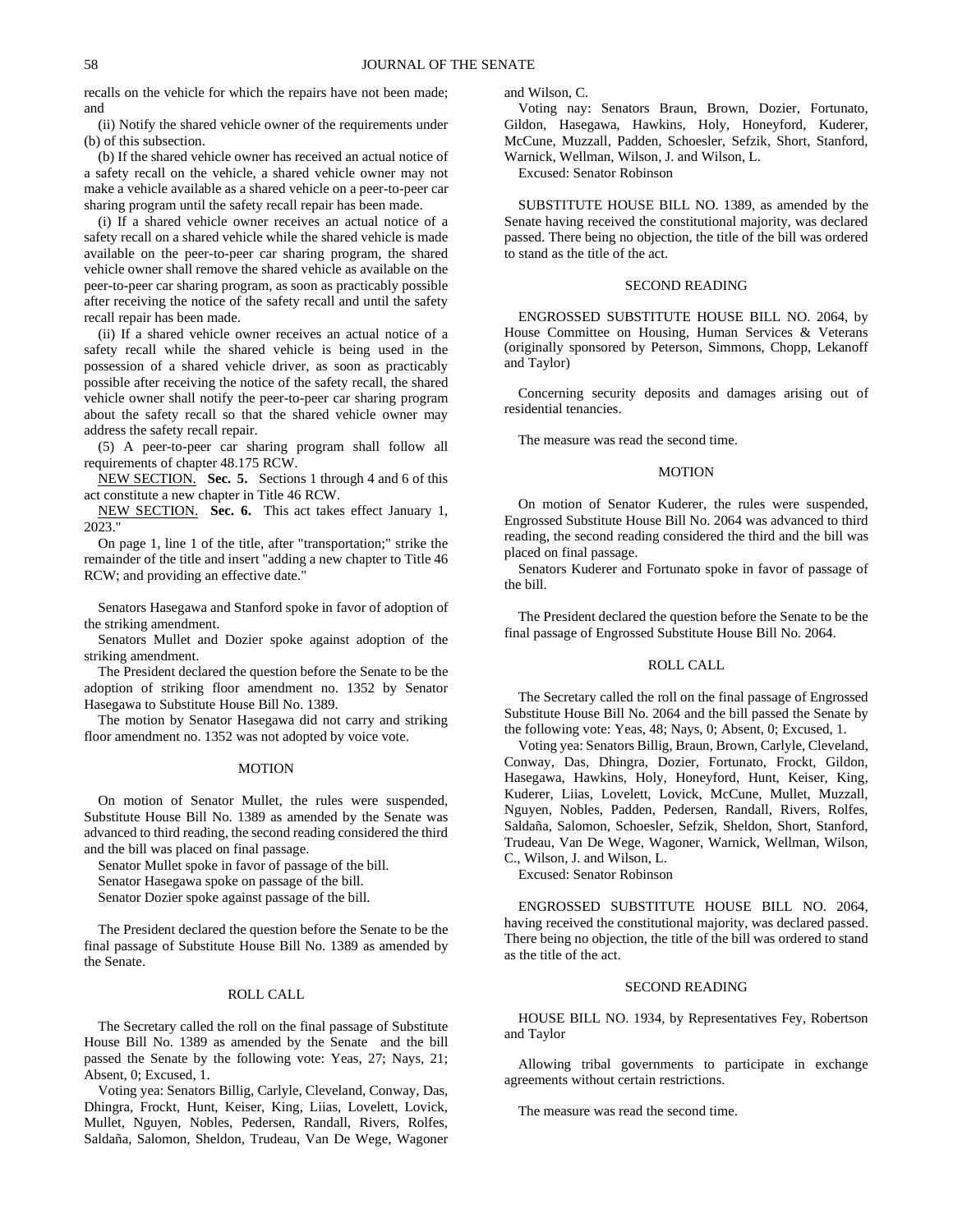## FIFTY SECOND DAY, MARCH 2, 2022 2022 REGULAR SESSION 2022 REGULAR SESSION MOTION

On motion of Senator Liias, the rules were suspended, House Bill No. 1934 was advanced to third reading, the second reading considered the third and the bill was placed on final passage.

Senators Liias and King spoke in favor of passage of the bill.

The President declared the question before the Senate to be the final passage of House Bill No. 1934.

# ROLL CALL

The Secretary called the roll on the final passage of House Bill No. 1934 and the bill passed the Senate by the following vote: Yeas, 48; Nays, 0; Absent, 0; Excused, 1.

Voting yea: Senators Billig, Braun, Brown, Carlyle, Cleveland, Conway, Das, Dhingra, Dozier, Fortunato, Frockt, Gildon, Hasegawa, Hawkins, Holy, Honeyford, Hunt, Keiser, King, Kuderer, Liias, Lovelett, Lovick, McCune, Mullet, Muzzall, Nguyen, Nobles, Padden, Pedersen, Randall, Rivers, Rolfes, Saldaña, Salomon, Schoesler, Sefzik, Sheldon, Short, Stanford, Trudeau, Van De Wege, Wagoner, Warnick, Wellman, Wilson, C., Wilson, J. and Wilson, L.

Excused: Senator Robinson

HOUSE BILL NO. 1934, having received the constitutional majority, was declared passed. There being no objection, the title of the bill was ordered to stand as the title of the act.

# SECOND READING

HOUSE BILL NO. 1833, by Representatives Berg, Riccelli, Callan, Gregerson, Santos, Shewmake, Wylie, Sullivan, Slatter, Bergquist, Stonier and Harris-Talley

Establishing an electronic option for the submission of household income information required for participation in school meals and programs.

The measure was read the second time.

## MOTION

On motion of Senator Wellman, the rules were suspended, House Bill No. 1833 was advanced to third reading, the second reading considered the third and the bill was placed on final passage.

Senators Wellman and Hawkins spoke in favor of passage of the bill.

The President declared the question before the Senate to be the final passage of House Bill No. 1833.

## ROLL CALL

The Secretary called the roll on the final passage of House Bill No. 1833 and the bill passed the Senate by the following vote: Yeas, 48; Nays, 0; Absent, 0; Excused, 1.

Voting yea: Senators Billig, Braun, Brown, Carlyle, Cleveland, Conway, Das, Dhingra, Dozier, Fortunato, Frockt, Gildon, Hasegawa, Hawkins, Holy, Honeyford, Hunt, Keiser, King, Kuderer, Liias, Lovelett, Lovick, McCune, Mullet, Muzzall, Nguyen, Nobles, Padden, Pedersen, Randall, Rivers, Rolfes, Saldaña, Salomon, Schoesler, Sefzik, Sheldon, Short, Stanford, Trudeau, Van De Wege, Wagoner, Warnick, Wellman, Wilson, C., Wilson, J. and Wilson, L.

HOUSE BILL NO. 1833, having received the constitutional majority, was declared passed. There being no objection, the title of the bill was ordered to stand as the title of the act.

# SECOND READING

SUBSTITUTE HOUSE BILL NO. 1941, by House Committee on Education (originally sponsored by Walen)

Prohibiting active shooter scenarios for school safety-related drills.

The measure was read the second time.

## MOTION

On motion of Senator Wellman, the rules were suspended, Substitute House Bill No. 1941 was advanced to third reading, the second reading considered the third and the bill was placed on final passage.

Senators Wellman and Hawkins spoke in favor of passage of the bill.

Senators Wagoner, Fortunato, Warnick, Padden, Wilson, L., Schoesler and Wilson, J. spoke against passage of the bill.

The President declared the question before the Senate to be the final passage of Substitute House Bill No. 1941.

## ROLL CALL

The Secretary called the roll on the final passage of Substitute House Bill No. 1941 and the bill passed the Senate by the following vote: Yeas, 30; Nays, 18; Absent, 0; Excused, 1.

Voting yea: Senators Billig, Carlyle, Cleveland, Conway, Das, Dhingra, Gildon, Hasegawa, Hawkins, Hunt, Keiser, Kuderer, Liias, Lovelett, Lovick, Mullet, Nguyen, Nobles, Pedersen, Randall, Rolfes, Saldaña, Salomon, Sefzik, Sheldon, Stanford, Trudeau, Van De Wege, Wellman and Wilson, C.

Voting nay: Senators Braun, Brown, Dozier, Fortunato, Frockt, Holy, Honeyford, King, McCune, Muzzall, Padden, Rivers, Schoesler, Short, Wagoner, Warnick, Wilson, J. and Wilson, L. Excused: Senator Robinson

SUBSTITUTE HOUSE BILL NO. 1941, having received the constitutional majority, was declared passed. There being no objection, the title of the bill was ordered to stand as the title of the act.

## SIGNED BY THE PRESIDENT

Pursuant to Article 2, Section 32 of the State Constitution and Senate Rule 1(5), the President announced the signing of and thereupon did sign in open session:

> SENATE BILL NO. 5489, ENGROSSED SUBSTITUTE SENATE BILL NO. 5490, SUBSTITUTE SENATE BILL NO. 5496, SUBSTITUTE SENATE BILL NO. 5497, SENATE BILL NO. 5582, SENATE BILL NO. 5583, SENATE BILL NO. 5694, SUBSTITUTE SENATE BILL NO. 5701, SENATE BILL NO. 5747, SENATE BILL NO. 5763, SUBSTITUTE SENATE BILL NO. 5821,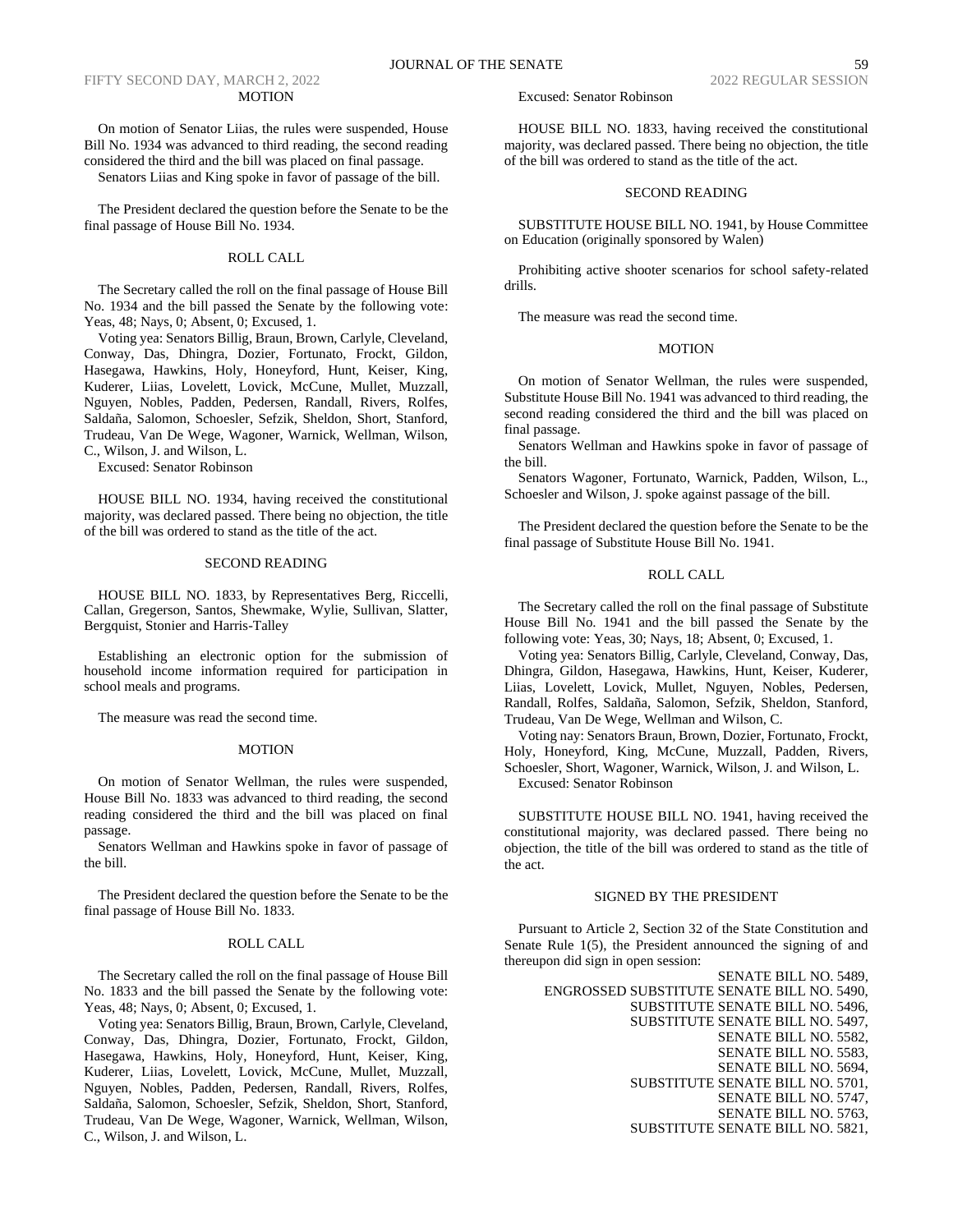# SUBSTITUTE SENATE BILL NO. 5860, ENGROSSED SUBSTITUTE SENATE BILL NO. 5873,

## SECOND READING

ENGROSSED SECOND SUBSTITUTE HOUSE BILL NO. 1153, by House Committee on Appropriations (originally sponsored by Orwall, Gregerson, Davis, Hackney, Macri, Callan, Pollet, Ramos, Bergquist, Thai, Johnson, J., Simmons and Valdez)

Increasing language access in public schools. Revised for 2nd Substitute: Addressing language access in public schools.

The measure was read the second time.

#### MOTION

Senator Pedersen moved that the following committee striking amendment by the Committee on Ways & Means be adopted:

Strike everything after the enacting clause and insert the following:

"NEW SECTION. **Sec. 1.** (1) The legislature finds that:

(a) It is the policy of the state to welcome and encourage the presence of diverse cultures and the use of diverse languages and modalities of communication in business, government, and private affairs in this state. To this end, the state has developed interpreter credentialing programs for court, medical, and social service settings.

(b) According to a report from the United States department of education, 50 years of research has shown that family engagement has beneficial impacts on student grades, test scores, drop-out rates, students' sense of competence, and beliefs about the importance of education. In Washington, many students' family members have language access barriers because they prefer to communicate in a language other than English or require communication assistance services. Washington public schools' ability to effectively communicate with students and their family members who have language access barriers plays a vital role in reducing educational opportunity gaps. Failure to provide language access hinders communication between schools and families, which leads to long-term economic costs when a substantial fraction of the students in Washington are not able to realize their full potential.

(c) Effective two way communication between school staff and student's families in educational settings outside the classroom is not taking place for a variety of reasons, including: (i) Some school districts do not consistently assess the language needs of their communities or consistently evaluate the effectiveness of their language access services; (ii) resources, including time and money, are often not prioritized to engage families with language access barriers; and even when language access is a priority, some districts do not know the best practices for engaging families with language access barriers; (iii) school staff are often not trained on how to engage families with language access barriers, how to engage and use interpreters in educational settings outside the classroom, or when to provide translated documents; and (iv) there are not enough interpreters qualified to work in educational settings outside the classroom.

(d) Providing meaningful, equitable language access to students and their family members who have language access barriers is not only a civil right, but will help students meet the state's basic education goals under RCW 28A.150.210 resulting in a decrease in the educational opportunity gap between learners with language access barriers and other students, because student outcomes improve when families are engaged in their student's education.

(2) Therefore, the legislature intends to require public schools to implement a language access plan and program for culturally responsive, systemic family engagement developed through meaningful stakeholder engagement. The legislature intends to provide training, tools, and other technical assistance to public schools to support the development, implementation, and evaluation of their language access plans and programs. In addition, the legislature intends to direct the development and implementation of credentialing for spoken and sign language interpreters for students' families in educational settings outside the classroom, with the goal of creating a professional interpreter workforce guided by a code of ethics and standards of practice. Finally, the legislature intends to establish an ongoing advisory committee to guide, monitor, and report on the implementation of these new policies.

NEW SECTION. **Sec. 2.** The definitions in this section apply throughout this chapter unless the context clearly requires otherwise.

(1) "Interpreter" means a spoken language or sign language interpreter working in a public school, as defined in RCW 28A.150.010, to interpret for students' families, students, and communities in educational settings outside the classroom.

(2) "Qualified interpreter" means an interpreter who is able to interpret effectively, accurately, and impartially, both receptively and expressively using any necessary specialized vocabulary until the office of the superintendent of public instruction and the Washington professional educator standards board establish a different definition in rule making.

(3) "2020 and 2021 reports of the language access work group" means the reports of the language access work group created by section 2, chapter 256, Laws of 2019, and reconvened and expanded by section 501(3)(g), chapter 334, Laws of 2021.

NEW SECTION. **Sec. 3.** The principles of an effective language access program for culturally responsive, systemic family engagement are as follows:

(1) Accessibility and equity. Schools provide access to all; twoway communication is a priority and is woven into the design of all programs and services;

(2) Accountability and transparency. The language access program and decision-making processes at all levels are: Open, accessible, and useable to families; proactive, not reactive; continuously improved based on ongoing feedback from families and staff; and regulated by a clear and just complaint process;

(3) Responsive culture. Schools are safe, compassionate places where each family's opinions are heard, needs are met, and contributions are valued. School staff are humble and empathetic towards families; and

(4) Focus on relationships. Schools seek to relate to families on an individual level, building trust through respectful relationships that recognize the unique strengths that each family and student possesses.

NEW SECTION. **Sec. 4.** (1) The center for the improvement of student learning established in RCW 28A.300.130 must implement a language access technical assistance program for culturally responsive, systemic family engagement that meets the requirements of this section.

(2) Subject to the availability of amounts appropriated for this specific purpose, the language access technical assistance program must:

(a) Adhere to the principles of an effective language access program for culturally responsive, systemic family engagement established in section 3 of this act;

(b) Provide training and technical assistance to support the implementation of language access programs for culturally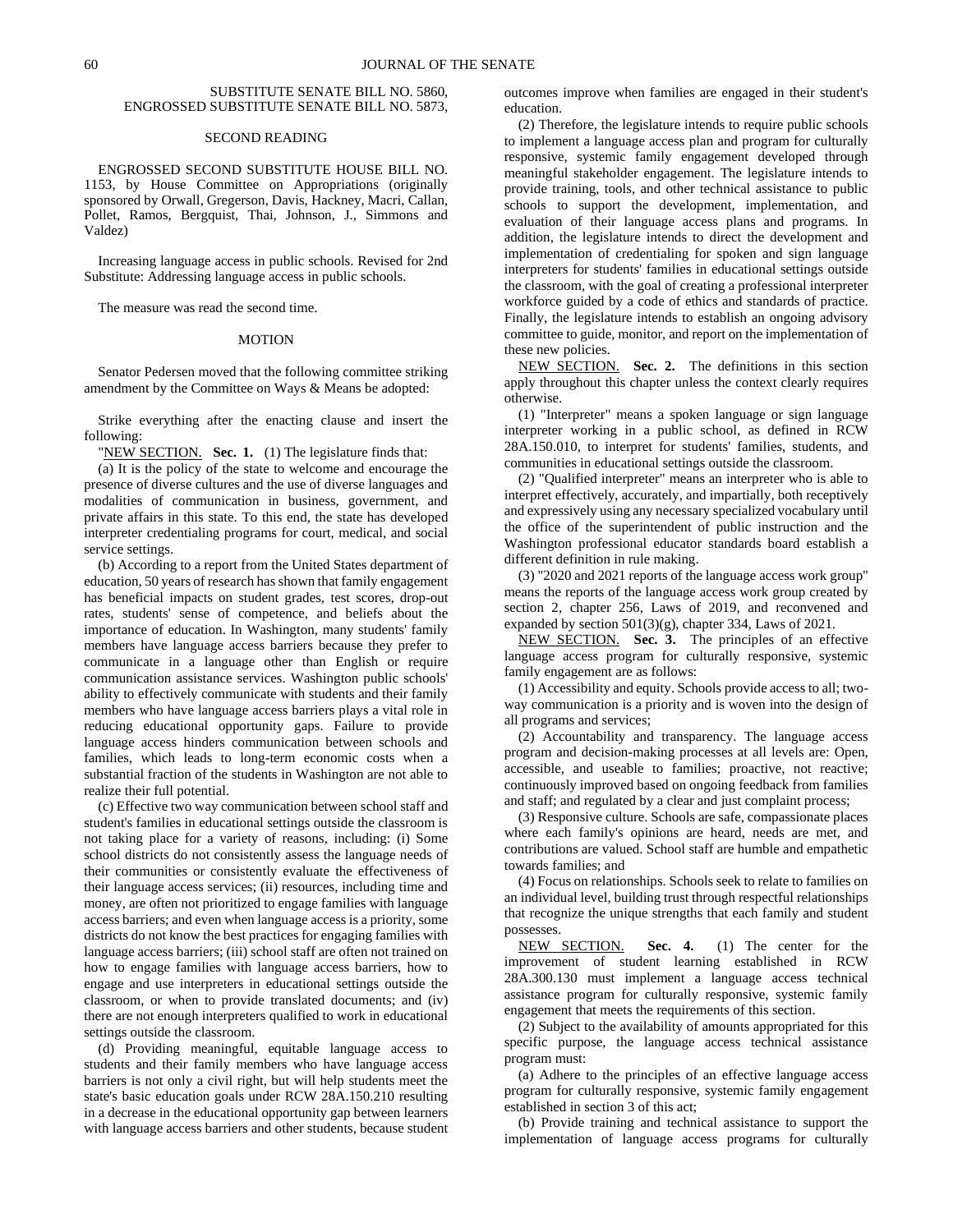# FIFTY SECOND DAY, MARCH 2, 2022 2022 REGULAR SESSION 2022 REGULAR SESSION

responsive, systemic family engagement required under sections 5 and 8 of this act;

(c) Develop and maintain training modules for interpreters on interpreting for students' families and students in educational settings outside the classroom;

(d) Develop, periodically update, and publish a language access toolkit that includes the following resources:

(i) A self-assessment for evaluating the provision of language access services;

(ii) A guide for the development, implementation, and evaluation of a language access policy, procedures, and plan that meets the specific needs of families and the community;

(iii) Best practices for using interpreter services provided by dual role staff and contract interpreters, for using remote interpretation, and for translating documents;

(iv) Language access service evaluation templates for spoken and sign languages;

(v) Information for students' families about their language access rights, translated into English, Spanish, and at least the next nine languages most commonly used by students and their families; and

(vi) Sample job description of school district language access coordinators and building points of contact for language access services;

(e) Develop, periodically update, and publish bilingual glossaries of education terminology;

(f) Analyze and publish language access and language access service information submitted as required under section 6 of this act. In addition to disaggregation by the student race and ethnicity categories and subcategories described in RCW 28A.300.042 (1) and (3), the published information must be disaggregated, to the extent possible, by language, school district and school, type of meeting, and other demographics or categories; and

(g) Provide staff support for the language access advisory committee established in section 10 of this act.

(3) The activities of and resources provided by the language access technical assistance program must take into consideration the recommendations in the 2020 and 2021 reports of the language access work group.

NEW SECTION. **Sec. 5.** (1) Each school district must designate a language access liaison to facilitate district compliance with state and federal laws related to family engagement, including the requirements under this section and section 6 of this act. If a school district has a language access coordinator with duties as described in subsection  $(4)(c)$  of this section, the language access coordinator may also be the language access liaison.

(2) By October 1, 2022, each school district must adopt a language access policy and procedures that adheres to the principles of an effective language access program for culturally responsive, systemic family engagement established in section 3 of this act and incorporates the model policy and procedures described in section 9 of this act.

(3) Beginning with the 2023-24 school year, each school district must implement a language access program for culturally responsive, systemic family engagement. Implementation of a language access program requires that a school district, at a minimum, complete the following activities:

(a) Adopt a language access plan that outlines how the school district identifies language access needs, allocates resources, establishes standards for providing language access services, and monitors the effectiveness of the language access program;

(b) Administer the self-assessment for evaluating the provision of language access services, which is part of the toolkit described in section 4 of this act;

(c) Use the guide for the development, implementation, and evaluation of a language access policy, procedures, and plan, which is part of the toolkit described in section 4 of this act. The processes for developing and evaluating the language access policy, procedures, and plan must engage staff, students' families, and other community members in ways likely to result in timely and meaningful feedback, for example partnering with community based organizations and providing translation and interpretation in common languages understood by students' families;

(d) Review, periodically, the language access policy and procedures adopted as required under subsection (2) of this section to incorporate updates made to the model policy and procedures described in section 9 of this act;

(e) Collaborate with community-based organizations on how to work effectively with interpreters; and

(f) Review, update, and publish, at least annually, information about the school district's language access plan, policy and procedures, and language access services, including the need for, and spending on, language access services. The information must include notice to families about their right to free language access services and the contact information for any school district language access coordinator and any building points of contact for language access services. The information must be translated into common languages understood by students' families.

(4)(a) Except as required under (b) of this subsection, school districts are encouraged to have a language access coordinator with the duties described in (c) of this subsection.

(b) Beginning with the 2023-24 school year, school districts with at least 50 percent English learner enrollment or greater than 75 languages used by students or families must either: (i) Have a full-time language access coordinator with the duties described in (c) of this subsection; or (ii) annually report to the office of the superintendent of public instruction the total number of hours school district staff spent performing the language access coordinator duties described in (c) of this subsection and other information as required by the office of the superintendent of public instruction.

(c) The duties of the school district language access coordinator are to: (i) Serve as the primary contact for families, community members, school district staff responsible for monitoring compliance with chapter 28A.642 RCW, the office of the superintendent of public instruction, and the office of the education ombuds on issues related to language access needs and language access services; (ii) collaborate with any building points of contact for language access services; (iii) receive training and technical assistance provided under section 4 of this act; and (iv) deliver language access training and support to school district staff.

(5) The requirements in this section do not apply to school districts with both fewer than 1,000 enrolled students and less than 10 percent English learner enrollment.

NEW SECTION. **Sec. 6.** (1) School districts must annually collect the following language access and language access service information for use by the school district:

(a) The language in which each student and student's family prefers to communicate;

(b) Feedback from participants in each interpreted meeting on the effectiveness of the interpretation and the provision of language access services;

(c) Whether a qualified interpreter for the student's family was requested for and provided at meetings reported in the longitudinal data system established under RCW 28A.300.500; and

(d) Other data on provision of language access services.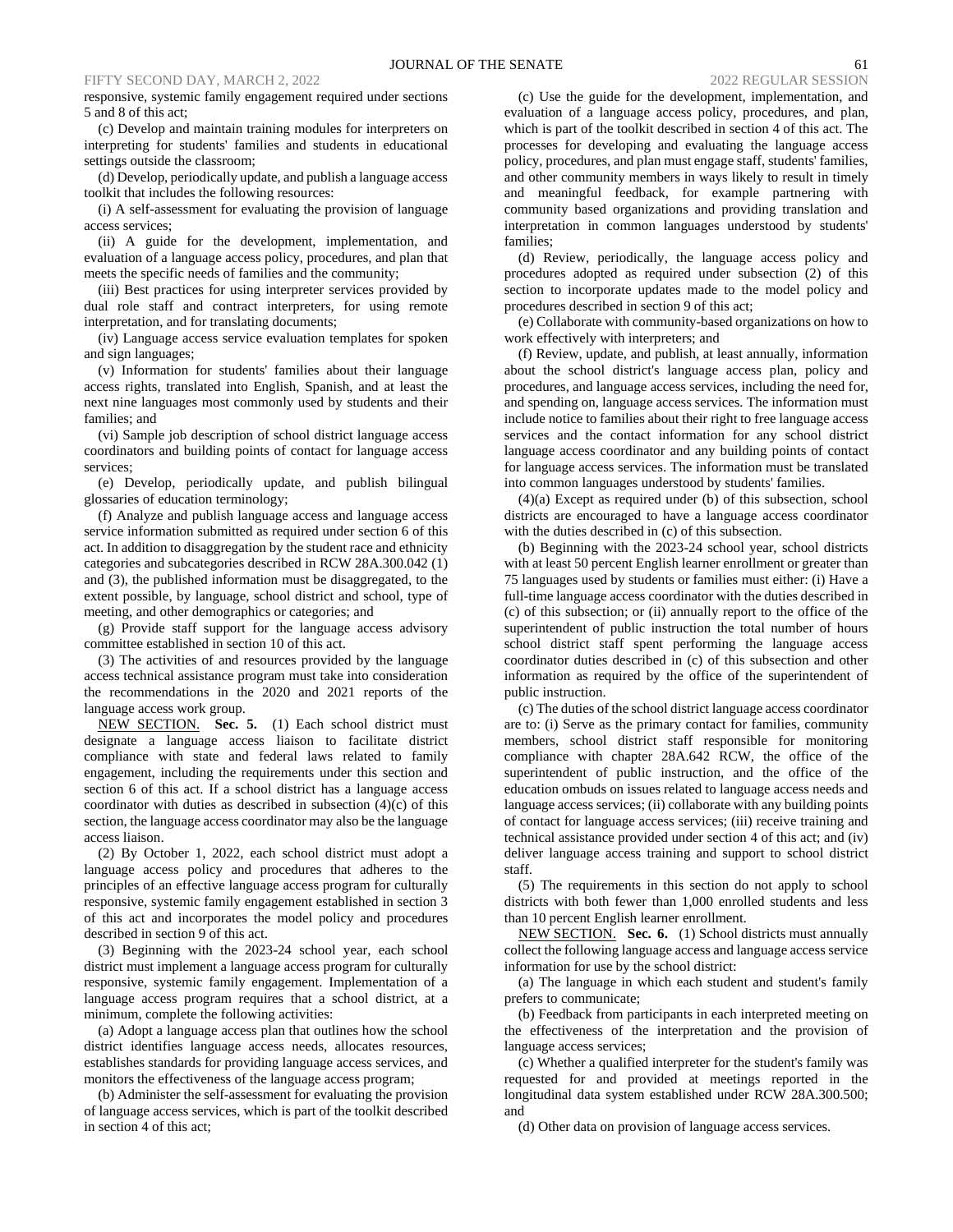(2) School districts must submit the information collected under subsection  $(1)(a)$  and  $(c)$  of this section at the time and in the manner required by the office of the superintendent of public instruction.

(3) School districts must summarize the feedback collected under subsection  $(1)(b)$  of this section and make it publicly accessible twice per year.

NEW SECTION. **Sec. 7.** A new section is added to chapter 28A.710 RCW to read as follows:

Sections 5 and 6 of this act govern school operation and management under RCW 28A.710.040 and apply to charter schools established under this chapter.

NEW SECTION. **Sec. 8.** A new section is added to chapter 72.40 RCW to read as follows:

The center for deaf and hard of hearing youth and the state school for the blind must comply with the requirements in sections 5 and 6 of this act.

NEW SECTION. **Sec. 9.** (1) By August 1, 2022, and periodically thereafter, the Washington state school directors' association must collaborate with the office of the superintendent of public instruction to update a model policy and procedures for implementing a language access program for culturally responsive, systemic family engagement.

(a) When updating the model policy and procedures, the Washington state school directors' association must perform a racial equity impact analysis that involves the community.

(b) The model policy and procedure must include procedures for the school district board of directors to annually review the spending on and the need for language access services.

(c) The model policy and procedure must address procedures for effective communication with students' families who are deaf, deaf and blind, blind, hard of hearing, or need other communication assistance.

(d) The elements of the model policy and procedures must take into consideration the recommendations in the 2020 and 2021 reports of the language access work group.

(2) The office of the superintendent of public instruction and the Washington state school directors' association must maintain the model policy and procedures on each agency's website, at no cost to school districts.<br>NEW\_SECTION.

Sec. 10. (1) The office of the superintendent of public instruction shall establish the language access advisory committee to guide and monitor the implementation of this act and to recommend changes to requirements, policies, and procedures related to language access and language access services for students' families, students, and communities in educational settings outside the classroom.

(2) At a minimum, the advisory committee must guide, monitor, and make recommendations on the following topics:

(a) The effectiveness of language access policies, procedures, and programs;

(b) Family and community engagement, with a focus on multicultural families, families whose students have multiple barriers to student achievement, and families least engaged with their schools;

(c) The definition of "qualified interpreter";

(d) Supply of and demand for interpreters;

(e) Training for interpreters;

(f) Credentialing requirements for interpreters, including a code of professional conduct;

(g) Grants to cover nonstate controlled interpreter credentialing requirement costs;

(h) Language access and language access service data collection and analysis; and

(i) Evidence-based practices regarding language access, including best practice for using state and federal funding to provide language access services.

(3)(a) The members of the advisory committee must include representatives from spoken and sign language services users, community organizations that provide direct services to non-English speaking families, interpreters for students' families, interpreter preparation programs, advocacy organizations, schools, and school districts.

(b) Members of the advisory committee must be reimbursed for travel expenses in accordance with RCW 43.03.050 and 43.03.060. Subject to available funding and as determined by the office of the superintendent of public instruction, members of the advisory committee who do not receive compensation from their employer or contractor for attendance, either in person or virtually, at a meeting of the advisory committee are eligible for a stipend.

(4) Staff support for the advisory committee must be provided by the language access technical assistance program described in section 4 of this act, except with respect to credentialing requirements for interpreters, for which staff support must also be provided by the Washington professional educator standards board.

(5) The advisory committee must collaborate with the Washington professional educator standards board, the Washington state office of equity established in RCW 43.06D.020, the educational opportunity gap oversight and accountability committee created in RCW 28A.300.136, and other office of the superintendent of public instruction committees that focus on ensuring equity in access to opportunities for all students.

(6) By November 1, 2024, and periodically thereafter, the advisory committee must submit, in compliance with RCW 43.01.036, a report on implementation of this chapter to the office of the superintendent of public instruction, the Washington professional educator standards board, the governor, and the appropriate committees of the legislature.

NEW SECTION. **Sec. 11.** (1) The office of the superintendent of public instruction and the Washington professional educator standards board shall collaborate to establish credentialing requirements for interpreters as described in this section.

(2) Prior to establishing new credentialing requirements for interpreters, the office of the superintendent of public instruction and the Washington professional educator standards board must consult with the language access advisory committee established in section 10 of this act.

(3) The credentialing requirements for interpreters must take into consideration the recommendations in the 2020 and 2021 reports of the language access work group.

(4) Credentialing requirements for interpreters, which must include minimum employment requirements, may be phased in as training and testing options become available and may be tiered based on the structure and significance of the interaction between school staff and the student's family.

(5) The office of the superintendent of public instruction and the Washington professional educator standards board must establish, and periodically update, a definition of "qualified interpreter" for purposes of this chapter and for other purposes.

(6) Once a code of professional conduct for interpreters is established, the superintendent of public instruction has the power to issue, suspend, and revoke interpreter credentials to which the code applies and to take other disciplinary actions against interpreters to which the code applies.

(7) Any activities provided by the office of the superintendent of public instruction or the professional educator standards board that are required to meet credentialing requirements, including training, testing, and applications, must be made available at no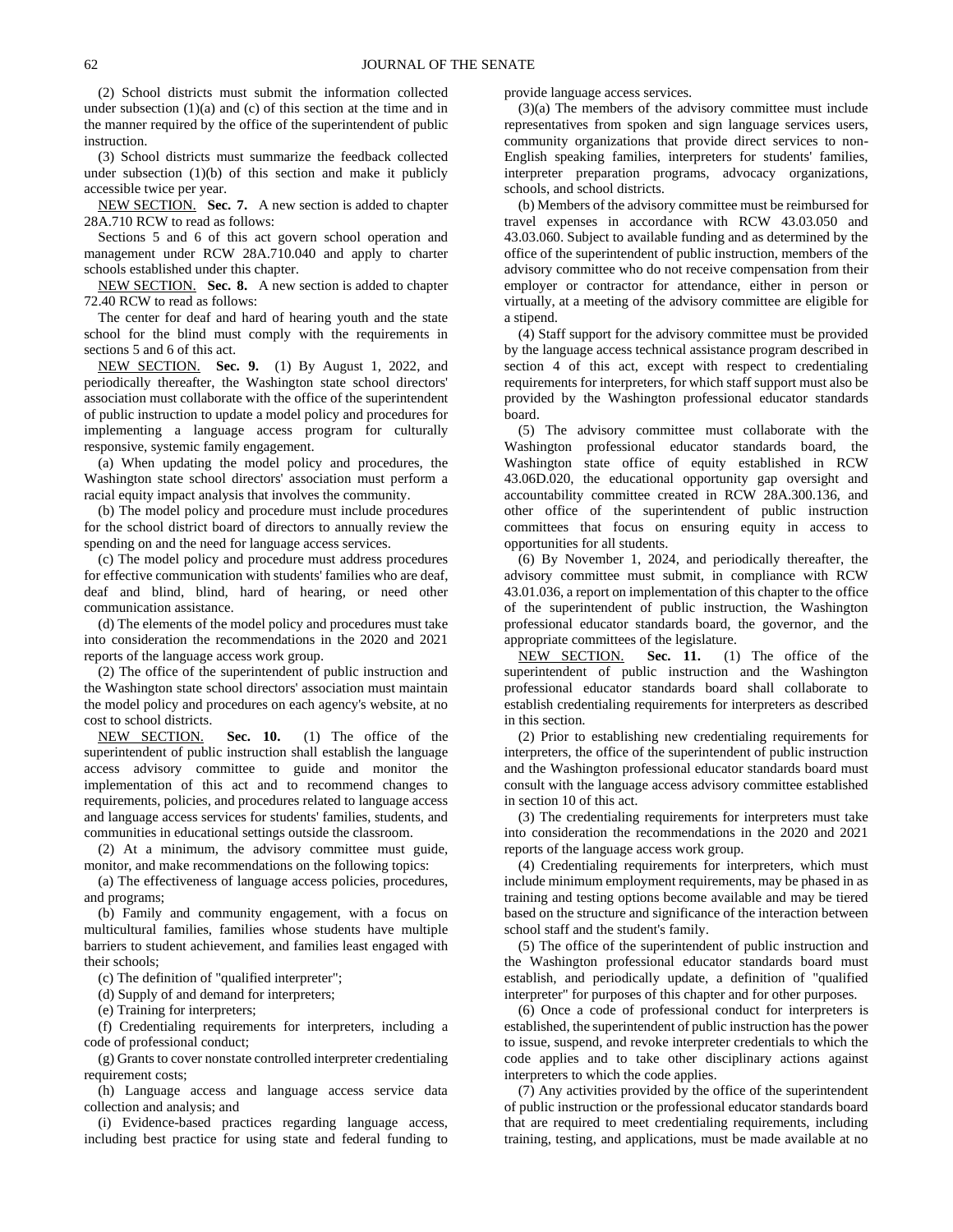# FIFTY SECOND DAY, MARCH 2, 2022 2022 REGULAR SESSION 2022 REGULAR SESSION

#### cost to people who want to be interpreters.

(8) The electronic educator certification process must be adapted to include interpreter credentials.

NEW SECTION. **Sec. 12.** The office of the superintendent of public instruction and the Washington professional educator standards board may adopt rules under chapter 34.05 RCW that are necessary for the effective and efficient implementation of this chapter.

NEW SECTION. **Sec. 13.** RCW 28A.155.230 (Student language) and 2019 c 256 s 3 are each repealed.

NEW SECTION. **Sec. 14.** Sections 2 through 6 and 9 through 12 of this act constitute a new chapter in Title 28A RCW.

NEW SECTION. **Sec. 15.** If specific funding for the purposes of this act, referencing this act by bill or chapter number, is not provided by June 30, 2022, in the omnibus appropriations act, this act is null and void."

On page 1, line 1 of the title, after "schools;" strike the remainder of the title and insert "adding a new section to chapter 28A.710 RCW; adding a new section to chapter 72.40 RCW; adding a new chapter to Title 28A RCW; creating new sections; and repealing RCW 28A.155.230."

#### MOTION

Senator Wellman moved that the following floor amendment no. 1293 by Senator Wellman be adopted:

On page 7, beginning on line 1, after "(b)" strike all material through "year" on line 14 and insert "Whether a qualified interpreter for the student's family was requested for and provided at meetings reported in the longitudinal student data system established under RCW 28A.300.500; and

(c) Other data on provision of language access services.

(2) School districts must submit the information collected under subsection (1) of this section at the time and in the manner required by the office of the superintendent of public instruction.

(3) Beginning in the 2023-24 school year, school districts must provide an opportunity for participants in each interpreted meeting to provide feedback on the effectiveness of the interpretation and the provision of language access services."

Senators Wellman and Hawkins spoke in favor of adoption of the amendment to the committee striking amendment.

The President declared the question before the Senate to be the adoption of floor amendment no. 1293 by Senator Wellman on page 7, line 1 to the committee striking amendment.

The motion by Senator Wellman carried and floor amendment no. 1293 was adopted by voice vote.

Senator Pedersen spoke in favor of adoption of the committee striking amendment.

The President declared the question before the Senate to be the adoption of the committee striking amendment by the Committee on Ways & Means to Engrossed Second Substitute House Bill No. 1153.

The motion by Senator Pedersen carried and the committee striking amendment was adopted by voice vote.

#### MOTION

On motion of Senator Pedersen, the rules were suspended, Engrossed Second Substitute House Bill No. 1153 was advanced to third reading, the second reading considered the third and the bill was placed on final passage.

Senators Wellman, Hawkins and Trudeau spoke in favor of

passage of the bill.

The President declared the question before the Senate to be the final passage of Engrossed Second Substitute House Bill No. 1153.

#### ROLL CALL

The Secretary called the roll on the final passage of Engrossed Second Substitute House Bill No. 1153 and the bill passed the Senate by the following vote: Yeas, 43; Nays, 5; Absent, 0; Excused, 1.

Voting yea: Senators Billig, Braun, Brown, Carlyle, Cleveland, Conway, Das, Dhingra, Dozier, Frockt, Gildon, Hasegawa, Hawkins, Holy, Hunt, Keiser, King, Kuderer, Liias, Lovelett, Lovick, McCune, Mullet, Muzzall, Nguyen, Nobles, Pedersen, Randall, Rivers, Rolfes, Saldaña, Salomon, Sefzik, Sheldon, Short, Stanford, Trudeau, Van De Wege, Wagoner, Warnick, Wellman, Wilson, C. and Wilson, L.

Voting nay: Senators Fortunato, Honeyford, Padden, Schoesler and Wilson, J.

Excused: Senator Robinson

ENGROSSED SECOND SUBSTITUTE HOUSE BILL NO. 1153, having received the constitutional majority, was declared passed. There being no objection, the title of the bill was ordered to stand as the title of the act.

#### SECOND READING

HOUSE BILL NO. 1974, by Representatives Ybarra and Callan

Moving state board of education and educational service district elections to the Washington state school directors' association.

The measure was read the second time.

## MOTION

On motion of Senator Wellman, the rules were suspended, House Bill No. 1974 was advanced to third reading, the second reading considered the third and the bill was placed on final passage.

Senators Wellman and Warnick spoke in favor of passage of the bill.

The President declared the question before the Senate to be the final passage of House Bill No. 1974.

#### ROLL CALL

The Secretary called the roll on the final passage of House Bill No. 1974 and the bill passed the Senate by the following vote: Yeas, 48; Nays, 0; Absent, 0; Excused, 1.

Voting yea: Senators Billig, Braun, Brown, Carlyle, Cleveland, Conway, Das, Dhingra, Dozier, Fortunato, Frockt, Gildon, Hasegawa, Hawkins, Holy, Honeyford, Hunt, Keiser, King, Kuderer, Liias, Lovelett, Lovick, McCune, Mullet, Muzzall, Nguyen, Nobles, Padden, Pedersen, Randall, Rivers, Rolfes, Saldaña, Salomon, Schoesler, Sefzik, Sheldon, Short, Stanford, Trudeau, Van De Wege, Wagoner, Warnick, Wellman, Wilson, C., Wilson, J. and Wilson, L.

Excused: Senator Robinson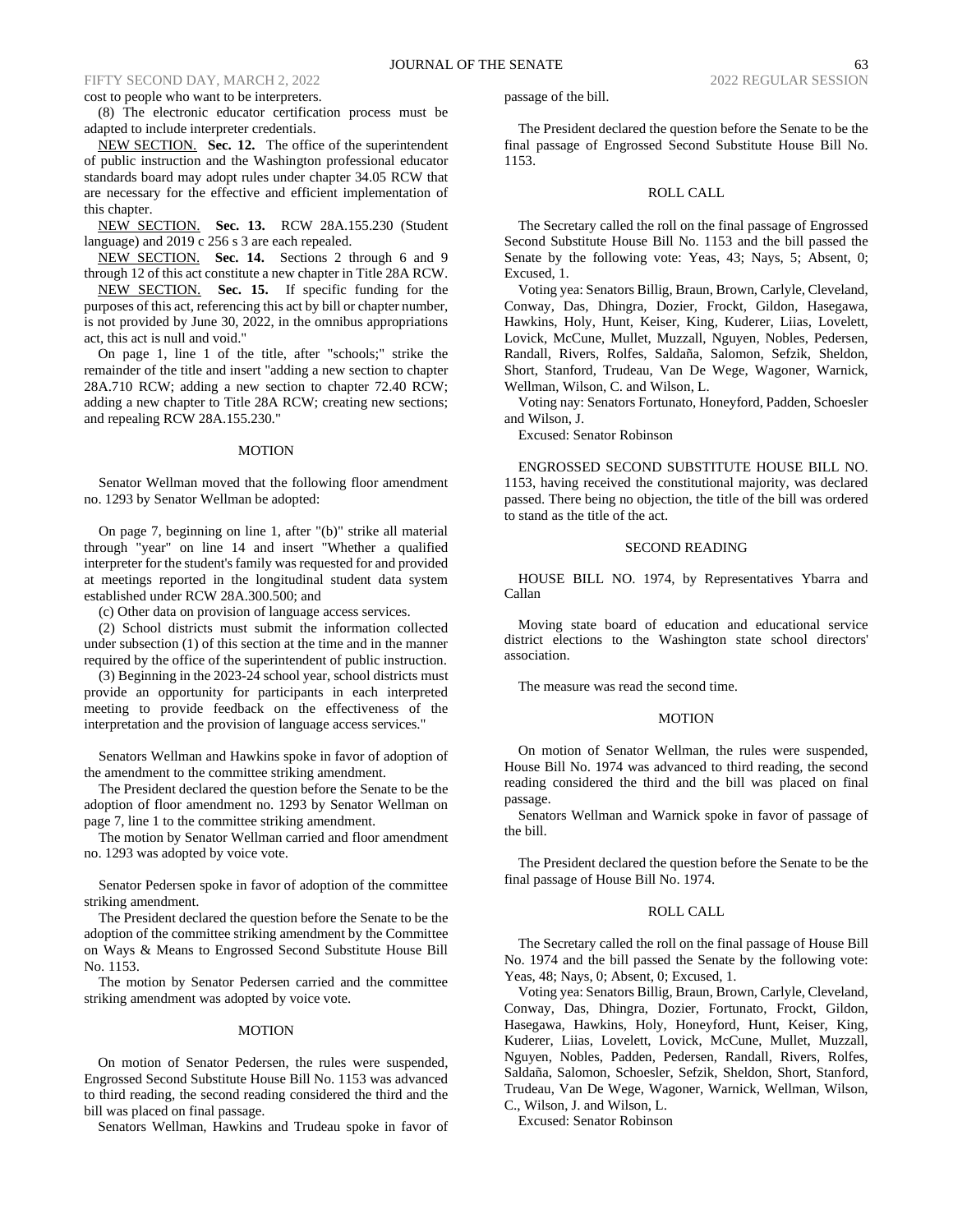HOUSE BILL NO. 1974, having received the constitutional majority, was declared passed. There being no objection, the title of the bill was ordered to stand as the title of the act.

## SECOND READING

SUBSTITUTE HOUSE BILL NO. 1706, by House Committee on Transportation (originally sponsored by Sells, Ryu, Wicks, Berry, Valdez, Graham, Berg, Macri, Peterson, Senn, Shewmake, Orwall, Gregerson, Dolan, Fitzgibbon, Paul, Stonier, Davis, Riccelli, Santos, Taylor and Kloba)

Concerning truck drivers ability to access restroom facilities.

The measure was read the second time.

## **MOTION**

Senator Keiser moved that the following committee striking amendment by the Committee on Labor, Commerce & Tribal Affairs be adopted:

Strike everything after the enacting clause and insert the following:

"NEW SECTION. **Sec. 1.** A new section is added to chapter 70.54 RCW to read as follows:

(1) The definitions in this subsection apply throughout this section unless the context clearly requires otherwise.

(a) "Drayage truck operator" means the driver of any in-use onroad vehicle with a gross vehicle weight rating greater than 33,000 pounds operating on or transgressing through port or intermodal rail yard property for the purpose of loading, unloading, or transporting cargo, including containerized, bulk, or break-bulk goods.

(b)(i) "Terminal operator" means the business entity operating a marine terminal for loading and unloading cargo to and from marine vessels.

(ii) "Terminal operator" includes the port if the port is directly operating the marine terminal in loading and unloading cargo to and from marine vessels.

(2) A terminal operator must provide a sufficient number of restrooms for use by drayage truck operators in areas of the terminal that drayage truck operators typically have access to, such as inside the gate and truck queuing lots. Restrooms may include fixed bathrooms with flush toilets or portable chemical toilets. At least one restroom provided by the terminal operator must be a private space suitable for and dedicated to expressing breast milk.

(3) A terminal operator is deemed in compliance with this section if the terminal operator:

(a) Allows drayage truck operators access to existing restrooms while the drayage truck operators are on port property in areas of the terminal that drayage truck operators typically have access to and when access does not pose an obvious safety risk to the drayage truck operators and other workers in the area and does not violate federal terminal security requirements;

(b) When necessary, provides additional restrooms at locations where there is the most need. To determine need, the terminal operator must assess the use and accessibility of existing restrooms and conduct a survey of drayage truck operators; and

(c) Has a policy that allows drayage truck operators to leave their vehicles at reasonable times and locations for purposes of accessing restrooms.

(4) Restrooms for drayage truck operators must be located in areas where access would not pose an obvious health or safety risk to the drayage truck operators or other workers in the area.

(5)(a) The departments of health and labor and industries have jurisdiction to enforce this section.

(b) The department of health may issue a warning letter to the port terminal operator for a first violation of this section, informing the port terminal operator of the requirements of this section. A port terminal operator that violates this section after receiving a warning letter is guilty of a class 2 civil infraction under chapter 7.80 RCW.

(c) Failure of a terminal operator to comply with this section is a violation of chapter 49.17 RCW.

(d) The departments may not take duplicate enforcement actions against an individual or business for violations arising from the same conduct."

On page 1, line 2 of the title, after "facilities;" strike the remainder of the title and insert "adding a new section to chapter 70.54 RCW; and prescribing penalties."

The President declared the question before the Senate to be the adoption of the committee striking amendment by the Committee on Labor, Commerce & Tribal Affairs to Substitute House Bill No. 1706.

The motion by Senator Keiser carried and the committee striking amendment was adopted by voice vote.

## MOTION

On motion of Senator Keiser, the rules were suspended, Substitute House Bill No. 1706 was advanced to third reading, the second reading considered the third and the bill was placed on final passage.

Senators Keiser and King spoke in favor of passage of the bill.

The President declared the question before the Senate to be the final passage of Substitute House Bill No. 1706.

## ROLL CALL

The Secretary called the roll on the final passage of Substitute House Bill No. 1706 and the bill passed the Senate by the following vote: Yeas, 48; Nays, 0; Absent, 0; Excused, 1.

Voting yea: Senators Billig, Braun, Brown, Carlyle, Cleveland, Conway, Das, Dhingra, Dozier, Fortunato, Frockt, Gildon, Hasegawa, Hawkins, Holy, Honeyford, Hunt, Keiser, King, Kuderer, Liias, Lovelett, Lovick, McCune, Mullet, Muzzall, Nguyen, Nobles, Padden, Pedersen, Randall, Rivers, Rolfes, Saldaña, Salomon, Schoesler, Sefzik, Sheldon, Short, Stanford, Trudeau, Van De Wege, Wagoner, Warnick, Wellman, Wilson, C., Wilson, J. and Wilson, L.

Excused: Senator Robinson

SUBSTITUTE HOUSE BILL NO. 1706, having received the constitutional majority, was declared passed. There being no objection, the title of the bill was ordered to stand as the title of the act.

## SECOND READING

SUBSTITUTE HOUSE BILL NO. 2057, by House Committee on Transportation (originally sponsored by Valdez, Ramos, Senn, Morgan, Johnson, J. and Pollet)

Strengthening diversity, equity, and inclusion in the state patrol workforce.

The measure was read the second time.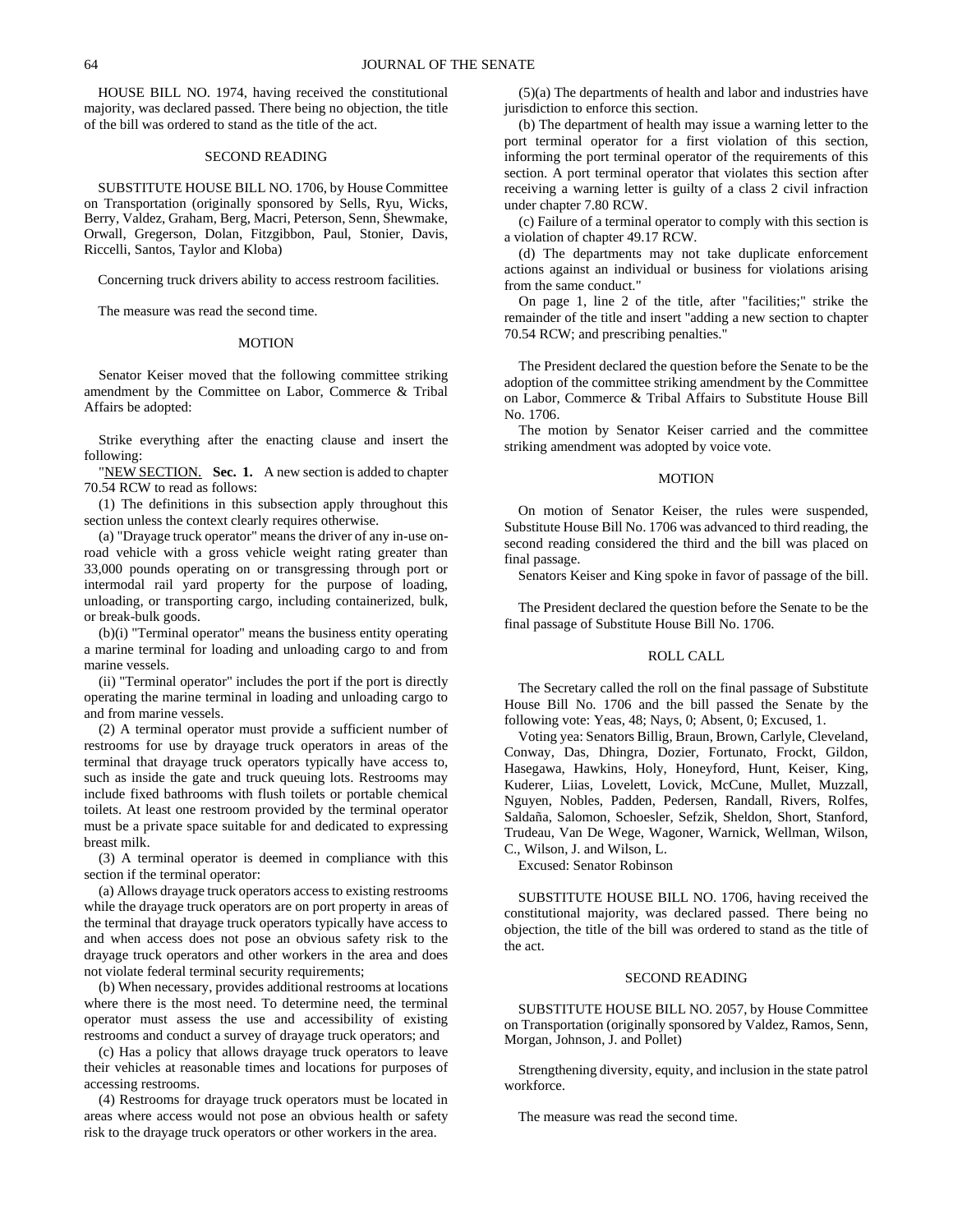#### FIFTY SECOND DAY, MARCH 2, 2022 2022 REGULAR SESSION 2022 REGULAR SESSION MOTION

On motion of Senator Liias, the rules were suspended, Substitute House Bill No. 2057 was advanced to third reading, the second reading considered the third and the bill was placed on final passage.

Senators Liias and Lovick spoke in favor of passage of the bill. Senator King spoke against passage of the bill.

The President declared the question before the Senate to be the final passage of Substitute House Bill No. 2057.

## MOTION

Senator Liias moved that the following committee striking amendment by the Committee on Transportation be adopted:

Strike everything after the enacting clause and insert the following:

"NEW SECTION. Sec. 1. (1) The legislature finds that:

(a) In 2021, the total Washington state patrol workforce was 84 percent white and 67 percent male, the field force workforce was 86 percent white and 86 percent male, and the managerial staff was as high as 93 percent white;

(b) A strong diversity, equity, and inclusion strategic recruitment and retention plan is necessary to:

(i) Provide the state patrol with the benefits of a diverse workforce, improving service to the public, increasing employee productivity, and providing new perspectives and innovative approaches to achieving the agency's mission of enhancing the safety and security of all people and communities; and

(ii) Fill vacancies with those who are from historically and currently marginalized communities;

(c) Public employment opportunities at the Washington state patrol should provide all commissioned and noncommissioned staff full access to the opportunities, power, and resources each needs in the staff person's career; and

(d) The transition to a culture that fosters workforce diversity, equity, and inclusion requires steadfast commitment over the long term.

(2) Therefore, the legislature intends to:

(a) Challenge the state patrol to change and adapt its culture to attract and retain a diverse workforce representative of those who have been historically and currently marginalized and is representative of the labor force as a whole;

(b) Establish effective legislative and executive oversight mechanisms to increase workforce parity by eliminating disparities in the state patrol's workforce;

(c) Increase accountability and transparency relating to the state patrol's progress in achieving equity in its workforce; and

(d) Provide technical assistance and support for the state patrol's diversity, equity, and inclusion efforts over the long term.

NEW SECTION. **Sec. 2.** A new section is added to chapter 43.06D RCW to read as follows:

(1) Consistent with its purpose of promoting access to equitable opportunities and resources to reduce disparities, the Washington state office of equity shall provide oversight for the development and ongoing implementation of the Washington state patrol's diversity, equity, and inclusion strategic recruitment and retention plan.

(2) To accomplish this purpose, the office of equity shall work with the department of enterprise services, which will run and oversee a competitive procurement process to select and hire an independent, expert consultant to:

(a) Collect benchmark demographic data on the composition of

the current Washington state patrol workforce, including applicants in the recruitment process, people in trooper academy classes, and new hires across positions in the agency including, and not limited to, applicants referred for interview; applicants referred for hire; applicant to hire ratios; applicants referred for psychological testing; applicant pass to fail ratios; and turnover rate. In addition, this task must include comparative demographic data for other law enforcement training classes within the state;

(b) Conduct a study of the labor force available for the commissioned and noncommissioned staff of the state patrol, with a focus on the availability of black, indigenous, Latino, Asian, and other groups currently underrepresented in the state patrol workforce;

(c) Using the results of the labor force availability study and Washington state patrol recruitment and retention demographic benchmark data, establish goals for the demographic composition of the state patrol workforce and a plan for reaching the goals;

(d) Develop agency-specific process and outcome measures of performance, taking into consideration community feedback on whether the performance measures established accurately measure the effectiveness of agency programs and services in the communities served;

(e) Recommend effective agency programs and services to reduce disparities across the agency;

(f) Evaluate and report on progress in the implementation of the diversity, equity, and inclusion strategic recruitment and retention plan developed for the Washington state patrol in 2021;

(g) In coordination with the Washington state patrol, annually update the diversity, equity, and inclusion strategic recruitment and retention plan to reflect activities completed, new strategies, and next steps;

(h) Report biannually to the governor and appropriate committees of the legislature on the composition of the current Washington state patrol workforce compared to established benchmarks and goals; and

(i) Otherwise assist the office of equity in monitoring and reporting the Washington state patrol's implementation of the diversity, equity, and inclusion strategic recruitment and retention plan.

(3) The office is directed to complete the following work in accordance with RCW 43.06D.040:

(a) Provide technical assistance to the Washington state patrol regarding best practices to effectively foster an equitable, just, diverse workforce;

(b) Publish the Washington state patrol's diversity, equity, and inclusion strategic recruitment and retention plan on its performance dashboard;

(c) Report the Washington state patrol's performance on the office's performance dashboard, providing for a process for the Washington state patrol to respond to the report;

(d) Establish accountability procedures for the Washington state patrol, which may include conducting performance reviews related to state patrol compliance with office performance measures consistent with RCW 43.06D.040;

(e) Report annually to the governor and appropriate committees of the legislature on the Washington state patrol's compliance with developing its diversity, equity, and inclusion strategic recruitment and retention plan in accordance with the office of equity standards and the state patrol's progress made toward performance measures in its diversity, equity, and inclusion strategic recruitment and retention plan.

(4) This section expires June 30, 2032."

On page 1, line 2 of the title, after "workforce;" strike the remainder of the title and insert "adding a new section to chapter 43.06D RCW; creating a new section; and providing an expiration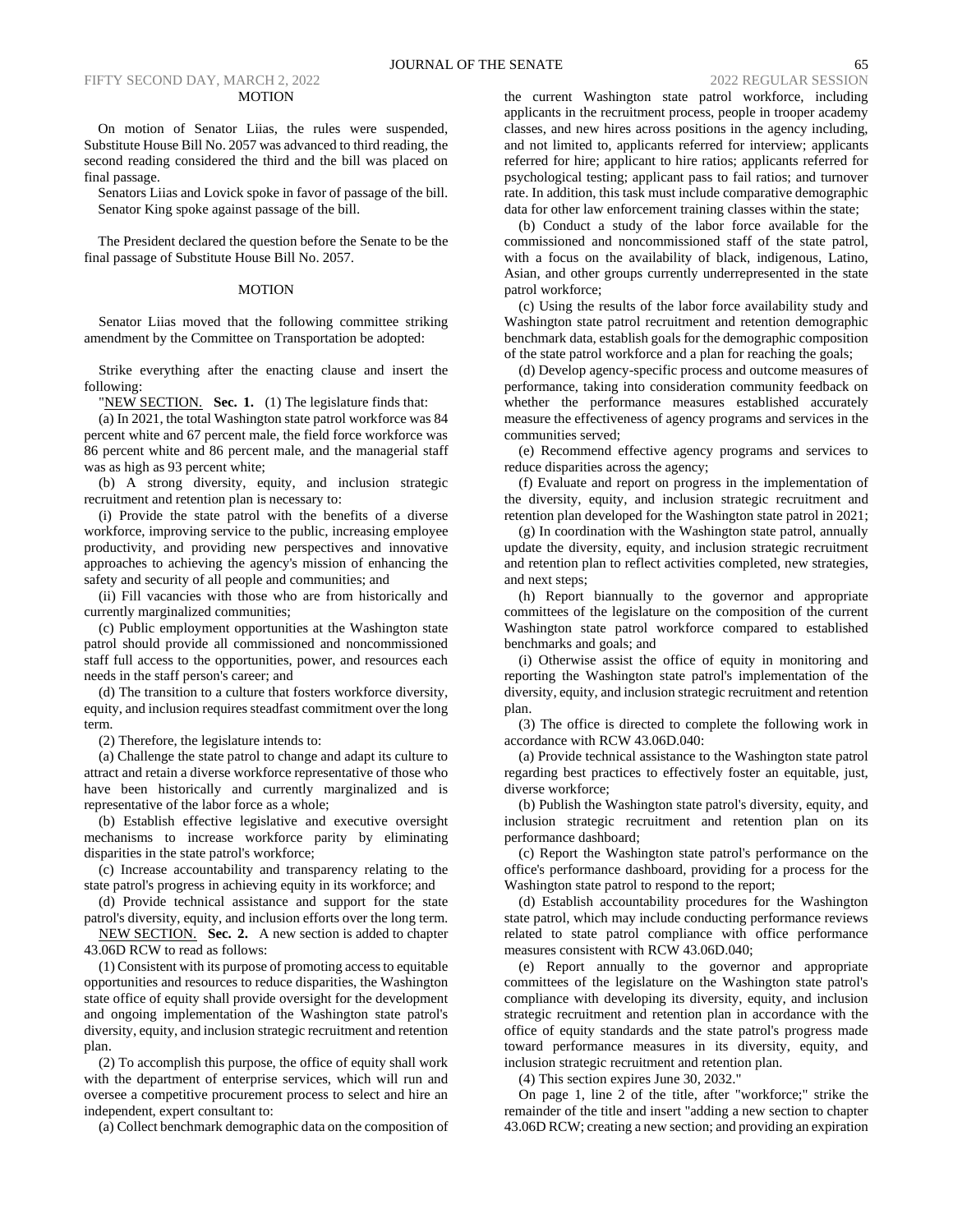date."

The President declared the question before the Senate to be the adoption of the committee striking amendment by the Committee on Transportation to Substitute House Bill No. 2057.

The motion by Senator Liias carried and the committee striking amendment was adopted by voice vote.

## ROLL CALL

The Secretary called the roll on the final passage of Substitute House Bill No. 2057 and the bill passed the Senate by the following vote: Yeas, 36; Nays, 12; Absent, 0; Excused, 1.

Voting yea: Senators Billig, Braun, Carlyle, Cleveland, Conway, Das, Dhingra, Frockt, Gildon, Hasegawa, Hawkins, Holy, Hunt, Keiser, Kuderer, Liias, Lovelett, Lovick, Mullet, Muzzall, Nguyen, Nobles, Pedersen, Randall, Rivers, Rolfes, Saldaña, Salomon, Sefzik, Sheldon, Stanford, Trudeau, Van De Wege, Warnick, Wellman and Wilson, C.

Voting nay: Senators Brown, Dozier, Fortunato, Honeyford, King, McCune, Padden, Schoesler, Short, Wagoner, Wilson, J. and Wilson, L.

Excused: Senator Robinson

SUBSTITUTE HOUSE BILL NO. 2057, having received the constitutional majority, was declared passed. There being no objection, the title of the bill was ordered to stand as the title of the act.

## MOTION

At 3:56 p.m., on motion of Senator Pedersen, the Senate was declared to be at ease subject to the call of the President.

## EVENING SESSION

The Senate was called to order at 6:30 p.m. by President Heck.

#### **MOTION**

On motion of Senator Pedersen, the Senate advanced to the fourth order of business.

## MESSAGE FROM THE HOUSE

MR. PRESIDENT:

The Speaker has signed:

March 2, 2022

SUBSTITUTE HOUSE BILL NO. 1052, HOUSE BILL NO. 1122, SUBSTITUTE HOUSE BILL NO. 1124, ENGROSSED HOUSE BILL NO. 1165, SECOND SUBSTITUTE HOUSE BILL NO. 1210, HOUSE BILL NO. 1280, HOUSE BILL NO. 1612, ENGROSSED SUBSTITUTE HOUSE BILL NO. 1619, SUBSTITUTE HOUSE BILL NO. 1623, SUBSTITUTE HOUSE BILL NO. 1626, SUBSTITUTE HOUSE BILL NO. 1649, HOUSE BILL NO. 1669, SUBSTITUTE HOUSE BILL NO. 1675, ENGROSSED SUBSTITUTE HOUSE BILL NO. 1705, ENGROSSED HOUSE BILL NO. 1744, HOUSE BILL NO. 1755, HOUSE BILL NO. 1761,

HOUSE BILL NO. 1769, ENGROSSED SUBSTITUTE HOUSE BILL NO. 1793, SUBSTITUTE HOUSE BILL NO. 1794, HOUSE BILL NO. 1834, HOUSE BILL NO. 1874, HOUSE BILL NO. 1894, SUBSTITUTE HOUSE BILL NO. 2046, HOUSE BILL NO. 2061, SUBSTITUTE HOUSE BILL NO. 2068, and the same are herewith transmitted. MELISSA PALMER, Deputy Chief Clerk

#### MOTION

On motion of Senator Pedersen, the Senate advanced to the sixth order of business.

#### SECOND READING

ENGROSSED SUBSTITUTE HOUSE BILL NO. 1716, by House Committee on State Government & Tribal Relations (originally sponsored by Valdez, Dolan and Pollet)

Concerning locations at which ballots may be cast.

The measure was read the second time.

#### **MOTION**

On motion of Senator Hunt, the rules were suspended, Engrossed Substitute House Bill No. 1716 was advanced to third reading, the second reading considered the third and the bill was placed on final passage.

Senators Hunt and Wilson, J. spoke in favor of passage of the bill.

The President declared the question before the Senate to be the final passage of Engrossed Substitute House Bill No. 1716.

#### ROLL CALL

The Secretary called the roll on the final passage of Engrossed Substitute House Bill No. 1716 and the bill passed the Senate by the following vote: Yeas, 48; Nays, 0; Absent, 0; Excused, 1.

Voting yea: Senators Billig, Braun, Brown, Carlyle, Cleveland, Conway, Das, Dhingra, Dozier, Fortunato, Frockt, Gildon, Hasegawa, Hawkins, Holy, Honeyford, Hunt, Keiser, King, Kuderer, Liias, Lovelett, Lovick, McCune, Mullet, Muzzall, Nguyen, Nobles, Padden, Pedersen, Randall, Rivers, Rolfes, Saldaña, Salomon, Schoesler, Sefzik, Sheldon, Short, Stanford, Trudeau, Van De Wege, Wagoner, Warnick, Wellman, Wilson, C., Wilson, J. and Wilson, L.

Excused: Senator Robinson

ENGROSSED SUBSTITUTE HOUSE BILL NO. 1716, having received the constitutional majority, was declared passed. There being no objection, the title of the bill was ordered to stand as the title of the act.

## SECOND READING

SUBSTITUTE HOUSE BILL NO. 1876, by House Committee on State Government & Tribal Relations (originally sponsored by Gregerson, Valdez, Fitzgibbon, Simmons, Chopp, Ramel and Pollet)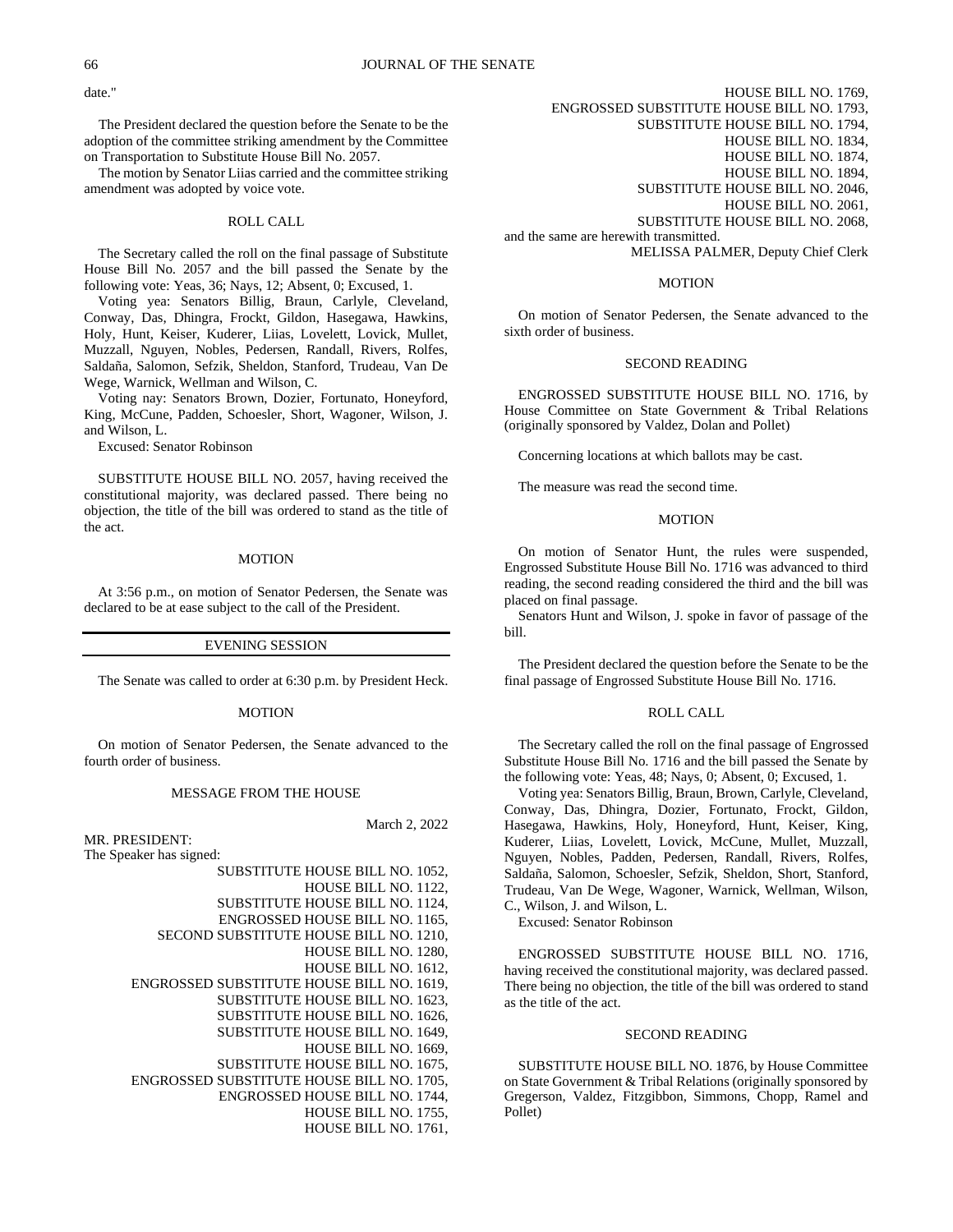Concerning public investment impact disclosures for certain ballot measures that repeal, levy, or modify any tax or fee and have a fiscal impact statement that shows that adoption of the measure would cause a net change in state revenue.

The measure was read the second time.

## MOTION

Senator Hunt moved that the following committee striking amendment by the Committee on State Government & Elections be adopted:

Strike everything after the enacting clause and insert the following:

"NEW SECTION. Sec. 1. The legislature recognizes that the people have reserved for themselves the power to enact or reject legislation through the initiative and referendum process, as provided in Article II, section 1 of the state Constitution. The legislature finds that when exercising this right, the people are entitled to know the fiscal impact that their vote will have on public investments at the time they cast their ballots. The legislature further finds that when a ballot measure will affect funding for public investments, a neutral, nonprejudicial disclosure of the public investments affected will provide greater transparency and necessary information for voters.

NEW SECTION. **Sec. 2.** A new section is added to chapter 29A.72 RCW to read as follows:

(1) The attorney general must prepare a public investment impact disclosure for any ballot measure that:

(a) Repeals, levies, or modifies any tax or fee, including changing the scope or application of an existing tax or fee; and

(b) Has a fiscal impact statement, as provided by RCW 29A.72.025, that shows that adoption of the measure would cause a net change in state revenue.

(2) The public investment impact disclosure must include a description of the investments that will be affected if the measure is adopted. The description must be sufficiently broad to reflect the subject of the investments that will be impacted by the change in revenue that will result from adoption of the measure, but also sufficiently precise to give notice of the subject matter of the investments that will be impacted by the change in revenue that will result from adoption of the measure. The description may not exceed 10 words, unless the fiscal impact is primarily to the state general fund, in which case the description must list the top three categories of state services funded by the general fund in the current state budget and may not exceed 15 words. The attorney general may consult with the office of financial management or any other state or local agencies as necessary to procure accurate information to draft the description.

(3) The format of the public investment impact disclosure, as it appears on the ballot, is:

"This measure would (increase or decrease) funding for (description of services)."

(4) In drafting the public investment impact disclosure, the attorney general must use neutral language that cannot reasonably be expected to create prejudice for or against the measure. The language of the disclosure is not subject to appeal.

(5) The attorney general must file the public investment impact disclosure with the secretary of state no later than five business days after July 31st.

(6) The secretary of state must certify the public investment impact disclosure and timely transmit it to each county auditor for its inclusion on the ballot.

(7) Public investment impact disclosures are not considered part of the ballot title under this chapter and are not subject to any

of the legal requirements for ballot titles.

**Sec. 3.** RCW 29A.72.050 and 2003 c 111 s 1806 are each amended to read as follows:

(1) The ballot title for an initiative to the people, an initiative to the legislature, a referendum bill, or a referendum measure consists of: (a) A statement of the subject of the measure; (b) a concise description of the measure; and (c) a question in the form prescribed in this section for the ballot measure in question. The statement of the subject of a measure must be sufficiently broad to reflect the subject of the measure, sufficiently precise to give notice of the measure's subject matter, and not exceed ten words. The concise description must contain no more than thirty words, be a true and impartial description of the measure's essential contents, clearly identify the proposition to be voted on, and not, to the extent reasonably possible, create prejudice either for or against the measure.

(2) If a public investment impact disclosure is required under section 2 of this act, the disclosure must appear in the middle of the ballot title, after the concise description and before the question. The disclosure is not, however, considered part of the ballot title and is not subject to any of the legal requirements for ballot titles under this chapter.

(3) For an initiative to the people, or for an initiative to the legislature for which the legislature has not proposed an alternative, the ballot title and public investment impact disclosure, if applicable, must be displayed on the ballot substantially as follows:

"Initiative Measure No. ... concerns (statement of subject). This measure would (concise description). (Public investment impact disclosure, if applicable). Should this measure be enacted into law?

Yes ............................................................... **□** No ............................................................... **□**

 $((3))$  (4) For an initiative to the legislature for which the legislature has proposed an alternative, the ballot title and public investment impact disclosure, if applicable, must be displayed on the ballot substantially as follows:

> "Initiative Measure Nos. . . . and . . .B concern (statement of subject).

> Initiative Measure No. . . . would (concise description). (Public investment impact disclosure, if applicable).

> As an alternative, the legislature has proposed Initiative Measure No. . . .B, which would (concise description). (Public investment impact disclosure, if applicable).

> 1. Should either of these measures be enacted into law?

Yes ............................................................... **□**

No ............................................................... **□** 2. Regardless of whether you voted yes or no above, if one of these measures is enacted, which one should it be?

Measure No. ................................................ **□**

or

Measure No. ................................................ **□**  $((4))$  (5) For a referendum bill submitted to the people by the legislature, the ballot issue and public investment impact disclosure, if applicable, must be displayed on the ballot substantially as follows:

> "The legislature has passed . . . . Bill No. . . . concerning (statement of subject). This bill would (concise description). (Public investment impact disclosure, if applicable). Should this bill be: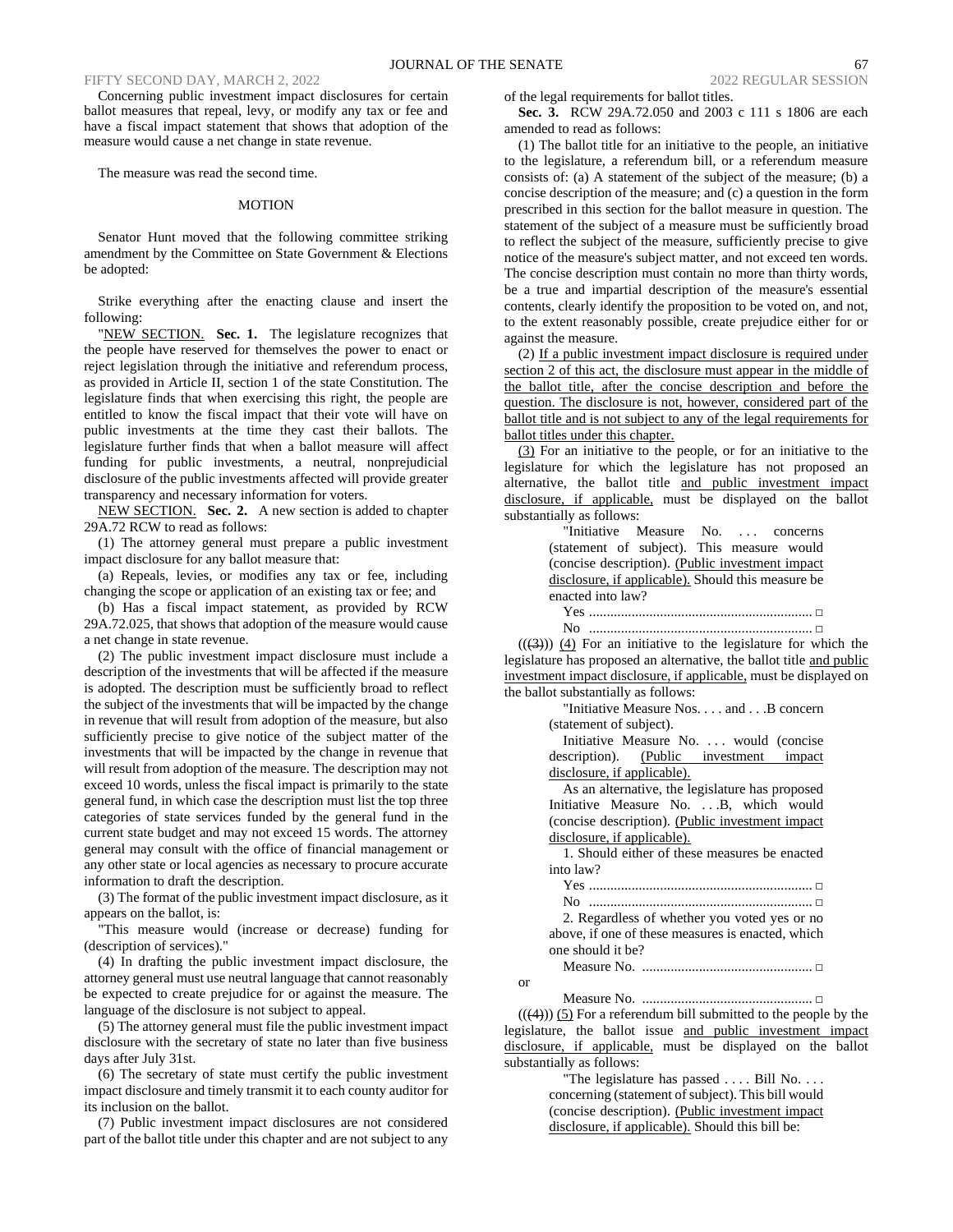$((\left(5\right)))$  (6) For a referendum measure by state voters on a bill the legislature has passed, the ballot issue and public investment impact disclosure, if applicable, must be displayed on the ballot substantially as follows:

> "The legislature passed ... Bill No. ... concerning (statement of subject) and voters have filed a sufficient referendum petition on this bill. This bill would (concise description). (Public investment impact disclosure, if applicable). Should this bill be: Approved .....................................................**□**

Rejected .......................................................**□**  $((\left(\overline{\Theta}\right)))$  (7) The legislature may specify the statement of subject or concise description, or both, in a referendum bill that it refers to the people. The legislature may specify the concise description for an alternative it submits for an initiative to the legislature. If the legislature fails to specify these matters, the attorney general shall prepare the material that was not specified. The statement of subject and concise description as so provided must be included as part of the ballot title unless changed on appeal.

The attorney general shall specify the statement of subject and concise description for an initiative to the people, an initiative to the legislature, and a referendum measure. The statement of subject and concise description as so provided must be included as part of the ballot title unless changed on appeal.

**Sec. 4.** RCW 29A.72.290 and 2013 c 11 s 76 are each amended to read as follows:

The county auditor of each county shall print on the official ballots for the election at which initiative and referendum measures and measures for an advisory vote of the people are to be submitted to the people for their approval or rejection, the serial numbers ((and)), ballot titles, and public investment impact disclosures certified by the secretary of state and the serial numbers and short descriptions of measures for an advisory vote of the people. They must appear under separate headings in the order of the serial numbers as follows:

(1) Initiatives to the people;

(2) Referendum measures;

(3) Referendum bills;

(4) Initiatives to the legislature;

(5) Initiatives to the legislature and legislative alternatives;

(6) Advisory votes;

(7) Proposed constitutional amendments.

**Sec. 5.** RCW 29A.72.025 and 2009 c 415 s 7 are each amended to read as follows:

The office of financial management, in consultation with the secretary of state, the attorney general, and any other appropriate state or local agency, shall prepare a fiscal impact statement for each of the following state ballot measures: (1) An initiative to the people that is certified to the ballot; (2) an initiative to the legislature that will appear on the ballot; (3) an alternative measure appearing on the ballot that the legislature proposes to an initiative to the legislature; (4) a referendum bill referred to voters by the legislature; and (5) a referendum measure appearing on the ballot. Fiscal impact statements must be written in clear and concise language, avoid legal and technical terms when possible, and be filed with the secretary of state no later than ((the tenth day of August)) July 31st. Fiscal impact statements may include easily understood graphics.

A fiscal impact statement must describe any projected increase or decrease in revenues, costs, expenditures, or indebtedness that the state or local governments will experience if the ballot measure were approved by state voters. Where appropriate, a fiscal impact statement may include both estimated dollar amounts and a description placing the estimated dollar amounts into context. A fiscal impact statement must include both a summary of not to exceed one hundred words and a more detailed statement that includes the assumptions that were made to develop the fiscal impacts.

Fiscal impact statements must be available online from the secretary of state's website and included in the state voters' pamphlet. Additional information may be posted on the website of the office of financial management."

On page 1, line 4 of the title, after "revenue;" strike the remainder of the title and insert "amending RCW 29A.72.050, 29A.72.290, and 29A.72.025; adding a new section to chapter 29A.72 RCW; and creating a new section."

## MOTION

Senator Short moved that the following floor amendment no. 1325 by Senator Short be adopted:

On page 1, line 16, after "(1)" strike "The attorney general" and insert "A drafting committee, composed of two fiscal analysts employed by the office of program research in the house of representatives and two fiscal analysts employed by senate committee services in the senate,"

On page 2, beginning on line 4, after "The" strike "attorney general" and insert "drafting committee"

On page 2, at the beginning of line 13, strike "attorney general" and insert "drafting committee"

On page 2, line 16, after "(5) The" strike "attorney general" and insert "drafting committee"

Senators Short and Braun spoke in favor of adoption of the amendment to the committee striking amendment.

Senator Kuderer spoke against adoption of the amendment to the committee striking amendment.

The President declared the question before the Senate to be the adoption of floor amendment no. 1325 by Senator Short on page 1, line 16 to the committee striking amendment.

The motion by Senator Short did not carry and floor amendment no. 1325 was not adopted by voice vote.

#### MOTION

Senator Fortunato moved that the following floor amendment no. 1381 by Senator Fortunato be adopted:

On page 1, line 16, after "(1) The" strike "attorney general" and insert "sponsor of a ballot measure"

On page 2, beginning on line 4, after "The" strike "attorney general" and insert "sponsor of the measure"

On page 2, at the beginning of line 13, strike "attorney general" and insert "sponsor of the measure"

On page 2, line 16, after "(5) The" strike "attorney general" and insert "sponsor of the measure"

Senator Fortunato spoke in favor of adoption of the amendment to the committee striking amendment.

Senator Hunt spoke against adoption of the amendment to the committee striking amendment.

The President declared the question before the Senate to be the adoption of floor amendment no. 1381 by Senator Fortunato on page 1, line 16 to the committee striking amendment.

The motion by Senator Fortunato did not carry and floor amendment no. 1381 was not adopted by voice vote.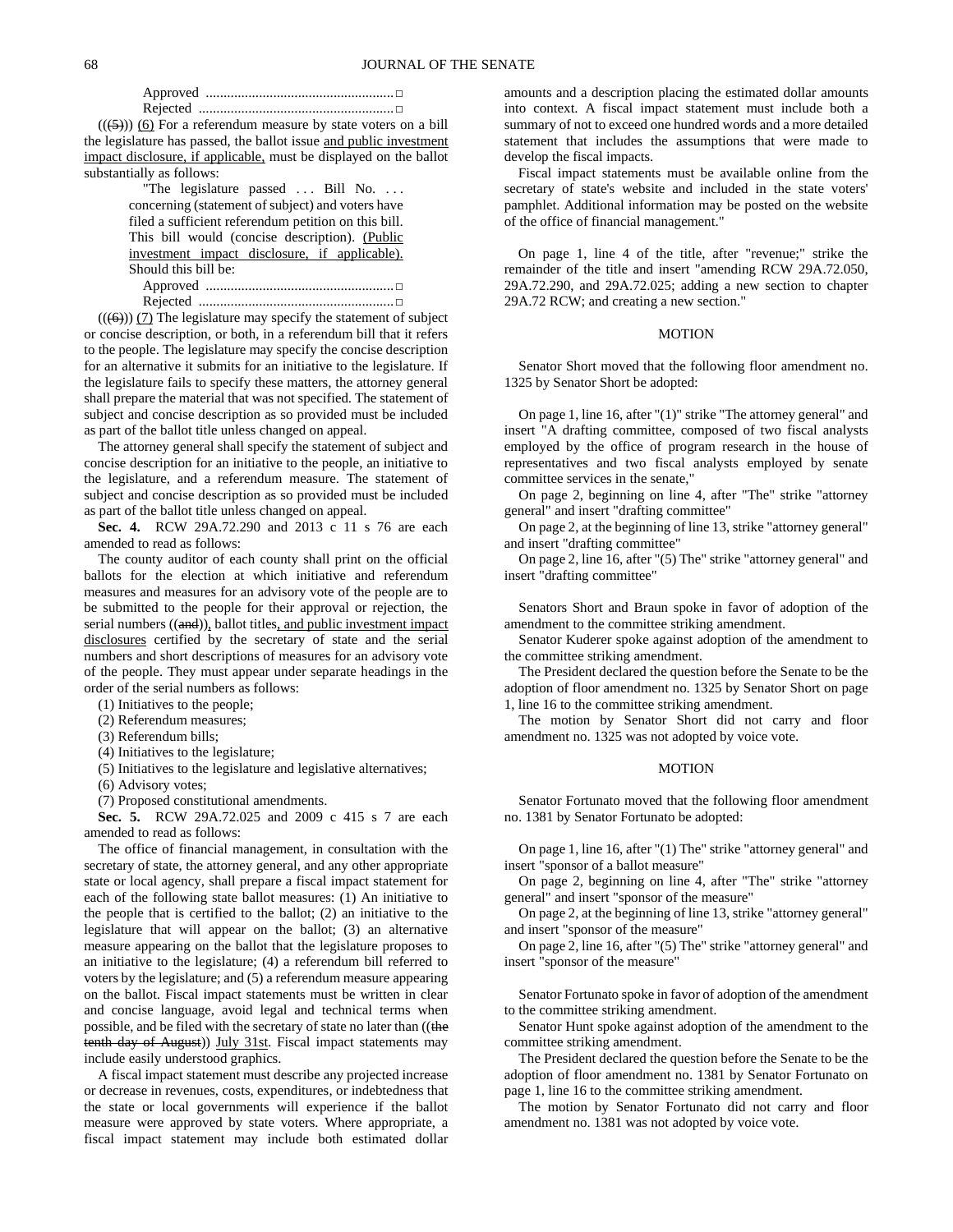## FIFTY SECOND DAY, MARCH 2, 2022 2022 REGULAR SESSION 2022 REGULAR SESSION MOTION

Senator Braun moved that the following floor amendment no. 1385 by Senator Braun be adopted:

On page 1, line 25, after "adopted" insert ", except that the description may not include any services that the state is constitutionally required to fund"

On page 2, line 4, after "words." insert "However, the list of state services funded by the general fund in the description may not include any services that the state is constitutionally required to fund."

Senators Braun, Mullet and Honeyford spoke in favor of adoption of the amendment to the committee striking amendment.

Senators Hunt and Kuderer spoke against adoption of the amendment to the committee striking amendment.

The President declared the question before the Senate to be the adoption of floor amendment no. 1385 by Senator Braun on page 1, line 25 to the committee striking amendment.

The motion by Senator Braun did not carry and floor amendment no. 1385 was not adopted by voice vote.

#### MOTION

Senator Wagoner moved that the following floor amendment no. 1327 by Senator Wagoner be adopted:

On page 2, at the beginning of line 1, strike "10" and insert "21" On page 2, line 4, after "exceed" strike "15" and insert "26"

On page 2, beginning on line 10, after "measure" strike all material through "services)" on line 11 and insert "may (increase or decrease) funding for (description of services), if the legislature takes no further action on state spending priorities"

Senator Wagoner spoke in favor of adoption of the amendment to the committee striking amendment.

Senators Hunt and Frockt spoke against adoption of the amendment to the committee striking amendment.

The President declared the question before the Senate to be the adoption of floor amendment no. 1327 by Senator Wagoner on page 2, line 1 to the committee striking amendment.

The motion by Senator Wagoner did not carry and floor amendment no. 1327 was not adopted by voice vote.

## MOTION

Senator Short moved that the following floor amendment no. 1335 by Senator Short be adopted:

On page 2, line 2, after "must" strike "list" and insert ": (a) List" On page 2, line 4, after "words" insert "; and (b) include a statement of the state's estimated budget surplus, if applicable, not subject to a word limitation"

Senator Short spoke in favor of adoption of the amendment to the committee striking amendment.

Senator Carlyle spoke against adoption of the amendment to the committee striking amendment.

The President declared the question before the Senate to be the adoption of floor amendment no. 1335 by Senator Short on page 2, line 2 to the committee striking amendment.

The motion by Senator Short did not carry and floor amendment no. 1335 was not adopted by voice vote.

Senator Warnick moved that the following floor amendment no. 1380 by Senator Warnick be adopted:

On page 2, line 2, after "must" strike "list" and insert ": (a) List" On page 2, line 4, after "words" insert "; and (b) include a description of state revenue for the previous 10 years, not subject to a word limitation"

Senators Warnick and Wilson, J. spoke in favor of adoption of the amendment to the committee striking amendment.

Senator Hunt spoke against adoption of the amendment to the committee striking amendment.

The President declared the question before the Senate to be the adoption of floor amendment no. 1380 by Senator Warnick on page 2, line 2 to the committee striking amendment.

The motion by Senator Warnick did not carry and floor amendment no. 1380 was not adopted by voice vote.

## MOTION

Senator King moved that the following floor amendment no. 1326 by Senator King be adopted:

On page 2, line 8, after "(3)" insert "If transportation is included in the disclosure description as an impacted investment, the disclosure must also state the total amount of taxes levied by the state on a gallon of gasoline, expressed as a percentage of the price. This statement is not included in, nor is subject to, any word limitations.

### $(4)$ "

Renumber the remaining subsections consecutively and correct any internal references accordingly.

Senator King spoke in favor of adoption of the amendment to the committee striking amendment.

Senator Saldaña spoke against adoption of the amendment to the committee striking amendment.

The President declared the question before the Senate to be the adoption of floor amendment no. 1326 by Senator King on page 2, line 8 to the committee striking amendment.

The motion by Senator King did not carry and floor amendment no. 1326 was not adopted by voice vote.

## MOTION

Senator Fortunato moved that the following floor amendment no. 1332 by Senator Fortunato be adopted:

On page 2, line 12, after "(4)" insert "If housing or homelessness is included in the disclosure description as an impacted investment, the disclosure must also state the total amount of funds appropriated for housing and homelessness in the omnibus operating, capital, and transportation budgets over the last three biennia. This statement is not included in, nor is subject to, any word limitations.

 $(5)$ "

Renumber the remaining subsections consecutively and correct any internal references accordingly.

Senator Fortunato spoke in favor of adoption of the amendment to the committee striking amendment.

Senator Kuderer spoke against adoption of the amendment to the committee striking amendment.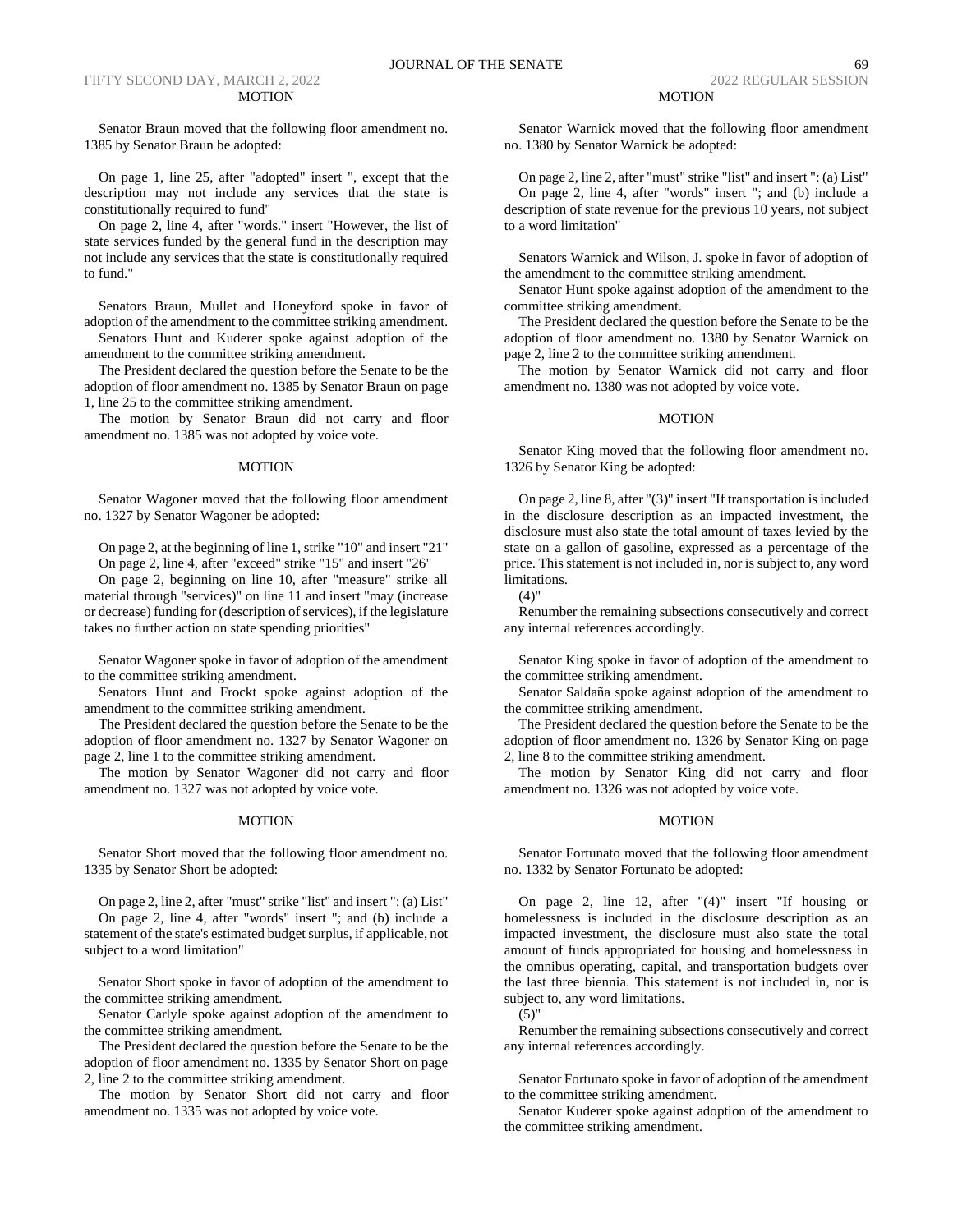The President declared the question before the Senate to be the adoption of floor amendment no. 1332 by Senator Fortunato on page 2, line 12 to the committee striking amendment.

The motion by Senator Fortunato did not carry and floor amendment no. 1332 was not adopted by voice vote.

#### MOTION

Senator Padden moved that the following floor amendment no. 1346 by Senator Padden be adopted:

On page 2, line 12, after "(4)" insert "Any public investment impact disclosure must also state the following disclaimer: "This analysis was prepared by the attorney general, a partisan official, and was not allowed judicial review or appeal." This statement is not included in, nor is subject to, any word limitations.

 $(5)$ "

Renumber the remaining subsections consecutively and correct any internal references accordingly.

Senators Padden, Rivers and Short spoke in favor of adoption of the amendment to the committee striking amendment.

Senators Hunt and Frockt spoke against adoption of the amendment to the committee striking amendment.

The President declared the question before the Senate to be the adoption of floor amendment no. 1346 by Senator Padden on page 2, line 13 to the committee striking amendment.

The motion by Senator Padden did not carry and floor amendment no. 1346 was not adopted by voice vote.

# SIGNED BY THE PRESIDENT

Pursuant to Article 2, Section 32 of the State Constitution and Senate Rule 1(5), the President announced the signing of and thereupon did sign in open session:

| SUBSTITUTE HOUSE BILL NO. 1052,           |                      |  |
|-------------------------------------------|----------------------|--|
|                                           | HOUSE BILL NO. 1122, |  |
| SUBSTITUTE HOUSE BILL NO. 1124,           |                      |  |
| ENGROSSED HOUSE BILL NO. 1165,            |                      |  |
| SECOND SUBSTITUTE HOUSE BILL NO. 1210,    |                      |  |
|                                           | HOUSE BILL NO. 1280, |  |
|                                           | HOUSE BILL NO. 1612, |  |
| ENGROSSED SUBSTITUTE HOUSE BILL NO. 1619, |                      |  |
| SUBSTITUTE HOUSE BILL NO. 1623,           |                      |  |
| SUBSTITUTE HOUSE BILL NO. 1626,           |                      |  |
| <b>SUBSTITUTE HOUSE BILL NO. 1649,</b>    |                      |  |
|                                           | HOUSE BILL NO. 1669, |  |
| SUBSTITUTE HOUSE BILL NO. 1675,           |                      |  |
| ENGROSSED SUBSTITUTE HOUSE BILL NO. 1705, |                      |  |
| ENGROSSED HOUSE BILL NO. 1744,            |                      |  |
|                                           | HOUSE BILL NO. 1755, |  |
|                                           | HOUSE BILL NO. 1761, |  |
|                                           | HOUSE BILL NO. 1769, |  |
| ENGROSSED SUBSTITUTE HOUSE BILL NO. 1793, |                      |  |
| SUBSTITUTE HOUSE BILL NO. 1794,           |                      |  |
|                                           | HOUSE BILL NO. 1834, |  |
|                                           | HOUSE BILL NO. 1874, |  |
|                                           | HOUSE BILL NO. 1894, |  |
| SUBSTITUTE HOUSE BILL NO. 2046,           |                      |  |
|                                           | HOUSE BILL NO. 2061, |  |
| and SUBSTITUTE HOUSE BILL NO. 2068.       |                      |  |
|                                           |                      |  |

## MOTION

Senator Fortunato moved that the following floor amendment no. 1333 by Senator Fortunato be adopted:

On page 2, beginning on line 14, after "measure." strike "The language of the disclosure is not subject to appeal."

On page 2, line 22, after "are" strike "not"

On page 2, line 23, after "are" strike "not"

On page 2, line 23, after "subject to" strike "any of"

Senators Fortunato, Braun and Mullet spoke in favor of adoption of the amendment to the committee striking amendment. Senators Kuderer and Hunt spoke against adoption of the amendment to the committee striking amendment.

The President declared the question before the Senate to be the adoption of floor amendment no. 1333 by Senator Fortunato on page 2, line 14 to the committee striking amendment.

The motion by Senator Fortunato carried and floor amendment no. 1333 was adopted by voice vote.

#### MOTION

Senator Hunt moved that the following floor amendment no. 1196 by Senator Hunt be adopted:

On page 2, line 17, after "than" strike "five business days after"

Senator Hunt spoke in favor of adoption of the amendment to the committee striking amendment.

The President declared the question before the Senate to be the adoption of floor amendment no. 1196 by Senator Hunt on page 2, line 17 to the committee striking amendment.

The motion by Senator Hunt carried and floor amendment no. 1196 was adopted by voice vote.

## MOTION

Senator Honeyford moved that the following floor amendment no. 1328 by Senator Honeyford be adopted:

On page 6, after line 11, insert the following:

"NEW SECTION. **Sec. 6.** The secretary of state shall submit this act to the people for their adoption and ratification, or rejection, at the next general election to be held in this state, in accordance with Article II, section 1 of the state Constitution and the laws adopted to facilitate its operation."

On page 6, line 15, after "RCW;" strike "and creating a new section" and insert "creating a new section; and providing for submission of this act to a vote of the people"

Senators Honeyford and Short spoke in favor of adoption of the amendment to the committee striking amendment.

Senator Hunt spoke against adoption of the amendment to the committee striking amendment.

## MOTION

Senator Honeyford demanded a roll call.

The President declared that one-sixth of the members supported the demand, and the demand was sustained.

The President declared the question before the Senate to be the adoption of the amendment by Senator Honeyford on page 6, after line 11 to the committee striking amendment.

## ROLL CALL

The Secretary called the roll on the adoption of the amendment by Senator Honeyford and the amendment was not adopted by the following vote: Yeas, 22; Nays, 26; Absent, 0; Excused, 1.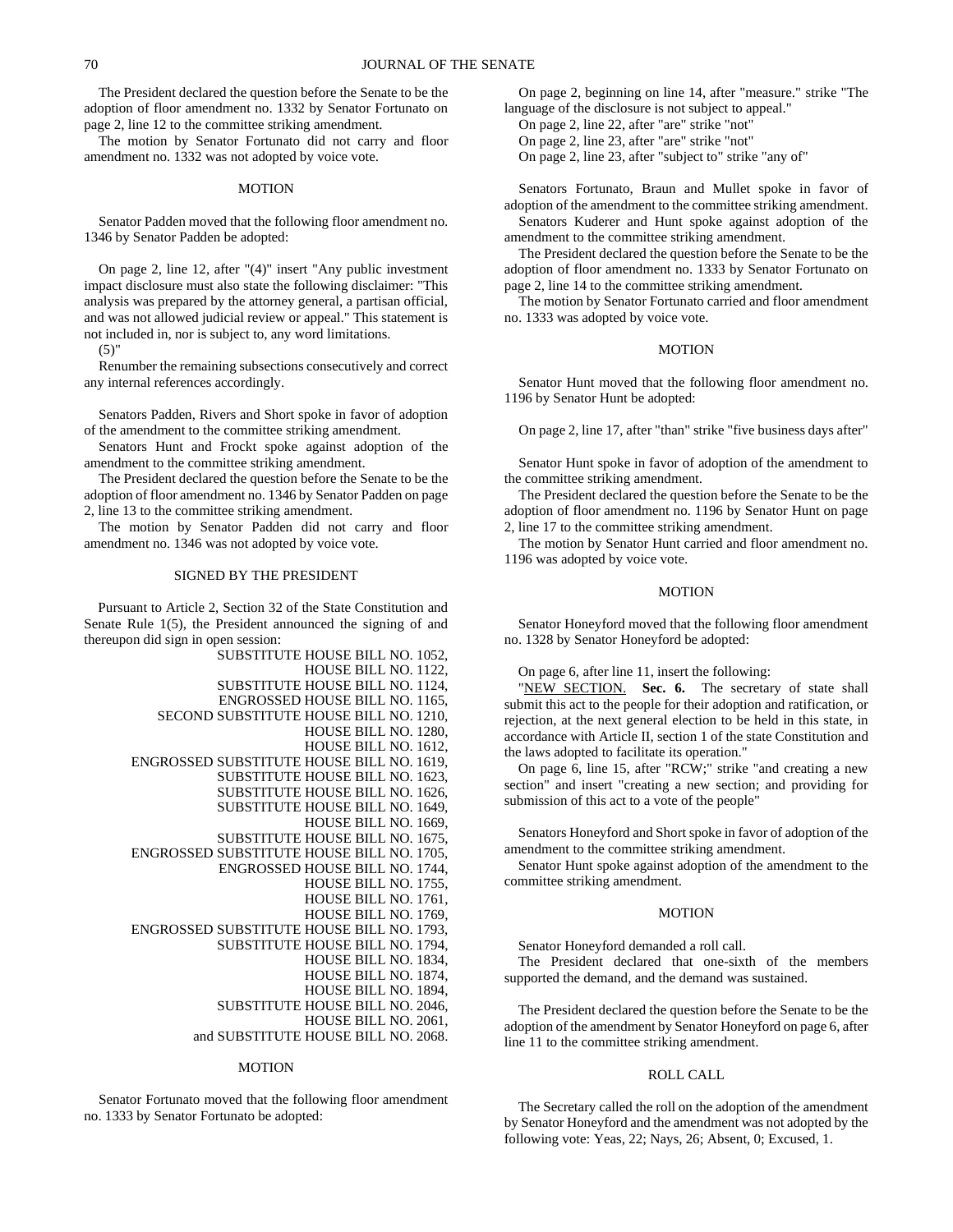## FIFTY SECOND DAY, MARCH 2, 2022 2022 REGULAR SESSION 2022 REGULAR SESSION

Voting yea: Senators Braun, Brown, Dozier, Fortunato, Gildon, Hawkins, Holy, Honeyford, King, McCune, Mullet, Muzzall, Padden, Rivers, Schoesler, Sefzik, Sheldon, Short, Wagoner, Warnick, Wilson, J. and Wilson, L.

Voting nay: Senators Billig, Carlyle, Cleveland, Conway, Das, Dhingra, Frockt, Hasegawa, Hunt, Keiser, Kuderer, Liias, Lovelett, Lovick, Nguyen, Nobles, Pedersen, Randall, Rolfes, Saldaña, Salomon, Stanford, Trudeau, Van De Wege, Wellman and Wilson, C.

Excused: Senator Robinson.

## MOTION

Senator Fortunato moved that the following floor amendment no. 1331 by Senator Fortunato be adopted:

On page 6, after line 11, insert the following:

"NEW SECTION. **Sec. 6.** This act takes effect January 1, 2023."

On page 6, line 15, after "RCW;" strike "and creating a new section" and insert "creating a new section; and providing an effective date"

Senator Fortunato spoke in favor of adoption of the amendment to the committee striking amendment.

Senator Hunt spoke against adoption of the amendment to the committee striking amendment.

The President declared the question before the Senate to be the adoption of floor amendment no. 1331 by Senator Fortunato on page 6, after line 11 to the committee striking amendment.

The motion by Senator Fortunato did not carry and floor amendment no. 1331 was not adopted by voice vote.

The President declared the question before the Senate to be the adoption of the committee striking amendment by the Committee on State Government & Elections to Substitute House Bill No. 1876.

The motion by Senator Hunt carried and the committee striking amendment as amended was adopted by voice vote.

#### MOTION

On motion of Senator Hunt, the rules were suspended, Substitute House Bill No. 1876 as amended by the Senate was advanced to third reading, the second reading considered the third and the bill was placed on final passage.

Senators Hunt, Kuderer and Frockt spoke in favor of passage of the bill.

Senators Sheldon, Braun, Fortunato, Sefzik, Gildon and Wilson, J. spoke against passage of the bill.

The President declared the question before the Senate to be the final passage of Substitute House Bill No. 1876 as amended by the Senate.

## ROLL CALL

The Secretary called the roll on the final passage of Substitute House Bill No. 1876 as amended by the Senate and the bill passed the Senate by the following vote: Yeas, 26; Nays, 22; Absent, 0; Excused, 1.

Voting yea: Senators Billig, Carlyle, Cleveland, Conway, Das, Dhingra, Frockt, Hasegawa, Hunt, Keiser, Kuderer, Liias, Lovelett, Lovick, Nguyen, Nobles, Pedersen, Randall, Rolfes, Saldaña, Salomon, Stanford, Trudeau, Van De Wege, Wellman and Wilson, C.

Voting nay: Senators Braun, Brown, Dozier, Fortunato, Gildon, Hawkins, Holy, Honeyford, King, McCune, Mullet, Muzzall, Padden, Rivers, Schoesler, Sefzik, Sheldon, Short, Wagoner, Warnick, Wilson, J. and Wilson, L.

Excused: Senator Robinson

SUBSTITUTE HOUSE BILL NO. 1876, as amended by the Senate, having received the constitutional majority, was declared passed. There being no objection, the title of the bill was ordered to stand as the title of the act.

## SECOND READING

HOUSE BILL NO. 1953, by Representatives Valdez, Volz, Sutherland and Ramel

Exempting sensitive voter information on ballot return envelopes, ballot declarations, and signature correction forms from public disclosure.

The measure was read the second time.

## **MOTION**

Senator Wilson, J. moved that the following striking floor amendment no. 1341 by Senator Wilson, J. be adopted:

Strike everything after the enacting clause and insert the following:

"**Sec. 1.** RCW 42.56.420 and 2021 c 26 s 1 are each amended to read as follows:

The following information relating to security is exempt from disclosure under this chapter:

(1) Those portions of records assembled, prepared, or maintained to prevent, mitigate, or respond to criminal terrorist acts, which are acts that significantly disrupt the conduct of government or of the general civilian population of the state or the United States and that manifest an extreme indifference to human life, the public disclosure of which would have a substantial likelihood of threatening public safety, consisting of:

(a) Specific and unique vulnerability assessments or specific and unique response or deployment plans, including compiled underlying data collected in preparation of or essential to the assessments, or to the response or deployment plans; and

(b) Records not subject to public disclosure under federal law that are shared by federal or international agencies, and information prepared from national security briefings provided to state or local government officials related to domestic preparedness for acts of terrorism;

(2) Those portions of records containing specific and unique vulnerability assessments or specific and unique emergency and escape response plans at a city, county, or state adult or juvenile correctional facility, or secure facility for persons civilly confined under chapter 71.09 RCW, the public disclosure of which would have a substantial likelihood of threatening the security of a city, county, or state adult or juvenile correctional facility, secure facility for persons civilly confined under chapter 71.09 RCW, or any individual's safety;

(3) Information compiled by school districts or schools in the development of their comprehensive safe school plans under RCW 28A.320.125, to the extent that they identify specific vulnerabilities of school districts and each individual school;

(4) Information regarding the public and private infrastructure and security of computer and telecommunications networks, consisting of security passwords, security access codes and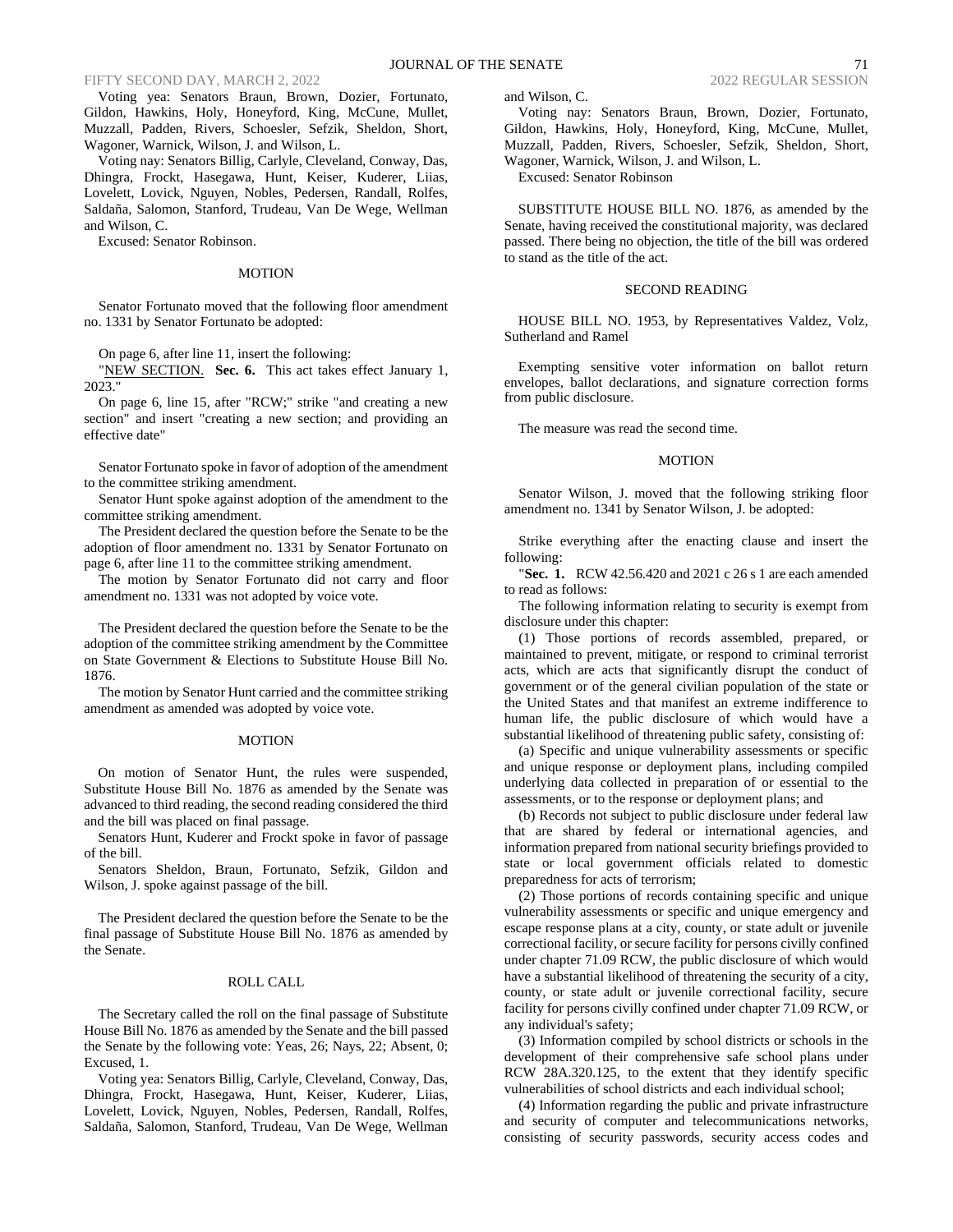programs, access codes for secure software applications, security and service recovery plans, security risk assessments, and security test results to the extent that they identify specific system vulnerabilities, and other such information the release of which may increase risk to the confidentiality, integrity, or availability of security, information technology infrastructure, or assets;

(5) The system security and emergency preparedness plan required under RCW 35.21.228, 35A.21.300, 36.01.210, 36.57.120, 36.57A.170, and 81.112.180;

(6) Personally identifiable information of employees, and other security information, of a private cloud service provider that has entered into a criminal justice information services agreement as contemplated by the United States department of justice criminal justice information services security policy, as authorized by 28 C.F.R. Part 20; and

 $(7)(a)$  In addition to the information in subsection (4) of this section, the following related to election security:

 $((a))$ (i) The continuity of operations plan for election operations and any security audits, security risk assessments, or security test results, relating to physical security or cybersecurity of election operations or infrastructure. These records are exempt from disclosure in their entirety; ((and))

(ii) Those portions of records containing information about election infrastructure, election security, or potential threats to election security, the public disclosure of which may increase risk to the integrity of election operations or infrastructure; and

(iii) Voter signatures on ballot return envelopes, ballot declarations, and signature correction forms, including the original documents, copies, and electronic images; and a voter's phone number and email address contained on ballot return envelopes, ballot declarations, or signature correction forms. The secretary of state, by rule, may authorize in-person inspection of unredacted ballot return envelopes, ballot declarations, and signature correction forms in accordance with section 2 of this act.

(b) Nothing in this section limits or otherwise restricts the access of an authorized observer or canvassing board member for the purposes of performing his or her duties.

(c) The exemptions specified in (a) of this subsection do not include information or records pertaining to security breaches, except as prohibited from disclosure pursuant to RCW 29A.12.200.

 $((\text{(e}))$   $(\text{d})$  The exemptions specified in (a) of this subsection do not prohibit an audit authorized or required under Title 29A RCW from being conducted.

NEW SECTION. **Sec. 2.** A new section is added to chapter 29A.04 RCW to read as follows:

(1) In accordance with RCW 42.56.420, the following are exempt from disclosure:

(a) Voter signatures on ballot return envelopes, ballot declarations, and signature correction forms, including the original documents, copies, and electronic images; and

(b) A voter's phone number and email address contained on ballot return envelopes, ballot declarations, or signature correction forms.

(2) The secretary of state may, by rule, authorize in-person inspection of unredacted ballot return envelopes, ballot declarations, and signature correction forms. Except as provided under subsection (3) of this section, a person may not photocopy, photograph, or otherwise reproduce an image of the ballot return envelope, ballot declaration, or signature correction form. When inspecting a ballot return envelope, ballot declaration, or signature correction form in person, a person may not carry with them any materials or devices that could be used to record any voter information found on the ballot return envelope, ballot declaration, or signature correction form.

(3) Nothing in this section or RCW  $42.56.420(7)(a)(iii)$ prevents disclosure of any information on ballot return envelopes, ballot declarations, or signature correction forms, other than a voter's signature, phone numbers, and email addresses. Nothing in this section prevents election officials from disclosing information listed in subsection (1) of this section for official purposes. Nothing in this section limits or otherwise restricts the access of an authorized observer or canvassing board member for the purposes of performing his or her duties. The secretary of state may adopt rules identifying official purposes for which a voter's signature, phone numbers, and email addresses may be disclosed.

(4) For purposes of this section, "signature correction form" means any form submitted by a voter for the purpose of curing a missing or mismatched signature on a ballot declaration or otherwise updating the voter signature.

NEW SECTION. **Sec. 3.** The exemptions in sections 1 and 2 of this act apply to any public records request made prior to the effective date of this section for which disclosure of records has not already been completed.

NEW SECTION. **Sec. 4.** This act is necessary for the immediate preservation of the public peace, health, or safety, or support of the state government and its existing public institutions, and takes effect immediately."

On page 1, line 3 of the title, after "disclosure;" strike the remainder of the title and insert "amending RCW 42.56.420; adding a new section to chapter 29A.04 RCW; creating a new section; and declaring an emergency."

Senator Wilson, J. spoke in favor of adoption of the striking amendment.

Senator Hunt spoke against adoption of the striking amendment.

The President declared the question before the Senate to be the adoption of striking floor amendment no. 1341 by Senator Wilson, J. to House Bill No. 1953.

The motion by Senator Wilson, J. did not carry, and striking floor amendment no. 1341 was not adopted by voice vote.

#### MOTION

On motion of Senator Hunt, the rules were suspended, House Bill No. 1953 was advanced to third reading, the second reading considered the third and the bill was placed on final passage.

Senators Hunt and Wilson, J. spoke in favor of passage of the bill.

The President declared the question before the Senate to be the final passage of House Bill No. 1953.

#### ROLL CALL

The Secretary called the roll on the final passage of House Bill No. 1953 and the bill passed the Senate by the following vote: Yeas, 38; Nays, 10; Absent, 0; Excused, 1.

Voting yea: Senators Billig, Braun, Carlyle, Cleveland, Conway, Das, Dhingra, Fortunato, Frockt, Gildon, Hasegawa, Hawkins, Hunt, Keiser, King, Kuderer, Liias, Lovelett, Lovick, Mullet, Muzzall, Nguyen, Nobles, Pedersen, Randall, Rivers, Rolfes, Saldaña, Salomon, Sefzik, Sheldon, Stanford, Trudeau, Van De Wege, Wagoner, Wellman, Wilson, C. and Wilson, J.

Voting nay: Senators Brown, Dozier, Holy, Honeyford, McCune, Padden, Schoesler, Short, Warnick and Wilson, L.

# Excused: Senator Robinson

HOUSE BILL NO. 1953, having received the constitutional majority, was declared passed. There being no objection, the title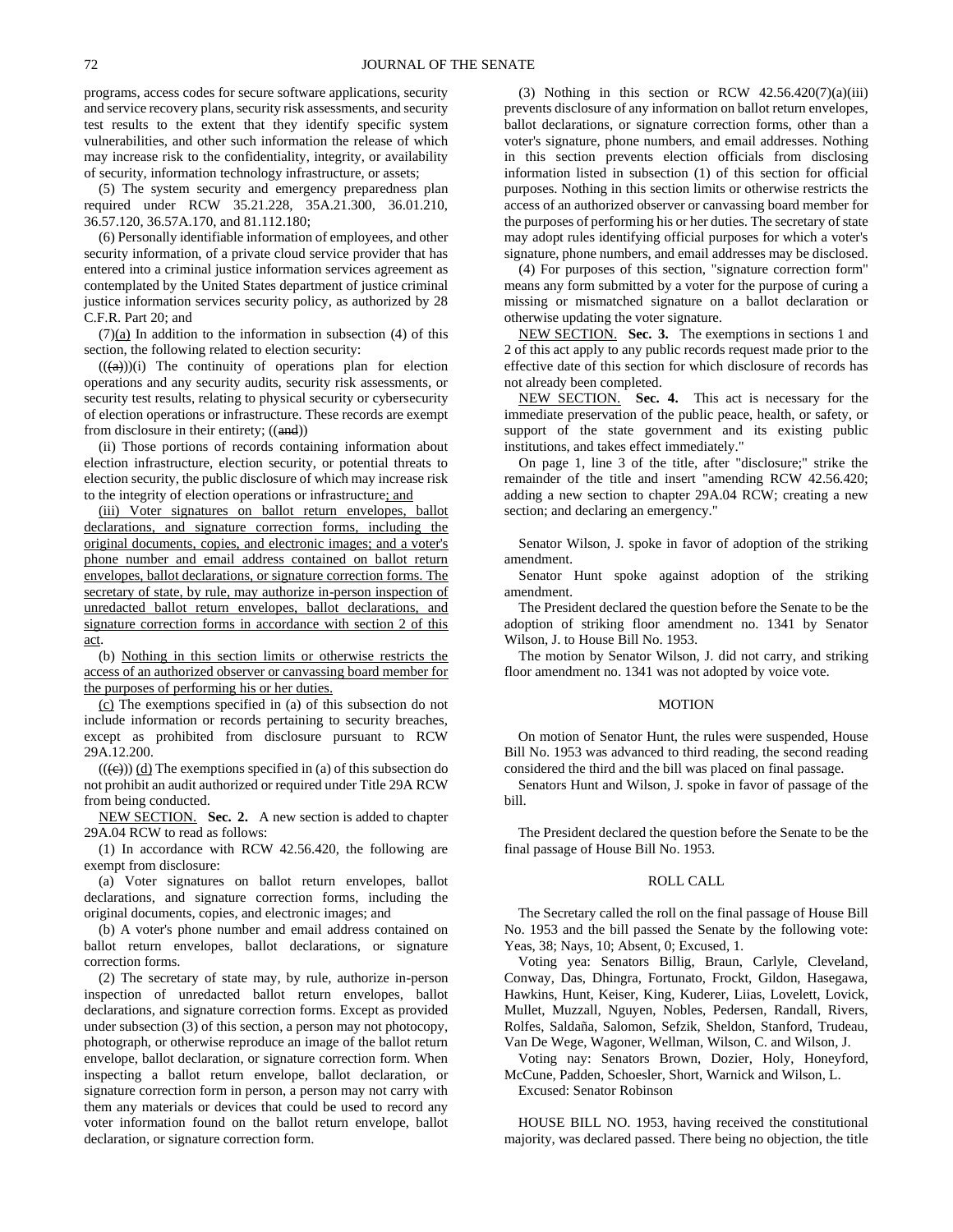FIFTY SECOND DAY, MARCH 2, 2022 2022 REGULAR SESSION 2022 REGULAR SESSION of the bill was ordered to stand as the title of the act.

## SECOND READING

HOUSE BILL NO. 1613, by Representatives Sells, Berry, Ryu, Wicks, Taylor, Simmons, Kloba and Harris-Talley

Concerning shared reporting responsibilities for both the paid family and medical leave and the long-term services and supports trust programs to clarify that information collected from employer reports shall remain private.

The measure was read the second time.

#### **MOTION**

On motion of Senator Keiser, the rules were suspended, House Bill No. 1613 was advanced to third reading, the second reading considered the third and the bill was placed on final passage.

Senators Keiser and King spoke in favor of passage of the bill.

The President declared the question before the Senate to be the final passage of House Bill No. 1613.

#### ROLL CALL

The Secretary called the roll on the final passage of House Bill No. 1613 and the bill passed the Senate by the following vote: Yeas, 45; Nays, 3; Absent, 0; Excused, 1.

Voting yea: Senators Billig, Braun, Brown, Carlyle, Cleveland, Conway, Das, Dhingra, Dozier, Fortunato, Frockt, Gildon, Hasegawa, Hawkins, Holy, Honeyford, Hunt, Keiser, King, Kuderer, Liias, Lovelett, Lovick, McCune, Mullet, Muzzall, Nguyen, Nobles, Pedersen, Randall, Rivers, Rolfes, Saldaña, Salomon, Sefzik, Sheldon, Short, Stanford, Trudeau, Van De Wege, Wagoner, Warnick, Wellman, Wilson, C. and Wilson, L.

Voting nay: Senators Padden, Schoesler and Wilson, J. Excused: Senator Robinson

HOUSE BILL NO. 1613, having received the constitutional majority, was declared passed. There being no objection, the title of the bill was ordered to stand as the title of the act.

# SECOND READING

ENGROSSED SUBSTITUTE HOUSE BILL NO. 1357, by House Committee on State Government & Tribal Relations (originally sponsored by Mosbrucker, Gregerson, Chase and Berry)

Concerning voters' pamphlets for overseas and service voters.

The measure was read the second time.

#### MOTION

Senator Hunt moved that the following committee striking amendment by the Committee on State Government & Elections be adopted:

Strike everything after the enacting clause and insert the following:

"NEW SECTION. Sec. 1. The legislature finds that service and overseas voters have the right to vote for their elected officials. To effectuate this right, service and overseas voters must have access to the same ballot materials as voters present in the state with sufficient time to thoughtfully consider candidates and issues before casting a ballot. Accordingly, the legislature intends to ensure that voters' pamphlets are available to service and overseas voters at the same time as the ballot.

**Sec. 2.** RCW 29A.32.260 and 2011 c 10 s 30 are each amended to read as follows:

As soon as practicable before the primary, special election, or general election, the county auditor, or if applicable, the city clerk of a first-class or code city, as appropriate, shall mail the local voters' pamphlet to every residence in each jurisdiction that has included information in the pamphlet. The county auditor or city clerk, as appropriate, may choose to mail the pamphlet to each registered voter in each jurisdiction that has included information in the pamphlet, if in his or her judgment, a more economical and effective distribution of the pamphlet would result. The county auditor may, at his or her discretion, send a printable electronic version of the state and local voters' pamphlets to any service or overseas voter registered in the jurisdiction who has requested one.

NEW SECTION. **Sec. 3.** If specific funding for the purposes of this act, referencing this act by bill or chapter number, is not provided by June 30, 2022, in the omnibus appropriations act, this act is null and void."

On page 1, line 2 of the title, after "voters;" strike the remainder of the title and insert "amending RCW 29A.32.260; and creating new sections."

# MOTION

Senator Wilson, J. moved that the following floor amendment no. 1320 by Senator Wilson, J. be adopted:

On page 1, line 22, after "auditor" strike "may, at his or her discretion," and insert "shall either mail or"

On page 1, line 24, after "requested" strike "one" and insert "them"

Senators Wilson, J. and Hunt spoke in favor of adoption of the amendment to the committee striking amendment.

The President declared the question before the Senate to be the adoption of floor amendment no. 1320 by Senator Wilson, J. on page 1, line 22 to the committee striking amendment.

The motion by Senator Wilson, J. carried, and floor amendment no. 1320 was adopted by voice vote.

Senators Hunt and Wilson, J. spoke in favor of adoption of the committee striking amendment as amended.

The President declared the question before the Senate to be the adoption of the committee striking amendment by the Committee on State Government & Elections as amended to Engrossed Substitute House Bill No. 1357.

The motion by Senator Hunt carried and the committee striking amendment as amended was adopted by voice vote.

# MOTION

On motion of Senator Hunt, the rules were suspended, Engrossed Substitute House Bill No. 1357 as amended by the Senate was advanced to third reading, the second reading considered the third and the bill was placed on final passage. Senator Hunt spoke in favor of passage of the bill.

The President declared the question before the Senate to be the final passage of Engrossed Substitute House Bill No. 1357 as amended by the Senate.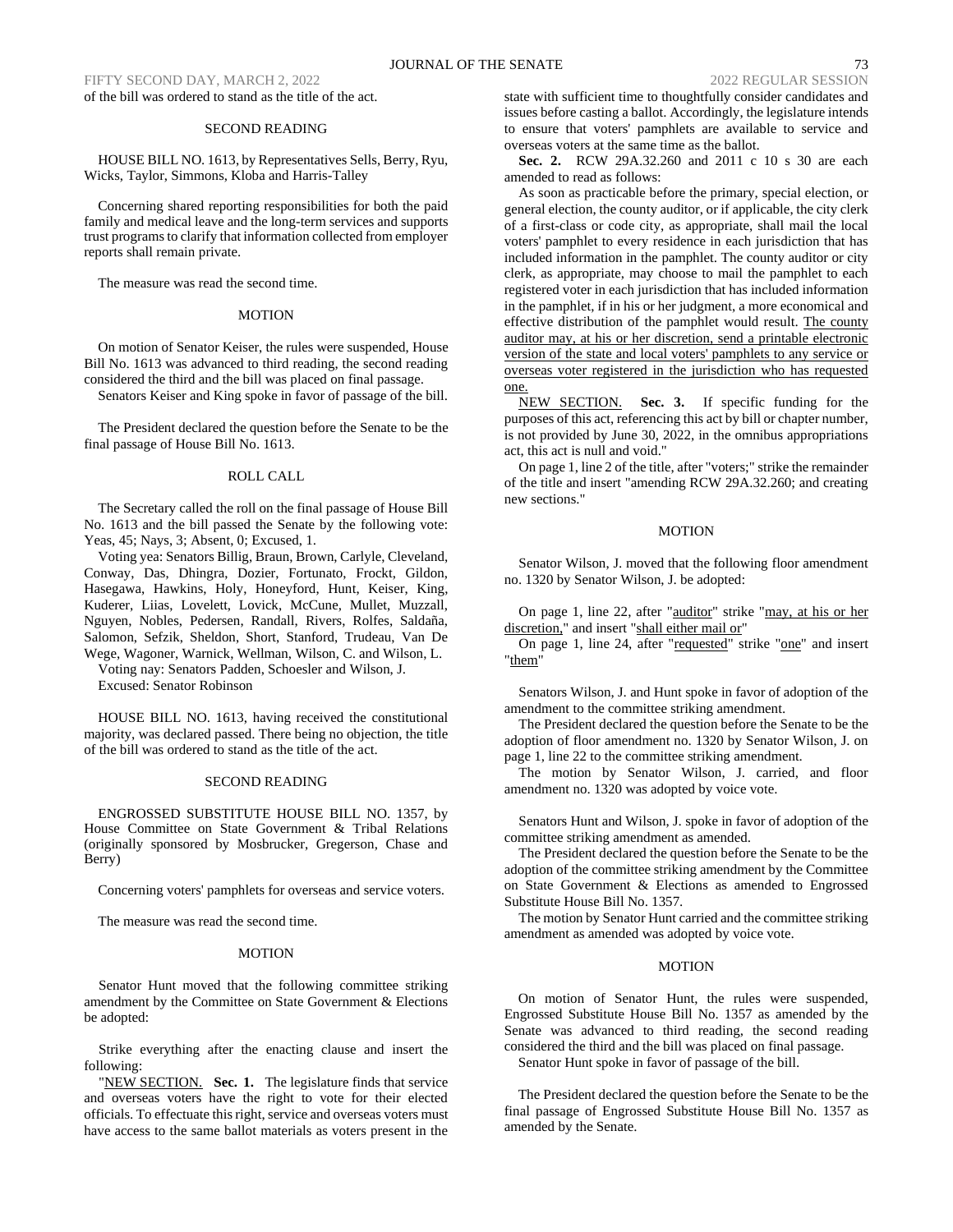# ROLL CALL

The Secretary called the roll on the final passage of Engrossed Substitute House Bill No. 1357 as amended by the Senate and the bill passed the Senate by the following vote: Yeas, 48; Nays, 0; Absent, 0; Excused, 1.

Voting yea: Senators Billig, Braun, Brown, Carlyle, Cleveland, Conway, Das, Dhingra, Dozier, Fortunato, Frockt, Gildon, Hasegawa, Hawkins, Holy, Honeyford, Hunt, Keiser, King, Kuderer, Liias, Lovelett, Lovick, McCune, Mullet, Muzzall, Nguyen, Nobles, Padden, Pedersen, Randall, Rivers, Rolfes, Saldaña, Salomon, Schoesler, Sefzik, Sheldon, Short, Stanford, Trudeau, Van De Wege, Wagoner, Warnick, Wellman, Wilson, C., Wilson, J. and Wilson, L.

Excused: Senator Robinson

ENGROSSED SUBSTITUTE HOUSE BILL NO. 1357, as amended by the Senate, having received the constitutional majority, was declared passed. There being no objection, the title of the bill was ordered to stand as the title of the act.

#### SECOND READING

HOUSE BILL NO. 1642, by Representatives Leavitt, Hoff, Orwall, Klippert, Ryu, Paul, Berry, Dolan, Graham, Valdez, Chambers, Bronoske, Callan, Dufault, Jacobsen, Ramos, Rule, Simmons, Sullivan, Slatter, Bergquist, Ormsby and Young

Concerning the Washington national guard postsecondary education grant program.

The measure was read the second time.

## MOTION

On motion of Senator Nobles, the rules were suspended, House Bill No. 1642 was advanced to third reading, the second reading considered the third and the bill was placed on final passage.

Senators Nobles and Holy spoke in favor of passage of the bill.

The President declared the question before the Senate to be the final passage of House Bill No. 1642.

### ROLL CALL

The Secretary called the roll on the final passage of House Bill No. 1642 and the bill passed the Senate by the following vote: Yeas, 48; Nays, 0; Absent, 0; Excused, 1.

Voting yea: Senators Billig, Braun, Brown, Carlyle, Cleveland, Conway, Das, Dhingra, Dozier, Fortunato, Frockt, Gildon, Hasegawa, Hawkins, Holy, Honeyford, Hunt, Keiser, King, Kuderer, Liias, Lovelett, Lovick, McCune, Mullet, Muzzall, Nguyen, Nobles, Padden, Pedersen, Randall, Rivers, Rolfes, Saldaña, Salomon, Schoesler, Sefzik, Sheldon, Short, Stanford, Trudeau, Van De Wege, Wagoner, Warnick, Wellman, Wilson, C., Wilson, J. and Wilson, L.

Excused: Senator Robinson

HOUSE BILL NO. 1642, having received the constitutional majority, was declared passed. There being no objection, the title of the bill was ordered to stand as the title of the act.

#### MOTION

At 8:25 p.m., on motion of Senator Pedersen, the Senate adjourned until 10:00 o'clock a.m. Thursday, March 3, 2022.

DENNY HECK, President of the Senate

SARAH BANNISTER, Secretary of the Senate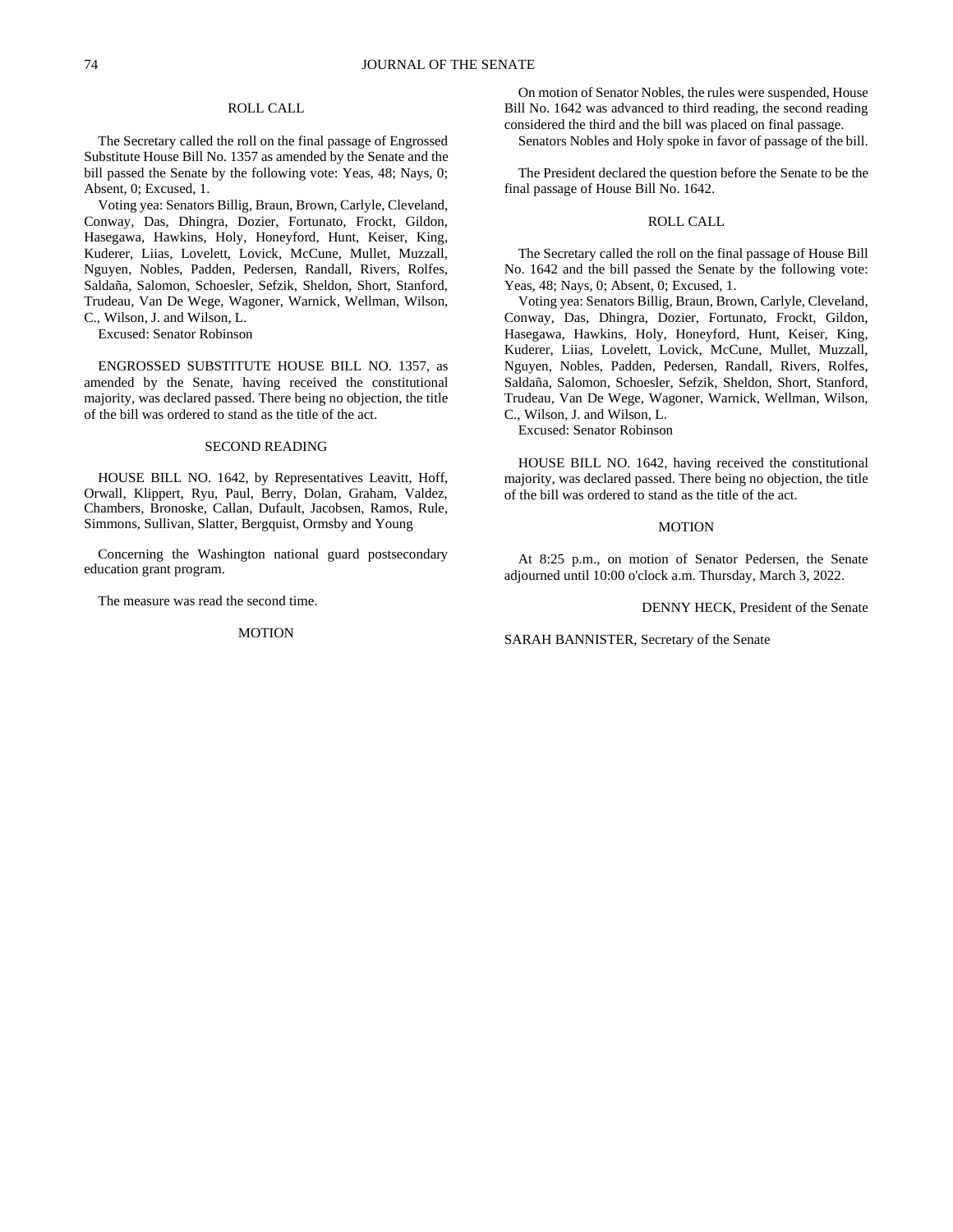|--|--|

| 1122                            |  |
|---------------------------------|--|
|                                 |  |
|                                 |  |
| 1124-S                          |  |
|                                 |  |
|                                 |  |
|                                 |  |
|                                 |  |
| 1153-S2E                        |  |
|                                 |  |
|                                 |  |
| Third Reading Final Passage  63 |  |
| 1165-E                          |  |
|                                 |  |
|                                 |  |
| 1210-S2                         |  |
|                                 |  |
|                                 |  |
| 1280                            |  |
|                                 |  |
|                                 |  |
|                                 |  |
| 1357-SE                         |  |
|                                 |  |
|                                 |  |
| Third Reading Final Passage  74 |  |
| 1376                            |  |
|                                 |  |
|                                 |  |
| Third Reading Final Passage  55 |  |
| 1389-S                          |  |
|                                 |  |
| Third Reading Final Passage  58 |  |
| 1612                            |  |
|                                 |  |
|                                 |  |
| 1613                            |  |
|                                 |  |
| Third Reading Final Passage  73 |  |
| 1619-SE                         |  |
|                                 |  |
|                                 |  |
| $1623-S$                        |  |

| 1626-S                          |  |
|---------------------------------|--|
|                                 |  |
|                                 |  |
|                                 |  |
|                                 |  |
| 1642                            |  |
|                                 |  |
| Third Reading Final Passage  74 |  |
| 1644-S                          |  |
|                                 |  |
| Third Reading Final Passage  51 |  |
| $1649-S$                        |  |
|                                 |  |
|                                 |  |
|                                 |  |
| Third Reading Final Passage  4  |  |
| $1655-S$                        |  |
|                                 |  |
|                                 |  |
|                                 |  |
| 1669                            |  |
|                                 |  |
|                                 |  |
| $1675-S$                        |  |
|                                 |  |
|                                 |  |
| 1705-SE                         |  |
|                                 |  |
|                                 |  |
| 1706-S                          |  |
|                                 |  |
|                                 |  |
| Third Reading Final Passage  64 |  |
| 1716-SE                         |  |
|                                 |  |
|                                 |  |
| 1724-S                          |  |
|                                 |  |
| Third Reading Final Passage  53 |  |
| 1744-E                          |  |
|                                 |  |
|                                 |  |
| 1755                            |  |
|                                 |  |
|                                 |  |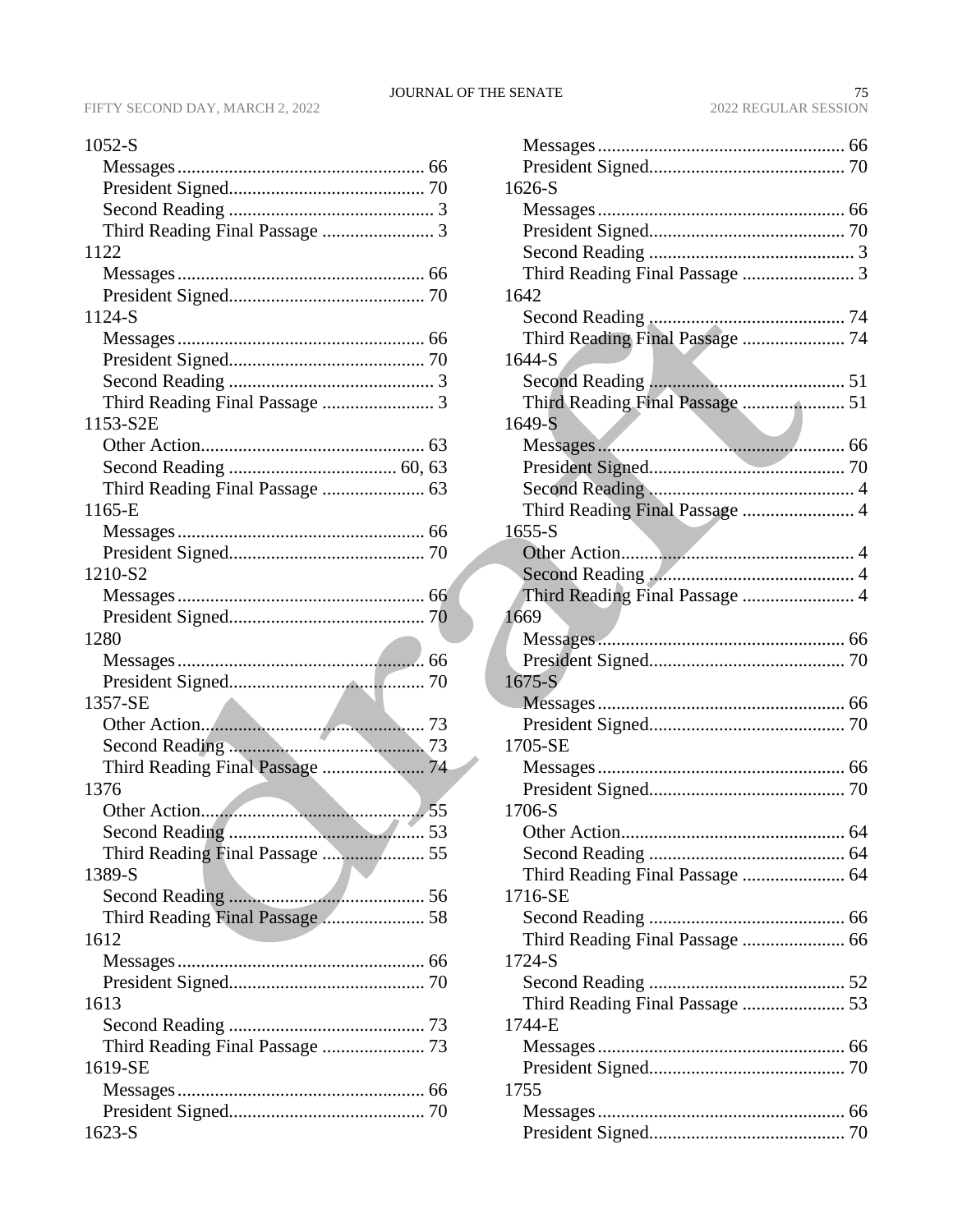# 76 JOURNAL OF THE SENATE

| 1761                                       |
|--------------------------------------------|
|                                            |
|                                            |
| 1769                                       |
|                                            |
|                                            |
| 1793-SE                                    |
|                                            |
|                                            |
| 1794-S                                     |
|                                            |
|                                            |
| 1825                                       |
|                                            |
|                                            |
| Third Reading Final Passage  47            |
| 1832                                       |
|                                            |
|                                            |
| 1833                                       |
|                                            |
| Third Reading Final Passage  59            |
| 1834                                       |
|                                            |
|                                            |
| 1867-S                                     |
|                                            |
| Third Reading Final Passage  48            |
| 1874                                       |
|                                            |
|                                            |
| 1876-S                                     |
| .71                                        |
| Second Reading  66, 67, 68, 69, 70, 71     |
| Third Reading Final Passage  71            |
| 1894                                       |
|                                            |
|                                            |
| 1934                                       |
|                                            |
|                                            |
| Third Reading Final Passage  59            |
| 1941-S                                     |
|                                            |
|                                            |
| 1953                                       |
|                                            |
|                                            |
| Third Reading Final Passage  72<br>1956-SE |

| Third Reading Final Passage  52 |  |
|---------------------------------|--|
| 1974                            |  |
|                                 |  |
|                                 |  |
| 1975                            |  |
|                                 |  |
|                                 |  |
| Third Reading Final Passage  50 |  |
| 2033                            |  |
|                                 |  |
| Third Reading Final Passage  51 |  |
| 2046-S                          |  |
|                                 |  |
|                                 |  |
| $2057-S$                        |  |
|                                 |  |
|                                 |  |
|                                 |  |
|                                 |  |
| 2061                            |  |
|                                 |  |
|                                 |  |
| 2064-SE                         |  |
|                                 |  |
| Third Reading Final Passage  58 |  |
| 2068-S                          |  |
|                                 |  |
|                                 |  |
| 2124-SE                         |  |
|                                 |  |
| 5489                            |  |
|                                 |  |
|                                 |  |
| 5490-SE                         |  |
|                                 |  |
|                                 |  |
| 5496-S                          |  |
|                                 |  |
|                                 |  |
| 5497-S                          |  |
|                                 |  |
|                                 |  |
| 5582                            |  |
|                                 |  |
|                                 |  |
| 5583                            |  |
|                                 |  |
|                                 |  |